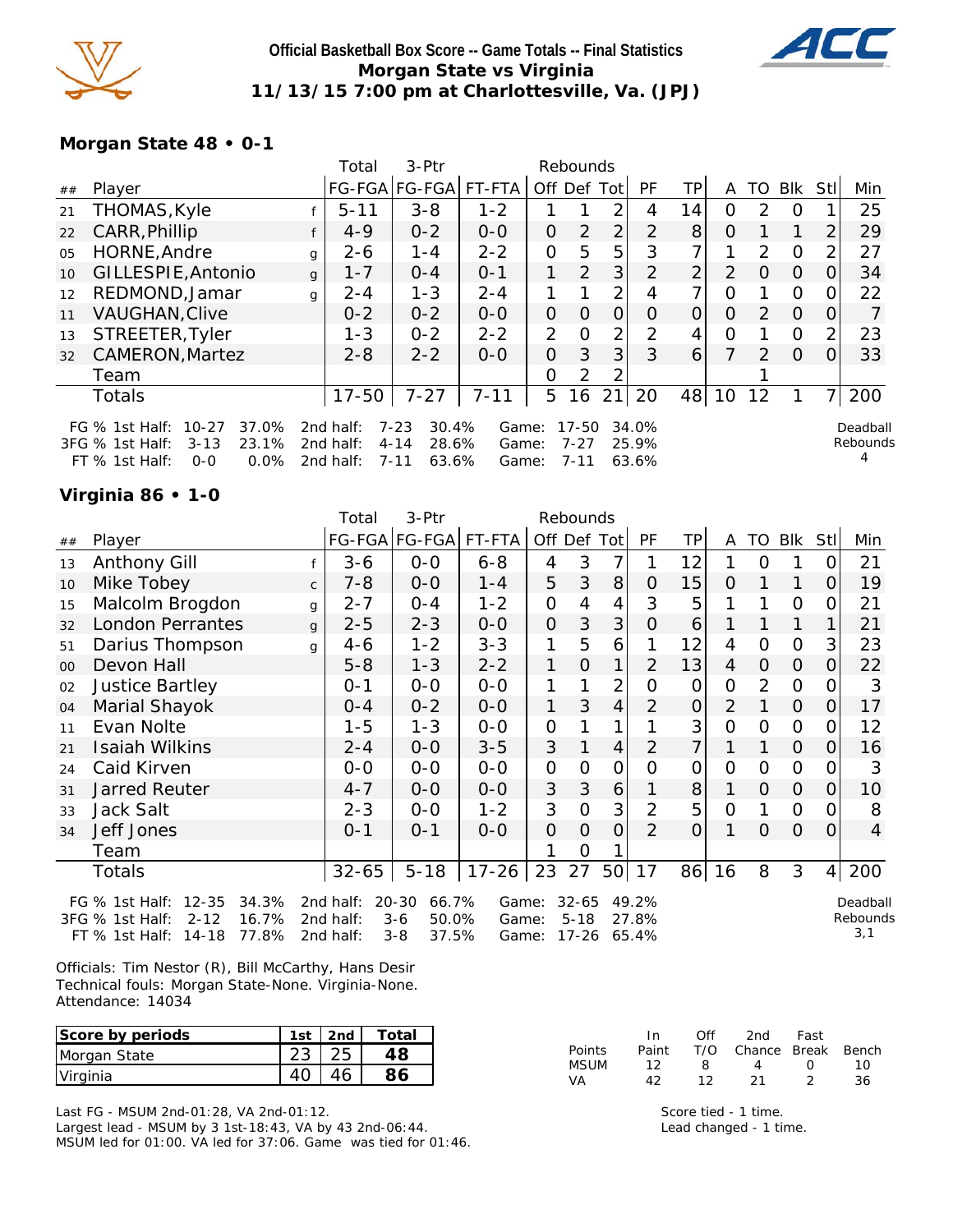

**Official Basketball Box Score -- Game Totals -- Final Statistics Virginia vs GW 11/16/15 7:30 p.m. at Washington, DC (Charles E. Smith Center)**



### **Virginia 68 • (1-1)**

|         |                                                                               |              | Total                  | $3-$ Ptr                                |                |                | Rebounds              |                |                |                |                |               |          |          |                      |
|---------|-------------------------------------------------------------------------------|--------------|------------------------|-----------------------------------------|----------------|----------------|-----------------------|----------------|----------------|----------------|----------------|---------------|----------|----------|----------------------|
| ##      | Player                                                                        |              |                        | FG-FGA FG-FGA                           | FT-FTA         | Off            | Def                   | Tot            | PF             | TP.            | A              | TO            | Blk      | Stl      | Min                  |
| 13      | Anthony Gill                                                                  |              | $4 - 8$                | $0-0$                                   | $3 - 4$        | $\overline{2}$ | 3                     | 5              | 4              | 11             | Ω              |               | 0        |          | 23                   |
| 10      | Mike Tobey                                                                    | $\mathsf{C}$ | $4 - 8$                | $1 - 1$                                 | $1 - 2$        | 1              | 6                     | 7              | $\overline{2}$ | 10             |                | $\Omega$      | $\Omega$ | O        | 30                   |
| 15      | Malcolm Brogdon                                                               | g            | $9 - 18$               | $1 - 5$                                 | $9 - 10$       |                | 7                     | 8              | 2              | 28             | 4              |               | 0        | 2        | 38                   |
| 32      | <b>London Perrantes</b>                                                       | g            | $2 - 8$                | $1 - 4$                                 | $0 - 0$        | 1.             |                       | $\overline{2}$ |                | 5              | 2              | 3             | $\Omega$ | 2        | 33                   |
| 51      | Darius Thompson                                                               | g            | $2 - 6$                | $1 - 4$                                 | $0-0$          |                |                       | 2              | 5              | 5              |                |               | 0        |          | 23                   |
| $00 \,$ | Devon Hall                                                                    |              | $1 - 6$                | $0 - 3$                                 | $0 - 0$        | $\mathbf{O}$   | 0                     | 0              | 1              | $\overline{2}$ | $\overline{2}$ | O             | $\Omega$ | 0        | 19                   |
| 04      | Marial Shayok                                                                 |              | $1 - 3$                | $O - 1$                                 | $O-O$          | 0              |                       |                |                | 2              | O              | 0             | O        |          | 9                    |
| 11      | Evan Nolte                                                                    |              | $2 - 3$                | $1 - 2$                                 | $0-0$          | $\mathbf{O}$   | 0                     | 0              | 4              | 5              | O              | 0             | $\Omega$ | 0        |                      |
| 21      | <b>Isaiah Wilkins</b>                                                         |              | $0 - 1$                | $0 - 0$                                 | $0-0$          | 2              | 1                     | 3              |                | $\Omega$       |                | $\mathcal{P}$ | 1        | 0        | 14                   |
| 33      | Jack Salt                                                                     |              | $0 - 1$                | $0-0$                                   | $0 - 0$        | 1.             | $\Omega$              | 1              | 3              | $\Omega$       | Ω              | Ω             |          | $\Omega$ | 4                    |
|         | Team                                                                          |              |                        |                                         |                | 0              | 4                     | 4              |                |                |                |               |          |          |                      |
|         | <b>Totals</b>                                                                 |              | $25 - 62$              | $5 - 20$                                | $13 - 16$      | 9              | 24                    | 33             | 24             | 68             | 11             | 8             | 2        | 6        | 200                  |
|         | $14 - 35$<br>40.0%<br>FG $%$ 1st Half:<br>3FG % 1st Half:<br>$1 - 9$<br>11.1% |              | 2nd half:<br>2nd half: | $11 - 27$<br>40.7%<br>36.4%<br>$4 - 11$ | Game:<br>Game: |                | $25 - 62$<br>$5 - 20$ |                | 40.3%<br>25.0% |                |                |               |          |          | Deadball<br>Rebounds |
|         |                                                                               |              |                        |                                         |                |                |                       |                |                |                |                |               |          |          |                      |

**GW 73 • (2-0)**

|    |                               |              | Total           | 3-Ptr         |           |              | Rebounds       |                |                |                 |          |            |          |          |                   |
|----|-------------------------------|--------------|-----------------|---------------|-----------|--------------|----------------|----------------|----------------|-----------------|----------|------------|----------|----------|-------------------|
| ## | Player                        |              |                 | FG-FGA FG-FGA | FT-FTA    | Off Def Tot  |                |                | <b>PF</b>      | TP              | A        | TO         | Blk      | Stll     | Min               |
| 12 | WATANABE, Yuta                |              | $1 - 7$         | $0 - 5$       | $3 - 6$   | 0            |                |                | 2              | 5               | 0        |            | 2        | 0        | 33                |
| 21 | LARSEN, Kevin                 | f            | $2 - 6$         | $0 - 1$       | $5 - 6$   | 1            | 6              | 7              |                | 9               | 5        | $\sqrt{2}$ | $\Omega$ | 0        | 36                |
| 34 | CAVANAUGH, Tyler              |              | $5 - 10$        | $O - 1$       | $8 - 8$   | 3            | $\overline{2}$ | 5              | 4              | 18              | $\Omega$ | 4          | 0        |          | 20                |
| 13 | <b>GARINO, Patricio</b>       | $\mathbf{q}$ | $7 - 8$         | $1 - 1$       | $3 - 3$   | 2            | 3              | 5              | 3              | 18 <sup>1</sup> | 2        |            | $\Omega$ |          | 30                |
| 22 | McDONALD, Joe                 | $\mathsf{q}$ | $3 - 7$         | $2 - 2$       | $2 - 2$   | 1            | 6              |                | $\overline{2}$ | 10              | 0        | 3          | $\Omega$ |          | 33                |
| 01 | MITOLA, Alex                  |              | $1 - 3$         | $1 - 3$       | $0 - 0$   | $\Omega$     |                | 1              | 2              | 3               | $\Omega$ | $\Omega$   | $\Omega$ | $\Omega$ | $12 \overline{ }$ |
| 03 | JORGENSEN, Paul               |              | $4 - 8$         | $0 - 0$       | $2 - 3$   | $\Omega$     | $\overline{2}$ | $\overline{2}$ |                | 10 <sup>1</sup> | 1        | $\Omega$   | $\Omega$ | $\Omega$ | 24                |
| 04 | SWAN, Anthony                 |              | $0 - 0$         | $0 - 0$       | $0 - 0$   | $\mathbf{O}$ | $\Omega$       | $\Omega$       | $\Omega$       | $\overline{O}$  | $\Omega$ | $\Omega$   | $\Omega$ | 0        | $0+$              |
| 14 | ROLAND, Jordan                |              | $0 - 1$         | $0 - 1$       | $0-0$     | $\Omega$     | $\Omega$       | 0              |                | 0               | $\Omega$ | $\Omega$   | $\Omega$ | 0        | 5                 |
| 30 | HART, Matt                    |              | $0 - 1$         | $0 - 1$       | $0-0$     | $\Omega$     | $\Omega$       | $\overline{O}$ | $\overline{2}$ | $\Omega$        | 1        | $\Omega$   | $\Omega$ | $\Omega$ | 6                 |
| 45 | CIMINO, Matt                  |              | $0 - 0$         | $0 - 0$       | $0 - 0$   | 0            | $\Omega$       | $\Omega$       | $\Omega$       | $\Omega$        | $\Omega$ | $\Omega$   | $\Omega$ | $\Omega$ |                   |
|    | Team                          |              |                 |               |           | $\Omega$     | 3              | 3              |                |                 |          |            |          |          |                   |
|    | <b>Totals</b>                 |              | $23 - 51$       | $4 - 15$      | $23 - 28$ | 7            | 30             | 37             | 18             | 73              | 9        | 11         | 2        | 3        | 200               |
|    | 50.0%<br>FG % 1st Half: 12-24 |              | 2nd half: 11-27 | 40.7%         |           | Game: 23-51  |                |                | 45.1%          |                 |          |            |          |          | Deadball          |

|  |  | - FG % ISLHall: 12-24 50.0% - 200 080: 11-27 40.7% - Game: 23-51 45.1%                               |  |  |  |
|--|--|------------------------------------------------------------------------------------------------------|--|--|--|
|  |  | 3FG % 1st Half: 3-9              33.3% 2nd half: 1-6             16.7% Game: 4-15              26.7% |  |  |  |
|  |  | FT % 1st Half: 8-11 72.7% 2nd half: 15-17 88.2% Game: 23-28 82.1%                                    |  |  |  |

FT % 1st Half: 3-4 75.0% 2nd half: 10-12 83.3% Game: 13-16 81.3%

Rebounds 2

1

Officials: Bryan Kersey, Tim Comer, Mike Eades Technical fouls: Virginia-None. GW-TEAM. Attendance: 5025 Fouled Out: Thompson (UVA) - 2nd, 0:02

| Score by periods | 1st | 2nd | Total |
|------------------|-----|-----|-------|
| Virginia         |     |     |       |
|                  |     |     |       |

Last FG - VA 2nd-00:03, GW 2nd-02:16. Largest lead - VA by 6 1st-18:20, GW by 9 1st-03:11. VA led for 06:18. GW led for 30:13. Game was tied for 03:29.

|        | In.   | Off | 2nd                    | Fast |    |
|--------|-------|-----|------------------------|------|----|
| Points | Paint |     | T/O Chance Break Bench |      |    |
| VA     | 32.   | 15. | -8                     | - 2  | Q  |
| GW     | 36.   | Б.  | 11                     | Δ    | 13 |

Score tied - 4 times. Lead changed - 5 times.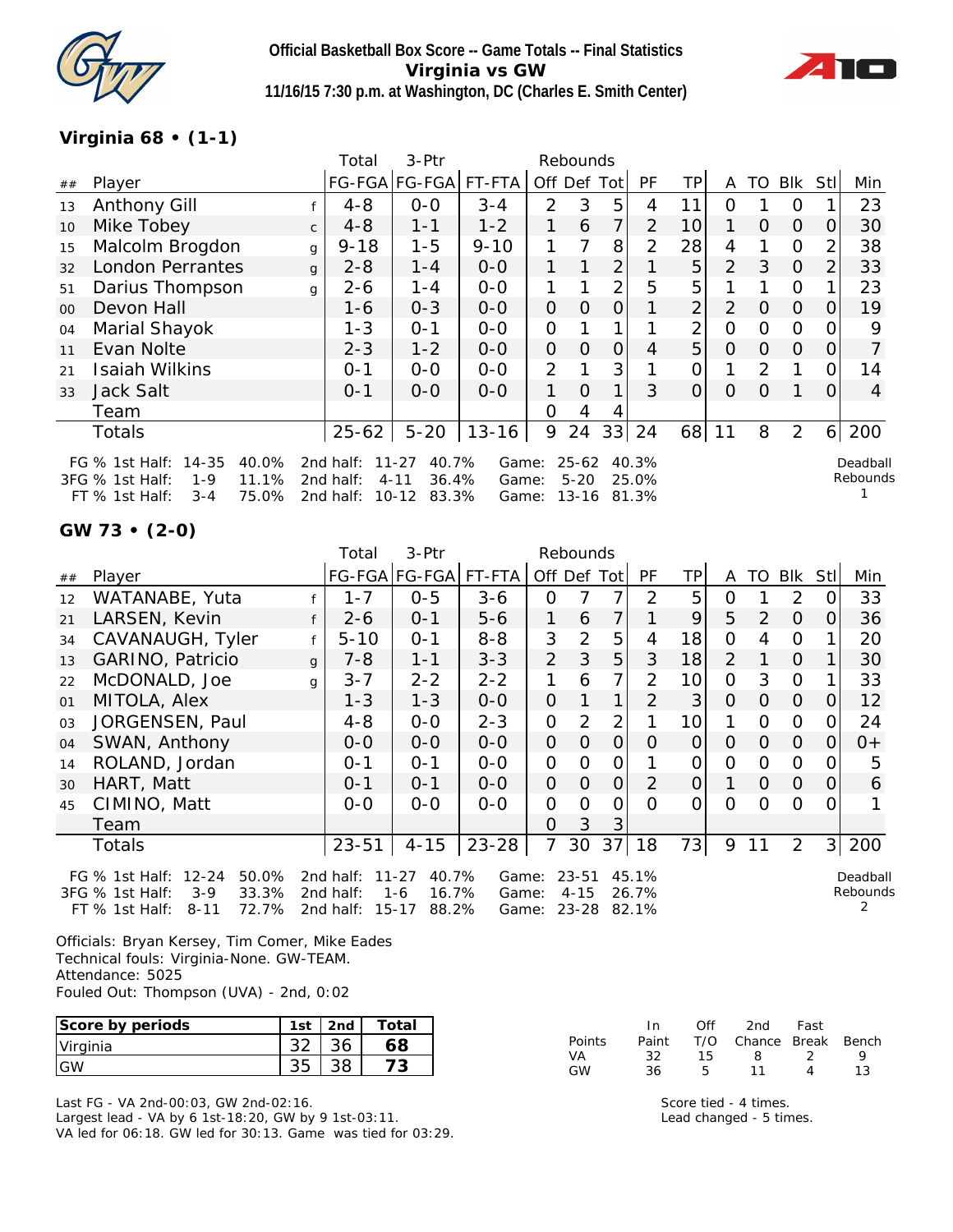**Official Basketball Box Score -- Game Totals -- Final Statistics Virginia vs Bradley 11/19/15 9:30 PM at Charleston, S.C. (TD Arena)**

### **Virginia 82 • 2-1**

|                |                                                                         |              | Total                  | 3-Ptr                                  |                |                | Rebounds              |                |                |                 |                |                |                |                |                      |
|----------------|-------------------------------------------------------------------------|--------------|------------------------|----------------------------------------|----------------|----------------|-----------------------|----------------|----------------|-----------------|----------------|----------------|----------------|----------------|----------------------|
| ##             | Player                                                                  |              |                        | FG-FGA FG-FGA FT-FTA                   |                | Off Def Tot    |                       |                | PF             | TP              | A              | TO             | Blk            | Stl            | Min                  |
| 13             | <b>Anthony Gill</b>                                                     |              | $6 - 8$                | $0 - 0$                                | $4 - 4$        | 2              | 5                     | 7              |                | 16              | 0              | 0              | 0              | $\overline{2}$ | 23                   |
| 10             | Mike Tobey                                                              | $\mathsf{C}$ | $2 - 3$                | $0-0$                                  | $1 - 1$        | 1              | $\overline{2}$        | 3              | 4              | 5               | 2              | 1              | 0              | 0              | 13                   |
| 04             | Marial Shayok                                                           | g            | $4 - 5$                | $2 - 2$                                | $0-0$          | $\mathbf{O}$   | 6                     | 6              | $\overline{2}$ | 10 <sup>1</sup> | $\overline{2}$ | 0              | $\mathbf 0$    | 0              | 26                   |
| 15             | Malcolm Brogdon                                                         | g            | $5 - 13$               | $2 - 6$                                | $1 - 2$        | $\overline{O}$ | 4                     | 4              |                | 13              | 1              | $\mathbf{O}$   | 1              | 0              | 27                   |
| 32             | <b>London Perrantes</b>                                                 | q            | $4 - 7$                | $2 - 3$                                | $2 - 2$        | 0              |                       |                |                | 12              | 8              | $\overline{2}$ | 1              | 2              | 28                   |
| 0 <sup>0</sup> | Devon Hall                                                              |              | $0 - 2$                | $0 - 1$                                | $2 - 2$        | $\mathbf{O}$   | 2                     | $\overline{2}$ | 0              | $\overline{2}$  | 3              | $\mathbf{O}$   | 0              | $\overline{2}$ | 16                   |
| 11             | Evan Nolte                                                              |              | $0 - 2$                | $0 - 2$                                | $2 - 2$        | $\mathbf{O}$   | 0                     | 0              | $\Omega$       | 2               | O              |                | 0              | 0              | 11                   |
| 21             | Isaiah Wilkins                                                          |              | $2 - 2$                | $0-0$                                  | $2 - 2$        | $\mathbf 0$    | $\overline{2}$        | 2              |                | 6               | O              | 0              | $\overline{O}$ | O              | 16                   |
| 24             | Caid Kirven                                                             |              | $0 - 1$                | $0 - 1$                                | $0-0$          | 0              | $\Omega$              | 0              |                | 0               | 0              |                | $\Omega$       | 0              | 2                    |
| 31             | Jarred Reuter                                                           |              | $2 - 3$                | $0-0$                                  | $0-0$          | 0              | $\overline{2}$        | $\overline{2}$ | $\overline{2}$ | 4               | $\overline{2}$ | 2              | $\overline{O}$ | 0              | 11                   |
| 33             | Jack Salt                                                               |              | $3 - 4$                | $0-0$                                  | $0-0$          | 3              |                       | $\overline{4}$ | 3              | 6               | $\Omega$       | 0              | $\Omega$       | 0              | 11                   |
| 34             | Jeff Jones                                                              |              | $0 - 0$                | $0-0$                                  | $0-0$          | $\overline{O}$ | O                     | 0              |                | $\overline{O}$  | $\Omega$       | 1              | $\mathbf{O}$   | 0              | $\overline{2}$       |
| 51             | Darius Thompson                                                         |              | $2 - 3$                | $0 - 0$                                | $2 - 2$        |                |                       | $\overline{2}$ | 3              | 6               |                |                | $\Omega$       | 0              | 14                   |
|                | Team                                                                    |              |                        |                                        |                |                |                       | 2              |                |                 |                |                |                |                |                      |
|                | Totals                                                                  |              | $30 - 53$              | $6 - 15$                               | $16 - 17$      | 8              | 27                    | 35             | 20             |                 | $82$   19      | 9              | $\overline{2}$ |                | 6 200                |
|                | 45.8%<br>FG % 1st Half:<br>11-24<br>3FG % 1st Half:<br>$3 - 7$<br>42.9% |              | 2nd half:<br>2nd half: | $19 - 29$<br>65.5%<br>$3 - 8$<br>37.5% | Game:<br>Game: |                | $30 - 53$<br>$6 - 15$ |                | 56.6%<br>40.0% |                 |                |                |                |                | Deadball<br>Rebounds |
|                | FT % 1st Half: 12-13<br>92.3%                                           |              | 2nd half:              | 100.0<br>$4 - 4$                       | Game:          |                | 16-17                 |                | 94.1%          |                 |                |                |                |                |                      |

#### **Bradley 57 • 1-2**

|        |                                                                                                                                              |              | Total                                        | 3-Ptr                                                    | Rebounds       |                                 |                   |                |                |                |                |               |          |                |                      |
|--------|----------------------------------------------------------------------------------------------------------------------------------------------|--------------|----------------------------------------------|----------------------------------------------------------|----------------|---------------------------------|-------------------|----------------|----------------|----------------|----------------|---------------|----------|----------------|----------------------|
| ##     | Player                                                                                                                                       |              |                                              | FG-FGA FG-FGA  FT-FTA                                    |                | Off Def Tot                     |                   |                | PF             | TP             | A              | TO            | Blk      | Stl            | Min                  |
| 01     | Thomas, Donte                                                                                                                                |              | $2 - 7$                                      | $0 - 2$                                                  | $1 - 2$        |                                 |                   |                |                | 5              |                |               | 0        |                | 20                   |
| 13     | van Bree, Luuk                                                                                                                               |              | $6 - 11$                                     | $4 - 6$                                                  | $0 - 0$        | $\overline{2}$                  |                   | 3              |                | 16             | 0              | $\mathcal{P}$ | $\Omega$ | 0              | 30                   |
| 30     | Barker, Callum                                                                                                                               |              | $2 - 4$                                      | $0 - 1$                                                  | $2 - 6$        | 1                               | Ω                 |                | 3              | 6              | 0              | $\mathcal{P}$ | 0        |                | 18                   |
| 22     | Suggs, Ronnie                                                                                                                                | $\mathbf{q}$ | $2 - 5$                                      | $1 - 2$                                                  | $0 - 0$        | $\mathbf{O}$                    | 3                 | 3              |                | 5              |                | $\Omega$      | $\Omega$ | $\Omega$       | 27                   |
| 23     | Lautier-Ogunleye, D.                                                                                                                         | q            | $4 - 8$                                      | $O - 1$                                                  | $0 - 1$        | 0                               | 3                 | 3              |                | 8              |                | $\mathcal{P}$ | $\Omega$ | O              | 28                   |
| $00\,$ | Bell, Ka'Darryl                                                                                                                              |              | $0 - 2$                                      | $0-0$                                                    | $7 - 8$        | $\overline{O}$                  | $\overline{2}$    | $\overline{2}$ | 0              | 7 <sup>1</sup> | $\overline{2}$ | 2             | $\Omega$ |                | 26                   |
| 04     | Okafor, Joel                                                                                                                                 |              | $0 - 4$                                      | $0 - 1$                                                  | $3 - 4$        | 1                               |                   | $\overline{2}$ |                | 3 <sup>1</sup> | $\overline{2}$ |               |          | Ω              | 17                   |
| 05     | Cooper, Davante                                                                                                                              |              | $1 - 2$                                      | $0 - 0$                                                  | $2 - 3$        | $\Omega$                        |                   | $\mathbf 1$    | 3              | 4              | $\Omega$       | $\Omega$      | $\Omega$ | $\Omega$       | 13                   |
| 14     | Hanley, Peter                                                                                                                                |              | $1 - 1$                                      | $1 - 1$                                                  | $0-0$          | 0                               | $\Omega$          | 0              | $\Omega$       | 3              | $\Omega$       |               | 0        | O              | 10                   |
| 24     | James, Scottie                                                                                                                               |              | $0 - 2$                                      | $0 - 1$                                                  | $0 - 0$        | 0                               |                   |                | 4              | 0              | $\Omega$       |               | $\Omega$ | $\Omega$       | 11                   |
|        | Team                                                                                                                                         |              |                                              |                                                          |                |                                 | $\mathcal{P}$     | 3              |                |                |                |               |          |                |                      |
|        | Totals                                                                                                                                       |              | $18 - 46$                                    | $6 - 15$                                                 | $15 - 24$      | 6                               | 15                | 21             | 15             | 57             | 7              | 13            |          | $\overline{2}$ | 200                  |
|        | FG $\%$ 1st Half:<br>10-24<br>41.7%<br>3FG % 1st Half:<br>44.4%<br>$4 - 9$<br>25 UOY<br>1 <sub>1</sub><br>$FT \, 02 \, 1 \,$ ct Half $\cdot$ |              | 2nd half:<br>2nd half:<br>$2nd$ half $\cdot$ | $8 - 22$<br>36.4%<br>33.3%<br>$2 - 6$<br>17 ລບ<br>70 O.X | Game:<br>Game: | C <sub>2</sub> ma: 15.21.62.502 | 18-46<br>$6 - 15$ |                | 39.1%<br>40.0% |                |                |               |          |                | Deadball<br>Rebounds |

Officials: John Gafney, Tom O'Neill, John Hampton Technical fouls: Virginia-None. Bradley-None. Attendance: 3437

FT % 1st Half: 1-4 25.0% 2nd half: 14-20 70.0% Game: 15-24 62.5%

| Score by periods | 1st | 2 <sub>nd</sub> | ™otai |
|------------------|-----|-----------------|-------|
| Virginia         |     |                 |       |
| Bradley          |     |                 |       |

Last FG - VA 2nd-01:38, BRAD 2nd-03:58. Largest lead - VA by 31 2nd-01:38, BRAD by 3 1st-07:38. VA led for 36:36. BRAD led for 01:37. Game was tied for 01:47.

|        | In. | Off  | 2nd Fast                     |              |    |
|--------|-----|------|------------------------------|--------------|----|
| Points |     |      | Paint T/O Chance Break Bench |              |    |
| VA     | 42  |      | 17 11                        | $\mathbf{A}$ | 26 |
| BRAD   | 24  | - 11 | - 7                          | <sup>n</sup> | 17 |

Score tied - 5 times. Lead changed - 4 times.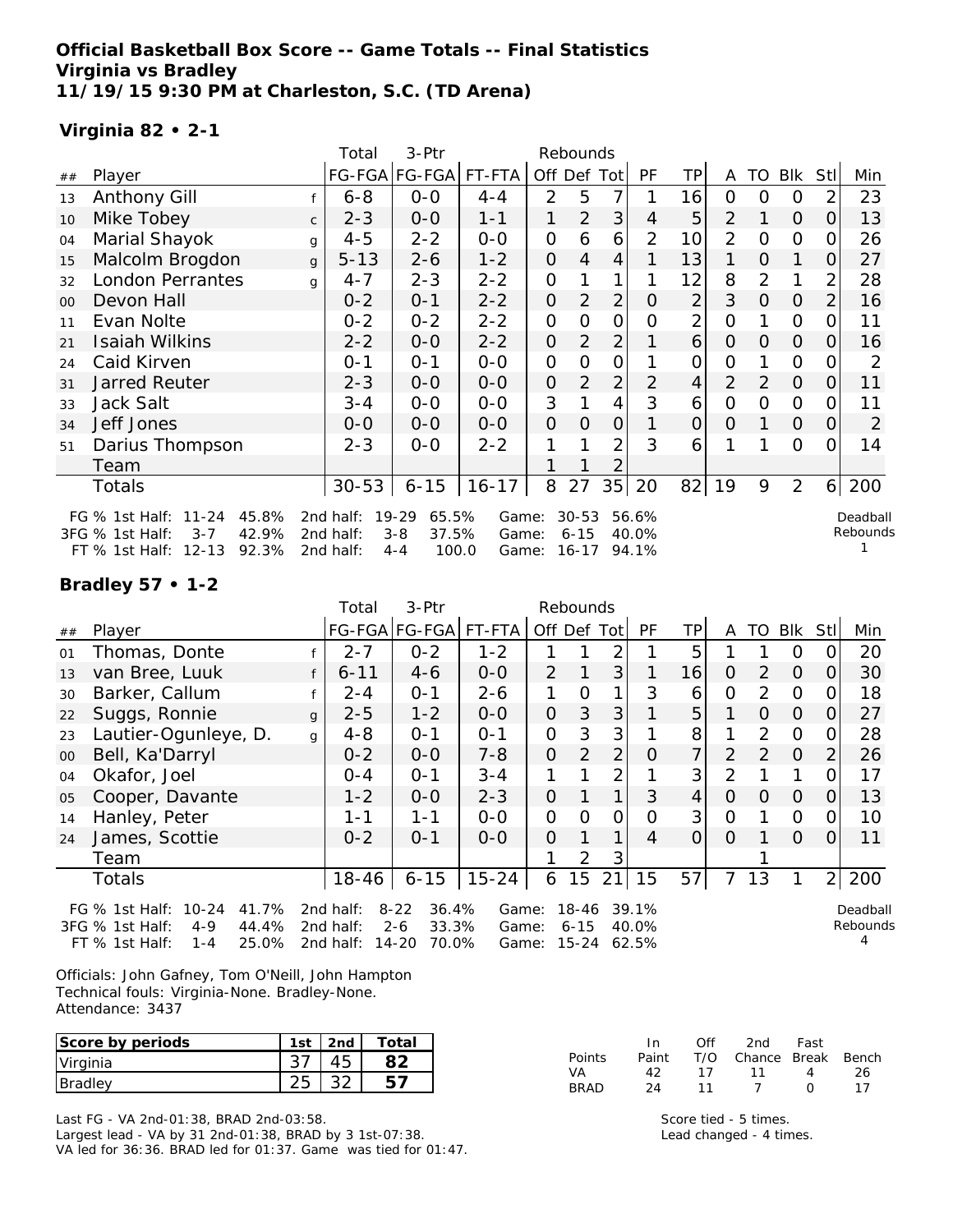#### **Official Basketball Box Score -- Game Totals -- Final Statistics Long Beach State vs Virginia 11/20/15 9:30 PM at Charleston, S.C. (TD Arena)**

**Long Beach State 52 • 3-1**

|    |                                                                                                                     |   | Total                               | 3-Ptr                                                       |                         |                | Rebounds                   |                |                         |                |                |     |                |                |                           |
|----|---------------------------------------------------------------------------------------------------------------------|---|-------------------------------------|-------------------------------------------------------------|-------------------------|----------------|----------------------------|----------------|-------------------------|----------------|----------------|-----|----------------|----------------|---------------------------|
| ## | Player                                                                                                              |   |                                     | FG-FGA FG-FGA                                               | FT-FTA                  | Off Def Tot    |                            |                | <b>PF</b>               | TPI            | A              | TO. | <b>BIK</b>     | StII           | Min                       |
| 00 | Levin, Gabe                                                                                                         |   | $1 - 5$                             | $0 - 1$                                                     | $5 - 6$                 |                | $\mathcal{P}$              | 3              | 4                       | 7              | 0              | 3   |                | 0              | 20                        |
| 23 | Prince, Roschon                                                                                                     |   | $0 - 2$                             | $0-0$                                                       | $4 - 6$                 | 1.             | $\Omega$                   | 1              | 3                       | 4              | 0              | 0   | $\Omega$       |                | 24                        |
| 02 | Faust, Nick                                                                                                         | g | $4 - 10$                            | $3 - 6$                                                     | $2 - 2$                 | 0              | $\Omega$                   | $\overline{O}$ | 2                       | 13             | $\overline{2}$ |     | $\Omega$       |                | 27                        |
| 15 | Spencer, A.J.                                                                                                       | g | $2 - 5$                             | $0 - 1$                                                     | $1 - 2$                 | 1              | 5                          | 6              | 0                       | 5              |                | 0   | $\Omega$       | 0              | 28                        |
| 21 | Bibbins, Justin                                                                                                     | g | $2 - 4$                             | $2 - 3$                                                     | $2 - 2$                 | $\mathbf 0$    | 5                          | 5              | O                       | 8 <sup>1</sup> | 3              | 0   | $\mathbf 0$    | 0              | 26                        |
| 03 | Blackwell, Noah                                                                                                     |   | $0 - 7$                             | $0 - 4$                                                     | $0 - 0$                 | 1              |                            | 2              | 0                       | $\Omega$       | $\overline{2}$ | 4   | 0              | $\Omega$       | 22                        |
| 05 | Riggins, Mason                                                                                                      |   | $2 - 5$                             | $0 - 0$                                                     | $0-0$                   | $\overline{2}$ |                            | 3              | $\overline{2}$          | 4              | 0              | 0   | $\Omega$       | 0              | 15                        |
| 14 | Jones, Branford                                                                                                     |   | $2 - 3$                             | $0 - 1$                                                     | $0-0$                   | 0              | $\mathbf{O}$               | 0              |                         | $\overline{4}$ | $\Omega$       | 0   | 0              | $\overline{2}$ | 16                        |
| 20 | Moye, Anson                                                                                                         |   | $0-0$                               | $0-0$                                                       | $0-0$                   | 0              | 0                          | $\Omega$       | 0                       | 0              | 0              | 0   | 0              | O              | 4                         |
| 24 | Hammonds, Travis                                                                                                    |   | $2 - 7$                             | $2 - 5$                                                     | $1 - 2$                 | O              | 3                          | 3              | 3                       | $\overline{7}$ |                |     |                | 0              | 18                        |
|    | Team                                                                                                                |   |                                     |                                                             |                         |                | 2                          | 3              |                         |                |                |     |                |                |                           |
|    | Totals                                                                                                              |   | $15 - 48$                           | $7 - 21$                                                    | $15 - 20$               | 7              | 19                         | 26             | 15                      | 52             | 9              | 10  | $\overline{2}$ | 4 <sup>1</sup> | 200                       |
|    | FG % 1st Half:<br>$5 - 21$<br>23.8%<br>3FG % 1st Half:<br>44.4%<br>$4 - 9$<br>75.0%<br>$FT$ % 1st Half:<br>$9 - 12$ |   | 2nd half:<br>2nd half:<br>2nd half: | 37.0%<br>$10 - 27$<br>25.0%<br>$3 - 12$<br>$6 - 8$<br>75.0% | Game:<br>Game:<br>Game: |                | $15 - 48$<br>7-21<br>15-20 |                | 31.3%<br>33.3%<br>75.0% |                |                |     |                |                | Deadball<br>Rebounds<br>3 |

#### **Virginia 87 • 3-1**

|        |                               |              | Total     | 3-Ptr                 |         |                | Rebounds       |                |                |                |                |                |             |                |                |
|--------|-------------------------------|--------------|-----------|-----------------------|---------|----------------|----------------|----------------|----------------|----------------|----------------|----------------|-------------|----------------|----------------|
| ##     | Player                        |              |           | FG-FGA FG-FGA         | FT-FTA  |                |                | Off Def Tot    | PF             | <b>TP</b>      | A              | TO             | <b>Blk</b>  | Stll           | Min            |
| 13     | <b>Anthony Gill</b>           |              | $4 - 7$   | $0 - 0$               | $3 - 4$ |                | 4              | 5              | 3              | 11             | 1              | 1              | 0           | 1              | 23             |
| 10     | Mike Tobey                    | $\mathsf{C}$ | $3 - 6$   | $0 - 1$               | $1 - 1$ | 1              | 1              | $\overline{2}$ | 1              | 7              | 1              | $\Omega$       | $\Omega$    | 0              | 9              |
| 04     | Marial Shayok                 | g            | 7-9       | $3 - 4$               | $0-0$   | $\mathbf 0$    | $\overline{2}$ | $\overline{2}$ | $\overline{2}$ | 17             | 5              | 1              | $\mathbf 0$ | 0              | 28             |
| 15     | Malcolm Brogdon               | $\mathbf{q}$ | $3 - 11$  | $2 - 5$               | $2 - 2$ | 1              | 3              | 4              | 3              | 10             | $\overline{7}$ | 2              | $\Omega$    | 1              | 29             |
| 32     | <b>London Perrantes</b>       | q            | $6 - 9$   | $3 - 6$               | $O-O$   | 1              | 3              | 4              | $\overline{2}$ | 15             | 2              | 0              | 0           | 0              | 25             |
| $00\,$ | Devon Hall                    |              | $4 - 5$   | $4 - 5$               | $0 - 0$ | $\overline{O}$ | $\overline{4}$ | 4              | 1              | 12             | 1              | $\Omega$       | $\Omega$    |                | 15             |
| 11     | Evan Nolte                    |              | $1 - 2$   | $O - 1$               | $0-0$   | 1              | 1              | 2              | $\Omega$       | 2              | 1              | $\Omega$       | 0           | 0              |                |
| 21     | Isaiah Wilkins                |              | $1 - 1$   | $0 - 0$               | $0 - 0$ | 0              | 3              | 3              | $\overline{2}$ | $\overline{2}$ | 3              | $\Omega$       | 3           | $\overline{O}$ | 17             |
| 24     | Caid Kirven                   |              | $0-0$     | $0 - 0$               | $0 - 0$ | $\mathbf 0$    | $\Omega$       | $\mathbf{O}$   |                | $\overline{0}$ | $\overline{O}$ | 0              | 0           | 0              | 2              |
| 31     | <b>Jarred Reuter</b>          |              | $1 - 3$   | $0 - 0$               | $0 - 0$ | $\overline{2}$ | 4              | 6              | 1              | $\overline{2}$ | 1              | $\Omega$       | $\Omega$    | $\overline{O}$ | 11             |
| 33     | Jack Salt                     |              | $3 - 3$   | $O-O$                 | $0 - 1$ | 1              | $\mathbf 0$    | 1              | 1              | 6              | $\Omega$       | 2              | 0           | 0              | 13             |
| 34     | Jeff Jones                    |              | $0 - 1$   | $0 - 1$               | $0 - 0$ | $\mathbf{O}$   | $\Omega$       | $\Omega$       | $\Omega$       | $\overline{O}$ | $\Omega$       | $\overline{O}$ | $\Omega$    | $\Omega$       | $\overline{2}$ |
| 51     | Darius Thompson               |              | $1 - 4$   | $1 - 2$               | $O-O$   | $\Omega$       | $\overline{2}$ | $\overline{2}$ | 1              | 3              | 1              | 1              | $\Omega$    | 1              | 19             |
|        | Team                          |              |           |                       |         | $\overline{2}$ |                | 3              |                |                |                |                |             |                |                |
|        | Totals                        |              | $34 - 61$ | $13 - 25$             | $6 - 8$ | 10             | 28             | 38             | 18             | 87             | 23             | 7              | 3           | 4              | 200            |
|        | 51.6%<br>FG % 1st Half: 16-31 |              |           | 2nd half: 18-30 60.0% |         | Game: 34-61    |                |                | 55.7%          |                |                |                |             |                | Deadbal        |

3FG % 1st Half: 6-13 46.2% 2nd half: 7-12 58.3% Game: 13-25 52.0% FT % 1st Half: 3-4 75.0% 2nd half: 3-4 75.0% Game: 6-8 75.0%

Deadball Rebounds 0

Officials: Tom O'Neill, John Higgins, Ray Natili Technical fouls: Long Beach State-None. Virginia-None. Attendance: 3417

| Score by periods | 1st | 2 <sub>nd</sub> | Total |
|------------------|-----|-----------------|-------|
| Long Beach State |     |                 |       |
| Virginia         |     |                 |       |

Last FG - LBSU 2nd-00:00, VA 2nd-02:22. Largest lead - LBSU by 4 1st-16:30, VA by 41 2nd-02:22. LBSU led for 03:51. VA led for 35:51. Game was tied for 00:18.

|        | In.   | Off | 2nd                    | Fast       |     |
|--------|-------|-----|------------------------|------------|-----|
| Points | Paint |     | T/O Chance Break Bench |            |     |
| LBSU   | 10.   |     |                        | $^{\circ}$ | 15. |
| VA     | 34    | Q   | 14                     | 8          | 27  |

Score tied - 1 time. Lead changed - 4 times.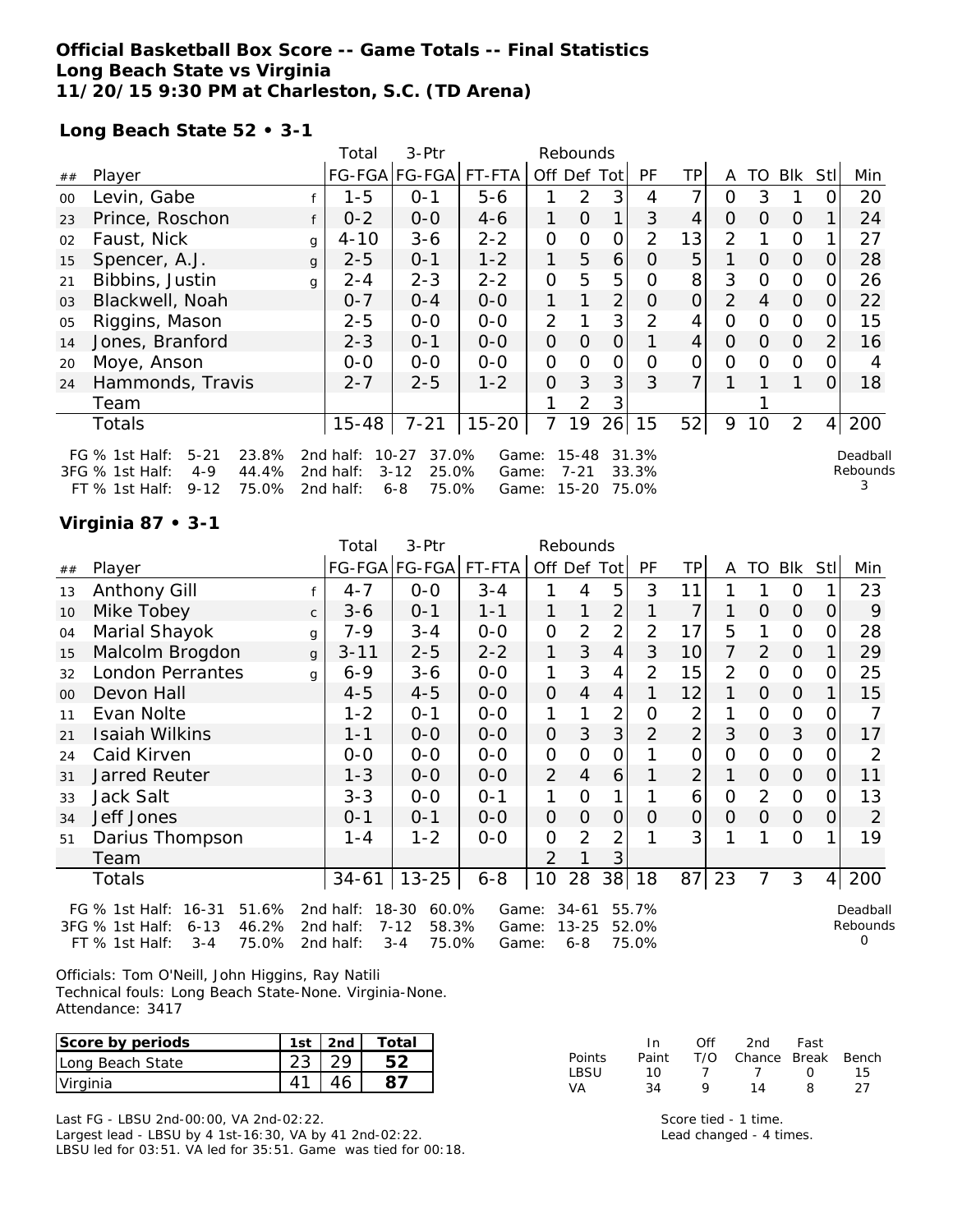### **Official Basketball Box Score -- Game Totals -- Final Statistics George Mason vs Virginia 11/22/15 9:30 PM at TD Arena**

**George Mason 66 • 2-3**

|    |                                                                             |              | Total                  | 3-Ptr                                  |                |                | Rebounds          |                |                |                |          |                |                |                |          |
|----|-----------------------------------------------------------------------------|--------------|------------------------|----------------------------------------|----------------|----------------|-------------------|----------------|----------------|----------------|----------|----------------|----------------|----------------|----------|
| ## | Player                                                                      |              |                        | FG-FGA FG-FGA FT-FTA                   |                |                | Off Def Tot       |                | <b>PF</b>      | ТP             | A        | TO             | Blk            | Stl            | Min      |
| 10 | GUJANICIC, Marko                                                            | f            | $4 - 10$               | $2 - 6$                                | $0-0$          | 1              | 4                 | 5              | 4              | 10             | 0        |                |                |                | 24       |
| 14 | THOMPSON, Shevon                                                            | $\mathsf{C}$ | $3 - 5$                | $0-0$                                  | $5 - 8$        | 5              | 3                 | 8              | 4              | 11             | 0        | 3              | 3              | 0              | 26       |
| 04 | LIVINGSTON, Otis                                                            | $\mathsf{q}$ | $2 - 7$                | $1 - 3$                                | $6 - 7$        | 0              | 0                 | O              |                | 11             | 3        |                | $\overline{0}$ | 2              | 34       |
| 05 | GRAYER, Jaire                                                               | $\mathbf{q}$ | $7 - 11$               | $2 - 4$                                | $0-0$          | 2              | $\Omega$          | $\overline{2}$ | 0              | 16             | O        |                | $\overline{O}$ | 0              | 34       |
| 22 | MOORE, Marquise                                                             | g            | $4 - 10$               | $0-0$                                  | $2 - 5$        | 0              | 3                 | 3              | 4              | 10             | 6        |                | 3              |                | 32       |
| 01 | ABRAM, DeAndre                                                              |              | $1 - 3$                | $1 - 2$                                | $0 - 0$        | O              |                   | 1              | 0              | 3 <sup>1</sup> | $\Omega$ | $\Omega$       | $\overline{O}$ | 0              | 14       |
| 02 | MURRELL, Kameron                                                            |              | 0-1                    | $0 - 1$                                | $0-0$          | 0              | $\Omega$          | $\overline{O}$ | 0              | 0              | O        | 0              | $\mathbf 0$    |                | 6        |
| 12 | TATE, Myles                                                                 |              | $0 - 1$                | $0 - 1$                                | $0-0$          | O              | $\Omega$          | $\Omega$       | 0              | $\Omega$       | 1        | $\Omega$       | $\overline{O}$ | O              | 3        |
| 15 | DIXON, Danny                                                                |              | $0-0$                  | $0 - 0$                                | $1 - 2$        |                |                   | 2              |                |                | 0        | 0              | $\overline{0}$ | O              | 10       |
| 30 | RUDY, Michael                                                               |              | $0 - 0$                | $0-0$                                  | $0-0$          | 0              | 2                 | $\overline{2}$ | O              | $\overline{O}$ | $\Omega$ | $\Omega$       | $\overline{O}$ | 0              | 3        |
| 31 | JENKINS, Jalen                                                              |              | $2 - 4$                | $0 - 0$                                | $0 - 0$        | $\overline{O}$ | 3                 | 3              | 4              | 4              |          | $\overline{2}$ | $\overline{0}$ | Ω              | 14       |
|    | Team                                                                        |              |                        |                                        |                | Ω              | 3                 | 3              |                |                |          |                |                |                |          |
|    | Totals                                                                      |              | $23 - 52$              | $6 - 17$                               | $14 - 22$      | 9              | 20                | 29             | 18             | 66             | 11       | 10             | $\overline{7}$ | 3 <sup>1</sup> | 200      |
|    | $15 - 28$<br>53.6%<br>FG $%$ 1st Half:                                      |              | 2nd half:              | $8 - 24$<br>33.3%                      | Game:          |                | $23 - 52$         |                | 44.2%          |                |          |                |                |                | Deadball |
|    | 57.1%<br>3FG % 1st Half:<br>$4 - 7$<br>71.4%<br>$FT$ % 1st Half:<br>$5 - 7$ |              | 2nd half:<br>2nd half: | $2 - 10$<br>20.0%<br>$9 - 15$<br>60.0% | Game:<br>Game: |                | $6 - 17$<br>14-22 |                | 35.3%<br>63.6% |                |          |                |                |                | Rebounds |

#### **Virginia 83 • 4-1**

|    |                                        |              | Total     | $3-$ Ptr           |           |                | Rebounds       |                |                |                |          |                |                |          |          |
|----|----------------------------------------|--------------|-----------|--------------------|-----------|----------------|----------------|----------------|----------------|----------------|----------|----------------|----------------|----------|----------|
| ## | Player                                 |              | FG-FGA    | <b>FG-FGA</b>      | FT-FTA    |                | Off Def Tot    |                | <b>PF</b>      | TPI            | A        | TO.            | Blk            | StII     | Min      |
| 13 | Anthony Gill                           |              | $5 - 9$   | $0-0$              | $5 - 6$   | 2              | 3              | 5              | $\overline{2}$ | 15             | 0        | $\Omega$       | 0              | $\Omega$ | 26       |
| 33 | Jack Salt                              | $\mathsf{C}$ | $2 - 4$   | $0 - 0$            | $0 - 0$   | $\Omega$       |                | 1              | 3              | 4              | $\Omega$ |                | 2              |          | 18       |
| 04 | Marial Shayok                          | g            | $2 - 3$   | $0-0$              | $O-O$     | $\mathbf 0$    | $\Omega$       | 0              | 3              | 4              |          | 0              |                | $\Omega$ | 13       |
| 15 | Malcolm Brogdon                        | $\mathbf{q}$ | $9 - 16$  | $2 - 4$            | $1 - 2$   | $\overline{O}$ | 3              | 3              |                | 21             | 3        | 2              | $\Omega$       |          | 33       |
| 32 | <b>London Perrantes</b>                | q            | $5 - 6$   | $3 - 4$            | $3 - 4$   | 1              | 3              | 4              | 3              | 16             | 11       |                | $\Omega$       |          | 33       |
| 00 | Devon Hall                             |              | $1 - 2$   | $1 - 1$            | $0-0$     | $\Omega$       | $\overline{2}$ | $\overline{2}$ | $\Omega$       | 3              |          |                | $\Omega$       | $\Omega$ | 19       |
| 10 | Mike Tobey                             |              | $6 - 11$  | $0-0$              | $2 - 3$   | $\overline{2}$ | 6              | 8              | 3              | 14             | $\Omega$ | $\Omega$       | $\Omega$       | $\Omega$ | 19       |
| 11 | Evan Nolte                             |              | $0 - 1$   | $0-0$              | $O-O$     | $\Omega$       |                | 1              | $\Omega$       | $\overline{O}$ | $\Omega$ | $\overline{O}$ | $\Omega$       | 0        | 2        |
| 21 | <b>Isaiah Wilkins</b>                  |              | $1 - 2$   | $0-0$              | $0-0$     | 1              | $\overline{2}$ | 3              |                | 2              |          | $\overline{0}$ | $\mathbf 0$    | 0        | 14       |
| 31 | Jarred Reuter                          |              | $0 - 1$   | $0 - 0$            | $0-0$     | $\Omega$       | $\Omega$       | $\Omega$       |                | $\Omega$       | $\Omega$ | $\Omega$       | $\overline{O}$ | $\Omega$ | 3        |
| 51 | Darius Thompson                        |              | 1-1       | $0-0$              | $2 - 2$   | $\Omega$       | 2              | $\overline{2}$ | $\mathcal{P}$  | 4              | $\Omega$ |                |                |          | 20       |
|    | Team                                   |              |           |                    |           |                |                | 2              |                |                |          |                |                |          |          |
|    | Totals                                 |              | $32 - 56$ | $6 - 9$            | $13 - 17$ | $\overline{7}$ | 24             | 31             | 19             | 83             | 17       | 6              | 4              | $\vert$  | 200      |
|    | $18 - 30$<br>60.0%<br>FG $%$ 1st Half: |              | 2nd half: | 53.8%<br>$14 - 26$ | Game:     |                | $32 - 56$      |                | 57.1%          |                |          |                |                |          | Deadball |
|    | 3FG % 1st Half:<br>57.1%<br>$4 - 7$    |              | 2nd half: | $2 - 2$<br>100.0   | Game:     |                | 6-9            |                | 66.7%          |                |          |                |                |          | Rebounds |

Game: 13-17 76.5%

 $\overline{\mathsf{s}}$ 1,1

Officials: John Higgins, Ray Natili, Jeff Clark Technical fouls: George Mason-TEAM. Virginia-None. Attendance: 2820 Gildan Charleston Classic Championship Game

FT % 1st Half: 7-8 87.5% 2nd half: 6-9 66.7%

**Score by periods 1st 2nd Total** George Mason **2008** 29 27 66 Virginia 47 36 **83**

Last FG - MASON 2nd-01:41, VA 2nd-03:08. Largest lead - MASON by 2 1st-18:56, VA by 23 2nd-03:08. MASON led for 01:11. VA led for 37:22. Game was tied for 01:24.

|        | In    | ∩ff | 2nd                    | Fast          |    |
|--------|-------|-----|------------------------|---------------|----|
| Points | Paint |     | T/O Chance Break Bench |               |    |
| MASON  | 26    | 4   | 11                     | $\mathcal{L}$ | 8  |
| VA     | 42    | 14  | 10                     | $\Lambda$     | 23 |

Score tied - 1 time. Lead changed - 5 times.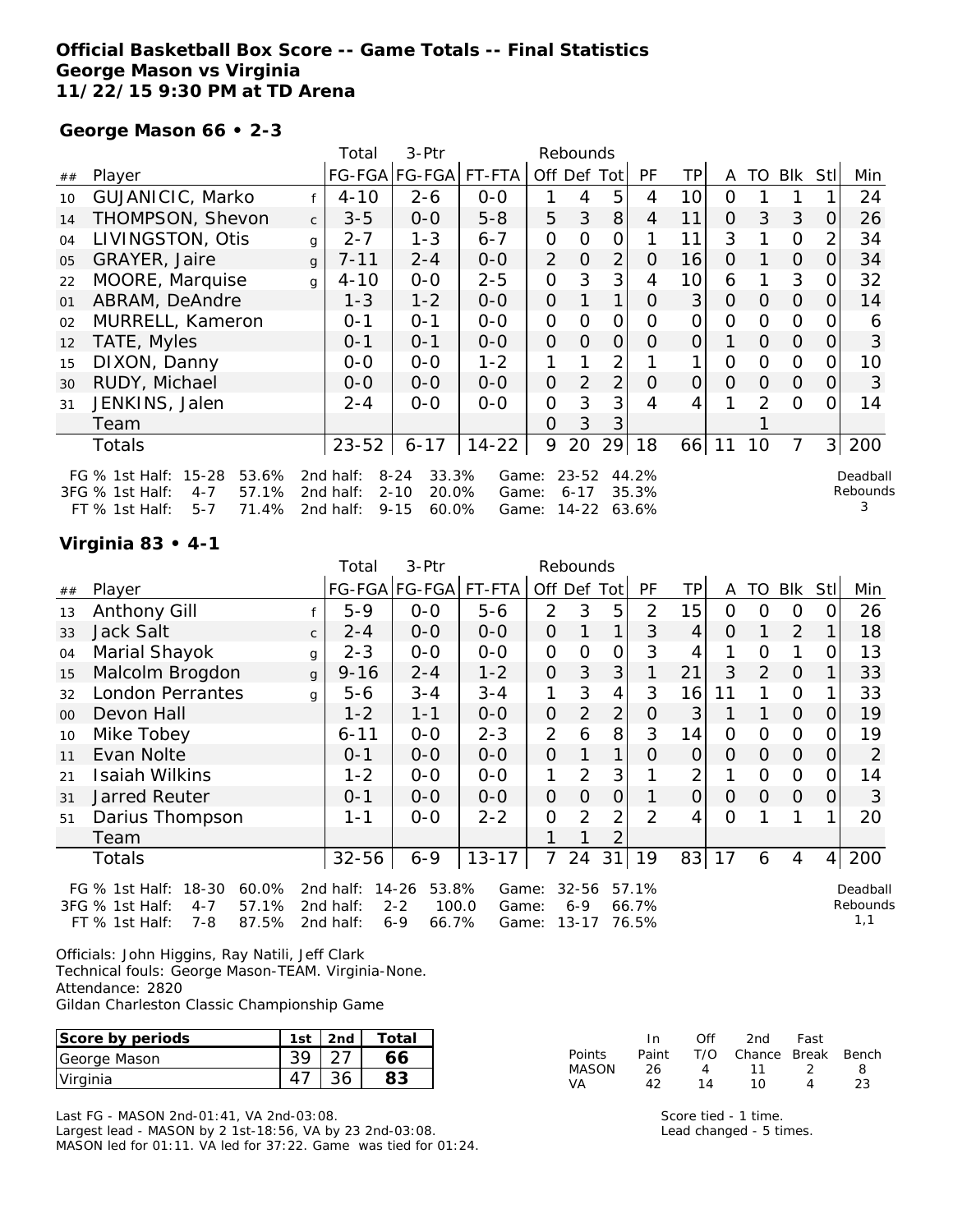

### **Official Basketball Box Score -- Game Totals -- Final Statistics Lehigh vs Virginia 11/25/15 7:00 p.m. at Charlottesville, Va. (JPJ)**



### **Lehigh 54 • 0-5**

|    |                                                                                                                      |              | Total                               | 3-Ptr                                                       |                         |                | Rebounds                         |                |                         |                |                |          |                |                |                      |
|----|----------------------------------------------------------------------------------------------------------------------|--------------|-------------------------------------|-------------------------------------------------------------|-------------------------|----------------|----------------------------------|----------------|-------------------------|----------------|----------------|----------|----------------|----------------|----------------------|
| ## | Player                                                                                                               |              |                                     | FG-FGA FG-FGA                                               | FT-FTA                  |                |                                  | Off Def Totl   | PF                      | TР             | A              | TO I     | BIK            | Stll           | Min                  |
| 31 | Jesse Chuku                                                                                                          |              | $2 - 8$                             | 1-6                                                         | $0 - 0$                 | $\mathcal{P}$  | 5                                | 7              |                         | 5              | $\Omega$       |          |                | Ω              | 25                   |
| 32 | Tim Kempton                                                                                                          | $\mathsf{C}$ | $5 - 13$                            | $0 - 1$                                                     | $4 - 4$                 | 3              | 2                                | 5              | 3                       | 14             | $\overline{2}$ | $\Omega$ | $\Omega$       | $\Omega$       | 31                   |
| 01 | Kahron Ross                                                                                                          | g            | $4 - 6$                             | $1 - 2$                                                     | $2 - 2$                 | 0              | 0                                | 0              |                         | 11             | 4              | 3        | 0              |                | 33                   |
| 04 | Devon Carter                                                                                                         | g            | $0 - 2$                             | $0 - 1$                                                     | $0 - 0$                 | $\overline{2}$ | $\Omega$                         | $\overline{2}$ |                         | $\Omega$       | 1.             | 2        | $\Omega$       |                | 22                   |
| 05 | <b>Austin Price</b>                                                                                                  | q            | $2 - 8$                             | $2 - 7$                                                     | $0 - 0$                 | 0              | 3                                | 3              | 4                       | 6              | $\overline{2}$ | 3        | $\Omega$       |                | 32                   |
| 10 | Kyle Leufroy                                                                                                         |              | $5 - 7$                             | $4 - 5$                                                     | $0 - 2$                 | $\Omega$       | 6                                | 6              | 4                       | 14             | $\Omega$       | 4        | $\overline{0}$ | 0              | 25                   |
| 11 | <b>Tyler Jenkins</b>                                                                                                 |              | $1 - 2$                             | $O-O$                                                       | $0-0$                   | $\mathbf 0$    | $\Omega$                         | $\overline{0}$ | 2                       | 2              | $\mathbf 0$    |          | $\mathbf 0$    | O              | 6                    |
| 15 | Jay Jay Davis                                                                                                        |              | $0 - 0$                             | $0-0$                                                       | $0 - 0$                 | $\mathbf{O}$   | 0                                | $\Omega$       | $\Omega$                | $\overline{O}$ | $\Omega$       | 0        | $\Omega$       | 0              | $\overline{2}$       |
| 20 | John Ross Glover                                                                                                     |              | $0 - 1$                             | $0 - 1$                                                     | $0 - 0$                 | 0              |                                  |                | $\Omega$                | 0              | 0              | $\Omega$ | $\overline{0}$ | 0              |                      |
| 40 | Justin Goldsborough                                                                                                  |              | $1 - 3$                             | $O-O$                                                       | $0 - 0$                 | 2              |                                  | 3 <sup>1</sup> | 3                       | 2              |                | 3        |                | 0              | 17                   |
|    | Team                                                                                                                 |              |                                     |                                                             |                         | O              | 2                                | 2              |                         |                |                |          |                |                |                      |
|    | <b>Totals</b>                                                                                                        |              | $20 - 50$                           | $8 - 23$                                                    | $6 - 8$                 | 9              | 20                               | 29             | 19                      | 54             | 10             | 17       | 2              | 3 <sup>1</sup> | 200                  |
|    | $10 - 28$<br>35.7%<br>FG $%$ 1st Half:<br>3FG % 1st Half:<br>36.4%<br>$4 - 11$<br>FT % 1st Half:<br>100.0<br>$4 - 4$ |              | 2nd half:<br>2nd half:<br>2nd half: | 45.5%<br>$10 - 22$<br>$4 - 12$<br>33.3%<br>$2 - 4$<br>50.0% | Game:<br>Game:<br>Game: |                | $20 - 50$<br>$8 - 23$<br>$6 - 8$ |                | 40.0%<br>34.8%<br>75.0% |                |                |          |                |                | Deadball<br>Rebounds |

# **Virginia 80 • 5-1**

|    |                                                                                                             |              | Total                                  | 3-Ptr                                                      |                         |                     | Rebounds                      |                |                         |                 |                |                |                |      |                           |
|----|-------------------------------------------------------------------------------------------------------------|--------------|----------------------------------------|------------------------------------------------------------|-------------------------|---------------------|-------------------------------|----------------|-------------------------|-----------------|----------------|----------------|----------------|------|---------------------------|
| ## | Player                                                                                                      |              | <b>FG-FGA</b>                          | FG-FGA                                                     | FT-FTA                  |                     | Off Def Tot                   |                | PF                      | ТP              | A              | TO             | <b>Blk</b>     | Stll | Min                       |
| 13 | Anthony Gill                                                                                                |              | $4 - 8$                                | $O-O$                                                      | $2 - 3$                 | 2                   | $\Omega$                      | $\overline{2}$ | 0                       | 10 <sup>1</sup> | $\Omega$       |                | 0              | 1    | 24                        |
| 33 | <b>Jack Salt</b>                                                                                            | $\mathsf{C}$ | 0-1                                    | $0-0$                                                      | $0-0$                   | $\mathbf 0$         |                               | 1              | 2                       | 0               | O              |                | $\mathbf 0$    | 0    | 11                        |
| 04 | Marial Shayok                                                                                               | $\mathbf{g}$ | $4 - 5$                                | $1 - 1$                                                    | $2 - 2$                 | $\overline{2}$      | 0                             | $\overline{2}$ |                         | 11              | 1              | 0              | 1              |      | 19                        |
| 15 | Malcolm Brogdon                                                                                             | $\mathbf{q}$ | $10 - 15$                              | $3 - 5$                                                    | $0 - 2$                 | 1                   | 3                             | 4              |                         | 23              | 3              |                | $\mathbf 0$    |      | 29                        |
| 32 | <b>London Perrantes</b>                                                                                     | g            | $2 - 8$                                | $0 - 3$                                                    | $2 - 2$                 | 1                   | $\overline{2}$                | 3              | Ω                       | 6               | 8              | O              | 1              | 2    | 29                        |
| 00 | Devon Hall                                                                                                  |              | $1 - 3$                                | $0 - 2$                                                    | $0 - 0$                 | $\mathbf{O}$        | 5                             | 5              | 0                       | $\overline{c}$  | $\overline{2}$ | $\overline{O}$ | 1              | 2    | 14                        |
| 02 | <b>Justice Bartley</b>                                                                                      |              | $0-0$                                  | $O-O$                                                      | $O-O$                   | 0                   | 0                             | 0              | O                       | 0               | $\overline{O}$ | $\overline{O}$ | $\overline{O}$ | O    | 2                         |
| 10 | Mike Tobey                                                                                                  |              | $4 - 8$                                | $0 - 1$                                                    | $0-0$                   | $\overline{2}$      | 3                             | 5              | $\overline{2}$          | 8               | $\Omega$       |                | 1              | 0    | 20                        |
| 11 | Evan Nolte                                                                                                  |              | 0-1                                    | $0 - 1$                                                    | $0-0$                   | $\mathbf{O}$        | O                             | 0              | 0                       | 0               | 0              |                | 0              | Ω    | 4                         |
| 21 | <b>Isaiah Wilkins</b>                                                                                       |              | $3 - 6$                                | $0 - 1$                                                    | $0 - 0$                 | 4                   |                               | 5              | 0                       | 6               | 1              | $\Omega$       | 1              | O    | 16                        |
| 24 | Caid Kirven                                                                                                 |              | 1-1                                    | $0-0$                                                      | $0-0$                   | 0                   |                               | 1              | 0                       | $\overline{2}$  | $\overline{O}$ | $\Omega$       | $\overline{O}$ | O    |                           |
| 31 | <b>Jarred Reuter</b>                                                                                        |              | $0 - 1$                                | $0-0$                                                      | $O-O$                   | $\mathsf{O}\xspace$ |                               | $\mathbf{1}$   | O                       | 0               | $\Omega$       | $\Omega$       | $\Omega$       | 0    | 6                         |
| 34 | Jeff Jones                                                                                                  |              | $0 - 1$                                | $0 - 1$                                                    | $0-0$                   | $\mathbf 0$         | 0                             | 0              |                         | 0               | $\overline{O}$ | 0              | $\overline{O}$ | O    | 2                         |
| 51 | Darius Thompson                                                                                             |              | $5 - 7$                                | $2 - 4$                                                    | $0 - 1$                 | 1                   |                               | $\overline{2}$ | $\overline{2}$          | 12              | 3              |                | 1              | 1    | 22                        |
|    | Team                                                                                                        |              |                                        |                                                            |                         | $\overline{2}$      | 4                             | 6              |                         |                 |                |                |                |      |                           |
|    | Totals                                                                                                      |              | $34 - 65$                              | $6 - 19$                                                   | $6 - 10$                | 15                  | 22                            | 37             | 9                       | 80 <sup>1</sup> | 18             | 7              | 6              | 9    | 200                       |
|    | FG % 1st Half: 15-33<br>45.5%<br>25.0%<br>3FG % 1st Half:<br>$3 - 12$<br>$2 - 3$<br>FT % 1st Half:<br>66.7% |              | 2 $nd$ half:<br>2nd half:<br>2nd half: | $19 - 32$<br>59.4%<br>$3 - 7$<br>42.9%<br>57.1%<br>$4 - 7$ | Game:<br>Game:<br>Game: |                     | 34-65<br>$6 - 19$<br>$6 - 10$ |                | 52.3%<br>31.6%<br>60.0% |                 |                |                |                |      | Deadball<br>Rebounds<br>Ο |

Officials: Bryan Kersey, Raymond Styons, John Gaffney Technical fouls: Lehigh-None. Virginia-None. Attendance: 14220

| Score by periods | 1st | 2 <sub>nd</sub> | Total |
|------------------|-----|-----------------|-------|
| Lehigh           |     |                 | 54    |
| Virginia         |     |                 |       |

Last FG - LEHIGH 2nd-00:00, VA 2nd-01:27. Largest lead - LEHIGH by 2 1st-19:43, VA by 31 2nd-04:34. LEHIGH led for 03:47. VA led for 33:09. Game was tied for 03:04.

|        | In.   | ∩ff | 2nd                    | Fast        |    |
|--------|-------|-----|------------------------|-------------|----|
| Points | Paint |     | T/O Chance Break Bench |             |    |
| LEHIGH | 14    |     | $\mathbf Q$            | $^{\prime}$ | 18 |
| VА     | 42    | 25. | 18                     | 12          | 30 |

Score tied - 5 times. Lead changed - 7 times.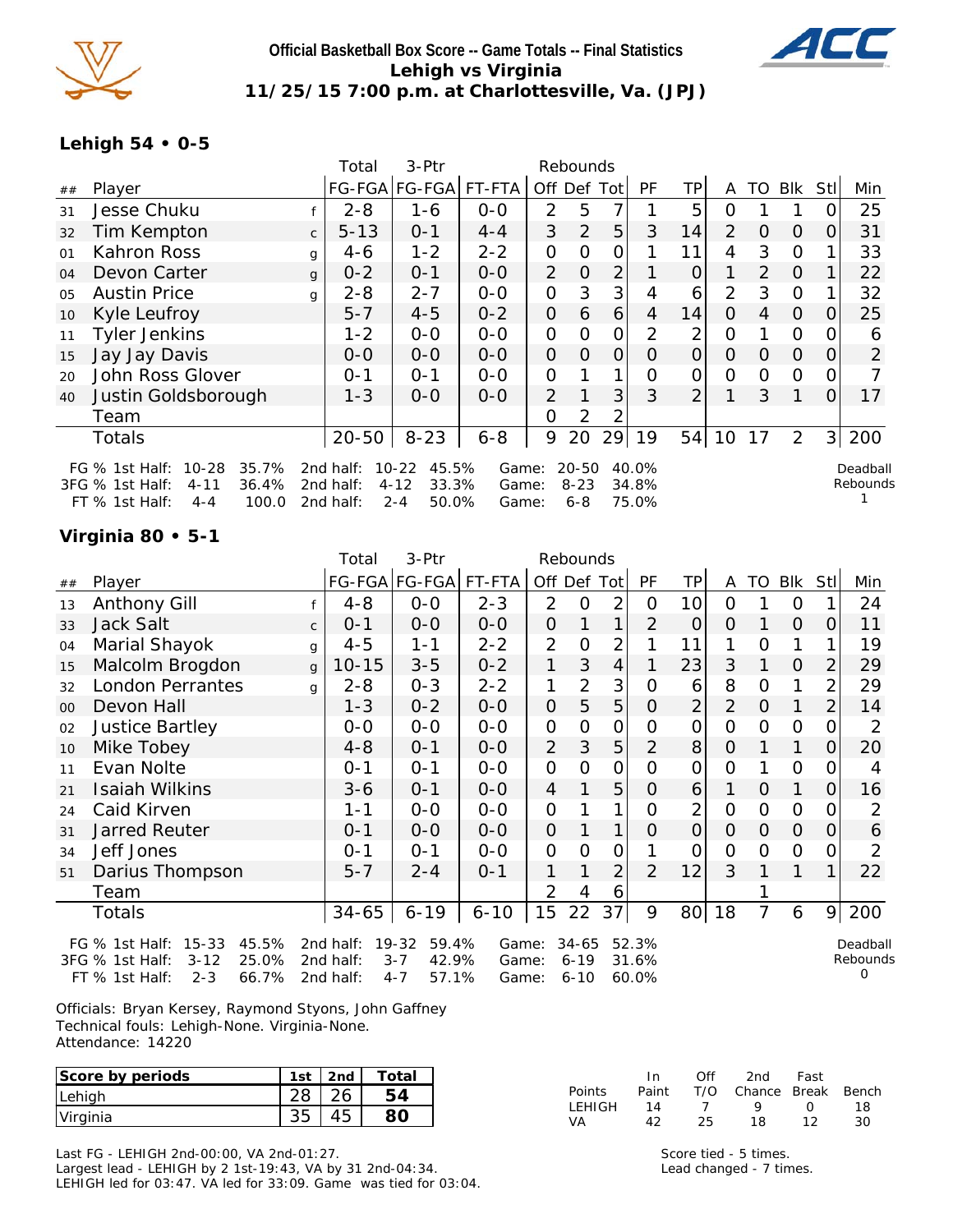



# **Virginia 64 • 6-1**

|         |                                                                                                                     |              | Total                               | 3-Ptr                                                       |                         |                | Rebounds                           |             |                         |                |                |                |          |                |                           |
|---------|---------------------------------------------------------------------------------------------------------------------|--------------|-------------------------------------|-------------------------------------------------------------|-------------------------|----------------|------------------------------------|-------------|-------------------------|----------------|----------------|----------------|----------|----------------|---------------------------|
| ##      | Player                                                                                                              |              |                                     | FG-FGA FG-FGA                                               | $FT-FTA$                | Off Def        |                                    | Totl        | PF                      | TP.            | A              | TO             | Blk      | Stll           | Min                       |
| 13      | <b>Anthony Gill</b>                                                                                                 |              | $3 - 8$                             | $0-0$                                                       | $4 - 6$                 | 3              | 5                                  | 8           | 2                       | 10             | $\Omega$       |                | 0        |                | 27                        |
| 33      | <b>Jack Salt</b>                                                                                                    | $\mathsf{C}$ | $1 - 3$                             | $0 - 0$                                                     | $0 - 0$                 | 1.             | $\Omega$                           | 1           | O                       | $\overline{2}$ | 0              |                | $\Omega$ | O              | 9                         |
| 04      | Marial Shayok                                                                                                       | g            | $1 - 5$                             | $O - 1$                                                     | $0 - 1$                 | 1              | 0                                  |             |                         | 2              | $\overline{2}$ | $\Omega$       | 0        |                | 23                        |
| 15      | Malcolm Brogdon                                                                                                     | $\mathbf{q}$ | $7 - 16$                            | $6 - 10$                                                    | $2 - 2$                 | O              | 6                                  | 6           | 3                       | 22             | 2              |                | $\Omega$ | O              | 34                        |
| 51      | Darius Thompson                                                                                                     | $\mathsf{q}$ | $5 - 8$                             | $2 - 3$                                                     | $0 - 0$                 | 0              | $\overline{2}$                     | 2           |                         | 12             | 6              | $\overline{2}$ | $\Omega$ | 0              | 36                        |
| $00 \,$ | Devon Hall                                                                                                          |              | $2 - 5$                             | $O - 1$                                                     | $0 - 0$                 | 0              | 3                                  | 3           | 3                       | 4              | 0              | $\Omega$       | $\Omega$ | 0              | 24                        |
| 10      | Mike Tobey                                                                                                          |              | $2 - 3$                             | $0 - 0$                                                     | $2 - 2$                 | 0              |                                    |             |                         | 6              | 0              |                | 0        |                | 18                        |
| 11      | Evan Nolte                                                                                                          |              | $0 - 1$                             | $O - 1$                                                     | $0 - 0$                 | 1.             | $\Omega$                           | $\mathbf 1$ | O                       | $\Omega$       |                |                | $\Omega$ | 0              | 4                         |
| 21      | <b>Isaiah Wilkins</b>                                                                                               |              | $2 - 3$                             | $O - O$                                                     | $2 - 2$                 | 2              | 3                                  | 5           | $\mathcal{P}$           | 6              | $\Omega$       | O              |          |                | 25                        |
|         | Team                                                                                                                |              |                                     |                                                             |                         | $\overline{2}$ |                                    |             |                         |                |                |                |          |                |                           |
|         | <b>Totals</b>                                                                                                       |              | $23 - 52$                           | $8 - 16$                                                    | $10-13$                 | 10             | 21                                 | 31          | 13                      | 64             | 11             | 8              |          | $\overline{2}$ | 200                       |
|         | 37.0%<br>FG $%$ 1st Half:<br>$10 - 27$<br>3FG % 1st Half:<br>$4 - 9$<br>44.4%<br>$2 - 3$<br>66.7%<br>FT % 1st Half: |              | 2nd half:<br>2nd half:<br>2nd half: | 52.0%<br>$13 - 25$<br>57.1%<br>$4 - 7$<br>80.0%<br>$8 - 10$ | Game:<br>Game:<br>Game: |                | $23 - 52$<br>$8 - 16$<br>$10 - 13$ |             | 44.2%<br>50.0%<br>76.9% |                |                |                |          |                | Deadball<br>Rebounds<br>O |

#### **Ohio State 58 • 2-4**

|    |                                                                                                                    |              | Total                               | $3-$ Ptr                                                    |                         |          | Rebounds                          |          |                         |                |          |          |                |                |                      |
|----|--------------------------------------------------------------------------------------------------------------------|--------------|-------------------------------------|-------------------------------------------------------------|-------------------------|----------|-----------------------------------|----------|-------------------------|----------------|----------|----------|----------------|----------------|----------------------|
| ## | Player                                                                                                             |              | FG-FGA FG-FGA                       |                                                             | FT-FTA                  | Off Def  |                                   | Totl     | PF                      | ТP             | A        | TO       | Blk            | Stll           | Min                  |
| 01 | Tate, Jae'Sean                                                                                                     |              | $5-9$                               | $1 - 2$                                                     | $1 - 2$                 | 2        | 6                                 | 8        | 4                       | 12             | 2        |          | 0              |                | 35                   |
| 02 | Loving, Marc                                                                                                       |              | $7 - 11$                            | $3 - 6$                                                     | $2 - 3$                 | $\Omega$ | 5                                 | 5        |                         | 19             | 2        | 3        | $\mathbf{1}$   | $\mathbf{O}$   | 36                   |
| 33 | Bates-Diop, Keita                                                                                                  |              | $4 - 8$                             | $3 - 6$                                                     | $4 - 4$                 | 0        | 2                                 | 2        | 4                       | 15             |          | 2        | $\overline{0}$ | 0              | 33                   |
| 04 | Giddens, Daniel                                                                                                    | $\mathsf{C}$ | $1 - 2$                             | $0 - 0$                                                     | $0 - 2$                 | $\Omega$ |                                   |          | 2                       | $\overline{2}$ |          | 2        | 4              | $\mathbf{O}$   | 25                   |
| 13 | Lyle, JaQuan                                                                                                       | $\alpha$     | $1 - 7$                             | $1 - 6$                                                     | $0 - 0$                 | 0        |                                   |          | 2                       | 3              | 4        | 2        | 2              | 1              | 36                   |
| 03 | Grandstaff, Austin                                                                                                 |              | $0 - 1$                             | $O - 1$                                                     | $0 - 0$                 | $\Omega$ | $\Omega$                          | $\Omega$ | $\Omega$                | $\overline{O}$ | $\Omega$ |          | $\Omega$       | $\Omega$       | 12                   |
| 12 | Harris, A.J.                                                                                                       |              | $1 - 1$                             | $O-O$                                                       | $0-0$                   | 0        |                                   |          | $\Omega$                | $\overline{2}$ | O        | 0        | $\mathbf 0$    |                | 4                    |
| 15 | Williams, Kam                                                                                                      |              | $0 - 0$                             | $0 - 0$                                                     | $0 - 0$                 | $\Omega$ | $\Omega$                          | $\Omega$ | $\Omega$                | 0              | $\Omega$ | $\Omega$ | $\overline{0}$ | 0              | $\overline{4}$       |
| 32 | Thompson, Trevor                                                                                                   |              | $2 - 3$                             | $0 - 0$                                                     | $1 - 1$                 |          | 4                                 | 5        | $\Omega$                | 5              | $\Omega$ |          | $\Omega$       | $\Omega$       | 15                   |
|    | Team                                                                                                               |              |                                     |                                                             |                         | $\Omega$ | 2                                 |          |                         |                |          |          |                |                |                      |
|    | <b>Totals</b>                                                                                                      |              | $21 - 42$                           | $8 - 21$                                                    | $8 - 12$                | 3        | 22                                | 25       | 13                      | 58             | 10       | 13       | 7              | 3 <sub>l</sub> | 200                  |
|    | FG $%$ 1st Half:<br>$9 - 21$<br>42.9%<br>3FG % 1st Half:<br>$2 - 7$<br>28.6%<br>57.1%<br>FT % 1st Half:<br>$4 - 7$ |              | 2nd half:<br>2nd half:<br>2nd half: | 57.1%<br>$12 - 21$<br>42.9%<br>$6 - 14$<br>$4 - 5$<br>80.0% | Game:<br>Game:<br>Game: |          | $21 - 42$<br>$8 - 21$<br>$8 - 12$ |          | 50.0%<br>38.1%<br>66.7% |                |          |          |                |                | Deadball<br>Rebounds |

Officials: Terry Wymer, Lamont Simpson, Gene Steratore Technical fouls: Virginia-None. Ohio State-None. Attendance: 12445

| Score by periods | 1st | 2nd | Total |
|------------------|-----|-----|-------|
| Virginia         |     |     | 64    |
| IOhio State      |     |     |       |

Last FG - VA 2nd-01:56, OSU 2nd-00:27. Largest lead - VA by 9 1st-02:39, OSU by 3 1st-15:45. VA led for 34:37. OSU led for 02:50. Game was tied for 02:33.

|        | In. | ∩ff | 2nd                          | Fast |    |
|--------|-----|-----|------------------------------|------|----|
| Points |     |     | Paint T/O Chance Break Bench |      |    |
| VA.    | 20. | 14  | 10 I                         | 6.   | 16 |
| OSU    | フフ  | 12  |                              |      |    |

Score tied - 2 times. Lead changed - 10 times.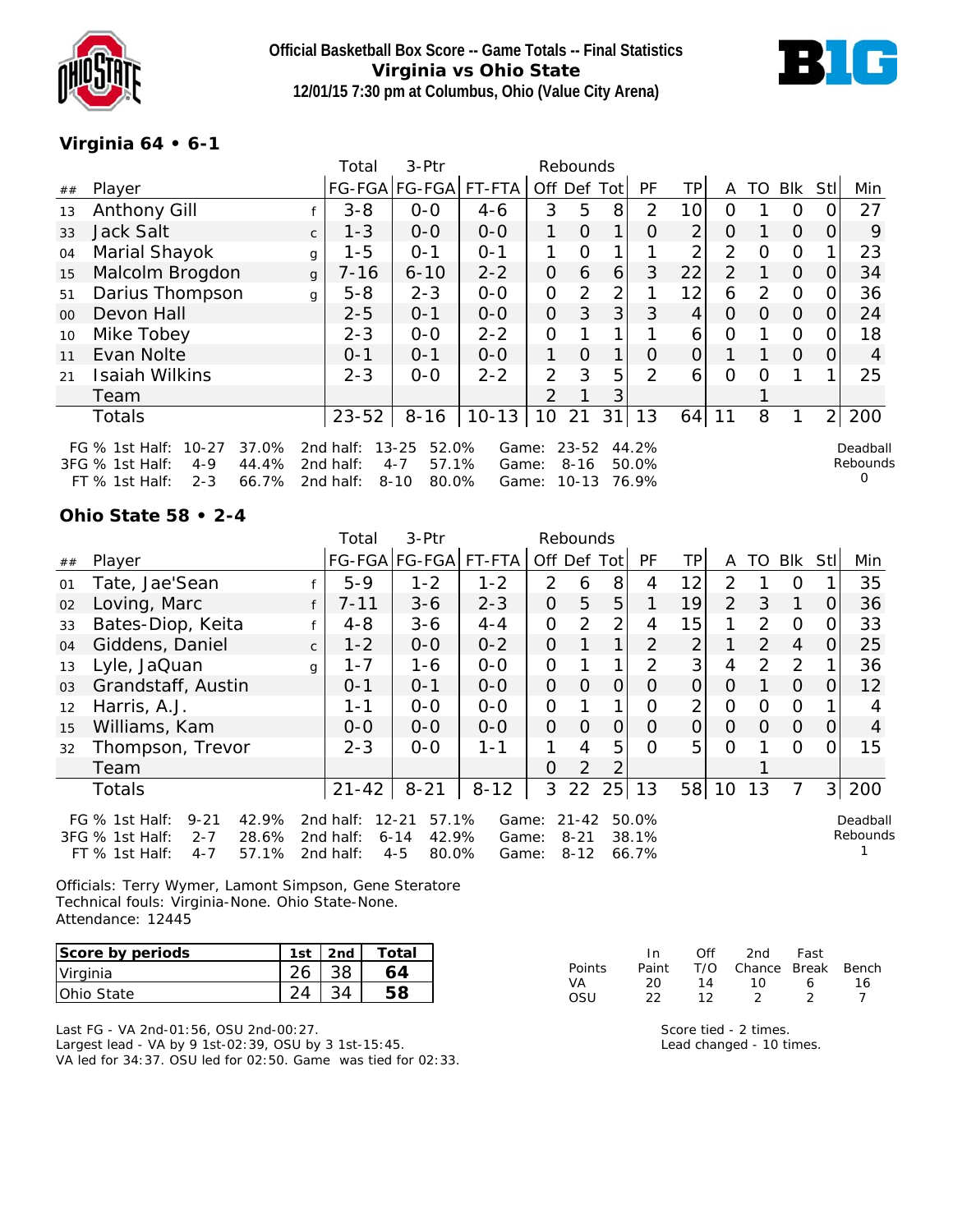#### **Official Basketball Box Score -- Game Totals -- Final Statistics William & Mary vs Virginia 12/05/15 2:00 p.m. at Charlottesville, Va. (JPJ)**

#### **William & Mary 52 • 5-3**

|        |                                     |   | Total     | 3-Ptr                |          |              | Rebounds  |                |                |          |                |                |                |                |          |
|--------|-------------------------------------|---|-----------|----------------------|----------|--------------|-----------|----------------|----------------|----------|----------------|----------------|----------------|----------------|----------|
| ##     | Player                              |   |           | FG-FGA FG-FGA FT-FTA |          | Off Def Tot  |           |                | PF             | TP       | A              | TO             | <b>BIK</b>     | StII           | Min      |
| 25     | Tarpey, Terry                       |   | 1-6       | $0 - 3$              | $2 - 2$  | 0            | 6         | 6              | 3              |          | 0              | 5              | 0              | 3              | 29       |
| 31     | Sheldon, Sean                       |   | $2 - 6$   | $0-0$                | $1 - 2$  | 1            | 4         | 5              | 2              | 5        | 2              |                | $\Omega$       | 0              | 26       |
| $00\,$ | Dixon, Daniel                       | g | $6 - 12$  | $3-9$                | $0 - 0$  | 0            |           |                |                | 15       | 0              | $\overline{2}$ | 0              |                | 33       |
| 04     | Prewitt, Omar                       | g | $6 - 12$  | $1 - 2$              | $1 - 2$  | 0            | 3         | 3              | 3              | 14       | 1              | 6              | 1              |                | 32       |
| 34     | Cohn, David                         | g | $1 - 3$   | $0 - 1$              | $1 - 3$  | 1            |           | $\overline{2}$ | $\Omega$       | 3        | $\overline{2}$ | 2              | $\mathbf 0$    |                | 22       |
| 01     | Glover, Jamison                     |   | $0 - 0$   | $0 - 0$              | $0 - 0$  | $\mathbf{O}$ | 0         | $\mathbf{O}$   | 0              | $\Omega$ | $\overline{0}$ | $\Omega$       | $\mathbf{O}$   | 0              | 1        |
| 05     | Malinowski, Greg                    |   | $1 - 3$   | $1 - 3$              | $3 - 4$  | 1            | 3         | 4              | 2              | 6        |                | 1              | 0              | 0              | 18       |
| 10     | Burchfield, Connor                  |   | $1 - 1$   | $0-0$                | $0 - 0$  | 0            |           |                |                | 2        | 0              | 0              | $\mathbf{O}$   | O              | 8        |
| 11     | Schlotman, Michael                  |   | $0 - 0$   | $0-0$                | $0 - 0$  | 0            | 2         | 2              | 0              | 0        |                |                | 0              |                | 9        |
| 21     | Tot, Oliver                         |   | $1 - 1$   | $1 - 1$              | $0-0$    | 0            | 3         | 3              |                | 3        |                |                | $\mathbf{O}$   | O              | 8        |
| 22     | Rowley, Paul                        |   | $0 - 0$   | $0-0$                | $0 - 0$  | 0            | 0         | 0              | $\Omega$       | 0        | $\Omega$       | $\Omega$       | 0              |                |          |
| 41     | Whitman, Jack                       |   | $0 - 2$   | $0 - 0$              | $0 - 0$  | $\mathbf{O}$ |           | 1              | $\overline{2}$ | 0        | $\mathbf{O}$   | $\Omega$       | $\mathbf{O}$   | 0              | 9        |
| 50     | Seacat, Hunter                      |   | $0 - 0$   | $0-0$                | $0-0$    | 0            | $\Omega$  | $\Omega$       |                | 0        | $\Omega$       | O              | 1              | Ω              | 4        |
|        | Team                                |   |           |                      |          | 3            |           | 4              |                |          |                |                |                |                |          |
|        | Totals                              |   | 19-46     | $6 - 19$             | $8 - 13$ | 6            | 26        | 32             | 16             | 52       | 8              | 19             | $\overline{2}$ | $\overline{4}$ | 200      |
|        | 39.1%<br>FG % 1st Half:<br>$9 - 23$ |   | 2nd half: | 43.5%<br>$10 - 23$   | Game:    |              | $19 - 46$ |                | 41.3%          |          |                |                |                |                | Deadball |
|        | 3FG % 1st Half:<br>$2 - 9$<br>22.2% |   | 2nd half: | $4 - 10$<br>40.0%    | Game:    |              | $6 - 19$  |                | 31.6%          |          |                |                |                |                | Rebounds |
|        | $2 - 5$<br>40.0%<br>FT % 1st Half:  |   | 2nd half: | $6 - 8$<br>75.0%     | Game:    |              | $8 - 13$  |                | 61.5%          |          |                |                |                |                |          |

#### **Virginia 67 • 7-1**

|    |                                      |              | Total           | 3-Ptr              |           |                          | Rebounds |          |              |                |          |               |                |      |          |
|----|--------------------------------------|--------------|-----------------|--------------------|-----------|--------------------------|----------|----------|--------------|----------------|----------|---------------|----------------|------|----------|
| ## | Player                               |              |                 | FG-FGA FG-FGA      | $FT-FTA$  | Off Def Tot              |          |          | <b>PF</b>    | TP             | A        |               | TO BIK         | Stll | Min      |
| 13 | Anthony Gill                         |              | $5 - 10$        | $O-O$              | $6 - 7$   | 2                        | 5        | 7        |              | 16             |          | Ω             |                |      | 30       |
| 10 | Mike Tobey                           | $\mathsf{C}$ | $1 - 5$         | $0 - 0$            | $0 - 0$   | 3                        | 3        | 6        |              | 2              | 2        | 0             | $\Omega$       |      | 16       |
| 04 | Marial Shayok                        | q            | $0 - 3$         | $0 - 2$            | $0 - 0$   | 0                        | 2        | 2        | 3            | O              | 3        | 2             | 0              |      | 19       |
| 15 | Malcolm Brogdon                      | $\mathbf{q}$ | $6 - 12$        | $2 - 5$            | $2 - 2$   | $\Omega$                 | 3        | 3        |              | 16             |          |               | 1              | Ο    | 37       |
| 51 | Darius Thompson                      | q            | $5 - 10$        | $0 - 2$            | $2 - 3$   | 0                        | 3        | 3        |              | 12             | 2        | 0             | 0              | 4    | 36       |
| 00 | Devon Hall                           |              | $3 - 7$         | $0 - 2$            | $0-0$     | $\mathbf{O}$             | 6        | 6        | 2            | 6              |          | $\mathcal{P}$ | 2              |      | 26       |
| 02 | <b>Justice Bartley</b>               |              | $0 - 0$         | $0 - 0$            | $0 - 0$   | 0                        | 0        | 0        | 0            | 0              | $\Omega$ | 0             | 0              |      |          |
| 11 | Evan Nolte                           |              | $3 - 4$         | $0-0$              | $1 - 1$   |                          |          | 2        | 0            | $\overline{7}$ | $\Omega$ | $\Omega$      | $\overline{0}$ | Ω    | 11       |
| 21 | Isaiah Wilkins                       |              | 3-6             | $0 - 0$            | $2 - 4$   | 2                        |          | 3        | 3            | 8              | 0        | 0             |                | 4    | 21       |
| 24 | Caid Kirven                          |              | $0 - 0$         | $0 - 0$            | $0 - 0$   | 0                        | $\Omega$ | $\Omega$ | 0            | O              | 0        | 0             | 0              | O    |          |
| 31 | Jarred Reuter                        |              | $0 - 1$         | $0 - 0$            | $0 - 0$   | 0                        | 0        | Ο        | 0            | 0              | 0        | 0             | 0              |      |          |
| 34 | Jeff Jones                           |              | $0 - 0$         | $0 - 0$            | $O-O$     | 0                        | $\Omega$ | 0        | 0            | $\Omega$       | $\Omega$ | $\Omega$      | $\Omega$       | 0    |          |
|    | Team                                 |              |                 |                    |           | 0                        | 0        | O        |              |                |          |               |                |      |          |
|    | Totals                               |              | 26-58           | $2 - 11$           | $13 - 17$ | 8                        | 24       | 32       | 12           | 67             | 10       | 6             | 5              | 15   | 200      |
|    | FG % 1st Half: 13-32                 | 40.6%        | 2nd half: 13-26 | 50.0%              | Game:     |                          | 26-58    |          | 44.8%        |                |          |               |                |      | Deadball |
|    | 3FG % 1st Half:<br>$2 - 6$           | 33.3%        | 2nd half:       | $0 - 5$<br>$0.0\%$ | Game:     |                          | $2 - 11$ |          | 18.2%        |                |          |               |                |      | Rebounds |
|    | $FT$ $Q$ $1$ $ct$ $H$ $3$ $F$<br>1 F | 80.02        | 2nd half.       | 75 OOL<br>O 1 2    |           | C <sub>2</sub> ma: 12 17 |          |          | <b>76 5%</b> |                |          |               |                |      |          |

FT % 1st Half: 4-5 80.0% 2nd half: 9-12 75.0% Game: 13-17 76.5%

Officials: Mike Eades, Louie Andrakakos, Ron Tyburski Technical fouls: William & Mary-Team. Virginia-None. Attendance: 14105

Technical foul on William & Mary head coach at 00:50 (II)

| Score by periods | 1st | 2nd <sub>1</sub> | Total |
|------------------|-----|------------------|-------|
| William & Mary   |     |                  |       |
| Virginia         |     | २५               |       |

Last FG - WM 2nd-00:25, VA 2nd-01:27. Largest lead - WM None, VA by 18 2nd-00:50. WM led for 00:00. VA led for 39:00. Game was tied for 01:00.

|               | In    | Off.          | 2nd -                  | Fast             |     |
|---------------|-------|---------------|------------------------|------------------|-----|
| <b>Points</b> | Paint |               | T/O Chance Break Bench |                  |     |
| <b>WM</b>     | - 24  | $\mathcal{L}$ | $\mathbf{\Delta}$      | $\left( \right)$ | 11  |
| VА            | 34    | 20            | 1 O                    | 12               | -21 |

Score tied - 1 time. Lead changed - 0 times.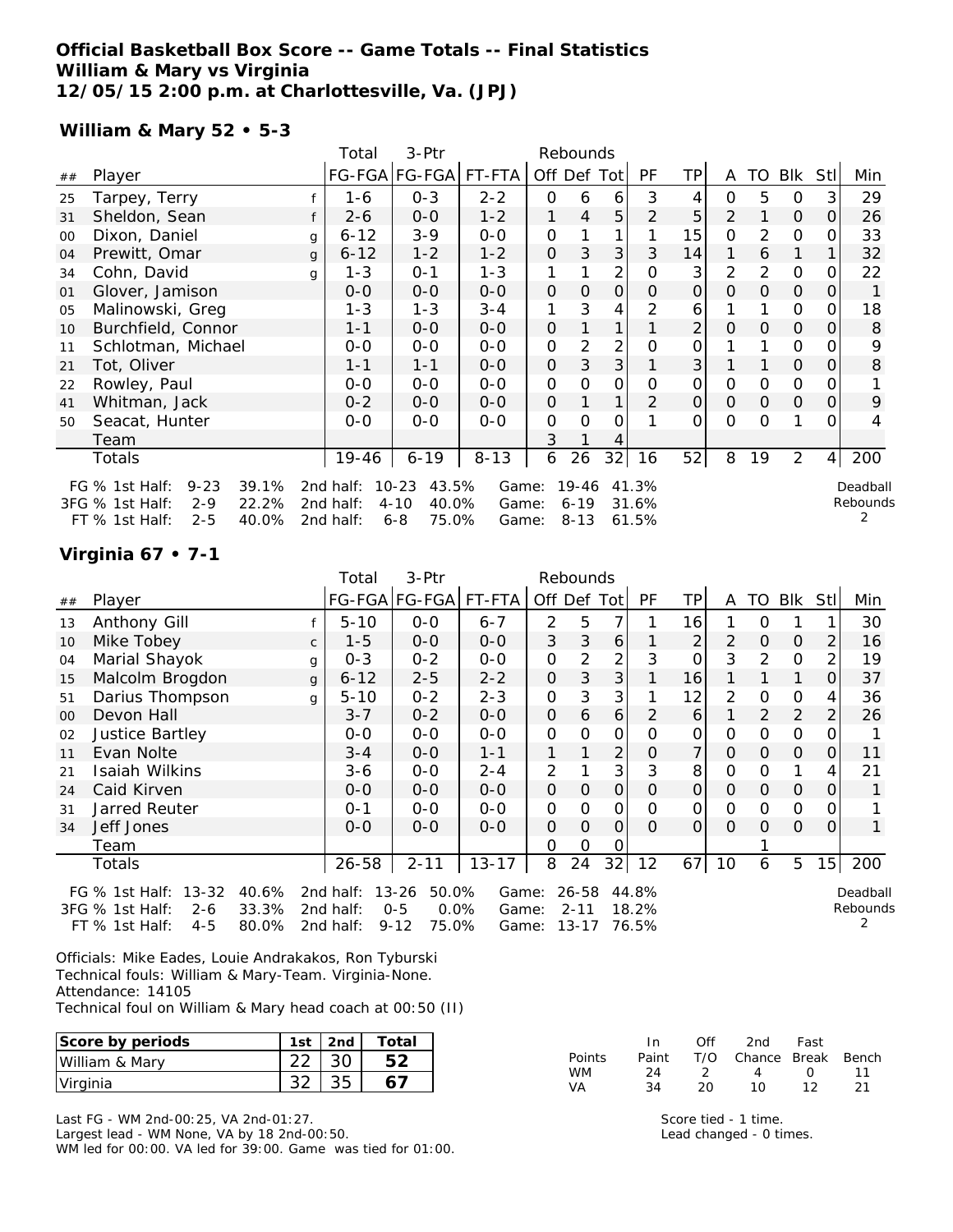#### **Official Basketball Box Score -- Game Totals -- Final Statistics WEST VIRGINIA vs VIRGINIA 12/8/15 7pm at Madison Square Garden, New York, NY**

**WEST VIRGINIA 54 • 7-1**

|    |                                                                      |              | Total                  | 3-Ptr                                   |                |               | Rebounds              |                |                |    |               |                |                |                 |                      |
|----|----------------------------------------------------------------------|--------------|------------------------|-----------------------------------------|----------------|---------------|-----------------------|----------------|----------------|----|---------------|----------------|----------------|-----------------|----------------------|
| ## | Player                                                               |              |                        | FG-FGA FG-FGA                           | FT-FTA         |               | Off Def Tot           |                | <b>PF</b>      | TP | A             | TO.            | Blk            | Stll            | Min                  |
| 01 | HOLTON, JONATHAN                                                     |              | $3 - 6$                | $1 - 3$                                 | $1 - 2$        | $\mathcal{P}$ | $\mathcal{P}$         |                | $\mathcal{P}$  | 8  | 4             |                | 0              |                 | 27                   |
| 23 | AHMAD, ESA                                                           |              | $2 - 4$                | $0-0$                                   | $0 - 1$        | $\mathcal{P}$ | 2                     | 4              |                | 4  |               | $\overline{2}$ | $\Omega$       | O               | 21                   |
| 41 | WILLIAMS, DEVIN                                                      | $\mathsf{C}$ | 3-6                    | $0 - 0$                                 | $4 - 4$        |               | $\mathcal{P}$         | 3              | 5              | 10 | $\mathcal{P}$ | 5              | 0              |                 | 25                   |
| 02 | CARTER, JEVON                                                        | $\mathbf{g}$ | $1 - 9$                | $0 - 2$                                 | $2 - 3$        | $\mathcal{P}$ | 3                     | 5              | $\overline{2}$ | 4  |               | 1.             | $\Omega$       | $\overline{2}$  | 23                   |
| 04 | MILES JR., DAXTER                                                    | $\mathsf{q}$ | $1 - 8$                | $0 - 5$                                 | $2 - 4$        |               |                       | $\overline{2}$ | 4              | 4  | $\Omega$      |                | 0              |                 | 31                   |
| 05 | PAIGE, JAYSEAN                                                       |              | $7 - 11$               | $1 - 4$                                 | $1 - 2$        | 3             | $\Omega$              | 3 <sup>1</sup> | 4              | 16 | $\Omega$      | 3              | $\mathbf{1}$   | 2               | 18                   |
| 11 | ADRIAN, NATHAN                                                       |              | $1 - 1$                | $0-0$                                   | $O-O$          | 1             | 0                     |                |                | 2  |               | 0              | $\mathbf 0$    | O               | 13                   |
| 12 | PHILLIP, TARIK                                                       |              | $2 - 4$                | $0-0$                                   | $1 - 1$        | 0             | 0                     | 0              | 4              | 5  |               |                | $\overline{O}$ | 3               | 27                   |
| 20 | <b>WATKINS, BRANDON</b>                                              |              | $0 - 0$                | $0 - 0$                                 | $0 - 0$        | 0             | 0                     | 0              |                | 0  | $\Omega$      | $\Omega$       | $\Omega$       | Ω               | 3                    |
| 45 | MACON, ELIJAH                                                        |              | $0 - 1$                | $0-0$                                   | $1 - 4$        | 1.            |                       | 2              | $\Omega$       | 1  | $\Omega$      | 4              | 0              | O.              | 12                   |
|    | Team                                                                 |              |                        |                                         |                | $\Omega$      | $\Omega$              |                |                |    |               |                |                |                 |                      |
|    | <b>Totals</b>                                                        |              | $20 - 50$              | $2 - 14$                                | $12 - 21$      | 13            | 11                    | 24             | 24             | 54 | 10            | 18             | 1.             | 10 <sup>1</sup> | 200                  |
|    | FG % 1st Half: 14-30<br>46.7%<br>3FG % 1st Half:<br>28.6%<br>$2 - 7$ |              | 2nd half:<br>2nd half: | $6 - 20$<br>30.0%<br>$O - 7$<br>$0.0\%$ | Game:<br>Game: |               | $20 - 50$<br>$2 - 14$ |                | 40.0%<br>14.3% |    |               |                |                |                 | Deadball<br>Rebounds |
|    | 54.5%<br>FT % 1st Half:<br>$6 - 11$                                  |              | 2nd half:              | $6 - 10$<br>60.0%                       | Game:          |               | 12-21                 |                | 57.1%          |    |               |                |                |                 | 3                    |

#### **VIRGINIA 70 • 8-1**

|        |                                                                                                                          |              | Total                                           | 3-Ptr                                                      |                                     |                | Rebounds                      |                |                         |                 |                |          |                |          |                           |
|--------|--------------------------------------------------------------------------------------------------------------------------|--------------|-------------------------------------------------|------------------------------------------------------------|-------------------------------------|----------------|-------------------------------|----------------|-------------------------|-----------------|----------------|----------|----------------|----------|---------------------------|
| ##     | Player                                                                                                                   |              |                                                 | FG-FGA FG-FGA                                              | FT-FTA                              |                |                               | Off Def Tot    | <b>PF</b>               | ТP              | A              | TO.      | Blk            | Stll     | Min                       |
| 13     | <b>GILL, ANTHONY</b>                                                                                                     |              | $9 - 11$                                        | $0 - 0$                                                    | $2 - 4$                             | 3              | 9                             | 12             | $\mathcal{P}$           | 20 <sub>l</sub> |                | 2        | 0              |          | 36                        |
| 33     | SALT, JACK                                                                                                               | $\mathsf{C}$ | $1 - 2$                                         | $0 - 0$                                                    | $0 - 0$                             | 1              | O                             | 1.             |                         | $\overline{2}$  | 0              |          | $\Omega$       | $\Omega$ | 7                         |
| 15     | BROGDON, MALCOLM                                                                                                         | $\mathsf{q}$ | $5 - 10$                                        | $0 - 3$                                                    | $4 - 4$                             | $\overline{O}$ | 3                             | 3              | 4                       | 14              | $\overline{2}$ | 2        | $\Omega$       |          | 32                        |
| 32     | PERRANTES, LONDON                                                                                                        | $\mathbf{q}$ | 5-6                                             | $3 - 3$                                                    | $0 - 0$                             | 0              | 3                             | 3              | 3                       | 13              | 4              | 5        | $\Omega$       |          | 30                        |
| 51     | THOMPSON, DARIUS                                                                                                         | $\mathsf{q}$ | $4 - 7$                                         | $O - 1$                                                    | $2 - 2$                             | 1              |                               | $\overline{2}$ | 3                       | 10              | $\overline{2}$ | 4        | $\mathbf 0$    | O        | 28                        |
| $00\,$ | <b>HALL, DEVON</b>                                                                                                       |              | $1 - 2$                                         | $O-O$                                                      | $2 - 4$                             | $\Omega$       | 0                             | 0              |                         | 4               | 2              |          | $\Omega$       | 0        | 22                        |
| 04     | SHAYOK, MARIAL                                                                                                           |              | $0 - 1$                                         | $0 - 1$                                                    | $0 - 0$                             | 1              | Ω                             |                |                         | 0               | 0              | 3        | $\overline{0}$ |          | 5                         |
| 10     | <b>TOBEY, MIKE</b>                                                                                                       |              | $0 - 0$                                         | $0 - 0$                                                    | $0 - 0$                             | $\Omega$       | 0                             | 0              | 4                       | 0               | 0              | $\Omega$ | 1              | $\Omega$ | 6                         |
| 11     | NOLTE, EVAN                                                                                                              |              | $0 - 1$                                         | $0 - 0$                                                    | $1 - 2$                             | 0              |                               | 1              | 2                       |                 |                | $\Omega$ | 0              | O        | 8                         |
| 21     | <b>WILKINS, ISAIAH</b>                                                                                                   |              | $2 - 3$                                         | $O-O$                                                      | $2 - 4$                             | $\Omega$       | 3                             | 3              | $\Omega$                | 6               |                | $\Omega$ | $\overline{0}$ | 4        | 21                        |
| 31     | REUTER, JARRED                                                                                                           |              | $0 - 0$                                         | $0 - 0$                                                    | $O-O$                               | 0              | 0                             | O              |                         | O               | $\Omega$       | $\Omega$ | $\Omega$       |          | 5                         |
|        | Team                                                                                                                     |              |                                                 |                                                            |                                     | O              | 3                             | 3              |                         |                 |                |          |                |          |                           |
|        | <b>Totals</b>                                                                                                            |              | $27 - 43$                                       | $3 - 8$                                                    | $13 - 20$                           | 6              | 23                            | 29             | 22                      | 70              | 13             | 19       |                | 6        | 200                       |
|        | $13 - 24$<br>54.2%<br>FG % 1st Half:<br>0.0%<br>3FG % 1st Half:<br>$0 - 3$<br>66 7%<br>$FT \%$ 1st Half $\cdot$<br>$4-6$ |              | 2nd half:<br>2nd half:<br>2nd half <sup>.</sup> | 73.7%<br>14-19<br>$3 - 5$<br>$60.0\%$<br>$9 - 14$<br>64 3% | Game:<br>Game:<br>Game <sup>.</sup> |                | $27 - 43$<br>$3 - 8$<br>13-20 |                | 62.8%<br>37.5%<br>65.0% |                 |                |          |                |          | Deadball<br>Rebounds<br>6 |

Officials: Mike Stephens, Ron Grover, Jeff Anderson Technical fouls: WEST VIRGINIA-None. VIRGINIA-None. Attendance: 2015 Jimmy V Classic

FT % 1st Half: 4-6 66.7% 2nd half: 9-14 64.3% Game: 13-20 65.0%

| Score by periods      | 1st | 2nd | Total |
|-----------------------|-----|-----|-------|
| <b>IWEST VIRGINIA</b> |     |     |       |
| <b>IVIRGINIA</b>      |     |     |       |

Last FG - WVU 2nd-03:22, VA 2nd-00:26.

Largest lead - WVU by 12 1st-04:59, VA by 16 2nd-00:26. WVU led for 23:17. VA led for 14:16. Game was tied for 02:14.

|               | In    | ∩ff | 2nd                | Fast |    |
|---------------|-------|-----|--------------------|------|----|
| <b>Points</b> | Paint | T/O | Chance Break Bench |      |    |
| WVU J         | 34    | 15. | 14                 |      | 24 |
| VA            | 44    | 19  | 10                 | 6    | 11 |

Score tied - 3 times. Lead changed - 2 times.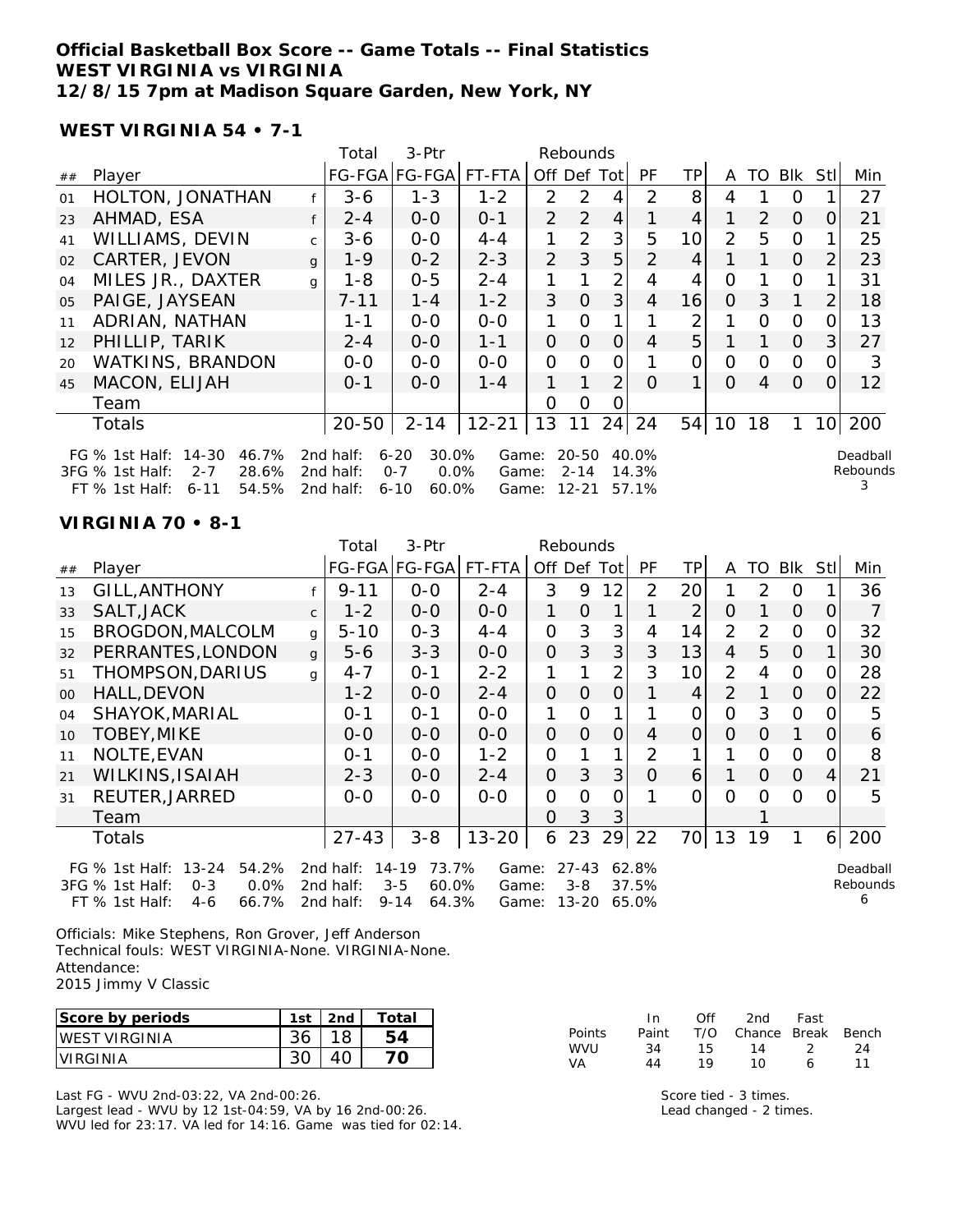

# **Official Basketball Box Score -- Game Totals -- Final Statistics Villanova vs Virginia 12/19/15 12:00 p.m. at Charlottesville, Va. (JPJ)**



#### **Villanova 75 • 8-2**

|                |                                                                                                                         |              | Total                               | 3-Ptr                                                     |                         | Rebounds      |                                 |                |                         |    |                |                |                |          |                           |
|----------------|-------------------------------------------------------------------------------------------------------------------------|--------------|-------------------------------------|-----------------------------------------------------------|-------------------------|---------------|---------------------------------|----------------|-------------------------|----|----------------|----------------|----------------|----------|---------------------------|
| ##             | Player                                                                                                                  |              |                                     | FG-FGA FG-FGA FT-FTA                                      |                         | Off Def Tot   |                                 |                | PF                      | ТP | A              |                | TO BIK StI     |          | Min                       |
| 02             | Kris Jenkins                                                                                                            |              | $5 - 13$                            | $5 - 11$                                                  | $8 - 9$                 | 3             | 0                               | 3              | 3                       | 23 | 2              |                | $\Omega$       |          | 32                        |
| 01             | Jalen Brunson                                                                                                           | $\mathsf{q}$ | $3-6$                               | $2 - 3$                                                   | $0 - 1$                 | 0             | $\overline{2}$                  | $\overline{2}$ | 2                       | 8  | $\Omega$       | $\overline{2}$ | $\Omega$       |          | 24                        |
| 03             | Josh Hart                                                                                                               | $\mathbf{q}$ | $4 - 7$                             | $2 - 3$                                                   | $2 - 3$                 | 3             | $\Omega$                        | 3 <sup>1</sup> | 5                       | 12 |                | 3              | $\Omega$       |          | 31                        |
| 15             | Ryan Arcidiacono                                                                                                        | $\mathbf{q}$ | $4 - 10$                            | $0 - 4$                                                   | $0 - 0$                 | 0             | $\Omega$                        | $\Omega$       | 3                       | 8  | 9              | $\Omega$       | $\overline{0}$ |          | 34                        |
| 23             | Daniel Ochefu                                                                                                           | q            | $6 - 8$                             | $0 - 0$                                                   | $1 - 2$                 | $\mathcal{P}$ | 3                               | 5              | 5                       | 13 | $\overline{2}$ | 3              |                | $\Omega$ | 32                        |
| 0 <sub>5</sub> | Phil Booth                                                                                                              |              | $1 - 3$                             | $0 - 1$                                                   | $2 - 2$                 | 1             | 1                               | $\overline{2}$ | $\overline{2}$          | 4  | 2              | $\Omega$       | $\Omega$       | 2        | 18                        |
| 25             | <b>Mikal Bridges</b>                                                                                                    |              | $3 - 6$                             | 1-4                                                       | $0 - 0$                 | 1             | 3                               | 4              | 3                       |    |                |                | $\Omega$       | 0        | 22                        |
| 45             | Darryl Reynolds                                                                                                         |              | $0 - 0$                             | $0 - 0$                                                   | $0 - 0$                 | O             | O                               | 0              |                         | O  | $\Omega$       | $\Omega$       | $\Omega$       | $\Omega$ |                           |
|                | Team                                                                                                                    |              |                                     |                                                           |                         | 0             | 0                               | 0              |                         |    |                |                |                |          |                           |
|                | <b>Totals</b>                                                                                                           |              | $26 - 53$                           | $10-26$   13-17                                           |                         | 10            | 9                               | 19             | 24                      | 75 | 17             | 10             |                | 6        | 200                       |
|                | FG $\%$ 1st Half:<br>$12 - 21$<br>57.1%<br>3FG % 1st Half:<br>$4 - 10$<br>40.0%<br>$FT$ % 1st Half:<br>$1 - 3$<br>33.3% |              | 2nd half:<br>2nd half:<br>2nd half: | 43.8%<br>14-32<br>37.5%<br>$6 - 16$<br>$12 - 14$<br>85.7% | Game:<br>Game:<br>Game: |               | 26-53<br>$10 - 26$<br>$13 - 17$ |                | 49.1%<br>38.5%<br>76.5% |    |                |                |                |          | Deadball<br>Rebounds<br>2 |

### **Virginia 86 • 9-1**

|         |                                                                                                            |              | Total                               | 3-Ptr                                                     |                         |                | Rebounds                   |                |                         |                |                |              |                |                |                             |
|---------|------------------------------------------------------------------------------------------------------------|--------------|-------------------------------------|-----------------------------------------------------------|-------------------------|----------------|----------------------------|----------------|-------------------------|----------------|----------------|--------------|----------------|----------------|-----------------------------|
| ##      | Player                                                                                                     |              |                                     | FG-FGA FG-FGA                                             | FT-FTA                  | Off Def Tot    |                            |                | <b>PF</b>               | TР             | A              | TO.          | BIK            | Stll           | Min                         |
| 13      | <b>Anthony Gill</b>                                                                                        |              | $8 - 9$                             | $O-O$                                                     | $6 - 7$                 | 3              | 4                          | 7              | 2                       | 22             | 0              | O            | 0              | 2              | 33                          |
| 21      | <b>Isaiah Wilkins</b>                                                                                      |              | $2 - 3$                             | $O-O$                                                     | $1 - 2$                 | $\mathcal{P}$  | 2                          | $\overline{4}$ | 3                       | 5              | $\overline{2}$ | $\mathbf{1}$ | 2              |                | 30                          |
| 15      | Malcolm Brogdon                                                                                            | q            | $3 - 8$                             | $2 - 3$                                                   | $12 - 12$               |                | 6                          |                |                         | 20             | 6              | 2            | $\mathbf 0$    | 0              | 38                          |
| 32      | <b>London Perrantes</b>                                                                                    | $\mathbf{q}$ | $5 - 10$                            | $3 - 4$                                                   | $6 - 7$                 | $\overline{2}$ | 2                          | $\overline{4}$ | 2                       | 19             | $\mathbf 1$    | 4            | $\overline{0}$ | 1              | 34                          |
| 51      | Darius Thompson                                                                                            | g            | $4 - 4$                             | $2 - 2$                                                   | $1 - 2$                 | 0              | $\Omega$                   | 0              | 4                       | 11             |                |              | 0              | 0              | 22                          |
| $00 \,$ | Devon Hall                                                                                                 |              | 1-6                                 | $1 - 3$                                                   | $0 - 0$                 | $\Omega$       | 2                          | 2              | 3                       | 3              | 2              | 3            | $\Omega$       | $\Omega$       | 18                          |
| 04      | Marial Shayok                                                                                              |              | 1-1                                 | $0-0$                                                     | $O-O$                   | 0              |                            |                |                         | 2              | $\Omega$       | 0            | $\mathbf 0$    | 0              | 9                           |
| 10      | Mike Tobey                                                                                                 |              | $1 - 2$                             | $0-0$                                                     | $0 - 0$                 | 1              | $\Omega$                   |                | 3                       | $\overline{2}$ | $\Omega$       |              | $\overline{O}$ | 0              | 11                          |
| 11      | Evan Nolte                                                                                                 |              | $0 - 1$                             | $0 - 0$                                                   | $0-0$                   | $\overline{0}$ |                            |                | $\Omega$                | $\mathbf 0$    | $\Omega$       | 0            | $\Omega$       | $\overline{O}$ | 3                           |
| 31      | <b>Jarred Reuter</b>                                                                                       |              | $1 - 2$                             | $O-O$                                                     | $0 - 0$                 | 1              | $\Omega$                   |                | $\Omega$                | 2              | $\Omega$       | $\Omega$     | $\overline{O}$ | 0              | $\overline{2}$              |
|         | Team                                                                                                       |              |                                     |                                                           |                         | 3              | 0                          | 3              |                         |                |                |              |                |                |                             |
|         | <b>Totals</b>                                                                                              |              | $26 - 46$                           | $8 - 12$                                                  | $26 - 30$               | 13             | 18                         | 31             | 19                      | 86             | 12             | 12           | 2              | 4              | 200                         |
|         | FG % 1st Half: 12-22<br>54.5%<br>50.0%<br>3FG % 1st Half:<br>$1 - 2$<br>FT % 1st Half:<br>$8 - 8$<br>100.0 |              | 2nd half:<br>2nd half:<br>2nd half: | $14 - 24$<br>58.3%<br>$7 - 10$<br>70.0%<br>18-22<br>81.8% | Game:<br>Game:<br>Game: |                | 26-46<br>$8 - 12$<br>26-30 |                | 56.5%<br>66.7%<br>86.7% |                |                |              |                |                | Deadball<br>Rebounds<br>2,1 |

Officials: Jamie Luckie, Bryan Kersey, Michael Roberts Technical fouls: Villanova-None. Virginia-None. Attendance: 14593 Villanova:Ochefu fouled out at 00:33.3 (II) Villanova:Hart fouled out at 00:17.8 (II)

| Score by periods | 1st | 2nd | Total |
|------------------|-----|-----|-------|
| <b>Villanova</b> |     |     | פי    |
| Virginia         |     |     |       |

Last FG - VU 2nd-00:47, VA 2nd-01:56. Largest lead - VU by 4 1st-10:43, VA by 13 2nd-08:27. VU led for 10:39. VA led for 25:01. Game was tied for 04:20.

|               | In.   | Off  | 2nd                    | Fast         |    |
|---------------|-------|------|------------------------|--------------|----|
| <b>Points</b> | Paint |      | T/O Chance Break Bench |              |    |
| VU            | -28   | -21- | 14                     | 6.           | 11 |
| VА            | 30.   | 15.  | 12                     | $\mathbf{I}$ | Q  |

Score tied - 5 times. Lead changed - 9 times.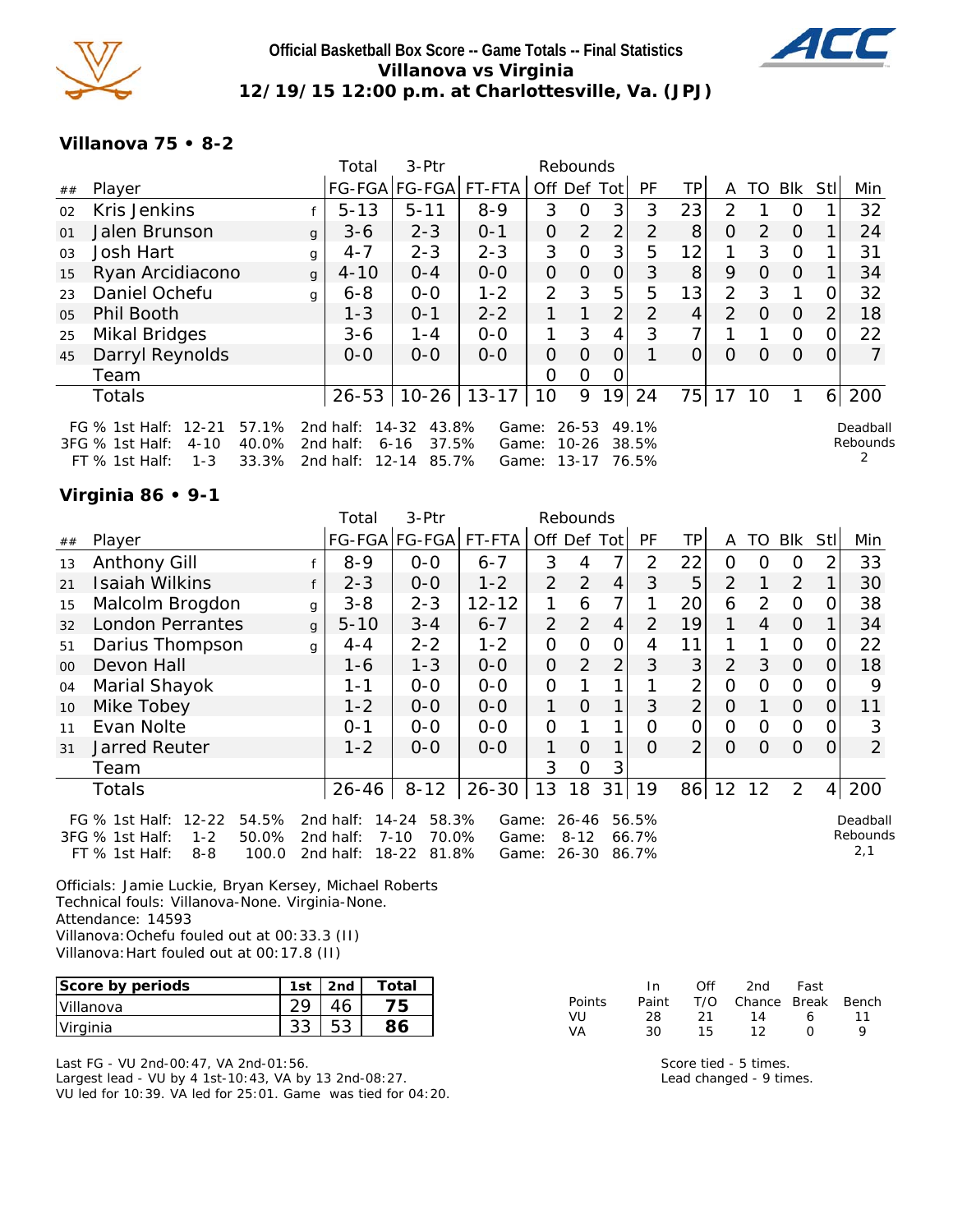

### **Official Basketball Box Score -- Game Totals -- Final Statistics California vs Virginia 12/22/15 9 p.m. at Charlottesville, Va. (JPJ)**



### **California 62 • 9-3**

|    |                                      |              | Total     | 3-Ptr             |         |                | Rebounds       |                |                |       |                |               |                |          |          |
|----|--------------------------------------|--------------|-----------|-------------------|---------|----------------|----------------|----------------|----------------|-------|----------------|---------------|----------------|----------|----------|
| ## | Player                               |              |           | FG-FGA FG-FGA     | FT-FTA  | Off Def        |                | Totl           | <b>PF</b>      | TР    | A              | TO            | Blk            | Stll     | Min      |
| 00 | Jaylen Brown                         |              | $5 - 11$  | $0 - 3$           | $8 - 9$ | 0              | 6              | 6              | 3              | 18    |                | 4             | 0              |          | 31       |
| 01 | Ivan Rabb                            | f            | $4-6$     | $0 - 0$           | $1 - 1$ | 5              |                | 12             | $\mathcal{P}$  | 9     | $\overline{2}$ | 4             | $\Omega$       | 0        | 42       |
| 44 | <b>Kameron Rooks</b>                 | $\mathsf{C}$ | $0 - 0$   | $O - O$           | $0 - 0$ | 1              | 2              | 3              | 3              | 0     |                | $\Omega$      | 0              |          | 23       |
| 03 | <b>Tyrone Wallace</b>                | $\mathsf{q}$ | $4 - 13$  | $1 - 3$           | $1 - 1$ | 0              | $\overline{2}$ | $\overline{2}$ | $\overline{2}$ | 10    | O              | $\mathcal{P}$ |                | 2        | 38       |
| 24 | Jordan Mathews                       | q            | $6 - 13$  | $4 - 8$           | $0-0$   | 0              | 2              | $\overline{2}$ | $\overline{2}$ | 16    | 1              | $\mathcal{P}$ | $\Omega$       |          | 31       |
| 02 | Sam Singer                           |              | $2 - 3$   | $0 - 0$           | $0 - 0$ | $\Omega$       | $\overline{2}$ | $\overline{2}$ | $\Omega$       | 4     | $\mathcal{P}$  |               | $\overline{0}$ | 0        | 17       |
| 22 | Kingsley Okoroh                      |              | $0-0$     | $0 - 0$           | $0 - 2$ | 0              |                |                | 5              | 0     | 0              | $\Omega$      |                |          | 15       |
| 23 | Jabari Bird                          |              | $2 - 6$   | $1 - 3$           | $0 - 0$ | 1              | 2              | 3              | $\Omega$       | 5     | 1              | $\Omega$      | $\Omega$       | $\Omega$ | 19       |
| 31 | Stephen Domingo                      |              | $0-0$     | $0 - 0$           | $0 - 0$ | 0              | $\Omega$       | Ω              |                | 0     | $\overline{2}$ | $\Omega$      | $\Omega$       |          | 9        |
|    | Team                                 |              |           |                   |         | $\overline{2}$ | 3              | 5              |                |       |                |               |                |          |          |
|    | <b>Totals</b>                        |              | $23 - 52$ | $6 - 17$          | $10-13$ | 9              | 27             | 36             | 18             | 62    | 10             | 13            | $\overline{2}$ | 3        | 225      |
|    | FG % 1st Half: 11-25<br>44.0%        |              | 2nd half: | 42.9%<br>$9 - 21$ | OT:     | $3-6$          |                | 50.0%          |                | Game: | 23-52          |               | 44.2%          |          | Deadball |
|    | 3FG % 1st Half:<br>40.0%<br>$4 - 10$ |              | 2nd half: | $2 - 7$<br>28.6%  | OT:     | $0 - 0$        |                | 0.0%           |                | Game: | $6 - 17$       |               | 35.3%          |          | Rebounds |
|    | $FT$ % 1st Half:<br>100.0<br>1-1     |              | 2nd half: | 71.4%<br>$5 - 7$  | OT:     | $4 - 5$        |                | 80.0%          |                | Game: | $10 - 13$      |               | 76.9%          |          |          |

### **Virginia 63 • 10-1**

|    |                                       |              | Total     | 3-Ptr                |           |                | Rebounds |                 |                |                 |           |          |            |          |          |
|----|---------------------------------------|--------------|-----------|----------------------|-----------|----------------|----------|-----------------|----------------|-----------------|-----------|----------|------------|----------|----------|
| ## | Player                                |              |           | FG-FGA FG-FGA FT-FTA |           | Off Def        |          | Tot             | <b>PF</b>      | TP              | A         | TO       | <b>Blk</b> | Stll     | Min      |
| 13 | <b>Anthony Gill</b>                   |              | $5 - 14$  | $0-0$                | $7 - 7$   | 3              | 3        | 6               | 2              | 17              |           | 3        |            |          | 38       |
| 21 | <b>Isaiah Wilkins</b>                 | f            | $2 - 4$   | $0-0$                | $1 - 2$   | 1              | 6        | 7               | 3              | 5               |           | $\Omega$ | $\Omega$   |          | 30       |
| 15 | Malcolm Brogdon                       | $\mathbf{q}$ | $3 - 12$  | $3 - 5$              | $1 - 2$   | 1              | 3        | 4               | $\overline{2}$ | 10              | 3         |          | 0          | 2        | 39       |
| 32 | <b>London Perrantes</b>               | g            | $4 - 9$   | $2 - 3$              | $0 - 0$   | $\overline{0}$ | 3        | 3               | 0              | 10 <sup>1</sup> | 6         | 0        | $\Omega$   |          | 42       |
| 51 | Darius Thompson                       | g            | $2 - 4$   | $1 - 2$              | $0 - 0$   | $\Omega$       | 0        | 0               | 2              | 5               | 2         |          | $\Omega$   |          | 29       |
| 00 | Devon Hall                            |              | 1 - 4     | $1 - 1$              | $0 - 0$   | $\Omega$       |          | 1               | $\overline{2}$ | $\mathbf{3}$    |           |          | $\Omega$   | Ω        | 19       |
| 04 | Marial Shayok                         |              | $0 - 1$   | $O - 1$              | $0 - 0$   | 0              |          |                 | 0              | 0               | $\Omega$  | $\Omega$ | O          |          | 5        |
| 10 | Mike Tobey                            |              | $1 - 2$   | $0 - 0$              | $0 - 0$   | $\Omega$       | $\Omega$ | 0               |                | 2               | $\Omega$  |          | $\Omega$   | $\Omega$ |          |
| 31 | <b>Jarred Reuter</b>                  |              | $3 - 4$   | $0-0$                | $5 - 6$   | 1              |          | $\overline{2}$  | $\overline{2}$ | 11              | $\Omega$  | ∩        | $\Omega$   | Ω        | 16       |
|    | Team                                  |              |           |                      |           | $\mathcal{P}$  | 4        | 6               |                |                 |           |          |            |          |          |
|    | <b>Totals</b>                         |              | $21 - 54$ | $7 - 12$             | $14 - 17$ | 8              | 22       | 30 <sup>1</sup> | 14             | $63$   14       |           | 7        |            |          | 5 225    |
|    | FG $%$ 1st Half:<br>$4 - 22$<br>18.2% |              | 2nd half: | $13 - 24$<br>54.2%   | OT:       | $4 - 8$        |          | 50.0%           |                | Game:           | $21 - 54$ |          | 38.9%      |          | Deadball |
|    | 33.3%<br>3FG % 1st Half:<br>$2 - 6$   |              | 2nd half: | $3 - 3$<br>100.0     | OT:       | $2 - 3$        |          | 66.7%           |                | Game:           | $7 - 12$  |          | 58.3%      |          | Rebounds |
|    | 83.3%<br>$10 - 12$<br>FT % 1st Half:  |              | 2nd half: | 100.0<br>$3 - 3$     | OT:       | $1 - 2$        |          | 50.0%           |                | Game:           | $14 - 17$ |          | 82.4%      |          |          |

Officials: Roger Ayers, Bill Covington Jr., Brian Dorsey Technical fouls: California-None. Virginia-None. Attendance: 13265 Cal: Okoroh fouled out at 3:25 (OT)

| Score by periods | 1st | 2nd | $O^+$ | Total |
|------------------|-----|-----|-------|-------|
| I California     |     |     |       |       |
| Virginia         |     |     |       |       |

Last FG - CAL OT-02:23, VA OT-00:12. Largest lead - CAL by 11 2nd-13:47, VA by 2 2nd-01:02. CAL led for 39:39. VA led for 00:32. Game was tied for 04:49.

|               | In.   | Off | 2nd -                  | Fast           |    |
|---------------|-------|-----|------------------------|----------------|----|
| <b>Points</b> | Paint |     | T/O Chance Break Bench |                |    |
| CAL           | 26.   | 13. | -5-                    | $\overline{4}$ | Q  |
| VA            | 28    | 13. | 12                     |                | 16 |

Score tied - 2 times. Lead changed - 3 times.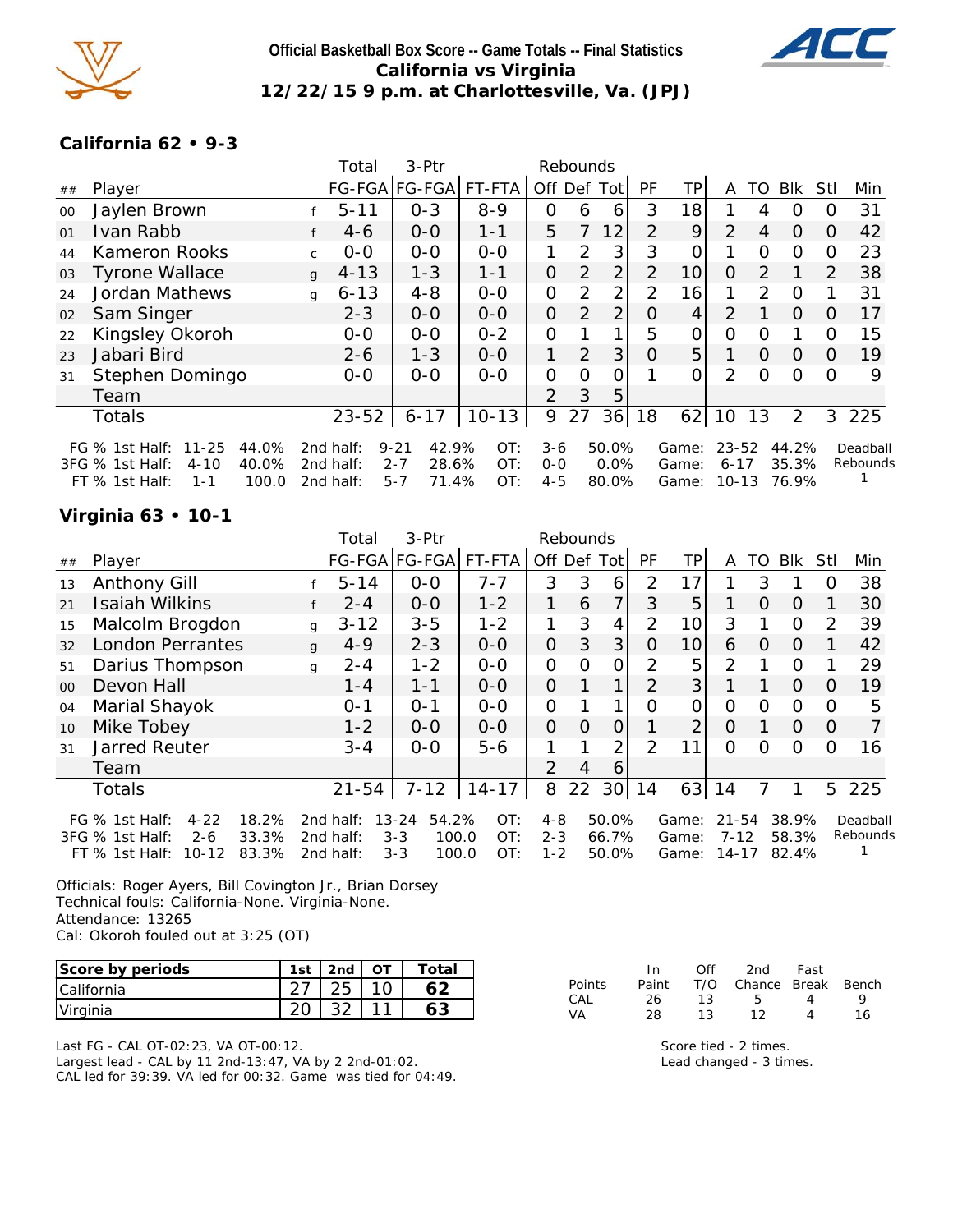

### **Official Basketball Box Score -- Game Totals -- Final Statistics Oakland vs Virginia 12/30/15 6:00 p.m. at Charlottesville, Va. (JPJ)**



**Oakland 58 • 8-5**

|    |                                                                                                   |              | Total                    | 3-Ptr                                                            |           |                             | Rebounds    |                |                |                |          |          |                |                |               |
|----|---------------------------------------------------------------------------------------------------|--------------|--------------------------|------------------------------------------------------------------|-----------|-----------------------------|-------------|----------------|----------------|----------------|----------|----------|----------------|----------------|---------------|
| ## | Player                                                                                            |              |                          | FG-FGA FG-FGA                                                    | FT-FTA    |                             | Off Def Tot |                | PF.            | TP.            | A        | TO       | <b>BIK</b>     | Stl            | Min           |
| 04 | HAYES, Jalen                                                                                      |              | $O - 4$                  | $0-0$                                                            | $0 - 0$   | 3                           | 5           | 8              | 3              | Ω              | Ω        |          | 0              |                | 31            |
| 24 | GIBSON, Percy                                                                                     | $\mathsf{C}$ | $2 - 6$                  | $0 - 0$                                                          | $1 - 2$   | 2                           | 2           | 4              | 3              | 5              |          |          | $\Omega$       |                | 26            |
| 20 | FELDER, Kay                                                                                       | g            | $10 - 22$                | $4 - 9$                                                          | $6 - 7$   | 1                           | 0           | 1              | 2              | 30             | 3        | 4        | 0              |                | 38            |
| 30 | DORSEY-WALKER, S.                                                                                 | g            | $2 - 4$                  | $1 - 1$                                                          | $0-0$     | 1                           | 3           | 4              | O              | 5              | O        | 3        | 0              |                | 24            |
| 35 | <b>WALKER, Martez</b>                                                                             | q            | $1 - 2$                  | $O - 1$                                                          | $0-0$     | 1                           | 2           | 3              |                | $\overline{2}$ | 0        | 4        | 0              |                | 20            |
| 02 | DANIELS, Nick                                                                                     |              | $1 - 2$                  | $0 - 1$                                                          | $0-0$     | $\mathbf{O}$                | 0           | $\overline{O}$ | $\Omega$       | $\overline{2}$ |          | O        | 0              |                | 13            |
| 10 | HOOPER, Max                                                                                       |              | 3-8                      | $3 - 8$                                                          | $0-0$     |                             |             | 2              | 2              | 9              | $\Omega$ | 2        | 0              | Ω              | 23            |
| 13 | <b>BRECHTING, Brad</b>                                                                            |              | $0 - 1$                  | $O-O$                                                            | $0 - 0$   | $\Omega$                    | 3           | 3              | 2              | $\Omega$       | $\Omega$ | 0        | 1              | 0              | 11            |
| 14 | HILL-MAIS, Xavier                                                                                 |              | $0 - 1$                  | $0-0$                                                            | $5 - 8$   | 0                           | 6           | 6              | $\mathcal{P}$  | 5              | $\Omega$ |          | 1              |                | 9             |
| 21 | CUMBERLAND, Jaevin                                                                                |              | $0 - 1$                  | $0 - 1$                                                          | $0 - 0$   | $\mathbf{O}$                | 0           | 0              | $\Omega$       | $\Omega$       | $\Omega$ | $\Omega$ | $\Omega$       | 0              | 3             |
| 25 | OLUJOBI, Femi                                                                                     |              | $0-0$                    | $0 - 0$                                                          | $0 - 0$   | 0                           | $\Omega$    | 0              | $\Omega$       | ი              | $\Omega$ | O        | $\Omega$       | O              | 2             |
|    | Team                                                                                              |              |                          |                                                                  |           | $\mathcal{P}$               | 3           | 5              |                |                |          |          |                |                |               |
|    | Totals                                                                                            |              | 19-51                    | $8 - 21$                                                         | $12 - 17$ | 11                          | 25          | 36             | 15             | 58             | 5        | 16       | $\overline{2}$ | 5 <sup>1</sup> | 200           |
|    | $10 - 27$<br>37.0%<br>FG $%$ 1st Half:                                                            |              | 2nd half:                | $9 - 24$<br>37.5%                                                | Game:     |                             | $19 - 51$   |                | 37.3%          |                |          |          |                |                | Deadball      |
|    | 54.5%<br>3FG % 1st Half:<br>$6 - 11$<br>75. OOZ<br>$TT$ $0/1$ $\rightarrow$ $H$<br>2 <sub>1</sub> |              | 2nd half:<br>$2nd$ holf. | $2 - 10$<br>20.0%<br><u>ດ າາ</u><br>$\epsilon$ $\alpha$ $\gamma$ | Game:     | $C_{2}$ $\sim$ $\sim$ 10.17 | $8 - 21$    |                | 38.1%<br>70.62 |                |          |          |                |                | Rebounds<br>3 |

FT % 1st Half: 3-4 75.0% 2nd half: 9-13 69.2% Game: 12-17 70.6%

**Virginia 71 • 11-1**

|        |                                                                                                                   |   | Total                               | 3-Ptr                                                       |                         |                | Rebounds                           |                     |                         |                |                |                |                |                |                           |
|--------|-------------------------------------------------------------------------------------------------------------------|---|-------------------------------------|-------------------------------------------------------------|-------------------------|----------------|------------------------------------|---------------------|-------------------------|----------------|----------------|----------------|----------------|----------------|---------------------------|
| ##     | Player                                                                                                            |   |                                     | FG-FGA FG-FGA FT-FTA                                        |                         |                | Off Def Tot                        |                     | PF                      | ТP             | A              | TO             | Blk            | Stll           | Min                       |
| 13     | <b>Anthony Gill</b>                                                                                               |   | $6 - 8$                             | $0-0$                                                       | $5 - 7$                 |                | 4                                  | 5                   | 0                       | 17             | 0              | 2              | 0              | 0              | 28                        |
| 21     | Isaiah Wilkins                                                                                                    |   | $2 - 4$                             | $0-0$                                                       | $0-0$                   | $\overline{2}$ | 6                                  | 8                   | $\overline{2}$          | 4              | 3              | $\Omega$       | $\overline{2}$ | $\overline{2}$ | 25                        |
| 15     | Malcolm Brogdon                                                                                                   | g | $3 - 14$                            | $3 - 8$                                                     | $3 - 4$                 | 1              | $\overline{2}$                     | 3                   | $\overline{2}$          | 12             | 5              | 0              | 0              |                | 33                        |
| 32     | <b>London Perrantes</b>                                                                                           | g | $3 - 6$                             | $2 - 4$                                                     | $1 - 2$                 | 0              | $\overline{O}$                     | $\mathsf{O}\xspace$ | 2                       | 9              | 3              | $\Omega$       | $\Omega$       | 0              | 22                        |
| 51     | Darius Thompson                                                                                                   | g | $1 - 7$                             | $0 - 2$                                                     | $4 - 5$                 | 0              | 3                                  | 3                   | 0                       | 6              |                | $\overline{2}$ | $\mathbf 0$    | 3              | 30                        |
| $00\,$ | Devon Hall                                                                                                        |   | $0 - 1$                             | $0-0$                                                       | $0-0$                   | 0              |                                    | 1                   | 0                       | 0              |                | $\overline{2}$ | $\Omega$       | 0              | 8                         |
| 04     | Marial Shayok                                                                                                     |   | $2 - 5$                             | $1 - 2$                                                     | $0-0$                   | 0              | $\overline{O}$                     | 0                   |                         | 5              | $\overline{2}$ |                | $\Omega$       |                | 22                        |
| 10     | Mike Tobey                                                                                                        |   | $7 - 8$                             | $0-0$                                                       | $2 - 2$                 | 3              | $\overline{4}$                     | 7                   |                         | 16             | 1              | $\Omega$       | $\Omega$       | 0              | 19                        |
| 11     | Evan Nolte                                                                                                        |   | $0-0$                               | $0-0$                                                       | $0-0$                   | 0              | $\overline{O}$                     | $\overline{0}$      | O                       | 0              | $\overline{O}$ | 0              | $\Omega$       | O              | 5                         |
| 24     | Caid Kirven                                                                                                       |   | 0-0                                 | $0-0$                                                       | $0-0$                   | 0              | $\overline{O}$                     | $\Omega$            | $\Omega$                | 0              | $\overline{O}$ | $\overline{O}$ | $\Omega$       | 0              |                           |
| 31     | <b>Jarred Reuter</b>                                                                                              |   | $1 - 1$                             | $0 - 0$                                                     | $0 - 1$                 | 0              | $\Omega$                           | $\overline{0}$      | 5                       | $\overline{2}$ | 0              | $\Omega$       | $\mathbf 0$    | 0              | 4                         |
| 33     | <b>Jack Salt</b>                                                                                                  |   | $0 - 1$                             | $0-0$                                                       | $0-0$                   | 0              | $\overline{O}$                     | 0                   |                         | 0              | O              | $\Omega$       | $\Omega$       | 0              | 3                         |
|        | Team                                                                                                              |   |                                     |                                                             |                         |                | 3                                  | 4                   |                         |                |                |                |                |                |                           |
|        | Totals                                                                                                            |   | $25 - 55$                           | $6 - 16$                                                    | $15 - 21$               | 8              | 23                                 | 31                  | 14                      | 71             | 16             | 7              | 2              | $\overline{7}$ | 200                       |
|        | $9 - 27$<br>33.3%<br>FG % 1st Half:<br>3FG % 1st Half:<br>$3 - 10$<br>30.0%<br>$7 - 9$<br>77.8%<br>FT % 1st Half: |   | 2nd half:<br>2nd half:<br>2nd half: | 57.1%<br>$16 - 28$<br>$3 - 6$<br>50.0%<br>$8 - 12$<br>66.7% | Game:<br>Game:<br>Game: |                | $25 - 55$<br>$6 - 16$<br>$15 - 21$ |                     | 45.5%<br>37.5%<br>71.4% |                |                |                |                |                | Deadball<br>Rebounds<br>3 |

Officials: Michael Stephens, Ron Tyburski, William Humes Technical fouls: Oakland-None. Virginia-None. Attendance: 14465 UVA: Jarred Reuter fouled out at 2:27 (II)

| Score by periods | 1st | 2 <sub>nd</sub> | Total |
|------------------|-----|-----------------|-------|
| <b>IOakland</b>  |     |                 |       |
| Virginia         |     |                 |       |

Last FG - OAK 2nd-00:53, VA 2nd-02:35. Largest lead - OAK by 3 1st-19:23, VA by 22 2nd-03:37. OAK led for 12:19. VA led for 25:14. Game was tied for 02:27.

|        | In    | ∩ff | 2nd                    | Fast |    |
|--------|-------|-----|------------------------|------|----|
| Points | Paint |     | T/O Chance Break Bench |      |    |
| OAK    | 18    | 1 O | 11                     | 4    | 16 |
| VA     | 34    | 19  | 12                     |      | 23 |

Score tied - 5 times. Lead changed - 7 times.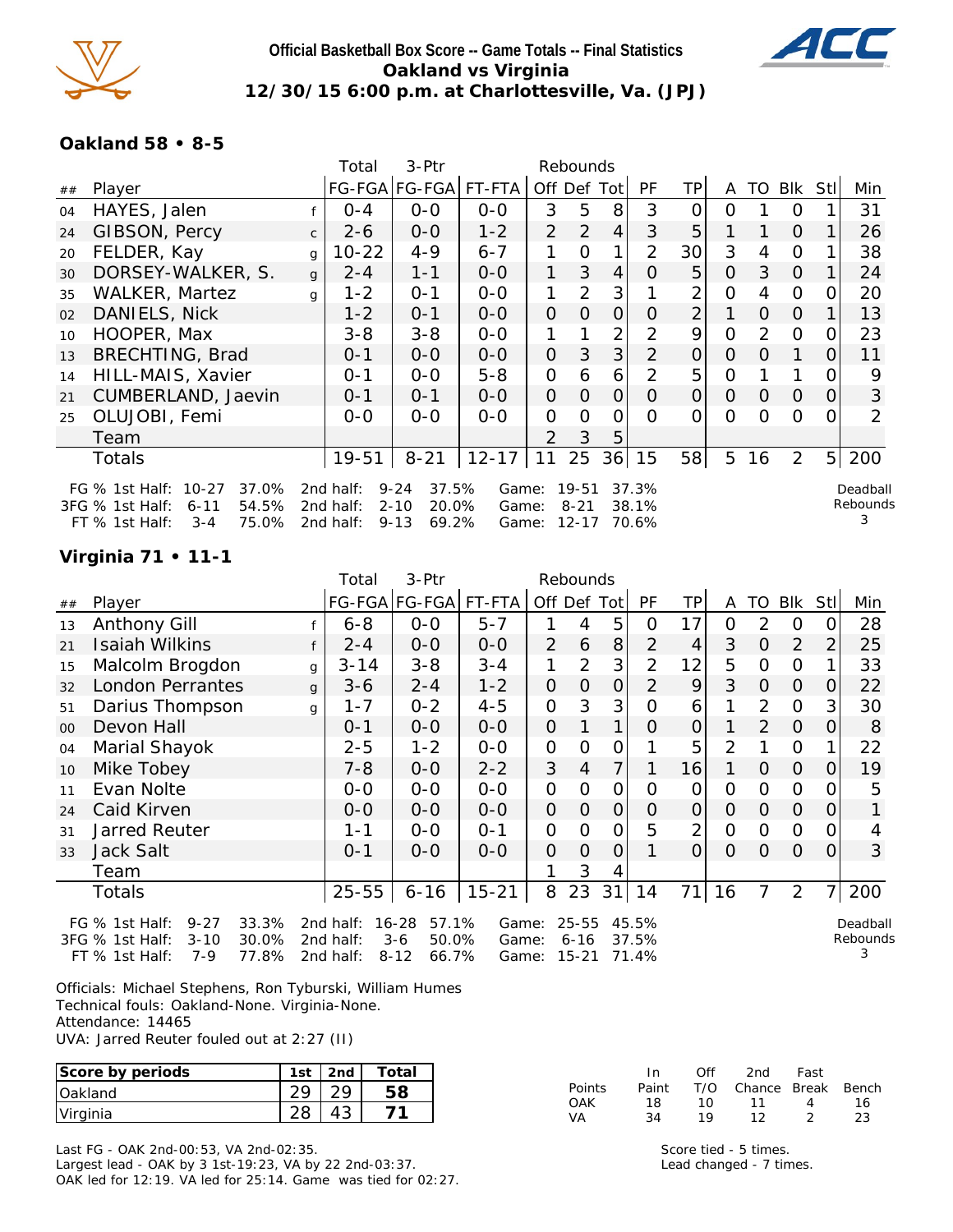

### **Official Basketball Box Score -- Game Totals -- Final Statistics Notre Dame vs Virginia 01/02/16 5:00 p.m. at Charlottesville, Va. (JPJ)**



**Notre Dame 66 • 9-4 (0-1 ACC)**

|    |                                     |              | Total     | 3-Ptr              |         |             | Rebounds |                |                |                 |          |    |            |                |               |
|----|-------------------------------------|--------------|-----------|--------------------|---------|-------------|----------|----------------|----------------|-----------------|----------|----|------------|----------------|---------------|
| ## | Player                              |              |           | FG-FGA FG-FGA      | FT-FTA  | Off Def Tot |          |                | PF             | TP              | A        | TO | <b>BIK</b> | Stl            | Min           |
| 01 | <b>Austin Torres</b>                |              | $1 - 2$   | $0 - 0$            | $0 - 0$ |             |          | 2              | 5              | 2               | O        | 0  | 0          |                | 14            |
| 03 | V.J. Beachem                        | f            | $5 - 8$   | $0 - 3$            | $O - 1$ | $\Omega$    | 2        | $\overline{2}$ | $\overline{2}$ | 10 <sup>1</sup> | $\Omega$ | O  | $\Omega$   |                | 29            |
| 04 | Matt Ryan                           |              | $3 - 6$   | $1 - 4$            | $0-0$   |             |          | 2              |                | ⇁               | 0        | Ω  | $\Omega$   |                | 17            |
| 05 | <b>Matt Farrell</b>                 |              | $0 - 0$   | $0 - 0$            | $0 - 0$ | $\Omega$    | $\Omega$ | 0              | O              | 0               | 0        |    | $\Omega$   | 0              | 4             |
| 11 | Demetrius Jackson                   | g            | 7-17      | $4 - 10$           | $0-0$   | 1           | 0        | 1              |                | 18              | 6        |    | 1          | 2              | 39            |
| 20 | <b>Austin Burgett</b>               |              | $0 - 0$   | $0-0$              | $0-0$   | 1           | $\Omega$ |                | $\Omega$       | O               | O        | 0  | $\Omega$   | O              |               |
| 30 | Zach Auguste                        | f            | $0 - 2$   | $0-0$              | $1 - 2$ | $\Omega$    | 2        | $\overline{2}$ |                |                 | 1        | 3  | $\Omega$   | 0              | 22            |
| 32 | Steve Vasturia                      | $\mathsf{q}$ | $6 - 11$  | $2 - 4$            | $0-0$   | 1           | 1        | $\overline{2}$ | $\overline{4}$ | 14              | 1        | 1. | $\Omega$   | $\overline{2}$ | 38            |
| 35 | <b>Bonzie Colson</b>                |              | $5 - 10$  | $O - 1$            | $4 - 4$ | 3           | 5        | 8              | 3              | 14              | $\Omega$ |    | $\Omega$   | ი              | 36            |
|    | Team                                |              |           |                    |         | 2           | 3        | 5              |                |                 |          |    |            |                |               |
|    | <b>Totals</b>                       |              | $27 - 56$ | $7 - 22$           | $5 - 7$ | 10          | 15       | 25             | 17             | 66              | 8        | 8  | 1          | 6              | 200           |
|    | 44.0%<br>FG % 1st Half: 11-25       |              | 2nd half: | $16 - 31$<br>51.6% | Game:   |             | 27-56    |                | 48.2%          |                 |          |    |            |                | Deadball      |
|    | 3FG % 1st Half:<br>14.3%<br>$1 - 7$ |              | 2nd half: | $6 - 15$<br>40.0%  | Game:   |             | $7 - 22$ |                | 31.8%          |                 |          |    |            |                | Rebounds<br>0 |
|    | 50.0%<br>$1 - 2$<br>FT % 1st Half:  |              | 2nd half: | $4 - 5$<br>80.0%   | Game:   |             | $5 - 7$  |                | 71.4%          |                 |          |    |            |                |               |

# **Virginia 77 • 12-1 (1-0 ACC)**

|         |                                                                                                                       |   | Total                               | $3-$ Ptr                                                   |                         |               | Rebounds                   |                |                         |                |    |               |               |                |                      |
|---------|-----------------------------------------------------------------------------------------------------------------------|---|-------------------------------------|------------------------------------------------------------|-------------------------|---------------|----------------------------|----------------|-------------------------|----------------|----|---------------|---------------|----------------|----------------------|
| ##      | Player                                                                                                                |   |                                     | FG-FGA FG-FGA                                              | FT-FTA                  |               |                            | Off Def Tot    | PF                      | TPI            | A  |               | TO BIK        | Stll           | Min                  |
| $00 \,$ | Devon Hall                                                                                                            |   | $2 - 4$                             | $1 - 2$                                                    | $0-0$                   | 0             | 3                          | 3              | 2                       | 5              | 4  | 0             | 0             |                | 17                   |
| 04      | Marial Shayok                                                                                                         |   | $0 - 0$                             | $0 - 0$                                                    | $0-0$                   | $\mathbf{O}$  | $\Omega$                   | 0              | 0                       | 0              | O  |               | $\Omega$      | O              | 5                    |
| 10      | Mike Tobey                                                                                                            |   | $5-9$                               | $0 - 0$                                                    | $5 - 5$                 | 4             | 2                          | 6              |                         | 15             |    |               | $\mathcal{P}$ |                | 15                   |
| 13      | <b>Anthony Gill</b>                                                                                                   |   | $7 - 10$                            | $0-0$                                                      | $7 - 11$                | 3             | 3                          | 6              | 3                       | 21             |    |               | $\Omega$      |                | 33                   |
| 15      | Malcolm Brogdon                                                                                                       | g | $9 - 14$                            | $2 - 5$                                                    | $4 - 6$                 | $\Omega$      | 3                          | 3              | 0                       | 24             |    |               | 0             | 0              | 34                   |
| 21      | <b>Isaiah Wilkins</b>                                                                                                 |   | $1 - 3$                             | $0-0$                                                      | $0-0$                   | $\mathbf{O}$  | 2                          | $\overline{2}$ | 3                       | 2              | 4  | 0             | 2             | O              | 32                   |
| 32      | <b>London Perrantes</b>                                                                                               | g | $1 - 5$                             | $1 - 3$                                                    | $0 - 0$                 | $\Omega$      | 5                          | 5              | $\mathcal{P}$           | 3              | 5  | $\mathcal{P}$ | 0             | 0              | 35                   |
| 51      | Darius Thompson                                                                                                       | g | $3 - 4$                             | $0 - 1$                                                    | $1 - 2$                 | O             | 2                          | $\overline{2}$ |                         | $\overline{7}$ |    |               | $\Omega$      | $\overline{2}$ | 29                   |
|         | Team                                                                                                                  |   |                                     |                                                            |                         | $\mathcal{P}$ |                            | 3              |                         |                |    |               |               |                |                      |
|         | <b>Totals</b>                                                                                                         |   | 28-49                               | $4 - 11$                                                   | $17 - 24$               | 9             | 21                         |                | 30 12                   | 77             | 17 | 7             | 4             | 4 <sup>1</sup> | 200                  |
|         | $15 - 26$<br>57.7%<br>FG $\%$ 1st Half:<br>20.0%<br>3FG % 1st Half:<br>$1 - 5$<br>50.0%<br>FT % 1st Half:<br>$5 - 10$ |   | 2nd half:<br>2nd half:<br>2nd half: | 56.5%<br>$13 - 23$<br>50.0%<br>$3-6$<br>$12 - 14$<br>85.7% | Game:<br>Game:<br>Game: |               | 28-49<br>$4 - 11$<br>17-24 |                | 57.1%<br>36.4%<br>70.8% |                |    |               |               |                | Deadball<br>Rebounds |

Officials: Roger Ayers, Jamie Luckie, Les Jones Technical fouls: Notre Dame-None. Virginia-None. Attendance: 14389 ND: Austin Torres fouled out at 5:21 (II)

| Score by periods | 1 <sub>ct</sub> | 2nd | Total |
|------------------|-----------------|-----|-------|
| Notre Dame       |                 |     |       |
| Virginia         |                 |     |       |

Last FG - ND 2nd-00:26, VA 2nd-00:36. Largest lead - ND by 4 1st-17:14, VA by 19 2nd-08:56. ND led for 01:34. VA led for 35:55. Game was tied for 02:31.

|        | In.   | Off | 2nd                    | Fast         |    |
|--------|-------|-----|------------------------|--------------|----|
| Points | Paint |     | T/O Chance Break Bench |              |    |
| ND.    | つつ    | 6.  | 7                      | <sup>n</sup> | Q  |
| VA     | 38.   | 8.  | 11                     | O            | 20 |

Score tied - 4 times. Lead changed - 2 times.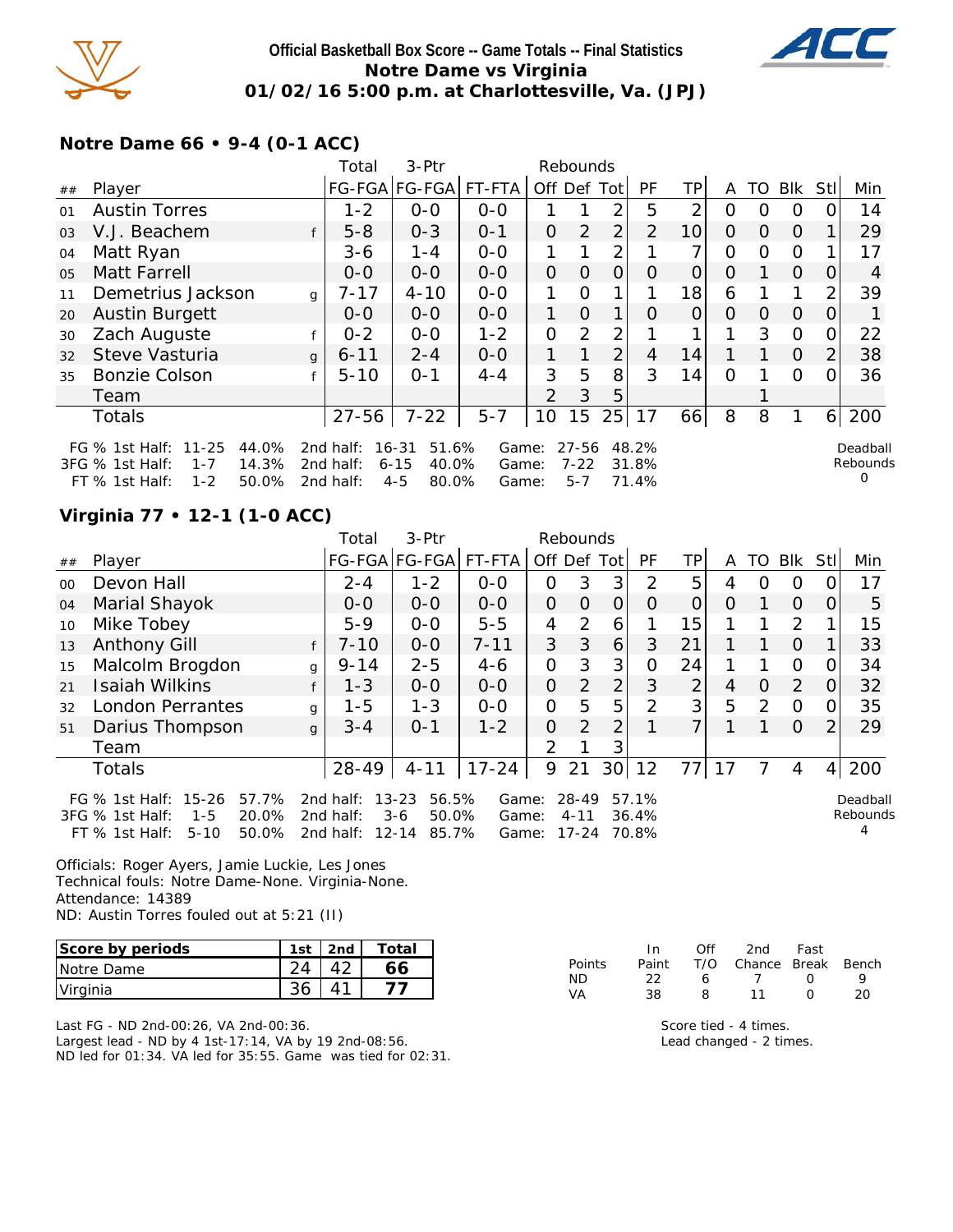

**Official Basketball Box Score -- Game Totals -- Final Statistics Virginia vs Virginia Tech 01/04/16 9:00 PM at Cassell Coliseum, Blacksburg, Va.**



### **Virginia 68 • 12-2, 1-1**

|                |                                                                                                                |              | Total                               | 3-Ptr                                                    |                         |                | Rebounds                           |                |                         |                |                |          |                |                |                             |
|----------------|----------------------------------------------------------------------------------------------------------------|--------------|-------------------------------------|----------------------------------------------------------|-------------------------|----------------|------------------------------------|----------------|-------------------------|----------------|----------------|----------|----------------|----------------|-----------------------------|
| ##             | Player                                                                                                         |              |                                     | FG-FGA FG-FGA                                            | $FT-FTA$                | Off Def Tot    |                                    |                | <b>PF</b>               | ТP             | A              |          | TO BIK         | Stl            | Min                         |
| 13             | <b>Anthony Gill</b>                                                                                            |              | 7-9                                 | 1-1                                                      | $2 - 3$                 | 5              | 3                                  | 8              | 3                       | 17             | 3              | 3        |                |                | 35                          |
| 21             | <b>Isaiah Wilkins</b>                                                                                          | f            | $2 - 6$                             | $0 - 0$                                                  | $2 - 3$                 | $\overline{2}$ | 6                                  | 8              | 3                       | 6              | 3              |          | $\overline{4}$ |                | 28                          |
| 15             | Malcolm Brogdon                                                                                                | $\mathsf{q}$ | $4 - 11$                            | $1 - 5$                                                  | $6 - 6$                 |                | 6                                  | 7 <sub>1</sub> | 5                       | 15             | 4              | 4        | $\overline{0}$ |                | 38                          |
| 32             | <b>London Perrantes</b>                                                                                        | $\mathsf{q}$ | $7 - 12$                            | $7 - 9$                                                  | $1 - 2$                 | $\Omega$       | 3                                  | 3              | 3                       | 22             | $\overline{2}$ | 2        | $\overline{0}$ |                | 37                          |
| 51             | Darius Thompson                                                                                                | $\mathsf{q}$ | $0 - 3$                             | $0 - 2$                                                  | $0 - 0$                 | $\overline{O}$ |                                    | $\mathbf 1$    | 0                       | 0              | 1              | 2        | $\overline{0}$ | 2              | 23                          |
| 0 <sup>0</sup> | Devon Hall                                                                                                     |              | $1 - 2$                             | $O - 1$                                                  | $0 - 0$                 | $\Omega$       | $\overline{2}$                     | $\overline{2}$ | O                       | $\overline{2}$ | O              | 2        | $\overline{0}$ | O              | 16                          |
| 04             | Marial Shayok                                                                                                  |              | $0 - 1$                             | $O - 1$                                                  | $0-0$                   | 0              | $\Omega$                           | 0              |                         | 0              | 2              | $\Omega$ | $\Omega$       |                | 6                           |
| 10             | Mike Tobey                                                                                                     |              | $2 - 2$                             | $O-O$                                                    | $0 - 0$                 | 1.             | 1                                  | $\overline{2}$ | 4                       | 4              | 0              |          | 1              | $\Omega$       | 9                           |
| 11             | Evan Nolte                                                                                                     |              | $0 - 1$                             | $0 - 1$                                                  | $O-O$                   | 0              | $\Omega$                           | 0              |                         | 0              | 0              | $\Omega$ | 0              |                | 4                           |
| 31             | Jarred Reuter                                                                                                  |              | $1 - 2$                             | $0 - 0$                                                  | $0-0$                   | 1              |                                    | $\overline{2}$ | 2                       | $\overline{2}$ | $\Omega$       |          | $\Omega$       | 0              | $\overline{4}$              |
|                | Team                                                                                                           |              |                                     |                                                          |                         | Ω              |                                    |                |                         |                |                |          |                |                |                             |
|                | <b>Totals</b>                                                                                                  |              | $24 - 49$                           | $9 - 20$                                                 | $11 - 14$               | 10             | 24                                 |                | $34$ 22                 | 68             | 15             | 16       | 6              | 5 <sub>l</sub> | 200                         |
|                | FG $%$ 1st Half:<br>$8 - 22$<br>36.4%<br>3FG % 1st Half:<br>16.7%<br>1-6<br>FT % 1st Half:<br>100.0<br>$4 - 4$ |              | 2nd half:<br>2nd half:<br>2nd half: | 59.3%<br>16-27<br>$8 - 14$<br>57.1%<br>$7 - 10$<br>70.0% | Game:<br>Game:<br>Game: |                | $24 - 49$<br>$9 - 20$<br>$11 - 14$ |                | 49.0%<br>45.0%<br>78.6% |                |                |          |                |                | Deadball<br>Rebounds<br>0,2 |

# **Virginia Tech 70 • 10-5, 2-0**

|    |                                                                                                              |              | Total                               | 3-Ptr                                                   |                         |             | Rebounds                           |          |                         |                 |          |          |                |      |                             |
|----|--------------------------------------------------------------------------------------------------------------|--------------|-------------------------------------|---------------------------------------------------------|-------------------------|-------------|------------------------------------|----------|-------------------------|-----------------|----------|----------|----------------|------|-----------------------------|
| ## | Player                                                                                                       |              |                                     | FG-FGA FG-FGA FT-FTA                                    |                         | Off Def Tot |                                    |          | PF                      | TP              | A        |          | TO BIK         | Stll | Min                         |
| 00 | Shane Henry                                                                                                  |              | $0 - 0$                             | $0 - 0$                                                 | $0 - 2$                 | 0           | 4                                  | 4        | 3                       | 0               | 2        |          | $\Omega$       |      | 9                           |
| 32 | Zach LeDay                                                                                                   |              | $8 - 15$                            | $3 - 4$                                                 | $3 - 4$                 | 3           | $\overline{4}$                     |          | 3                       | 22              |          |          |                | 2    | 37                          |
| 04 | Seth Allen                                                                                                   | g '          | $4 - 11$                            | $2 - 5$                                                 | $3 - 6$                 | 0           | $\overline{2}$                     | 2        |                         | 13              | 3        | 3        | 0              |      | 34                          |
| 10 | <b>Justin Bibbs</b>                                                                                          | $\mathsf{q}$ | $6 - 10$                            | $4 - 5$                                                 | $O-O$                   | 0           | 0                                  | O        |                         | 16              | 2        |          | $\Omega$       | 0    | 33                          |
| 23 | Jalen Hudson                                                                                                 | g            | $0 - 2$                             | $O - 1$                                                 | $2 - 2$                 | 0           | $\Omega$                           | $\Omega$ | 2                       | 2               | $\Omega$ |          | $\Omega$       |      | 15                          |
| 05 | <b>Justin Robinson</b>                                                                                       |              | $1 - 5$                             | $0 - 1$                                                 | $3 - 5$                 | 0           | $\Omega$                           | O        |                         | 5               | 6        | 0        |                | 2    | 24                          |
| 11 | Devin Wilson                                                                                                 |              | $1 - 2$                             | $O - 1$                                                 | $0 - 0$                 | 0           | 2                                  | 2        | 4                       | 2               | 2        | $\Omega$ | $\Omega$       |      | 16                          |
| 24 | Kerry Blackshear Jr.                                                                                         |              | $4-6$                               | $0 - 0$                                                 | $2 - 3$                 | 1.          | 5                                  | 6        | 3                       | 10 <sup>1</sup> |          |          | $\overline{0}$ | 2    | 32                          |
|    | Team                                                                                                         |              |                                     |                                                         |                         |             | $\Omega$                           |          |                         |                 |          |          |                |      |                             |
|    | <b>Totals</b>                                                                                                |              | $24 - 51$                           | $9 - 17$                                                | $13 - 22$               | 5           | 17                                 | 22       | 18                      | 70              | 17       | 8        | 2              | 9    | 200                         |
|    | $9 - 25$<br>FG $%$ 1st Half:<br>36.0%<br>3FG % 1st Half:<br>$3-9$<br>33.3%<br>FT % 1st Half:<br>5-8<br>62.5% |              | 2nd half:<br>2nd half:<br>2nd half: | $15 - 26$<br>57.7%<br>75.0%<br>6-8<br>57.1%<br>$8 - 14$ | Game:<br>Game:<br>Game: |             | $24 - 51$<br>$9 - 17$<br>$13 - 22$ |          | 47.1%<br>52.9%<br>59.1% |                 |          |          |                |      | Deadball<br>Rebounds<br>5,1 |

Officials: Bryan Kersey, Brian Dorsey, Pat Driscoll Technical fouls: Virginia-None. Virginia Tech-None. Attendance: 6157 Virginia is ranked #4 in the AP Poll.

| Score by periods | 1st | 2nd | Total |
|------------------|-----|-----|-------|
| Virginia         |     |     |       |
| Virginia Tech    |     |     |       |

Last FG - VA 2nd-00:18, VT 2nd-02:10. Largest lead - VA by 4 1st-11:16, VT by 11 2nd-02:10. VA led for 11:24. VT led for 22:54. Game was tied for 05:42.

|               | In In | Off | 2nd                    | Fast             |    |
|---------------|-------|-----|------------------------|------------------|----|
| <b>Points</b> | Paint |     | T/O Chance Break Bench |                  |    |
| VA.           | つつ    | 6.  | 12                     | $\left( \right)$ | x. |
| VT.           | 26.   | 26  | ર                      | o                | 17 |

Score tied - 9 times. Lead changed - 8 times.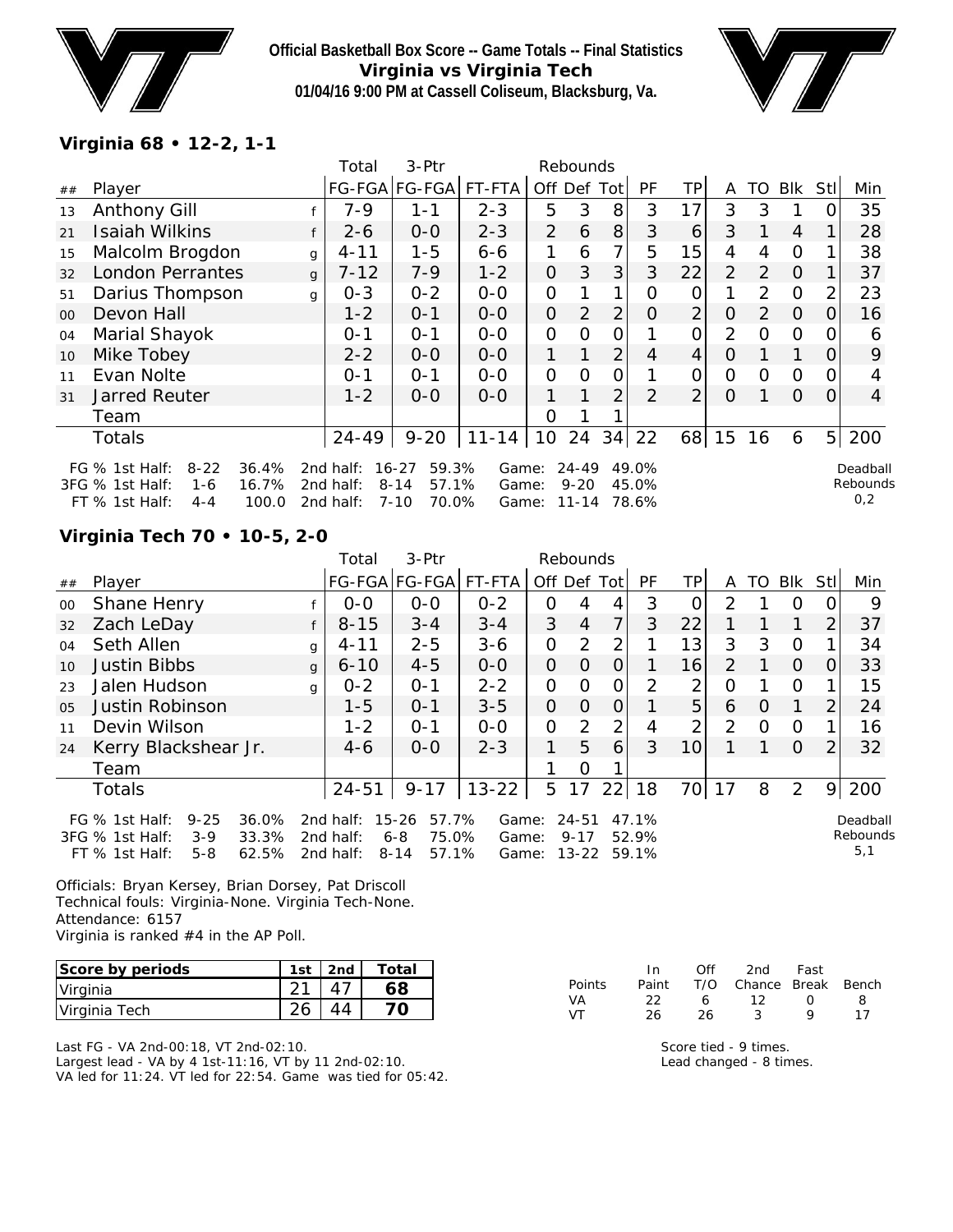#### **Official Basketball Box Score -- Game Totals -- Final Statistics Virginia vs Georgia Tech 1/9/16 2 p.m. at McCamish Pavilion, Atlanta, Ga.**

**Virginia 64 • 12-3, 1-2 ACC**

|    |                                                                                                                      |              | Total                               | 3-Ptr                                                         |                         |             | Rebounds                           |                |                         |                |              |                |                |                |                             |
|----|----------------------------------------------------------------------------------------------------------------------|--------------|-------------------------------------|---------------------------------------------------------------|-------------------------|-------------|------------------------------------|----------------|-------------------------|----------------|--------------|----------------|----------------|----------------|-----------------------------|
| ## | Player                                                                                                               |              | FG-FGA                              | <b>FG-FGA</b>                                                 | FT-FTA                  |             |                                    | Off Def Tot    | <b>PF</b>               | TPI            | A            | TO             | Blk            | Stl            | Min                         |
| 13 | Gill, Anthony                                                                                                        |              | $5 - 8$                             | $0-0$                                                         | $1 - 3$                 | 0           | $\overline{2}$                     | $\overline{2}$ | 5                       | 11             |              |                | $\Omega$       | 0              | 26                          |
| 32 | Perrantes, London                                                                                                    | f            | $4 - 9$                             | $1 - 4$                                                       | $4 - 4$                 | $\Omega$    | $\overline{4}$                     | $\overline{4}$ | $\overline{O}$          | 13             | 4            | 2              | $\overline{O}$ | 0              | 32                          |
| 10 | Tobey,Mike                                                                                                           | C            | $2 - 7$                             | $1 - 3$                                                       | $2 - 2$                 | 1           | 6                                  | 7              | 3                       |                |              | 0              | 0              |                | 26                          |
| 04 | Shayok, Marial                                                                                                       | $\mathbf{q}$ | $2 - 5$                             | $1 - 2$                                                       | $1 - 2$                 | $\Omega$    | $\Omega$                           | $\Omega$       |                         | 6              | $\Omega$     | $\overline{O}$ | $\Omega$       |                | 17                          |
| 15 | Brogdon, Malcolm                                                                                                     | g            | $8 - 20$                            | $1 - 9$                                                       | $2 - 4$                 | 1           | 4                                  | 5              | $\overline{2}$          | 19             | $\Omega$     | 2              | $\mathbf{O}$   |                | 31                          |
| 00 | Hall, Devon                                                                                                          |              | $0 - 0$                             | $0 - 0$                                                       | $0-0$                   | $\Omega$    |                                    | 1              | $\Omega$                | $\Omega$       |              | $\overline{2}$ | $\Omega$       | $\Omega$       | 10                          |
| 11 | Nolte, Evan                                                                                                          |              | $0-0$                               | $0-0$                                                         | $1 - 2$                 | $\mathbf 0$ | $\overline{O}$                     | $\mathbf{O}$   | 4                       |                |              | $\mathbf 0$    |                |                | 16                          |
| 21 | Wilkins, Isaiah                                                                                                      |              | $1 - 3$                             | $0-0$                                                         | $0 - 1$                 | 1           | 2                                  | 3              |                         | $\overline{c}$ |              | $\overline{O}$ | $\Omega$       | $\mathbf{O}$   | 15                          |
| 31 | Reuter, Jarred                                                                                                       |              | $1 - 2$                             | $0-0$                                                         | $0-0$                   | $\mathbf 0$ | $\Omega$                           | $\mathbf{O}$   | $\Omega$                | 2              | $\mathbf{O}$ | $\Omega$       | $\Omega$       | $\Omega$       | 5                           |
| 33 | Salt, Jack                                                                                                           |              | $0 - 2$                             | $0-0$                                                         | $0-0$                   | 1           |                                    | $\overline{2}$ |                         | $\overline{O}$ | $\Omega$     | $\overline{O}$ |                | 0              | 8                           |
| 51 | Thompson, Darius                                                                                                     |              | $0 - 1$                             | $0-0$                                                         | $3 - 4$                 | 1           |                                    | 2              | $\overline{2}$          | 3 <sub>1</sub> | 2            | $\Omega$       | $\Omega$       | 0              | 14                          |
|    | Team                                                                                                                 |              |                                     |                                                               |                         | 3           | $\Omega$                           | 3              |                         |                |              |                |                |                |                             |
|    | Totals                                                                                                               |              | $23 - 57$                           | $4 - 18$                                                      | $14 - 22$               | 8           | 21                                 | 29             | 19                      | 64             | 11           | 7              | 2              | $\overline{4}$ | 200                         |
|    | $10 - 26$<br>38.5%<br>FG $%$ 1st Half:<br>0.0%<br>3FG % 1st Half:<br>$0 - 5$<br>57.1%<br>$FT$ % 1st Half:<br>$4 - 7$ |              | 2nd half:<br>2nd half:<br>2nd half: | $13 - 31$<br>41.9%<br>30.8%<br>$4 - 13$<br>$10 - 15$<br>66.7% | Game:<br>Game:<br>Game: |             | $23 - 57$<br>$4 - 18$<br>$14 - 22$ |                | 40.4%<br>22.2%<br>63.6% |                |              |                |                |                | Deadball<br>Rebound:<br>4,2 |

**Georgia Tech 68 • 11-5, 1-2 ACC**

|    |                                                                                                                   |              | Total                               | 3-Ptr                                                    |                         |                | Rebounds                           |                |                         |                |                |               |                |          |                           |
|----|-------------------------------------------------------------------------------------------------------------------|--------------|-------------------------------------|----------------------------------------------------------|-------------------------|----------------|------------------------------------|----------------|-------------------------|----------------|----------------|---------------|----------------|----------|---------------------------|
| ## | Player                                                                                                            |              |                                     |                                                          | FG-FGA FG-FGA FT-FTA    |                | Off Def Tot                        |                | PF                      | TPI            | A              | TO.           | Blk            | Stll     | Min                       |
| 00 | Mitchell, Charles                                                                                                 |              | $3 - 8$                             | $0 - 0$                                                  | $O - 1$                 | $\mathcal{P}$  | 4                                  | 6              | 4                       | 6              | $\overline{2}$ | 3             |                |          | 29                        |
| 12 | Stephens, Quinton                                                                                                 | f            | $6 - 8$                             | $4 - 4$                                                  | $0 - 2$                 | $\Omega$       | 5                                  | 5              | 3                       | 16             | 1              | $\Omega$      | 2              | $\Omega$ | 24                        |
| 33 | White, James                                                                                                      |              | $3 - 6$                             | $0-0$                                                    | $0-0$                   | 5              | 4                                  | 9              | 2                       | 6              | 0              |               | 0              |          | 17                        |
| 02 | Smith, Adam                                                                                                       | $\mathbf{g}$ | $5 - 17$                            | $4 - 9$                                                  | $2 - 2$                 | 1.             | 5                                  | 6              |                         | 16             | $\mathcal{P}$  | $\Omega$      | $\overline{0}$ | 0        | 35                        |
| 03 | Georges-Hunt, Marcus                                                                                              | g            | 1-6                                 | $0 - 2$                                                  | $3 - 4$                 | 0              |                                    | 1              | 2                       | 5              | 4              | 2             | $\overline{0}$ |          | 33                        |
| 01 | Jackson, Tadric                                                                                                   |              | $O-O$                               | $0 - 0$                                                  | $0-0$                   | 0              | 3                                  | 3 <sup>1</sup> |                         | $\overline{O}$ | 0              |               | $\Omega$       | 0        | 11                        |
| 11 | Heath, Josh                                                                                                       |              | $0 - 2$                             | $0 - 0$                                                  | $1 - 2$                 | 0              | $\Omega$                           | 0              | 3                       | 1              | 3              | $\Omega$      | $\overline{0}$ | 0        | 17                        |
| 32 | Jacobs, Nick                                                                                                      |              | $5 - 7$                             | $0 - 0$                                                  | $6 - 7$                 | 0              | 6                                  | 6              |                         | 16             | $\Omega$       | $\mathcal{P}$ | $\mathbf 1$    | O        | 22                        |
| 44 | Lammers, Ben                                                                                                      |              | $1 - 1$                             | $0 - 0$                                                  | $0 - 0$                 | $\overline{2}$ |                                    | 3              | $\Omega$                | $\overline{2}$ | $\Omega$       | ∩             | $\overline{0}$ |          | 12                        |
|    | Team                                                                                                              |              |                                     |                                                          |                         |                |                                    | 2              |                         |                |                |               |                |          |                           |
|    | <b>Totals</b>                                                                                                     |              | $24 - 55$                           | $8 - 15$                                                 | $12 - 18$               | 11             | 30                                 | 41             | 17                      | 68             | 12             | 9             | $\overline{4}$ | 31       | 200                       |
|    | $14 - 29$<br>48.3%<br>FG $%$ 1st Half:<br>3FG % 1st Half:<br>$5-9$<br>55.6%<br>FT % 1st Half:<br>$2 - 2$<br>100.0 |              | 2nd half:<br>2nd half:<br>2nd half: | $10 - 26$<br>38.5%<br>$3 - 6$<br>50.0%<br>10-16<br>62.5% | Game:<br>Game:<br>Game: |                | $24 - 55$<br>$8 - 15$<br>$12 - 18$ |                | 43.6%<br>53.3%<br>66.7% |                |                |               |                |          | Deadball<br>Rebounds<br>3 |

Officials: Mike Eades, Jerry Heater, Raymond Styons Technical fouls: Virginia-None. Georgia Tech-None. Attendance: 8073

| Score by periods | 1st | 2nd | Total |
|------------------|-----|-----|-------|
| Virginia         |     |     |       |
| Georgia Tech     |     |     |       |

Last FG - VA 2nd-00:01, GT 2nd-02:22. Largest lead - VA by 2 1st-16:26, GT by 15 1st-01:21. VA led for 00:13. GT led for 36:51. Game was tied for 02:56.

|               | In.   | Off   | 2nd Fast               |   |     |
|---------------|-------|-------|------------------------|---|-----|
| <b>Points</b> | Paint |       | T/O Chance Break Bench |   |     |
| VA            | 34    | 10.   | 7 13                   |   | 8   |
| GT            | 18    | - 8 - | 15.                    | 8 | 1 Q |

Score tied - 3 times. Lead changed - 2 times.  $\mathsf s$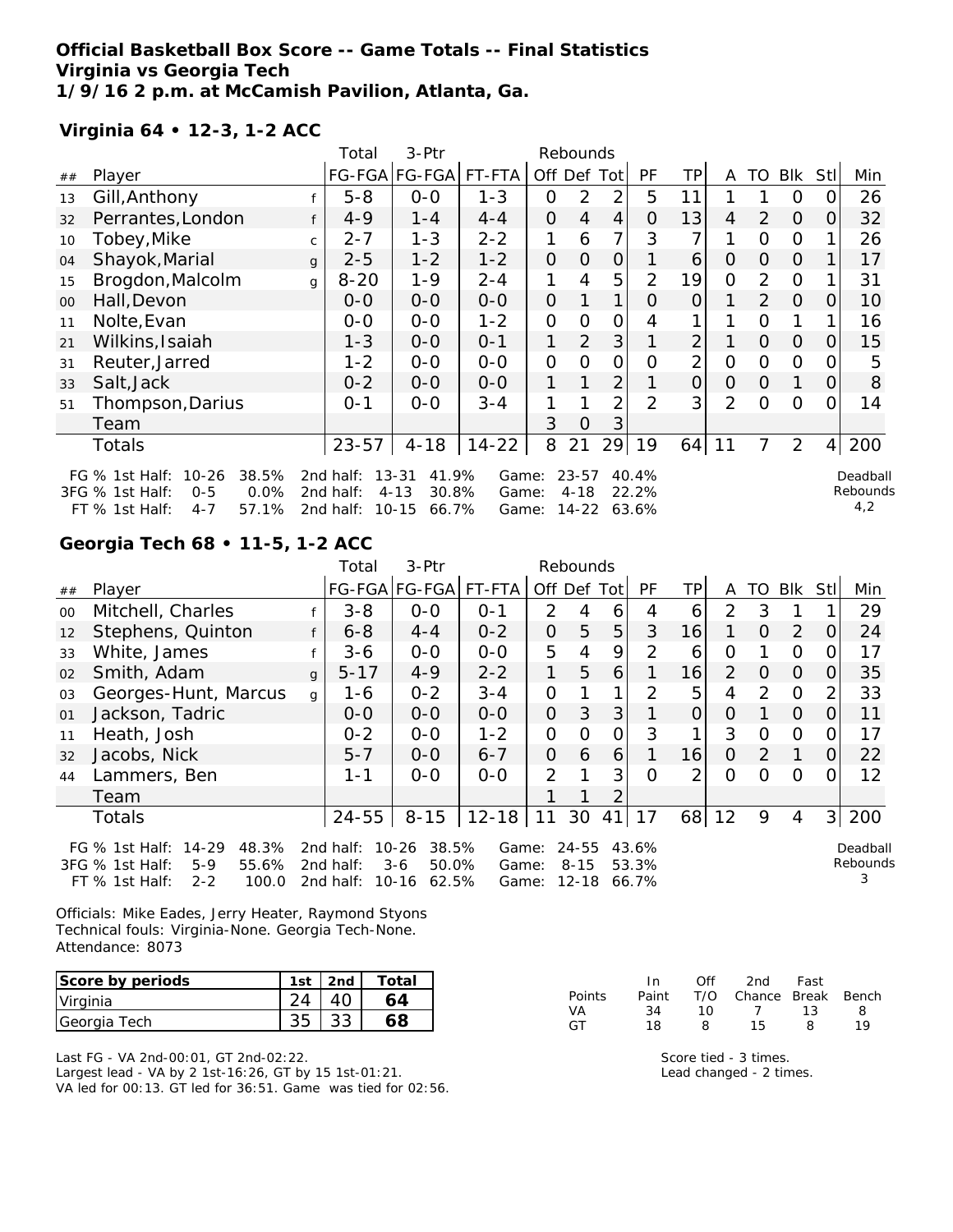

### **Official Basketball Box Score -- Game Totals -- Final Statistics Miami vs Virginia 01/12/16 7:00 p.m. at Charlottesville, Va. (JPJ)**



**Miami 58 • 13-2 (2-1 ACC)**

|         |                                                                              |              | Total                  | 3-Ptr                                   |                | Rebounds       |                       |             |                |          |          |               |          |                |                      |
|---------|------------------------------------------------------------------------------|--------------|------------------------|-----------------------------------------|----------------|----------------|-----------------------|-------------|----------------|----------|----------|---------------|----------|----------------|----------------------|
| ##      | Player                                                                       |              | FG-FGA FG-FGA  FT-FTA  |                                         |                | Off Def Tot    |                       |             | PF             | TP       | A        |               | TO BIK   | Stl            | Min                  |
| $00 \,$ | Ja'Quan Newton                                                               |              | $2 - 5$                | $O - 1$                                 | $2 - 3$        |                | 4                     | 5           | 0              | 6        |          | $\mathcal{P}$ | 0        |                | 19                   |
| 03      | Anthony Lawrence                                                             |              | $0 - 0$                | $0 - 0$                                 | $0 - 2$        | 1              | O                     | 1           | 2              | $\Omega$ | 0        |               | $\Omega$ | 0              | 8                    |
| 05      | Davon Reed                                                                   | q            | $5 - 8$                | $1 - 4$                                 | $0-0$          | 0              | 5                     | 5           |                | 11       | 0        |               | 0        |                | 30                   |
| 10      | <b>Sheldon McClellan</b>                                                     | $\mathbf{q}$ | $4 - 12$               | $1 - 5$                                 | $4 - 5$        | 1              | O                     | 1           | 3              | 13       | 1        |               | $\Omega$ |                | 32                   |
| 12      | James Palmer                                                                 |              | $0 - 1$                | $0-0$                                   | $0 - 0$        | 0              | $\Omega$              | $\Omega$    | 0              | 0        | 3        | $\Omega$      | 0        | O              | 8                    |
| 13      | Angel Rodriguez                                                              | $\mathbf{q}$ | $6 - 13$               | $2 - 6$                                 | $3 - 5$        | 1              | $\Omega$              | $\mathbf 1$ | 3              | 17       | 3        | $\Omega$      | $\Omega$ |                | 33                   |
| 21      | Kamari Murphy                                                                |              | $0 - 2$                | $0 - 1$                                 | $0-0$          | 1              | 2                     | 3           | 4              | 0        | 0        | $\mathcal{P}$ |          |                | 17                   |
| 23      | Tonye Jekiri                                                                 | $\mathsf{C}$ | $2 - 4$                | $0-0$                                   | $1 - 2$        | $\overline{2}$ | $\overline{4}$        | 6           | $\mathcal{P}$  | 5        | $\Omega$ |               | $\Omega$ |                | 31                   |
| 33      | Ivan Cruz Uceda                                                              |              | $2 - 5$                | $2 - 5$                                 | $0 - 0$        | 0              | 2                     | 2           | $\mathcal{P}$  | 6        | $\Omega$ | $\Omega$      | $\Omega$ | $\Omega$       | 22                   |
|         | Team                                                                         |              |                        |                                         |                | 3              | 0                     | 3           |                |          |          |               |          |                |                      |
|         | <b>Totals</b>                                                                |              | $21 - 50$              | $6 - 22$                                | $10 - 17$      | 10             | 17                    | ا 27        | 17             | 58       | 8        | 9             |          | 5 <sup>1</sup> | 200                  |
|         | 38.1%<br>FG $%$ 1st Half:<br>$8 - 21$<br>3FG % 1st Half:<br>$2 - 7$<br>28.6% |              | 2nd half:<br>2nd half: | 44.8%<br>$13 - 29$<br>26.7%<br>$4 - 15$ | Game:<br>Game: |                | $21 - 50$<br>$6 - 22$ |             | 42.0%<br>27.3% |          |          |               |          |                | Deadball<br>Rebounds |
|         | $FT$ % 1st Half:<br>$5-9$<br>55.6%                                           |              | 2nd half:              | $5 - 8$<br>62.5%                        | Game:          |                | $10 - 17$             |             | 58.8%          |          |          |               |          |                |                      |

# **Virginia 66 • 13-3 (2-2 ACC)**

|         |                                                                                                                    |              | Total                               | 3-Ptr                                                        |                         |                | Rebounds                          |                |                         |                 |                |                |                |          |                      |
|---------|--------------------------------------------------------------------------------------------------------------------|--------------|-------------------------------------|--------------------------------------------------------------|-------------------------|----------------|-----------------------------------|----------------|-------------------------|-----------------|----------------|----------------|----------------|----------|----------------------|
| ##      | Player                                                                                                             |              |                                     | FG-FGA FG-FGA FT-FTA                                         |                         | Off Def        |                                   | Totl           | PF                      | ТP              | A              | TO             | Blk            | Stl      | Min                  |
| $00 \,$ | Devon Hall                                                                                                         |              | $1 - 2$                             | $0 - 0$                                                      | $0 - 0$                 | 0              |                                   |                | 3                       | $\overline{2}$  |                | $\Omega$       | 0              |          | 16                   |
| 04      | Marial Shayok                                                                                                      | $\mathsf{q}$ | $0 - 1$                             | $0 - 1$                                                      | $0 - 0$                 | 0              |                                   | 1              | $\overline{2}$          | $\overline{0}$  | O              |                | $\Omega$       | O        | 9                    |
| 10      | Mike Tobey                                                                                                         |              | $6 - 10$                            | $0 - 0$                                                      | $0 - 0$                 | 3              | 4                                 | 7              |                         | 12              | 0              | 0              |                | Ω        | 18                   |
| 11      | Evan Nolte                                                                                                         |              | $0 - 1$                             | $0 - 1$                                                      | $O-O$                   | O              | 0                                 | 0              |                         | O               | O              | $\Omega$       | $\Omega$       | O        | 8                    |
| 13      | <b>Anthony Gill</b>                                                                                                |              | $6 - 10$                            | $0-0$                                                        | $3 - 8$                 | 3              | 5                                 | 8              | 4                       | 15              | 3              |                |                |          | 36                   |
| 15      | Malcolm Brogdon                                                                                                    | $\mathbf{q}$ | $7 - 15$                            | $1 - 3$                                                      | $5-5$                   | 0              | $\overline{2}$                    | 2 <sub>1</sub> | 4                       | 20              | $\overline{2}$ | $\overline{2}$ | $\overline{0}$ | O        | 34                   |
| 21      | <b>Isaiah Wilkins</b>                                                                                              |              | $0 - 1$                             | $0 - 0$                                                      | $0 - 0$                 | 0              |                                   | 1              | Ω                       | O               |                |                | $\Omega$       |          | 19                   |
| 32      | <b>London Perrantes</b>                                                                                            | $\mathbf{q}$ | $3 - 5$                             | $1 - 2$                                                      | $6 - 6$                 | O              | 4                                 | 4              | $\overline{2}$          | 13              | $\overline{2}$ | 3              | $\Omega$       | 0        | 33                   |
| 33      | Jack Salt                                                                                                          | $\mathsf{C}$ | $0 - 1$                             | $O-O$                                                        | $0 - 0$                 | 1              | 2                                 | 3              |                         | 0               | 0              |                |                | O        | 8                    |
| 51      | Darius Thompson                                                                                                    |              | 1-1                                 | $0 - 0$                                                      | $2 - 2$                 | 1              | 1                                 | $\overline{2}$ |                         | $\vert 4 \vert$ | 3              | 0              | $\overline{0}$ | $\Omega$ | 19                   |
|         | Team                                                                                                               |              |                                     |                                                              |                         | $\overline{2}$ | 4                                 | 6              |                         |                 |                |                |                |          |                      |
|         | <b>Totals</b>                                                                                                      |              | $24 - 47$                           | $2 - 7$                                                      | $16 - 21$               | 10             | 25                                | 35             | 19                      | 66              | 12             | 11             | 3              |          | 200                  |
|         | $13 - 29$<br>44.8%<br>FG % 1st Half:<br>0.0%<br>3FG % 1st Half:<br>$O - 4$<br>25.0%<br>$FT$ % 1st Half:<br>$1 - 4$ |              | 2nd half:<br>2nd half:<br>2nd half: | $11 - 18$<br>61.1%<br>$2 - 3$<br>66.7%<br>$15 - 17$<br>88.2% | Game:<br>Game:<br>Game: |                | $24 - 47$<br>$2 - 7$<br>$16 - 21$ |                | 51.1%<br>28.6%<br>76.2% |                 |                |                |                |          | Deadball<br>Rebounds |

Officials: Tim Nestor, Jeffrey Anderson, Tim Clougherty Technical fouls: Miami-None. Virginia-None. Attendance: 13495

| Score by periods | 1st | 2nd | Total |
|------------------|-----|-----|-------|
| <b>Miami</b>     |     |     |       |
| Virginia         |     |     |       |

Last FG - UM 2nd-02:22, VA 2nd-01:06. Largest lead - UM by 3 2nd-16:46, VA by 8 2nd-00:43. UM led for 06:17. VA led for 28:38. Game was tied for 05:00.

|               | In.   | Off | 2nd                    | Fast |    |
|---------------|-------|-----|------------------------|------|----|
| <b>Points</b> | Paint |     | T/O Chance Break Bench |      |    |
| UM            | フフ    | Q   | 6.                     | - 22 | 12 |
| VA            | 34    | Б.  | 13.                    |      | 18 |

Score tied - 5 times. Lead changed - 14 times.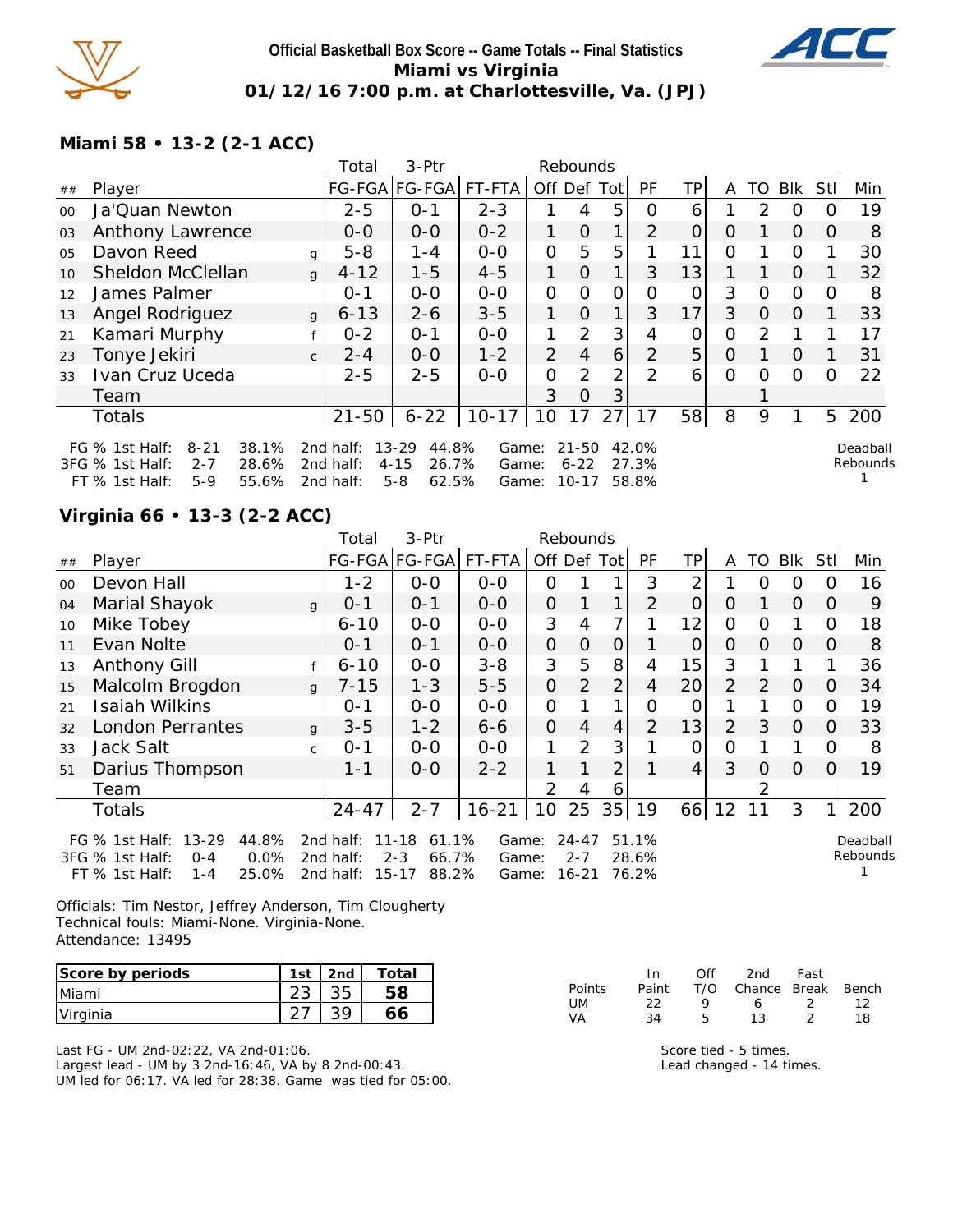#### **Official Basketball Box Score -- Game Totals -- Final Statistics Virginia vs Florida State 01/17/16 6:30 pm at the Tucker Center - Tallahassee, FL**

### **Virginia 62 • 13-4 (2-3 ACC)**

|        |                                                                                                                        |              | Total                               | 3-Ptr                                                        |                         |          | Rebounds                       |                |                         |                 |    |          |                |     |                             |
|--------|------------------------------------------------------------------------------------------------------------------------|--------------|-------------------------------------|--------------------------------------------------------------|-------------------------|----------|--------------------------------|----------------|-------------------------|-----------------|----|----------|----------------|-----|-----------------------------|
| ##     | Player                                                                                                                 |              |                                     | FG-FGA FG-FGA                                                | FT-FTA                  | Off      | Def                            | Totl           | PF                      | ТP              | A  | TO       | Blk            | Stl | Min                         |
| 13     | Gill, Anthony                                                                                                          |              | $5 - 8$                             | $0 - 0$                                                      | $3 - 4$                 |          | 3                              | 4              | 3                       | 13              | 0  | 2        | 0              |     | 27                          |
| 33     | Salt, Jack                                                                                                             | $\mathsf{C}$ | $2 - 2$                             | $0 - 0$                                                      | $0 - 0$                 | 1.       | O                              | 1 <sub>1</sub> | 3                       | 4               | 0  | $\Omega$ | $\overline{O}$ | 0   | 9                           |
| $00\,$ | Hall, Devon                                                                                                            | $\mathbf{q}$ | $2 - 3$                             | $0 - 0$                                                      | $2 - 2$                 | 1        | 1                              | $\overline{2}$ | 2                       | 6               | 2  | $\Omega$ | 0              | O   | 26                          |
| 15     | Brogdon, Malcolm                                                                                                       | $\mathbf{q}$ | $4 - 17$                            | $1 - 4$                                                      | $1 - 1$                 | 1        | $\overline{4}$                 | 5              | $\overline{2}$          | 10 <sup>1</sup> | 5  |          | $\overline{0}$ |     | 33                          |
| 32     | Perrantes, London                                                                                                      | g            | $4 - 13$                            | $4 - 7$                                                      | $7 - 8$                 | 1        | 3                              | $\overline{4}$ | 3                       | 19              | 4  | 4        | $\overline{0}$ |     | 37                          |
| 10     | Tobey, Mike                                                                                                            |              | $2 - 3$                             | $0 - 0$                                                      | $0 - 0$                 | $\Omega$ | 3                              | 3              |                         | 4               | O  |          | $\mathbf{1}$   | 0   | 17                          |
| 11     | Nolte, Evan                                                                                                            |              | $0 - 4$                             | $O - 1$                                                      | $0 - 0$                 |          |                                | $\overline{2}$ | 0                       | 0               |    |          | 0              |     | 14                          |
| 21     | Wilkins, Isiah                                                                                                         |              | $2 - 5$                             | $0-0$                                                        | $0 - 0$                 | $\Omega$ |                                | 1              | 3                       | 4               |    | $\Omega$ | $\overline{O}$ |     | 20                          |
| 51     | Thompson, Darius                                                                                                       |              | $1 - 1$                             | $0 - 0$                                                      | $0 - 0$                 | 0        |                                |                | 4                       | 2 <sub>1</sub>  |    | 0        | 0              |     | 17                          |
|        | Team                                                                                                                   |              |                                     |                                                              |                         | 0        | $\overline{2}$                 | $\overline{2}$ |                         |                 |    |          |                |     |                             |
|        | <b>Totals</b>                                                                                                          |              | $22 - 56$                           | $5 - 12$                                                     | $13 - 15$               | 6        | 19                             | 25             | 21                      | 62              | 14 | 9        |                | 4   | 200                         |
|        | $12 - 28$<br>42.9%<br>FG $\%$ 1st Half:<br>3FG % 1st Half:<br>$2 - 5$<br>40.0%<br>100.0<br>$FT$ % 1st Half:<br>$2 - 2$ |              | 2nd half:<br>2nd half:<br>2nd half: | $10 - 28$<br>35.7%<br>42.9%<br>$3 - 7$<br>$11 - 13$<br>84.6% | Game:<br>Game:<br>Game: |          | 22-56<br>$5 - 12$<br>$13 - 15$ |                | 39.3%<br>41.7%<br>86.7% |                 |    |          |                |     | Deadball<br>Rebounds<br>3,1 |

### **Florida State 69 • 12-5 (2-3 ACC)**

|    |                                                                                                                    |              | Total                               | $3-$ Ptr                                                 |                         |                | Rebounds                           |                |                         |                |                |          |            |                |                             |
|----|--------------------------------------------------------------------------------------------------------------------|--------------|-------------------------------------|----------------------------------------------------------|-------------------------|----------------|------------------------------------|----------------|-------------------------|----------------|----------------|----------|------------|----------------|-----------------------------|
| ## | Player                                                                                                             |              |                                     | FG-FGA FG-FGA FT-FTA                                     |                         |                |                                    | Off Def Tot    | <b>PF</b>               | TPI            | A              | TO       | <b>Blk</b> | <b>Stl</b>     | Min                         |
| 15 | Bojanovsky, Boris                                                                                                  | $\mathsf{C}$ | $0 - 2$                             | $0-0$                                                    | $2 - 2$                 | 0              |                                    |                | 4                       | 2              | 0              | 2        | 0          |                | 12                          |
| 04 | Bacon, Dwayne                                                                                                      | $\mathbf{g}$ | $6 - 11$                            | $1 - 2$                                                  | $5 - 7$                 | $\mathbf 1$    | 8                                  | 9              | 2                       | 18             | 2              | 5        | $\Omega$   |                | 35                          |
| 05 | Beasley, Malik                                                                                                     | g            | $5 - 10$                            | $3 - 3$                                                  | $4 - 4$                 | $\Omega$       | 3                                  | 3              |                         | 17             | $\Omega$       | 3        | 0          |                | 31                          |
| 22 | Rathan-Mayes, Xavier                                                                                               | g            | $2 - 6$                             | $0 - 3$                                                  | $7 - 8$                 | 1              | 2                                  | 3              | 3                       | 11             | 1              | 2        | $\Omega$   |                | 29                          |
| 32 | Brandon, Montay                                                                                                    | g            | $1 - 2$                             | $O - 1$                                                  | $0-0$                   | $\mathbf 0$    | 2                                  | $\overline{2}$ |                         | $\overline{2}$ | $\overline{2}$ |          |            |                | 27                          |
| 01 | Bookert, Devon                                                                                                     |              | $3 - 4$                             | $2 - 3$                                                  | $1 - 3$                 | $\mathbf{1}$   | 2                                  | 3              | $\overline{2}$          | $\overline{9}$ | 3              | $\Omega$ | 1          |                | 24                          |
| 03 | Bell, Benji                                                                                                        |              | $0 - 1$                             | $0 - 1$                                                  | $0 - 0$                 | 0              |                                    |                | Ω                       | 0              | 0              | 0        | 0          |                | 4                           |
| 14 | Mann, Terance                                                                                                      |              | $1 - 3$                             | $0 - 0$                                                  | $0 - 0$                 | $\Omega$       |                                    | 1.             |                         | 2 <sub>1</sub> | $\Omega$       |          | $\Omega$   | 0              | 13                          |
| 23 | Smith, Jarquez                                                                                                     |              | $3 - 4$                             | $0 - 0$                                                  | $2 - 2$                 | $\Omega$       | 5                                  | 5              | 3                       | 8              | $\Omega$       |          |            |                | 25                          |
|    | Team                                                                                                               |              |                                     |                                                          |                         | $\overline{2}$ |                                    | 3              |                         |                |                |          |            |                |                             |
|    | <b>Totals</b>                                                                                                      |              | $21 - 43$                           | $6 - 13$                                                 | $21 - 26$               | 5              | 26                                 | 31             | 17                      | 69             | 8              | 15       | 3          | 5 <sup>1</sup> | 200                         |
|    | FG $%$ 1st Half:<br>$9 - 24$<br>37.5%<br>3FG % 1st Half:<br>28.6%<br>$2 - 7$<br>FT % 1st Half:<br>83.3%<br>$5 - 6$ |              | 2nd half:<br>2nd half:<br>2nd half: | $12 - 19$<br>63.2%<br>66.7%<br>4-6<br>$16 - 20$<br>80.0% | Game:<br>Game:<br>Game: |                | $21 - 43$<br>$6 - 13$<br>$21 - 26$ |                | 48.8%<br>46.2%<br>80.8% |                |                |          |            |                | Deadball<br>Rebounds<br>2,1 |

Officials: Sean Hull, Michael Stephens, James Breeding Technical fouls: Virginia-None. Florida State-None. Attendance: 9158

| Score by periods     | 1st | 2nd | Total |
|----------------------|-----|-----|-------|
| Virginia             |     |     |       |
| <b>Florida State</b> |     |     | 69    |

Last FG - VA 2nd-00:13, FS 2nd-02:27. Largest lead - VA by 8 1st-02:31, FS by 8 2nd-06:34. VA led for 10:15. FS led for 19:52. Game was tied for 09:53.

|        | In.   | ∩ff | 2nd                    | Fast |    |
|--------|-------|-----|------------------------|------|----|
| Points | Paint |     | T/O Chance Break Bench |      |    |
| VA     | 28    | 14  | 8                      | Δ    | 10 |
| FS.    | 24    | 13  | Б.                     |      | 19 |

Score tied - 10 times. Lead changed - 7 times.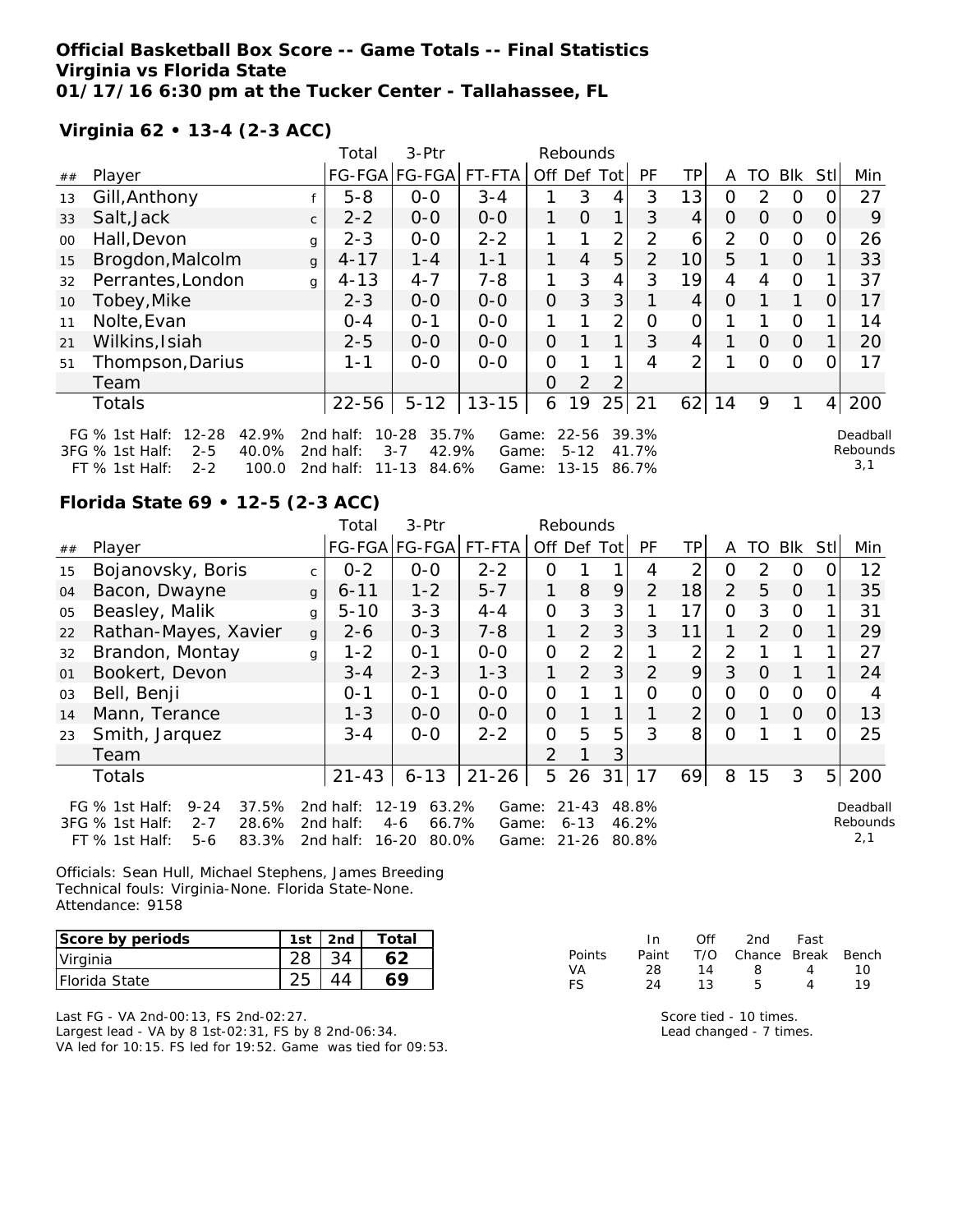

### **Official Basketball Box Score -- Game Totals -- Final Statistics Clemson vs Virginia 01/19/16 8:00 p.m. at Charlottesville, Va. (JPJ)**



# **Clemson 62 • 12-7, 5-2 ACC**

|    |                                                                                                                       |              | Total                               | $3-Ptr$                                                     |                         |                | Rebounds                         |             |                         |                |          |          |                |                |                      |
|----|-----------------------------------------------------------------------------------------------------------------------|--------------|-------------------------------------|-------------------------------------------------------------|-------------------------|----------------|----------------------------------|-------------|-------------------------|----------------|----------|----------|----------------|----------------|----------------------|
| ## | Player                                                                                                                |              |                                     | FG-FGA FG-FGA  FT-FTA                                       |                         |                |                                  | Off Def Tot | <b>PF</b>               | ТP             | A        | TO       | Blk            | Stll           | Min                  |
| 05 | Jaron Blossomgame                                                                                                     | f            | $8 - 15$                            | $4 - 6$                                                     | $3 - 3$                 | 0              | 6                                | 6           | 2                       | 23             |          |          | $\Omega$       | 0              | 37                   |
| 15 | Donte Grantham                                                                                                        | f            | $3 - 8$                             | $2 - 5$                                                     | $0 - 0$                 | $\Omega$       | 5                                | 5           | 2                       | 8              |          | 1        | $\Omega$       | $\mathbf 1$    | 35                   |
| 35 | Landry Nnoko                                                                                                          | $\mathsf{C}$ | $7 - 9$                             | $O - O$                                                     | $1 - 1$                 | 1              | 2                                | 3           | 5                       | 15             |          |          | 1              | 0              | 27                   |
| 12 | <b>Avry Holmes</b>                                                                                                    | $\mathbf{q}$ | $1 - 7$                             | $0 - 6$                                                     | $2 - 2$                 | $\Omega$       |                                  |             | 3                       | $\overline{4}$ | 2        |          | $\Omega$       | 1              | 30                   |
| 20 | Jordan Roper                                                                                                          | g            | $2 - 6$                             | $1 - 3$                                                     | $O - O$                 | 0              |                                  |             | 3                       | 5              | 3        | 1        | $\Omega$       | $\overline{2}$ | 36                   |
| 10 | Gabe DeVoe                                                                                                            |              | $3-6$                               | $1 - 4$                                                     | $0 - 0$                 | $\mathbf 1$    | 2                                | 3           |                         | 7              |          | 2        | $\overline{0}$ | 0              | 22                   |
| 33 | <b>Josh Smith</b>                                                                                                     |              | $0 - 0$                             | $O - O$                                                     | $0 - 0$                 | 0              | $\Omega$                         | $\Omega$    | $\Omega$                | 0              | $\Omega$ | $\Omega$ | $\Omega$       | 0              | 3                    |
| 50 | Sidy Djitte                                                                                                           |              | $0 - 2$                             | $0 - 0$                                                     | $0 - 0$                 | $\mathbf{O}$   |                                  |             | 2                       | $\Omega$       | $\Omega$ | $\Omega$ | $\Omega$       | 1              | 10                   |
|    | Team                                                                                                                  |              |                                     |                                                             |                         | 0              |                                  |             |                         |                |          |          |                |                |                      |
|    | <b>Totals</b>                                                                                                         |              | $24 - 53$                           | $8 - 24$                                                    | $6 - 6$                 | $\overline{2}$ | 19                               | 21          | 18                      | 62             | 9        |          |                | 5 <sup>1</sup> | 200                  |
|    | $11 - 24$<br>45.8%<br>FG $\%$ 1st Half:<br>40.0%<br>3FG % 1st Half:<br>$4 - 10$<br>100.0<br>FT % 1st Half:<br>$2 - 2$ |              | 2nd half:<br>2nd half:<br>2nd half: | $13 - 29$<br>44.8%<br>$4 - 14$<br>28.6%<br>100.0<br>$4 - 4$ | Game:<br>Game:<br>Game: |                | $24 - 53$<br>$8 - 24$<br>$6 - 6$ |             | 45.3%<br>33.3%<br>100.0 |                |          |          |                |                | Deadball<br>Rebounds |

### **Virginia 69 • 14-4, 3-3 ACC**

|    |                                                                                                                     |              | Total                               | 3-Ptr                                                        |                         |              | Rebounds                      |                |                         |                 |                |          |                |               |                           |
|----|---------------------------------------------------------------------------------------------------------------------|--------------|-------------------------------------|--------------------------------------------------------------|-------------------------|--------------|-------------------------------|----------------|-------------------------|-----------------|----------------|----------|----------------|---------------|---------------------------|
| ## | Player                                                                                                              |              |                                     | FG-FGA FG-FGA                                                | FT-FTA                  | Off Def      |                               | Totl           | PF                      | TP.             | A              | TO       | <b>Blk</b>     | StII          | Min                       |
| 13 | <b>Anthony Gill</b>                                                                                                 |              | $4 - 9$                             | $0-0$                                                        | $4 - 5$                 | 4            |                               | 5              | 3                       | 12              | Ω              |          | O              |               | 23                        |
| 33 | Jack Salt                                                                                                           | $\mathsf{C}$ | $1 - 2$                             | $0 - 0$                                                      | $0-0$                   | 1            |                               | $\overline{2}$ | O                       | 2               | O              | $\Omega$ | $\Omega$       | O             | 8                         |
| 00 | Devon Hall                                                                                                          | g            | $3 - 5$                             | $2 - 3$                                                      | $3 - 4$                 | $\mathbf 0$  | 4                             | 4              |                         | 11              | $\overline{2}$ |          | 0              |               | 26                        |
| 15 | Malcolm Brogdon                                                                                                     | $\mathbf{q}$ | $7 - 11$                            | $2 - 2$                                                      | $4 - 4$                 | $\mathbf{O}$ | 3                             | 3              | 2                       | 20 <sub>l</sub> | 4              | 3        | 0              | $\mathcal{O}$ | 35                        |
| 32 | <b>London Perrantes</b>                                                                                             | g            | $2 - 6$                             | $O - 1$                                                      | $2 - 7$                 | 0            | 6                             | 6              | 0                       | 6               | 4              | 0        | O              |               | 33                        |
| 10 | Mike Tobey                                                                                                          |              | $3 - 4$                             | $0-0$                                                        | $0-0$                   | 1            | 5                             | 6              |                         | 6               | O              | 2        | 2              | 2             | 20                        |
| 11 | Evan Nolte                                                                                                          |              | $0-0$                               | $0-0$                                                        | $O-O$                   | $\mathbf 0$  |                               | 1              | Ω                       | 0               | 0              | O        | $\Omega$       |               | 6                         |
| 21 | <b>Isaiah Wilkins</b>                                                                                               |              | $4 - 7$                             | $0-0$                                                        | $2 - 2$                 | $\mathbf{O}$ | $\overline{2}$                | $\overline{2}$ | $\overline{2}$          | 10 <sup>1</sup> | $\overline{2}$ |          | $\Omega$       | 0             | 23                        |
| 31 | Jarred Reuter                                                                                                       |              | $0 - 0$                             | $0-0$                                                        | $0-0$                   | $\mathbf 0$  |                               | 1              | $\overline{2}$          | 0               | 0              | $\Omega$ | 0              | O             |                           |
| 51 | Darius Thompson                                                                                                     |              | $1 - 2$                             | $0 - 1$                                                      | $0-0$                   | $\mathbf{O}$ | 2                             | 2              | $\Omega$                | $\overline{2}$  | 2              |          | $\Omega$       | 0             | 19                        |
|    | Team                                                                                                                |              |                                     |                                                              |                         | $\Omega$     | O                             | Ő              |                         |                 |                |          |                |               |                           |
|    | <b>Totals</b>                                                                                                       |              | $25 - 46$                           | $4 - 7$                                                      | $15 - 22$               | 6            | 26                            | 32             | 11                      | 69              | 14             | 9        | $\overline{2}$ |               | 3 200                     |
|    | $13 - 25$<br>52.0%<br>FG % 1st Half:<br>3FG % 1st Half:<br>$2 - 3$<br>66.7%<br>$FT$ % 1st Half:<br>$3 - 3$<br>100.0 |              | 2nd half:<br>2nd half:<br>2nd half: | $12 - 21$<br>57.1%<br>$2 - 4$<br>50.0%<br>$12 - 19$<br>63.2% | Game:<br>Game:<br>Game: |              | $25 - 46$<br>$4 - 7$<br>15-22 |                | 54.3%<br>57.1%<br>68.2% |                 |                |          |                |               | Deadball<br>Rebounds<br>3 |

Officials: Les Jones, Jerry Heater, Bryan Kersey Technical fouls: Clemson-None. Virginia-None. Attendance: 14398 Clemson: Nnoko fouled out at 00:03.1 (II)

| Score by periods | 1st | 2 <sub>nd</sub> | Total |
|------------------|-----|-----------------|-------|
| <b>IClemson</b>  |     |                 |       |
| Virginia         |     |                 | 69    |

Last FG - CU 2nd-00:18, VA 2nd-00:14. Largest lead - CU by 3 1st-07:19, VA by 13 2nd-08:57. CU led for 04:39. VA led for 32:15. Game was tied for 03:06.

|        | In.   | Off | 2nd                    | Fast |     |
|--------|-------|-----|------------------------|------|-----|
| Points | Paint |     | T/O Chance Break Bench |      |     |
| CU     | 30.   |     | 4                      |      |     |
| VА     | つつ    | ь   |                        |      | 18. |

Score tied - 4 times. Lead changed - 8 times.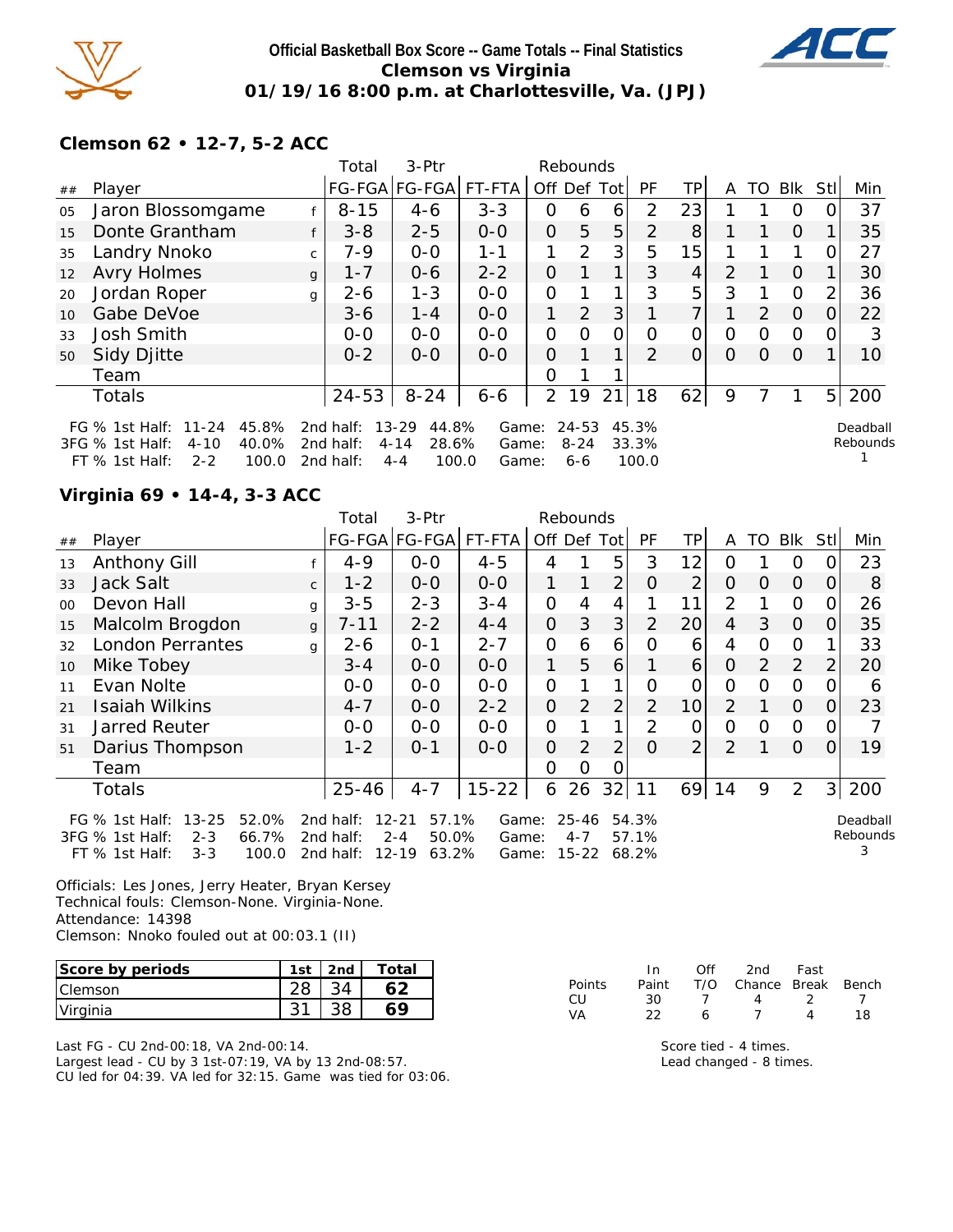

### **Official Basketball Box Score -- Game Totals -- Final Statistics Syracuse vs Virginia 01/24/16 7:00 p.m. at Charlottesville, Va.**



# **Syracuse 65 • 13-8, 3-5 ACC**

|    |                                                                                                               |              | Total                               | 3-Ptr                                                   |                         |               | Rebounds           |                |                |    |          |               |                |             |                           |
|----|---------------------------------------------------------------------------------------------------------------|--------------|-------------------------------------|---------------------------------------------------------|-------------------------|---------------|--------------------|----------------|----------------|----|----------|---------------|----------------|-------------|---------------------------|
| ## | Player                                                                                                        |              |                                     | FG-FGA FG-FGA FT-FTA                                    |                         |               |                    | Off Def Tot    | РF             | TP | A        | TO            | Blk            | <b>StII</b> | Min                       |
| 00 | Michael Gbinije                                                                                               |              | $7 - 13$                            | $5-9$                                                   | $5 - 5$                 |               | 0                  |                | 2              | 24 | 3        | 4             | $\Omega$       | 4           | 38                        |
| 21 | <b>Tyler Roberson</b>                                                                                         | f            | $3 - 9$                             | $O - 1$                                                 | $0 - 1$                 | 4             | 3                  | $\overline{7}$ | 4              | 6  |          | $\mathcal{P}$ | $\Omega$       | 2           | 32                        |
| 32 | DaJuan Coleman                                                                                                | C.           | $0 - 2$                             | $0 - 0$                                                 | $2 - 4$                 | $\Omega$      | 6                  | 6              | 4              | 2  | $\Omega$ |               | $\Omega$       | 0           | 22                        |
| 10 | <b>Trevor Cooney</b>                                                                                          | $\mathbf{q}$ | $3 - 13$                            | $2 - 8$                                                 | $0 - 0$                 |               | $\Omega$           |                | $\mathcal{P}$  | 8  | 2        | $\mathcal{P}$ | $\Omega$       |             | 37                        |
| 23 | Malachi Richardson                                                                                            | $\mathbf q$  | $8 - 15$                            | $6 - 10$                                                | $1 - 2$                 | 0             | $\overline{2}$     | 2              | 2              | 23 |          | $\mathcal{P}$ | $\overline{0}$ | $\Omega$    | $40 -$                    |
| 01 | Franklin Howard                                                                                               |              | $0 - 1$                             | $0 - 1$                                                 | $O-O$                   | 1.            | $\Omega$           |                |                |    |          | $\Omega$      | $\Omega$       | 0           | 5                         |
| 20 | Tyler Lydon                                                                                                   |              | $0 - 1$                             | $O - 1$                                                 | $2 - 3$                 | 0             | 4                  | 4              | 3              | 2  | $\Omega$ | $\Omega$      | $\Omega$       |             | 26                        |
|    | Team                                                                                                          |              |                                     |                                                         |                         | $\mathcal{P}$ | 4                  | 6              |                |    |          |               |                |             |                           |
|    | <b>Totals</b>                                                                                                 |              | $21 - 54$                           | $13 - 30$                                               | $10 - 15$               | 9             | 19                 | 28             | 18             | 65 | 8        | 11            | 0              |             | 200                       |
|    | FG % 1st Half: 10-22<br>45.5%<br>40.0%<br>3FG % 1st Half:<br>$4 - 10$<br>62.5%<br>$5 - 8$<br>$FT$ % 1st Half: |              | 2nd half:<br>2nd half:<br>2nd half: | 11-32<br>34.4%<br>45.0%<br>$9 - 20$<br>71.4%<br>$5 - 7$ | Game:<br>Game:<br>Game: |               | 21-54<br>$13 - 30$ | 10-15 66.7%    | 38.9%<br>43.3% |    |          |               |                |             | Deadball<br>Rebounds<br>2 |

### **Virginia 73 • 15-4, 4-3 ACC**

|        |                                                                           |              | Total                  | 3-Ptr                                |                |              | Rebounds          |                |                |                |                |                |                |          |                      |
|--------|---------------------------------------------------------------------------|--------------|------------------------|--------------------------------------|----------------|--------------|-------------------|----------------|----------------|----------------|----------------|----------------|----------------|----------|----------------------|
| ##     | Player                                                                    |              |                        | FG-FGA FG-FGA                        | FT-FTA         | Off Def Tot  |                   |                | PF             | TР             | A              | TO             | <b>BIK</b>     | Stll     | Min                  |
| 13     | Anthony Gill                                                              |              | $7 - 11$               | $0-0$                                | $2 - 2$        |              |                   | 8              | $\overline{2}$ | 16             | 0              | 3              | 0              |          | 33                   |
| 33     | Jack Salt                                                                 | $\mathsf{C}$ | $1 - 1$                | $0-0$                                | $0 - 1$        | $\mathbf{O}$ | 2                 | $\overline{2}$ | O              | 2              | 0              |                | $\Omega$       | Ő        | 4                    |
| $00\,$ | Devon Hall                                                                | g            | $2 - 3$                | $1 - 2$                              | $2 - 2$        | $\mathbf{O}$ | 3                 | 3              |                | 7              | $\overline{2}$ |                | $\overline{O}$ | 2        | 33                   |
| 15     | Malcolm Brogdon                                                           | $\mathbf{q}$ | $6 - 13$               | $3 - 7$                              | $6 - 7$        | 1            | 4                 | 5              |                | 21             | 3              | $\overline{2}$ | $\Omega$       |          | 38                   |
| 32     | <b>London Perrantes</b>                                                   | g            | $5 - 9$                | $4 - 8$                              | $2 - 2$        | 0            |                   | 1              | 2              | 16             | 7              | 4              | 0              |          | 37                   |
| 04     | Marial Shayok                                                             |              | $0 - 0$                | $0-0$                                | $0-0$          | $\Omega$     | $\Omega$          | $\overline{O}$ | O              | $\Omega$       | $\Omega$       | $\Omega$       | $\Omega$       | $\Omega$ | 5                    |
| 10     | Mike Tobey                                                                |              | $2 - 3$                | $O-O$                                | $2 - 4$        | 1            | 2                 | 3              | $\overline{2}$ | 6              |                |                |                | O        | 14                   |
| 11     | Evan Nolte                                                                |              | $0-0$                  | $0-0$                                | $0-0$          | $\mathbf{O}$ | $\Omega$          | $\overline{O}$ | O              | $\overline{O}$ |                | $\Omega$       | $\Omega$       | 0        | 10                   |
| 21     | <b>Isaiah Wilkins</b>                                                     |              | $2 - 2$                | $0 - 0$                              | $1 - 3$        | 1            | 4                 | 5              | $\overline{2}$ | 5              | 3              | 1              | 0              | Ω        | 19                   |
| 51     | Darius Thompson                                                           |              | $0 - 2$                | $0 - 1$                              | $0 - 0$        | $\mathbf{O}$ | $\Omega$          | 0              | $\mathcal{P}$  | 0              | 1              | $\Omega$       | $\Omega$       | 0        | 7                    |
|        | Team                                                                      |              |                        |                                      |                | $\Omega$     | 4                 | 4              |                |                |                |                |                |          |                      |
|        | <b>Totals</b>                                                             |              | $25 - 44$              | $8 - 18$                             | $15 - 21$      | 4            | 27                | 31             | 12             | 73             | 18             | 13             |                | 71       | 200                  |
|        | FG % 1st Half:<br>$15 - 27$<br>55.6%<br>3FG % 1st Half:<br>$5-9$<br>55.6% |              | 2nd half:<br>2nd half: | 58.8%<br>$10 - 17$<br>$3-9$<br>33.3% | Game:<br>Game: |              | 25-44<br>$8 - 18$ |                | 56.8%<br>44.4% |                |                |                |                |          | Deadball<br>Rebounds |
|        | $FT$ % 1st Half:<br>$2 - 5$<br>40.0%                                      |              | 2nd half:              | 13-16<br>81.3%                       | Game:          |              | $15 - 21$         |                | 71.4%          |                |                |                |                |          |                      |

Officials: Mike Eades, Lamont Simpson, Roger Ayers Technical fouls: Syracuse-None. Virginia-None. Attendance: 13305

| Score by periods | 1st | 2 <sub>nd</sub> | Total |
|------------------|-----|-----------------|-------|
| <b>Syracuse</b>  |     |                 | 65    |
| Virginia         |     |                 |       |

Last FG - SU 2nd-00:29, VA 2nd-01:03. Largest lead - SU by 2 1st-18:02, VA by 10 2nd-13:55. SU led for 01:17. VA led for 32:00. Game was tied for 06:43.

|               | In.   | Off | 2nd                    | Fast       |    |
|---------------|-------|-----|------------------------|------------|----|
| <b>Points</b> | Paint |     | T/O Chance Break Bench |            |    |
| -SU           | 12.   | 16. | Б.                     | - 3-       | -2 |
| VA            | 30.   | 13. | 6                      | $^{\circ}$ | 11 |

Score tied - 6 times. Lead changed - 3 times.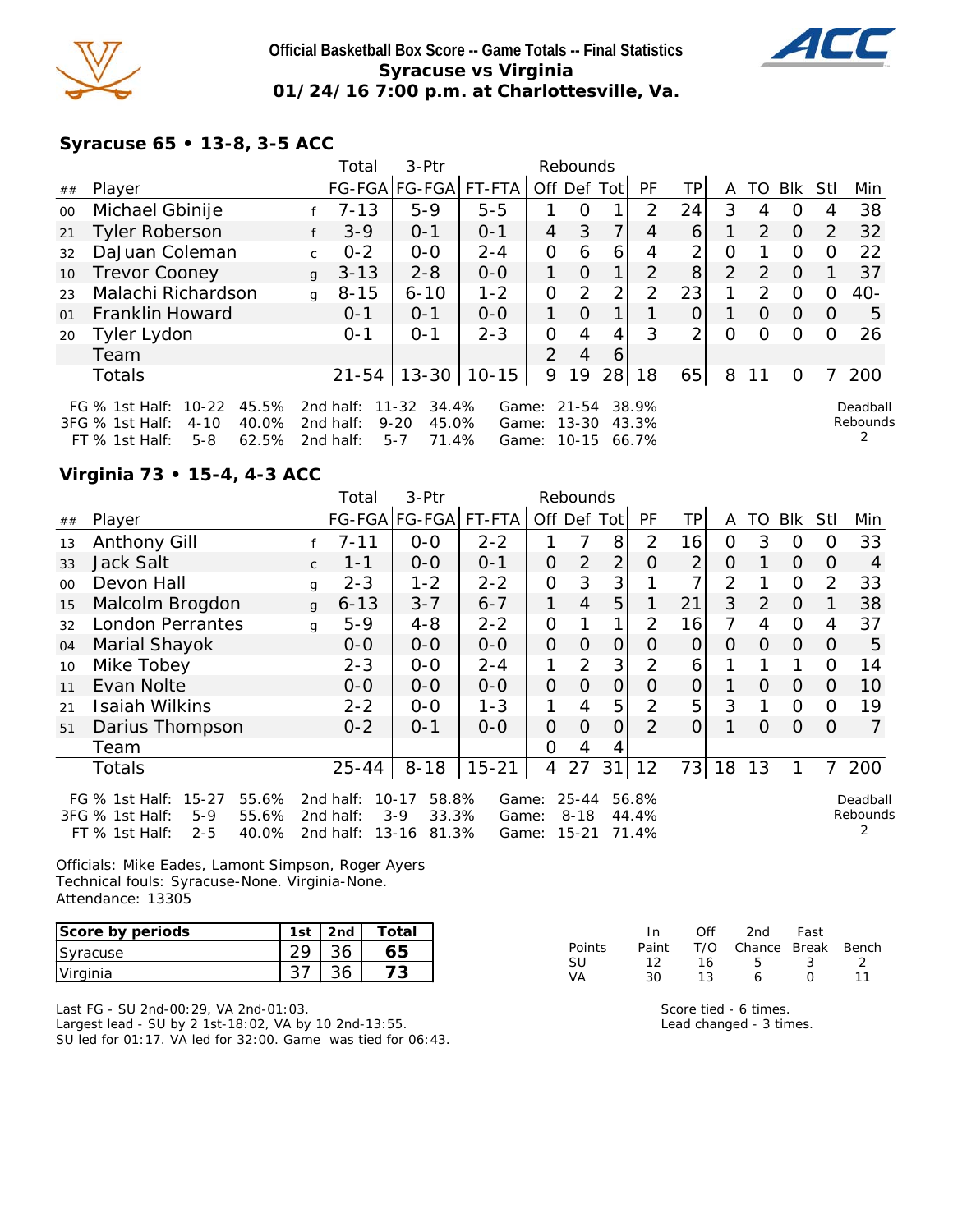### **Official Basketball Box Score -- Game Totals -- Final Statistics Virginia vs Wake Forest 01/26/16 7:00 p.m. at Winston-Salem, N.C. (LJVM Coliseum)**

### **Virginia 72 • 16-4, 5-3**

|    |                                                                                                                       |              | Total                               | 3-Ptr                                                        |                         |                | Rebounds                       |                |                         |                |                |                |                |                |                      |
|----|-----------------------------------------------------------------------------------------------------------------------|--------------|-------------------------------------|--------------------------------------------------------------|-------------------------|----------------|--------------------------------|----------------|-------------------------|----------------|----------------|----------------|----------------|----------------|----------------------|
| ## | Player                                                                                                                |              |                                     | FG-FGA FG-FGA                                                | FT-FTA                  |                |                                | Off Def Tot    | <b>PF</b>               | <b>TP</b>      | A              | TO             | Blk            | Stl            | Min                  |
| 13 | <b>Anthony Gill</b>                                                                                                   |              | $7 - 12$                            | $0-0$                                                        | $3 - 7$                 | $\overline{2}$ |                                | 3              | 5                       | 17             |                | 0              | 2              | 0              | 32                   |
| 33 | <b>Jack Salt</b>                                                                                                      | $\mathsf{C}$ | $0 - 0$                             | $0-0$                                                        | $0-0$                   | $\mathbf{O}$   | 0                              | $\overline{O}$ | $\overline{2}$          | $\overline{O}$ | $\Omega$       | 0              | $\Omega$       | 0              | 4                    |
| 00 | Devon Hall                                                                                                            | g            | $0 - 4$                             | $0 - 3$                                                      | $0-0$                   | $\mathbf 0$    | 4                              | 4              |                         | O              | $\overline{2}$ | O              | $\Omega$       | 0              | 24                   |
| 15 | Malcolm Brogdon                                                                                                       | $\mathbf{q}$ | $10 - 16$                           | $2 - 6$                                                      | $6 - 6$                 | $\mathbf{O}$   | 7                              | 7              | $\overline{2}$          | 28             |                |                | $\overline{O}$ | 3              | 38                   |
| 32 | <b>London Perrantes</b>                                                                                               | g            | $2 - 8$                             | $0 - 3$                                                      | $4 - 4$                 | 1              | 3                              | 4              |                         | 8              | 5              | $\overline{2}$ | $\Omega$       | $\overline{2}$ | 35                   |
| 04 | Marial Shayok                                                                                                         |              | $4 - 4$                             | $2 - 2$                                                      | $0-0$                   | $\mathbf{O}$   |                                | $\mathbf 1$    | 4                       | 10             | $\overline{2}$ | 2              | $\Omega$       |                | 17                   |
| 10 | Mike Tobey                                                                                                            |              | $1 - 3$                             | $0-0$                                                        | $O-O$                   | $\mathbf 0$    | 2                              | $\overline{2}$ | 4                       | $\overline{2}$ | $\overline{O}$ |                | $\Omega$       | 0              | 12                   |
| 11 | Evan Nolte                                                                                                            |              | $2 - 4$                             | $0 - 2$                                                      | $0-0$                   | 1              | $\Omega$                       | 1              | $\mathcal{P}$           | 4              | $\overline{O}$ | 0              |                |                | 12                   |
| 21 | Isaiah Wilkins                                                                                                        |              | $0 - 2$                             | $0-0$                                                        | $O-O$                   | 1              |                                | $\overline{2}$ | 0                       | 0              |                | 2              | $\Omega$       | 0              | 15                   |
| 31 | <b>Jarred Reuter</b>                                                                                                  |              | $0 - 2$                             | $0-0$                                                        | $0-0$                   | $\mathbf{O}$   | $\overline{O}$                 | $\Omega$       | $\Omega$                | $\Omega$       | $\overline{O}$ | $\Omega$       | $\overline{O}$ | 0              | 3                    |
| 51 | Darius Thompson                                                                                                       |              | 1-1                                 | $1 - 1$                                                      | $0 - 0$                 | $\mathbf 0$    | 0                              | 0              | $\overline{2}$          | 3              |                |                | $\Omega$       | 0              | 8                    |
|    | Team                                                                                                                  |              |                                     |                                                              |                         |                | $\overline{2}$                 | 3              |                         |                |                |                |                |                |                      |
|    | <b>Totals</b>                                                                                                         |              | $27 - 56$                           | $5 - 17$                                                     | $13 - 17$               | 6              | 21                             | 27             | 23                      | 72             | 13             | 9              | 3              | 7              | 200                  |
|    | 40.7%<br>FG $%$ 1st Half:<br>$11 - 27$<br>11.1%<br>3FG % 1st Half:<br>$1 - 9$<br>$FT$ % 1st Half:<br>100.0<br>$1 - 1$ |              | 2nd half:<br>2nd half:<br>2nd half: | $16 - 29$<br>55.2%<br>$4 - 8$<br>50.0%<br>$12 - 16$<br>75.0% | Game:<br>Game:<br>Game: |                | 27-56<br>$5 - 17$<br>$13 - 17$ |                | 48.2%<br>29.4%<br>76.5% |                |                |                |                |                | Deadball<br>Rebounds |

**Wake Forest 71 • 10-10, 1-7**

|    |                                                                                                                     |   | Total                               | 3-Ptr                                                        |                         |     | Rebounds                           |                 |                         |                |          |          |                |     |                      |
|----|---------------------------------------------------------------------------------------------------------------------|---|-------------------------------------|--------------------------------------------------------------|-------------------------|-----|------------------------------------|-----------------|-------------------------|----------------|----------|----------|----------------|-----|----------------------|
| ## | Player                                                                                                              |   |                                     | FG-FGA FG-FGA FT-FTA                                         |                         | Off | Def                                | Totl            | PF                      | TP             | A        | TO       | Blk            | Stl | Min                  |
| 02 | Devin Thomas                                                                                                        |   | $6 - 11$                            | $0 - 0$                                                      | $7 - 11$                |     | 5                                  | 6               | 2                       | 19             | 1        | 3        |                |     | 31                   |
| 44 | Dinos Mitoglou                                                                                                      | f | $3 - 7$                             | $1 - 3$                                                      | $4-6$                   | 1   | 4                                  | 5               | 2                       | 11             | O        | 2        |                |     | 24                   |
| 00 | Codi Miller-McIntyre                                                                                                | g | $2 - 5$                             | $0 - 2$                                                      | $1 - 1$                 | 0   | 4                                  | 4               | 2                       | 5              | 8        | 0        | $\overline{0}$ | 0   | 35                   |
| 10 | Mitchell Wilbekin                                                                                                   | g | $2 - 4$                             | $1 - 3$                                                      | $2 - 2$                 | O   | $\Omega$                           | $\Omega$        | 3                       | 7              | 1        | $\Omega$ | $\Omega$       |     | 25                   |
| 13 | <b>Bryant Crawford</b>                                                                                              | g | $8 - 10$                            | $3 - 5$                                                      | $3-6$                   | 0   |                                    | 1               | 2                       | 22             | 1        | 2        | 0              | 3   | 36                   |
| 04 | Doral Moore                                                                                                         |   | 1-1                                 | $0 - 0$                                                      | $0 - 0$                 | O   | $\Omega$                           | $\Omega$        | $\Omega$                | $\overline{2}$ | 0        | $\Omega$ | $\overline{0}$ | O   | 2                    |
| 11 | <b>Greg McClinton</b>                                                                                               |   | $0 - 0$                             | $0 - 0$                                                      | $0 - 0$                 | 1   | $\Omega$                           | 1               | 0                       | 0              | 0        | 0        | $\overline{0}$ |     | 6                    |
| 20 | <b>John Collins</b>                                                                                                 |   | $0 - 0$                             | $0 - 0$                                                      | $2 - 2$                 | 1   |                                    | $\overline{2}$  | 2                       | $\overline{2}$ | $\Omega$ | 2        |                | 0   | 16                   |
| 23 | Rondale Watson                                                                                                      |   | $O-O$                               | $0 - 0$                                                      | $0 - 0$                 | 0   | 0                                  | 0               |                         | $\overline{O}$ | 0        | $\Omega$ | $\overline{0}$ | O   | 3                    |
| 25 | <b>Cornelius Hudson</b>                                                                                             |   | $1 - 5$                             | 1-4                                                          | $0 - 1$                 | O   | 8                                  | 8               |                         | 3 <sup>1</sup> | 1        | 2        | $\Omega$       |     | 22                   |
|    | Team                                                                                                                |   |                                     |                                                              |                         |     | 2                                  | 3               |                         |                |          |          |                |     |                      |
|    | <b>Totals</b>                                                                                                       |   | $23 - 43$                           | $6 - 17$                                                     | 19-29                   | 5   | 25                                 | 30 <sup>1</sup> | 15                      | 71             | 12       | 11       | 3              | 6   | 200                  |
|    | $11 - 22$<br>50.0%<br>FG % 1st Half:<br>3FG % 1st Half:<br>$0.0\%$<br>$0 - 8$<br>FT % 1st Half:<br>$4 - 5$<br>80.0% |   | 2nd half:<br>2nd half:<br>2nd half: | $12 - 21$<br>57.1%<br>66.7%<br>$6 - 9$<br>$15 - 24$<br>62.5% | Game:<br>Game:<br>Game: |     | $23 - 43$<br>$6 - 17$<br>$19 - 29$ |                 | 53.5%<br>35.3%<br>65.5% |                |          |          |                |     | Deadball<br>Rebounds |

Officials: Tim Clougherty, Bill Covington, Jr., Lamar Simpson Technical fouls: Virginia-None. Wake Forest-None. Attendance: 9221

| Score by periods | 1st | 2nd | Total |
|------------------|-----|-----|-------|
| Virginia         |     |     |       |
| Wake Forest      |     |     |       |

Last FG - VA 2nd-00:01, WF 2nd-01:23. Largest lead - VA by 2 1st-17:32, WF by 14 2nd-08:31. VA led for 00:45. WF led for 35:28. Game was tied for 03:47.

|        | -In   | Off | 2nd                    | Fast          |    |
|--------|-------|-----|------------------------|---------------|----|
| Points | Paint |     | T/O Chance Break Bench |               |    |
| VA     | 42.   | 12  | $\mathbf{\Delta}$      | $\mathcal{L}$ | 19 |
| WF     | 28    | 10  | ѧ                      | 6             |    |

Score tied - 3 times. Lead changed - 5 times.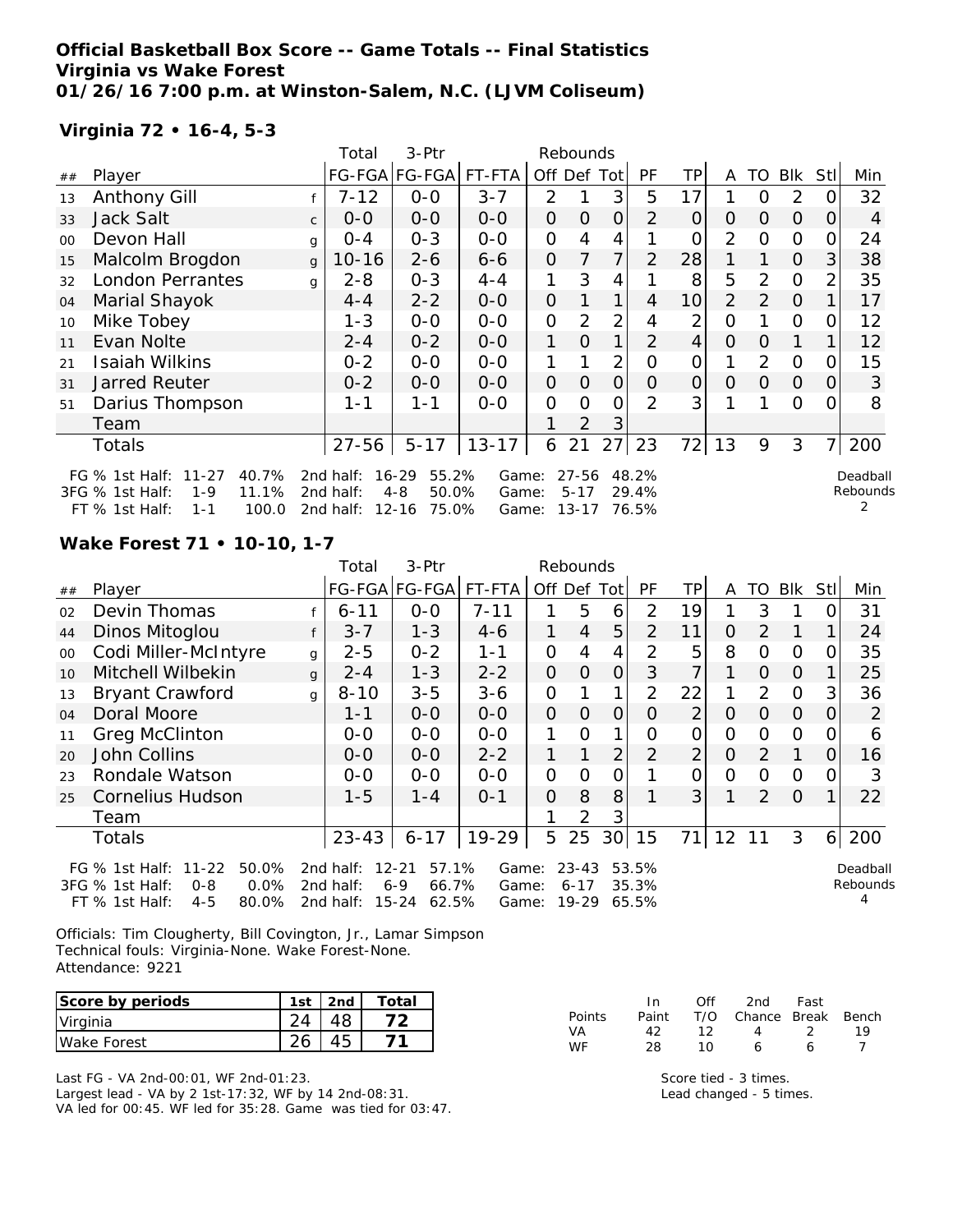

### **Official Basketball Box Score -- Game Totals -- Final Statistics VIRGINIA vs LOUISVILLE 1/30/16 1:06PM at KFC Yum! Center, Louisville,KY**



# **VIRGINIA 63 • 17-4,6-3**

|    |                                                                                                                     |   | Total                               | 3-Ptr                                                      |                         |                | Rebounds                          |              |                         |           |                |                |                |      |                           |
|----|---------------------------------------------------------------------------------------------------------------------|---|-------------------------------------|------------------------------------------------------------|-------------------------|----------------|-----------------------------------|--------------|-------------------------|-----------|----------------|----------------|----------------|------|---------------------------|
| ## | Player                                                                                                              |   |                                     | FG-FGA   FG-FGA   FT-FTA                                   |                         | Off Def Tot    |                                   |              | PF                      | <b>TP</b> | A              | <b>TO</b>      | Blk            | Stll | Min                       |
| 13 | <b>Anthony Gill</b>                                                                                                 |   | $6 - 9$                             | $0 - 0$                                                    | $1 - 2$                 |                | 5                                 | 6            | 2                       | 13        |                | 3              |                |      | 28                        |
| 21 | Isaiah Wilkins                                                                                                      |   | $2 - 2$                             | $0 - 0$                                                    | $0 - 0$                 |                |                                   | 2            | 4                       | 4         |                | 2              | 1              | 0    | 22                        |
| 00 | Devon Hall                                                                                                          | g | $2 - 3$                             | $1 - 2$                                                    | $0-0$                   | 0              |                                   | 1            | O                       | 5         | $\overline{2}$ | $\mathbf 0$    | $\overline{O}$ |      | 14                        |
| 15 | Malcolm Brogdon                                                                                                     | g | $6 - 13$                            | $1 - 4$                                                    | $0-0$                   | 2              | 2                                 | 4            | 3                       | 13        | 3              |                | 1              | 2    | 34                        |
| 32 | <b>London Perrantes</b>                                                                                             | q | $2 - 5$                             | $2 - 5$                                                    | $3 - 4$                 | $\overline{0}$ | 3                                 | 3            | O                       | 9         | 5              | 2              | $\overline{O}$ |      | 35                        |
| 02 | <b>Justice Bartley</b>                                                                                              |   | $0-0$                               | $O-O$                                                      | $O-O$                   | $\overline{0}$ | Ω                                 | 0            |                         | 0         | Ω              | 2              | $\overline{0}$ |      |                           |
| 04 | Marial Shayok                                                                                                       |   | $2 - 4$                             | $1 - 1$                                                    | $1 - 2$                 | 1              | 2                                 | 3            |                         | 6         | 0              |                | 0              |      | 13                        |
| 10 | Mike Tobey                                                                                                          |   | $4 - 7$                             | $0 - 1$                                                    | $1 - 2$                 | $\overline{0}$ | 4                                 | 4            | 3                       | 9         | 0              |                | 1              | 2    | 22                        |
| 11 | Evan Nolte                                                                                                          |   | $0 - 0$                             | $0 - 0$                                                    | $0 - 0$                 | $\overline{O}$ |                                   | 1            | 0                       | 0         | O              |                | 0              | Ω    | 6                         |
| 24 | Caid Kirven                                                                                                         |   | $0-0$                               | $O-O$                                                      | $0-0$                   | $\overline{0}$ | Ω                                 | $\mathbf{O}$ | O                       | 0         | O              | 0              | $\overline{O}$ |      |                           |
| 31 | <b>Jarred Reuter</b>                                                                                                |   | $0-0$                               | $0-0$                                                      | $0 - 0$                 | $\overline{0}$ | O                                 | 0            | O                       | 0         | O              | 0              | $\overline{0}$ | O)   |                           |
| 33 | Jack Salt                                                                                                           |   | $0 - 0$                             | $0-0$                                                      | $0 - 0$                 | $\mathbf 0$    | 0                                 | O            | O                       | 0         | O              | 0              | $\mathbf 0$    | O    |                           |
| 34 | Jeff Jones                                                                                                          |   | $0 - 0$                             | $0 - 0$                                                    | $0 - 0$                 | $\Omega$       | 0                                 | O            | O                       | 0         | 0              | 0              | $\mathbf 0$    | O    |                           |
| 51 | Darius Thompson                                                                                                     |   | $2 - 2$                             | $0-0$                                                      | $0 - 0$                 | 0              | 0                                 | 0            | $\overline{2}$          | 4         | $\overline{2}$ | $\overline{2}$ | 1              |      | 21                        |
|    | Team                                                                                                                |   |                                     |                                                            |                         | Ω              |                                   |              |                         |           |                |                |                |      |                           |
|    | Totals                                                                                                              |   | $26 - 45$                           | $5 - 13$                                                   | $6 - 10$                | 5              | 20                                | 25           | 16                      | 63        | 14             | 15             | 5              | 9    | 200                       |
|    | $13 - 23$<br>56.5%<br>FG $%$ 1st Half:<br>3FG % 1st Half:<br>$2 - 8$<br>25.0%<br>FT % 1st Half:<br>$1 - 2$<br>50.0% |   | 2nd half:<br>2nd half:<br>2nd half: | $13 - 22$<br>59.1%<br>$3 - 5$<br>60.0%<br>$5 - 8$<br>62.5% | Game:<br>Game:<br>Game: |                | $26 - 45$<br>$5 - 13$<br>$6 - 10$ |              | 57.8%<br>38.5%<br>60.0% |           |                |                |                |      | Deadball<br>Rebounds<br>3 |

# **LOUISVILLE 47 • 17-4,6-2**

|    |                                                                                                                    |              | Total                               | 3-Ptr                                                      |                         |                | Rebounds                           |                |                         |                |                |                |                |                |                      |
|----|--------------------------------------------------------------------------------------------------------------------|--------------|-------------------------------------|------------------------------------------------------------|-------------------------|----------------|------------------------------------|----------------|-------------------------|----------------|----------------|----------------|----------------|----------------|----------------------|
| ## | Player                                                                                                             |              |                                     | FG-FGA FG-FGA                                              | FT-FTA                  |                |                                    | Off Def Tot    | <b>PF</b>               | TР             | A              | TO             | Blk            | Stll           | Min                  |
| 00 | LEE, Damion                                                                                                        |              | $2 - 7$                             | $0 - 4$                                                    | $2 - 2$                 | 0              | 3                                  | 3              | 4                       | 6              | 2              | 4              | $\Omega$       |                | 28                   |
| 10 | JOHNSON, Jaylen                                                                                                    |              | $0 - 3$                             | $0-0$                                                      | $0-0$                   | 0              | 1                                  | 1              |                         |                |                | 1              | 0              |                | 16                   |
| 14 | MAHMOUD, Anas                                                                                                      | $\mathsf{C}$ | $0 - 4$                             | $0 - 0$                                                    | $1 - 2$                 | 2              | 0                                  | 2              |                         |                | 2              | 0              | $\mathbf 0$    |                | 22                   |
| 02 | SNIDER, Quentin                                                                                                    | g            | $2 - 6$                             | $1 - 1$                                                    | $4 - 4$                 | 1              | 3                                  | 4              |                         | 9              | 2              | 3              | $\mathbf 0$    |                | 32                   |
| 03 | LEWIS, Trey                                                                                                        | $\mathsf{q}$ | 1-6                                 | $1 - 1$                                                    | $1 - 2$                 |                |                                    | $\overline{2}$ | Ω                       | 4              | 0              | $\overline{2}$ | 0              | 0              | 22                   |
| 05 | STOCKMAN, Matz                                                                                                     |              | $0 - 1$                             | $0 - 0$                                                    | $0 - 0$                 | 0              | 0                                  | O              |                         | 0              | $\Omega$       | 0              | 1              | O              | 4                    |
| 13 | SPALDING, Ray                                                                                                      |              | $5 - 10$                            | $0-0$                                                      | $2 - 2$                 | 5              | 2                                  | 7              | $\overline{2}$          | 12             | 0              | 1              | $\Omega$       | 2              | 20                   |
| 22 | ADEL, Deng                                                                                                         |              | $5-9$                               | $2 - 4$                                                    | $0 - 0$                 | $\overline{2}$ | 3                                  | 5              |                         | 12             | 0              | 2              | $\Omega$       |                | 21                   |
| 32 | ONUAKU, Chinanu                                                                                                    |              | $0-0$                               | $0-0$                                                      | $1 - 2$                 | 0              | O                                  | 0              | 3                       |                | $\overline{2}$ | 5              | 1              |                | 19                   |
| 45 | MITCHELL, Donovan                                                                                                  |              | $1 - 3$                             | $0 - 1$                                                    | $0 - 0$                 | 0              | 2                                  | 2              | 2                       | $\overline{2}$ |                | $\Omega$       | 0              |                | 16                   |
|    | Team                                                                                                               |              |                                     |                                                            |                         |                | 0                                  |                |                         |                |                |                |                |                |                      |
|    | <b>Totals</b>                                                                                                      |              | $16 - 49$                           | $4 - 11$                                                   | $11 - 14$               | 12             | 15                                 | 27             | 16                      | 47             | 10             | 18             | $\overline{2}$ | 8 <sup>1</sup> | 200                  |
|    | FG $%$ 1st Half:<br>21.1%<br>$4 - 19$<br>40.0%<br>3FG % 1st Half:<br>$2 - 5$<br>$FT$ % 1st Half:<br>66.7%<br>$4-6$ |              | 2nd half:<br>2nd half:<br>2nd half: | $12 - 30$<br>40.0%<br>33.3%<br>$2 - 6$<br>$7 - 8$<br>87.5% | Game:<br>Game:<br>Game: |                | $16 - 49$<br>$4 - 11$<br>$11 - 14$ |                | 32.7%<br>36.4%<br>78.6% |                |                |                |                |                | Deadball<br>Rebounds |

Officials: Les Jones, Brian O'Connell, Tim Clougherty Technical fouls: VIRGINIA-None. LOUISVILLE-None. Attendance: 21714

| Score by periods | 1st | 2nd | Total |
|------------------|-----|-----|-------|
| VIRGINIA         |     |     | 63    |
|                  | л   |     |       |

Last FG - VA 2nd-01:17, LOU 2nd-00:13. Largest lead - VA by 23 2nd-14:15, LOU None. VA led for 39:39. LOU led for 00:00. Game was tied for 00:21.

|        | In    | ∩ff | 2nd                    | Fast |    |
|--------|-------|-----|------------------------|------|----|
| Points | Paint |     | T/O Chance Break Bench |      |    |
| VA.    | 30    | я   | ь                      | ь    | 19 |
| $1$ OU | フフ    | 12  | Q                      |      | 27 |

Score tied - 0 times. Lead changed - 0 times.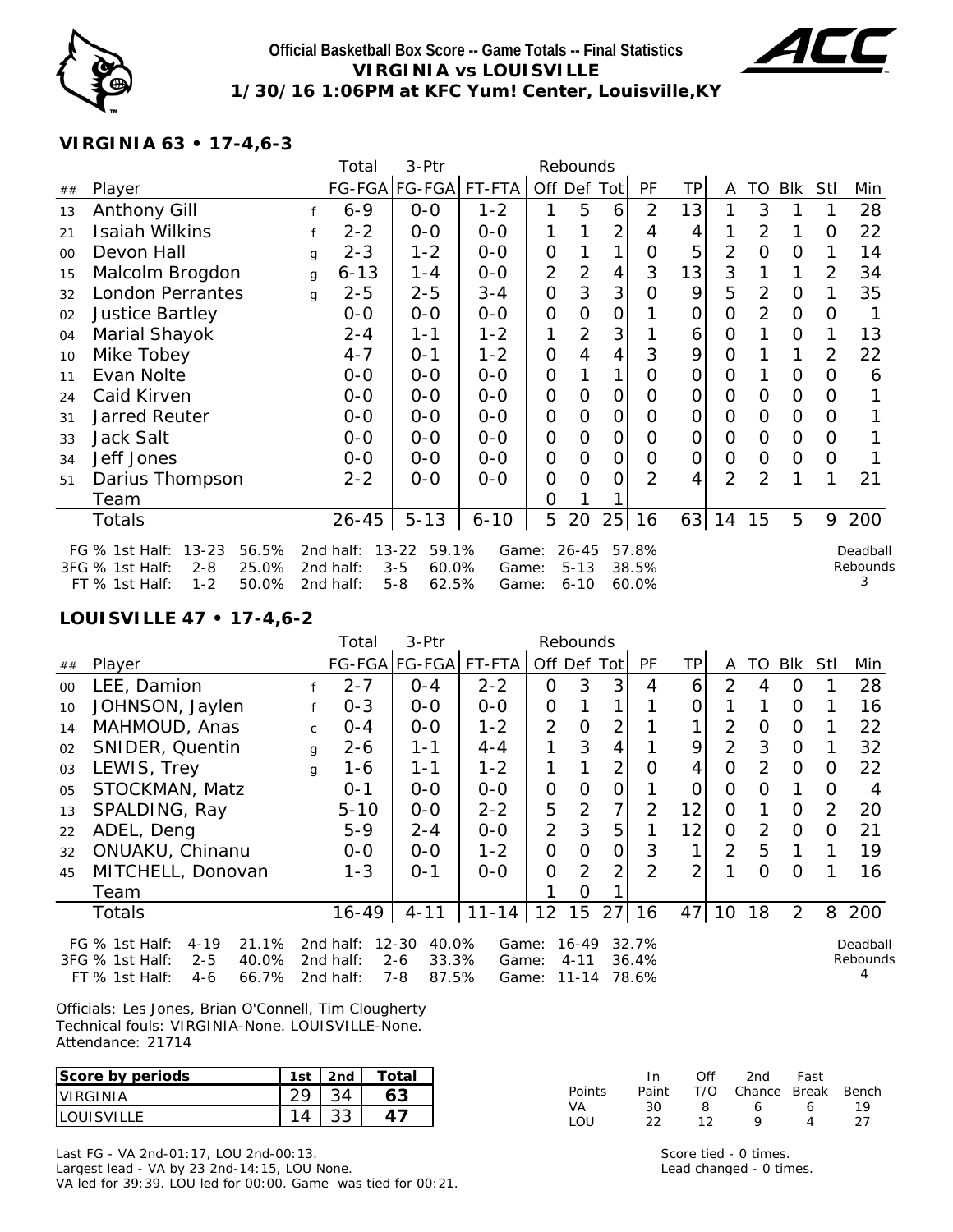

### **Official Basketball Box Score -- Game Totals -- Final Statistics Boston College vs Virginia 02/03/16 7:00 p.m. at Charlottesville, Va. (JPJ)**



**Boston College 47 • 7-15, 0-9 ACC**

|    |                                                                                                                       |              | Total                               | 3-Ptr                                                        |                         |   | Rebounds                       |             |                         |                |          |          |          |      |                           |
|----|-----------------------------------------------------------------------------------------------------------------------|--------------|-------------------------------------|--------------------------------------------------------------|-------------------------|---|--------------------------------|-------------|-------------------------|----------------|----------|----------|----------|------|---------------------------|
| ## | Player                                                                                                                |              |                                     | FG-FGA FG-FGA FT-FTA                                         |                         |   |                                | Off Def Tot | PF                      | TP             | A        |          | TO Blk   | Stll | Min                       |
| 05 | <b>Garland Owens</b>                                                                                                  |              | $1 - 4$                             | $O - 1$                                                      | $6 - 8$                 |   | $\mathcal{P}$                  | 3           | 3                       | 8              |          | 3        | 0        |      | 20                        |
| 11 | A.J. Turner                                                                                                           |              | $0 - 3$                             | $0 - 2$                                                      | $O-O$                   | 0 | 6                              | 6           |                         | $\mathbf{O}$   | 3        | $\Omega$ | $\Omega$ | 0    | 36                        |
| 24 | Dennis Clifford                                                                                                       | $\mathsf{C}$ | $2 - 8$                             | $0 - 0$                                                      | $3 - 6$                 | 3 | 3                              | 6           | 4                       |                |          | 4        | 0        |      | 26                        |
| 03 | Eli Carter                                                                                                            | $\mathbf{q}$ | $2 - 10$                            | $1 - 7$                                                      | $2 - 2$                 | 0 | 6                              | 6           | 3                       | 7              |          | 3        | $\Omega$ |      | 31                        |
| 55 | S. Barnes-Thompkins                                                                                                   | g            | $4 - 9$                             | $4 - 8$                                                      | $2 - 2$                 | 0 | 2                              | 2           | 2                       | 14             | 0        | $\Omega$ | 0        |      | 29                        |
| 04 | <b>Idy Diallo</b>                                                                                                     |              | 1-1                                 | $0 - 0$                                                      | $0 - 0$                 | O | 1                              | 1           | 3                       | $\overline{2}$ | $\Omega$ | $\Omega$ | $\Omega$ |      | 8                         |
| 10 | <b>Ervins Meznieks</b>                                                                                                |              | $1 - 9$                             | $1 - 5$                                                      | $0 - 0$                 | 1 | 2                              | 3           |                         | 3              |          |          |          | O    | 28                        |
| 22 | <b>Matt Milon</b>                                                                                                     |              | $2 - 5$                             | $2 - 3$                                                      | $0 - 0$                 | O | 2                              | 2           | $\Omega$                | 6              |          | 0        | $\Omega$ |      | 22                        |
|    | Team                                                                                                                  |              |                                     |                                                              |                         | 0 | Ω                              |             |                         |                |          |          |          |      |                           |
|    | <b>Totals</b>                                                                                                         |              | $13 - 49$                           | $8 - 26$                                                     | $13 - 18$               |   | 5 24                           | 29          | 17                      | 47             | 8        | 11       |          | 6    | 200                       |
|    | $7 - 25$<br>28.0%<br>FG $%$ 1st Half:<br>$5 - 14$<br>35.7%<br>3FG % 1st Half:<br>$FT$ % 1st Half:<br>$1 - 2$<br>50.0% |              | 2nd half:<br>2nd half:<br>2nd half: | $6 - 24$<br>25.0%<br>25.0%<br>$3 - 12$<br>$12 - 16$<br>75.0% | Game:<br>Game:<br>Game: |   | 13-49<br>$8 - 26$<br>$13 - 18$ |             | 26.5%<br>30.8%<br>72.2% |                |          |          |          |      | Deadball<br>Rebounds<br>2 |

#### **Virginia 61 • 18-4, 7-3 ACC**

|    |                         |              | Total     | 3-Ptr         |           |                | Rebounds       |                |                |                 |                |          |                |                |     |
|----|-------------------------|--------------|-----------|---------------|-----------|----------------|----------------|----------------|----------------|-----------------|----------------|----------|----------------|----------------|-----|
| ## | Player                  |              |           | FG-FGA FG-FGA | FT-FTA    | Off Def Tot    |                |                | PF             | <b>TP</b>       | A              | TO       | <b>Blk</b>     | Stll           | Min |
| 13 | <b>Anthony Gill</b>     |              | 1 - 4     | $0-0$         | $8 - 10$  | $\overline{2}$ | 9              | 11             | 1              | 10 <sup>1</sup> | 0              |          | 0              | 0              | 26  |
| 21 | <b>Isaiah Wilkins</b>   | f            | $1 - 2$   | $0 - 0$       | $0-0$     | $\Omega$       | $\mathbf{1}$   | $\mathbf{1}$   | $\overline{4}$ | $\overline{2}$  | 1              | 1        | $\Omega$       | $\vert$        | 16  |
| 00 | Devon Hall              | g            | $1 - 5$   | $1 - 3$       | $2 - 2$   | $\Omega$       | 5              | 5              | $\overline{0}$ | 5               | 3              | 2        | $\Omega$       | 0              | 26  |
| 15 | Malcolm Brogdon         | $\mathbf{q}$ | $7 - 10$  | $5-5$         | $8 - 8$   | $\Omega$       | 6              | 6              | $\overline{2}$ | 27              | $\Omega$       | 1        | $\overline{O}$ | $\mathbf{1}$   | 30  |
| 32 | <b>London Perrantes</b> | q            | $2 - 4$   | $1 - 3$       | $0-0$     | $\mathbf 0$    | 2              | $\overline{2}$ |                | 5               | 4              | $\Omega$ | $\Omega$       | 1              | 29  |
| 02 | <b>Justice Bartley</b>  |              | $0 - 1$   | $0 - 0$       | $0-0$     | $\Omega$       | $\Omega$       | $\mathbf 0$    | $\Omega$       | 0               | $\Omega$       | $\Omega$ | $\Omega$       | $\Omega$       | 2   |
| 04 | Marial Shayok           |              | 1-6       | $1 - 2$       | $0-0$     | $\Omega$       | 2              | $\overline{2}$ | $\overline{0}$ | 3               |                | 1        | $\overline{O}$ | 0              | 17  |
| 10 | Mike Tobey              |              | $2 - 3$   | $O-O$         | $0 - 2$   | $\Omega$       | 3              | 3              | 3              | $\overline{4}$  | $\overline{O}$ | 1        | 1              | 1              | 12  |
| 11 | Evan Nolte              |              | $1 - 4$   | $1 - 4$       | $0-0$     | $\Omega$       | 1              | 1              | $\overline{2}$ | 3               | $\Omega$       | 1        | $\Omega$       | 1              | 16  |
| 24 | Caid Kirven             |              | $0 - 1$   | $0 - 0$       | $0 - 0$   | 1              | $\Omega$       | 1              | O              | 0               | $\Omega$       | $\Omega$ | $\Omega$       | 0              | 1   |
| 31 | <b>Jarred Reuter</b>    |              | $0-0$     | $0-0$         | $O-O$     | $\Omega$       | $\overline{2}$ | 2              | $\overline{2}$ | 0               | $\Omega$       | 2        | $\Omega$       | $\Omega$       | 4   |
| 33 | <b>Jack Salt</b>        |              | $0 - 0$   | $0 - 0$       | $0 - 0$   | $\mathbf{O}$   | $\Omega$       | $\Omega$       | 1              | $\overline{0}$  | $\overline{O}$ | 1        | $\Omega$       | $\Omega$       | 5   |
| 34 | Jeff Jones              |              | $0-0$     | $O-O$         | $O-O$     | $\Omega$       | $\Omega$       | $\overline{O}$ | $\overline{0}$ | $\overline{0}$  | $\Omega$       | $\Omega$ | $\mathbf 0$    | $\Omega$       |     |
| 51 | Darius Thompson         |              | $1 - 2$   | $O - 1$       | $O-O$     | $\Omega$       | 1              | 1              | $\overline{2}$ | $\overline{2}$  | 1              | 2        | $\mathbf{1}$   | $\Omega$       | 15  |
|    | Team                    |              |           |               |           | $\Omega$       | $\overline{2}$ | 2              |                |                 |                |          |                |                |     |
|    | Totals                  |              | $17 - 42$ | $9 - 18$      | $18 - 22$ | 3              | 34             | 37             | 18             | 61              | 10             | 13       | $\overline{2}$ | 8 <sup>1</sup> | 200 |
|    |                         |              |           |               |           |                |                |                |                |                 |                |          |                |                |     |

FG % 1st Half: 7-21 33.3% 3FG % 1st Half: 4-8 50.0% FT % 1st Half: 11-14 78.6% 2nd half: 7-8 87.5% 2nd half: 10-21 47.6% 2nd half: 5-10 50.0% Game: 17-42 40.5% Game: 9-18 50.0% 87.5% Game: 18-22 81.8%

Deadball Rebounds 2

Officials: Tim Nestor, Sean Hull, Tim Kelly Technical fouls: Boston College-None. Virginia-None. Attendance: 14310

| Score by periods | 1st $ $ 2nd | Total |
|------------------|-------------|-------|
| Boston College   |             |       |
| Virginia         |             |       |

Last FG - BC 2nd-00:22, VA 2nd-05:29. Largest lead - BC None, VA by 25 2nd-05:29. BC led for 00:00. VA led for 39:34. Game was tied for 00:26.

|           | In.   | Off | 2nd                    | Fast  |    |
|-----------|-------|-----|------------------------|-------|----|
| Points    | Paint |     | T/O Chance Break Bench |       |    |
| BC.       | 6.    | Q   | - 2                    | - 200 | 11 |
| <b>VA</b> | 10    | 15. |                        |       |    |

Score tied - 0 times. Lead changed - 0 times.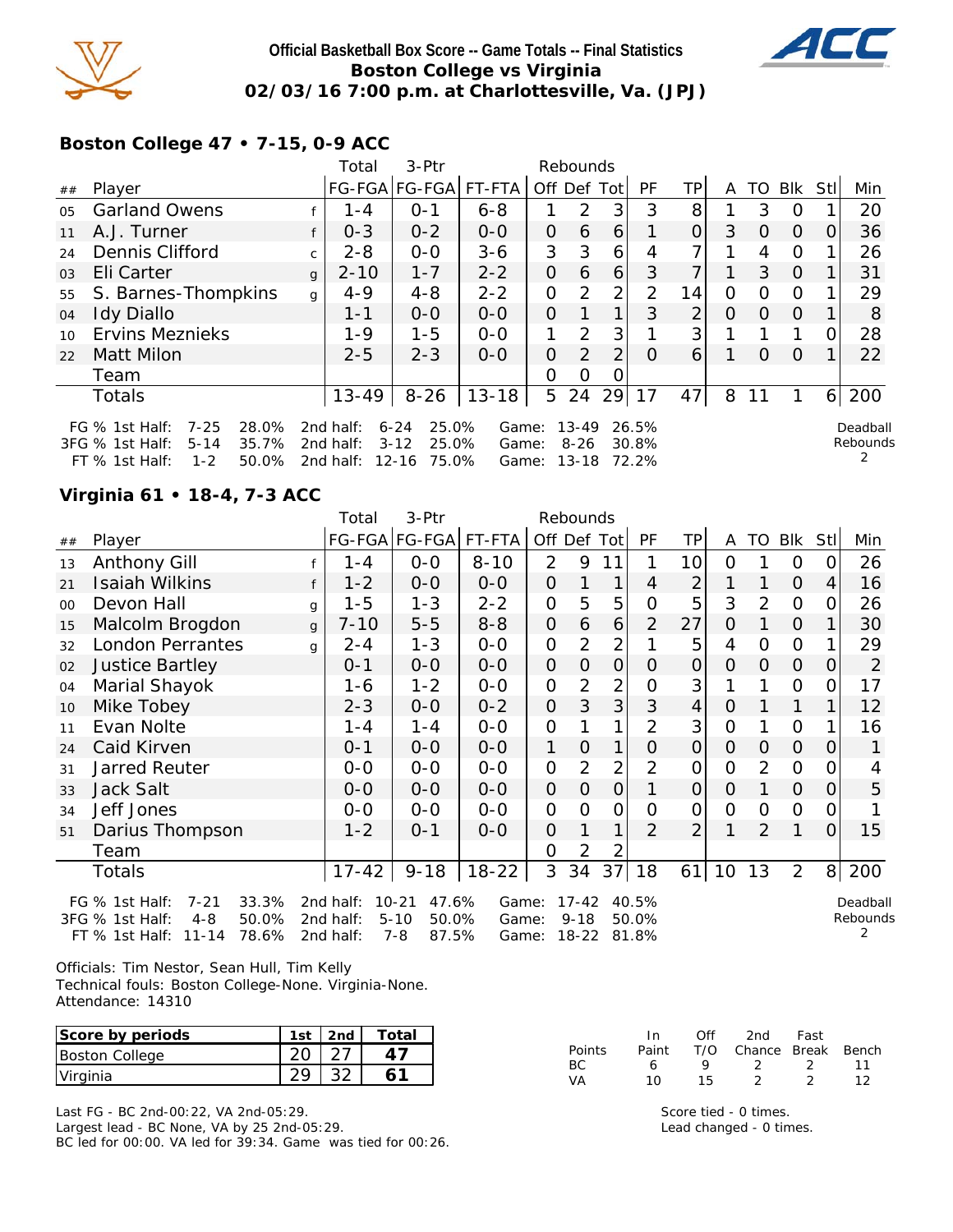#### **Official Basketball Box Score -- Game Totals -- Final Statistics Virginia vs Pitt 2/6/16 12:00 PM at Petersen Events Center (Pittsburgh, PA)**

# **Virginia 64 • (19-4, 8-3 ACC)**

|    |                                     |   | Total     | 3-Ptr                |          |                     | Rebounds       |                |                |                |                |          |                |                |          |
|----|-------------------------------------|---|-----------|----------------------|----------|---------------------|----------------|----------------|----------------|----------------|----------------|----------|----------------|----------------|----------|
| ## | Player                              |   |           | FG-FGA FG-FGA FT-FTA |          | Off Def Tot         |                |                | PF             | TP             | A              | TO       | Blk            | Stll           | Min      |
| 13 | Anthony Gill                        |   | $2 - 7$   | $0 - 0$              | $0 - 2$  | $\overline{2}$      |                | 3              | 4              | 4              | 0              |          |                |                | 21       |
| 21 | Isaiah Wilkins                      | f | $2 - 5$   | $0-0$                | $0 - 0$  | 3                   | 4              | 7              | 1              | 4              | 5              | 1        | $\Omega$       |                | 27       |
| 00 | Devon Hall                          | g | $2 - 5$   | $1 - 2$              | $1 - 1$  | $\mathbf{O}$        | 3              | 3              |                | 6              | $\overline{2}$ | O        | O              | O              | 24       |
| 15 | Malcolm Brogdon                     | g | $6 - 9$   | $3 - 5$              | $6 - 6$  | $\mathsf{O}\xspace$ | 2              | $\overline{2}$ | 3              | 21             | 4              | 2        | $\mathbf 0$    |                | 33       |
| 32 | <b>London Perrantes</b>             | g | $5 - 9$   | $4 - 5$              | $0-0$    | $\mathbf{O}$        | $\overline{2}$ | 2              |                | 14             | 3              |          | O              |                | 34       |
| 02 | <b>Justice Bartley</b>              |   | $0-0$     | $0-0$                | $0 - 0$  | $\mathbf{O}$        | $\overline{O}$ | $\Omega$       | 0              | $\mathbf{O}$   | $\overline{O}$ | 0        | $\Omega$       | O              | 1        |
| 04 | Marial Shayok                       |   | 4-6       | $0 - 2$              | $0 - 2$  | $\mathbf 0$         | 4              | 4              |                | 8              | $\overline{O}$ | 0        | $\overline{2}$ |                | 18       |
| 10 | Mike Tobey                          |   | $2 - 5$   | $0-0$                | $0 - 1$  | 1                   | $\overline{2}$ | 3              | 3              | 4              | $\Omega$       |          | 1              | 0              | 11       |
| 11 | Evan Nolte                          |   | $1 - 2$   | $1 - 2$              | $0 - 0$  | 1                   |                | $\overline{2}$ | 0              | 3              | 1              | 0        | 1              | O              | 12       |
| 24 | Caid Kirven                         |   | $0-0$     | $O-O$                | $O-O$    | $\mathbf{O}$        | $\overline{0}$ | $\overline{O}$ | 0              | $\overline{O}$ | $\Omega$       | O        | $\Omega$       | 0              | 1        |
| 31 | <b>Jarred Reuter</b>                |   | $0 - 2$   | $0-0$                | $0-0$    | 1                   | O              |                | $\overline{2}$ | 0              | $\Omega$       |          | $\overline{O}$ |                |          |
| 34 | Jeff Jones                          |   | $0-0$     | $0-0$                | $0 - 0$  | $\mathbf{O}$        | $\Omega$       | $\overline{O}$ | 0              | $\mathbf{O}$   | $\Omega$       | 0        | $\mathbf 0$    | 0              | 1        |
| 51 | Darius Thompson                     |   | $0-0$     | $0 - 0$              | $O-O$    | $\mathbf 0$         |                |                |                | 0              | $\overline{2}$ | $\Omega$ | $\Omega$       |                | 10       |
|    | Team                                |   |           |                      |          |                     | 0              |                |                |                |                |          |                |                |          |
|    | Totals                              |   | 24-50     | $9 - 16$             | $7 - 12$ | 9                   | 20             | 29             | 17             |                | $64$   17      | 7        | 5              | 6 <sup>1</sup> | 200      |
|    | 45.8%<br>FG $%$ 1st Half:<br>11-24  |   | 2nd half: | $13 - 26$<br>50.0%   | Game:    |                     | 24-50          |                | 48.0%          |                |                |          |                |                | Deadball |
|    | 62.5%<br>3FG % 1st Half:<br>$5 - 8$ |   | 2nd half: | $4 - 8$<br>50.0%     | Game:    |                     | $9 - 16$       |                | 56.3%          |                |                |          |                |                | Rebounds |
|    | $2 - 2$<br>100.0<br>FT % 1st Half:  |   | 2nd half: | $5 - 10$<br>50.0%    | Game:    |                     | $7 - 12$       |                | 58.3%          |                |                |          |                |                |          |

### **Pitt 50 • (17-5, 6-4 ACC)**

|                |                                                                                                                       |              | Total                               | 3-Ptr                                                       |                         |                | Rebounds                           |                |                         |                |                |               |                |                |                      |
|----------------|-----------------------------------------------------------------------------------------------------------------------|--------------|-------------------------------------|-------------------------------------------------------------|-------------------------|----------------|------------------------------------|----------------|-------------------------|----------------|----------------|---------------|----------------|----------------|----------------------|
| ##             | Player                                                                                                                |              |                                     |                                                             | FG-FGA FG-FGA FT-FTA    | Off Def Tot    |                                    |                | <b>PF</b>               | TP             | A              | TO            | <b>Blk</b>     | Stll           | Min                  |
| 01             | Jamel Artis                                                                                                           |              | $7 - 11$                            | $2 - 3$                                                     | $1 - 2$                 | $\overline{2}$ | $\overline{2}$                     | 4              | $\overline{2}$          | 17             | 3              | 3             | 0              | O              | 32                   |
| 02             | Michael Young                                                                                                         | f            | $4 - 11$                            | $0-0$                                                       | $4 - 4$                 | 3              | $\overline{7}$                     | 10             |                         | 12             | $\Omega$       | 3             | $\Omega$       | $\Omega$       | 34                   |
| 21             | Sheldon Jeter                                                                                                         |              | $3 - 5$                             | $O - 1$                                                     | $2 - 2$                 | 0              | $\overline{2}$                     | 2              | $\overline{2}$          | 8              | O              |               | 2              |                | 23                   |
| 0 <sup>0</sup> | James Robinson                                                                                                        | $\mathbf{q}$ | $0 - 7$                             | $0 - 4$                                                     | $0 - 0$                 | $\mathbf{O}$   | $\overline{2}$                     | $\overline{2}$ | $\overline{2}$          | $\overline{O}$ | 6              | 0             | 0              |                | 26                   |
| 15             | <b>Sterling Smith</b>                                                                                                 | g            | $1 - 3$                             | $O - 1$                                                     | $O-O$                   | $\Omega$       |                                    |                |                         | 2              | $\overline{O}$ | O             | $\overline{O}$ | O              | 22                   |
| 03             | Damon Wilson                                                                                                          |              | $1 - 3$                             | $0 - 1$                                                     | $4 - 4$                 | $\mathbf{O}$   |                                    |                |                         | 6              | $\overline{2}$ |               | $\Omega$       | O              | 16                   |
| 04             | Ryan Luther                                                                                                           |              | 1-1                                 | $0 - 0$                                                     | $0 - 0$                 | $\Omega$       | $\overline{2}$                     | $\overline{2}$ | $\overline{2}$          | $\overline{2}$ | $\Omega$       | O             | 0              | O              | 10                   |
| 0 <sub>5</sub> | Rafael Maia                                                                                                           |              | $0 - 0$                             | $0 - 0$                                                     | $0 - 0$                 | 1              | $\Omega$                           | 1              | Ω                       | $\mathbf{O}$   |                | O             | 1              | 0              | 4                    |
| 12             | Chris Jones                                                                                                           |              | 0-1                                 | $0 - 1$                                                     | $1 - 2$                 | 1              | $\overline{2}$                     | 3              |                         |                | $\overline{O}$ | $\mathcal{P}$ | $\mathbf 0$    | Ω              | 14                   |
| 23             | Cameron Johnson                                                                                                       |              | $1 - 4$                             | $0 - 2$                                                     | $O-O$                   | $\mathbf{O}$   |                                    |                | $\overline{2}$          | $\overline{2}$ | 0              | $\Omega$      | $\Omega$       | 0              | 10                   |
| 33             | Alonzo Nelson-Ododa                                                                                                   |              | $O-O$                               | $O-O$                                                       | $O-O$                   | 1              | $\Omega$                           |                | $\Omega$                | $\Omega$       | $\Omega$       | Ω             |                |                | 9                    |
|                | Team                                                                                                                  |              |                                     |                                                             |                         |                | O                                  |                |                         |                |                |               |                |                |                      |
|                | Totals                                                                                                                |              | 18-46                               | $2 - 13$                                                    | $12 - 14$               | 9              | 20                                 | 29             | 14                      |                | 50 12          | 11            | 4              | $\overline{2}$ | 200                  |
|                | 40.0%<br>FG $%$ 1st Half:<br>$10 - 25$<br>33.3%<br>3FG % 1st Half:<br>$2 - 6$<br>$FT$ % 1st Half:<br>$5 - 5$<br>100.0 |              | 2nd half:<br>2nd half:<br>2nd half: | 38.1%<br>$8 - 21$<br>$0.0\%$<br>$0 - 7$<br>$7 - 9$<br>77.8% | Game:<br>Game:<br>Game: |                | $18 - 46$<br>$2 - 13$<br>$12 - 14$ |                | 39.1%<br>15.4%<br>85.7% |                |                |               |                |                | Deadball<br>Rebounds |

Officials: James Luckie (R), Tim Comer, Tony Greene Technical fouls: Virginia-None. Pitt-None. Attendance: 12508

| Score by periods | 1st | 2 <sub>nd</sub> | Total |
|------------------|-----|-----------------|-------|
| Virginia         |     |                 | 64    |
|                  |     |                 |       |

Last FG - VA 2nd-00:43, UP 2nd-00:13.

Largest lead - VA by 19 2nd-06:30, UP by 1 1st-13:32. VA led for 35:48. UP led for 01:19. Game was tied for 02:53.

| Points |     |       | Paint T/O Chance Break Bench |          |      |
|--------|-----|-------|------------------------------|----------|------|
| VA.    | -28 |       | 20 12 4 15                   |          |      |
| UP     | 14  | - 6 - | $\Omega$                     | $\sim$ 2 | - 11 |

In Off 2nd Fast

Score tied - 1 time. Lead changed - 4 times.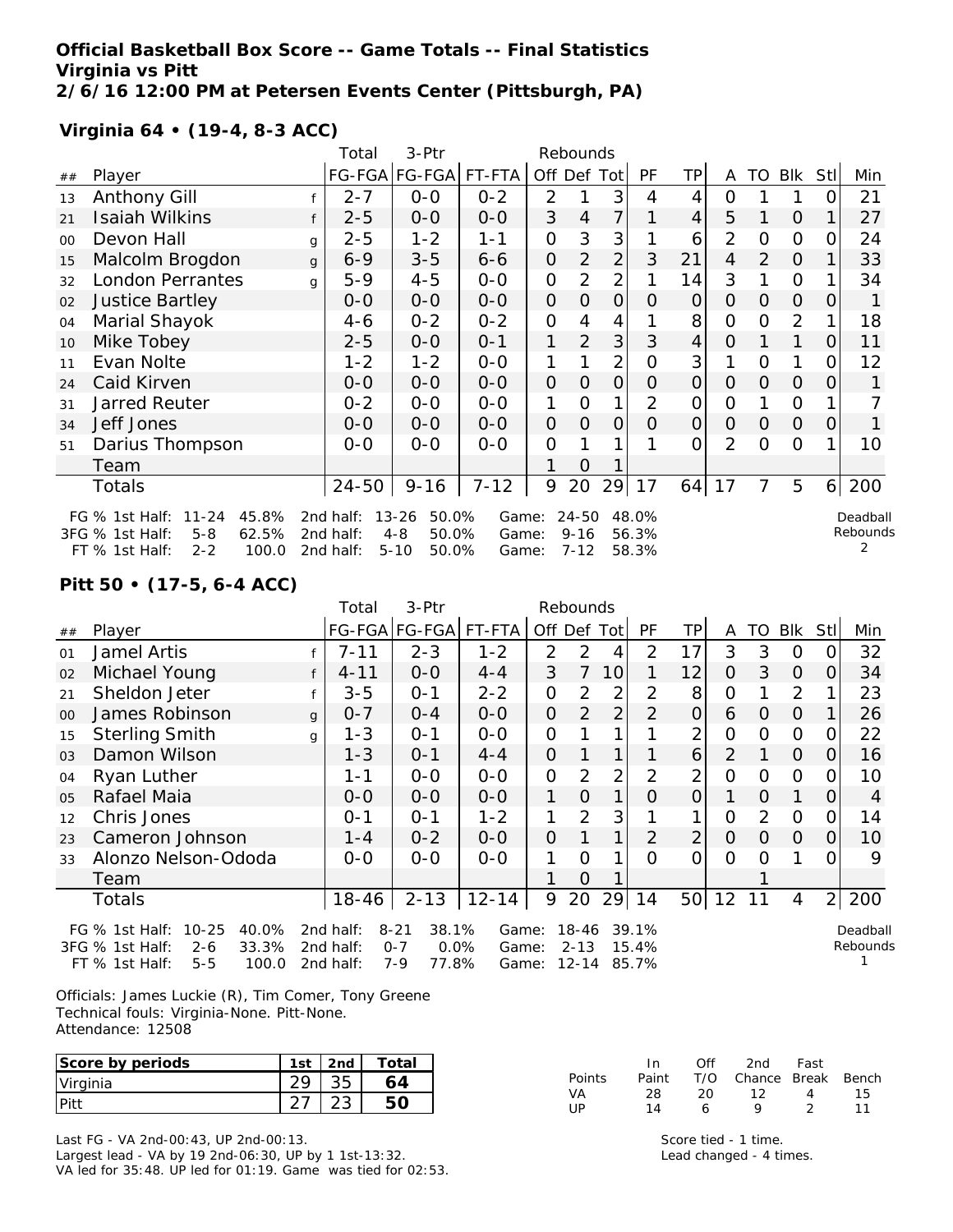

### **Official Basketball Box Score -- Game Totals -- Final Statistics Virginia Tech vs Virginia 02/09/16 8:00 p.m. at Charlottesville, Va. (JPJ)**



**Virginia Tech 49 • 13-12, 5-7 ACC**

|        |                                                                                         |                         | Total                               | 3-Ptr                                                      |                         |                | Rebounds                       |                |                         |                |                |                |             |                |                             |
|--------|-----------------------------------------------------------------------------------------|-------------------------|-------------------------------------|------------------------------------------------------------|-------------------------|----------------|--------------------------------|----------------|-------------------------|----------------|----------------|----------------|-------------|----------------|-----------------------------|
| ##     | Player                                                                                  |                         |                                     | FG-FGA FG-FGA                                              | FT-FTA                  |                |                                | Off Def Tot    | <b>PF</b>               | TP             | A              |                | TO Blk      | Stll           | Min                         |
| 24     | Kerry Blackshear Jr.                                                                    |                         | $0-0$                               | $0 - 0$                                                    | $0-0$                   |                | 3                              | 4              | 2                       | 0              |                |                | 0           |                | 31                          |
| 04     | Seth Allen                                                                              | g                       | $3 - 9$                             | $0 - 2$                                                    | $0-0$                   | O              | $\mathbf{1}$                   | 1 <sub>1</sub> | $\overline{2}$          | 6              | $\overline{2}$ |                | $\Omega$    |                | 30                          |
| 05     | Justin Robinson                                                                         | g                       | $4 - 5$                             | $2 - 2$                                                    | $6 - 7$                 | 0              |                                |                |                         | 16             |                | 3              | 0           | Ω              | 26                          |
| 10     | <b>Justin Bibbs</b>                                                                     | g                       | $2 - 6$                             | $0 - 2$                                                    | $0 - 0$                 | $\mathbf{O}$   | $\overline{2}$                 | $\overline{2}$ | $\overline{2}$          | 4              | $\Omega$       |                | $\Omega$    | 0              | 27                          |
| 11     | Devin Wilson                                                                            | g                       | $0 - 3$                             | $O - 1$                                                    | $0-0$                   | $\mathbf 0$    | 3                              | 3              | 4                       | 0              | 2              |                | 0           | $\Omega$       | 34                          |
| $00\,$ | Shane Henry                                                                             |                         | $O-O$                               | $0 - 0$                                                    | $0 - 0$                 | $\mathbf{O}$   | 0                              | 0              | 0                       | $\Omega$       | $\Omega$       | $\Omega$       | $\Omega$    | 0              |                             |
| 15     | <b>Chris Clarke</b>                                                                     |                         | $4 - 7$                             | $0-0$                                                      | $3 - 4$                 | 1              | 3                              | 4              | 2                       | 11             | 0              | $\overline{2}$ | $\Omega$    | 2              | 13                          |
| 23     | Jalen Hudson                                                                            |                         | $2 - 8$                             | $1 - 3$                                                    | $0 - 2$                 | 1              | 2                              | 3 <sup>1</sup> |                         | 5              | 0              |                | $\Omega$    |                | 21                          |
| 32     | Zach LeDay                                                                              |                         | $1 - 7$                             | $1 - 4$                                                    | $4 - 4$                 | $\overline{O}$ | 4                              | 4              | 4                       | $\overline{7}$ |                | 4              | $\mathbf 0$ |                | 17                          |
| 33     | Matt Galloway                                                                           |                         | $0 - 0$                             | $0 - 0$                                                    | $0-0$                   | O              | $\Omega$                       | 0              | $\Omega$                | $\Omega$       | $\Omega$       | $\Omega$       | $\Omega$    | $\Omega$       | $0+$                        |
|        | Team                                                                                    |                         |                                     |                                                            |                         | 4              | 0                              | 4              |                         |                |                |                |             |                |                             |
|        | Totals                                                                                  |                         | $16 - 45$                           | $4 - 14$                                                   | $13 - 17$               | 7              | 19                             | 26             | 18                      | 49             | 7              | 15             | $\mathbf 0$ | 6 <sup>1</sup> | 200                         |
|        | $7 - 20$<br>FG $%$ 1st Half:<br>3FG % 1st Half:<br>$2 - 8$<br>$FT$ % 1st Half:<br>$4-6$ | 35.0%<br>25.0%<br>66.7% | 2nd half:<br>2nd half:<br>2nd half: | $9 - 25$<br>36.0%<br>33.3%<br>$2 - 6$<br>$9 - 11$<br>81.8% | Game:<br>Game:<br>Game: |                | 16-45<br>$4 - 14$<br>$13 - 17$ |                | 35.6%<br>28.6%<br>76.5% |                |                |                |             |                | Deadball<br>Rebounds<br>2,1 |

### **Virginia 67 • 20-4, 9-3 ACC**

|        |                                                                                                                 |              | Total                               | 3-Ptr                                                       |                         |                | Rebounds                   |                 |                         |                |                |                |                |          |                             |
|--------|-----------------------------------------------------------------------------------------------------------------|--------------|-------------------------------------|-------------------------------------------------------------|-------------------------|----------------|----------------------------|-----------------|-------------------------|----------------|----------------|----------------|----------------|----------|-----------------------------|
| $\#\#$ | Player                                                                                                          |              |                                     | FG-FGA FG-FGA FT-FTA                                        |                         | Off Def Tot    |                            |                 | PF                      | ТP             | A              | TO             | Blk            | Stll     | Min                         |
| 13     | Anthony Gill                                                                                                    |              | $6 - 11$                            | $0-0$                                                       | $4 - 5$                 |                |                            | $\overline{2}$  |                         | 16             |                |                |                |          | 29                          |
| 21     | Isaiah Wilkins                                                                                                  |              | $5 - 7$                             | $0 - 1$                                                     | $4 - 4$                 | 3              |                            | 4               | 4                       | 14             |                |                |                |          | 23                          |
| 00     | Devon Hall                                                                                                      | $\mathbf{q}$ | 1-6                                 | $0 - 3$                                                     | $0-0$                   |                | 4                          | 5               | 3                       | $\overline{2}$ | 5              | $\overline{2}$ | 3              | O        | 29                          |
| 15     | Malcolm Brogdon                                                                                                 | $\mathbf{q}$ | $4 - 12$                            | $1 - 4$                                                     | $3 - 3$                 | 1              | 2                          | 3               | $\overline{2}$          | 12             | 3              | 2              | $\overline{0}$ | $\Omega$ | 31                          |
| 32     | <b>London Perrantes</b>                                                                                         | g            | $1 - 4$                             | 1-1                                                         | $3 - 3$                 | 0              | 5                          | 5               |                         | 6              | 4              | 2              | $\Omega$       |          | 32                          |
| 04     | Marial Shayok                                                                                                   |              | $0 - 0$                             | $0 - 0$                                                     | $0 - 0$                 | O              | 2                          | $\overline{2}$  |                         | $\overline{O}$ | $\Omega$       | $\mathcal{P}$  | $\overline{0}$ |          | 11                          |
| 10     | Mike Tobey                                                                                                      |              | $4 - 5$                             | $0-0$                                                       | $2 - 3$                 | 0              |                            | 1               | $\overline{2}$          | 10             | $\overline{O}$ | $\Omega$       |                | O        | 11                          |
| 11     | Evan Nolte                                                                                                      |              | $2 - 3$                             | $0 - 1$                                                     | $0 - 0$                 | 0              | 2                          | $\overline{2}$  | $\Omega$                | 4              |                | $\Omega$       |                |          | 15                          |
| 31     | Jarred Reuter                                                                                                   |              | $0 - 0$                             | $0 - 0$                                                     | $0 - 0$                 | $\overline{O}$ | 0                          | 0               | $\Omega$                | 0              | $\overline{0}$ | $\overline{0}$ | $\overline{0}$ | $\Omega$ | 2                           |
| 51     | Darius Thompson                                                                                                 |              | 1-1                                 | $0 - 0$                                                     | $1 - 2$                 | $\overline{O}$ | 2                          | $\overline{2}$  |                         | 3 <sup>1</sup> | 3              | $\Omega$       |                | $\Omega$ | 17                          |
|        | Team                                                                                                            |              |                                     |                                                             |                         |                | 3                          | 4               |                         |                |                |                |                |          |                             |
|        | Totals                                                                                                          |              | 24-49                               | $2 - 10$                                                    | $17 - 20$               |                | 23                         | 30 <sup>l</sup> | 15                      | 67             | 18             | 10             | 8              | 4        | 200                         |
|        | $13 - 27$<br>48.1%<br>FG $%$ 1st Half:<br>3FG % 1st Half:<br>25.0%<br>$2 - 8$<br>FT % 1st Half:<br>100.0<br>4-4 |              | 2nd half:<br>2nd half:<br>2nd half: | $11 - 22$<br>50.0%<br>$0 - 2$<br>0.0%<br>81.3%<br>$13 - 16$ | Game:<br>Game:<br>Game: |                | 24-49<br>$2 - 10$<br>17-20 |                 | 49.0%<br>20.0%<br>85.0% |                |                |                |                |          | Deadball<br>Rebounds<br>1,1 |

Officials: Mike Eades, Joe Lindsay, Michael Roberts Technical fouls: Virginia Tech-Jalen Hudson. Virginia-None. Attendance: 14395

| Score by periods | 1st $\vert$ 2nd | <b>Total</b> |
|------------------|-----------------|--------------|
| Virginia Tech    |                 | 49           |
| Virginia         | つに              |              |

Last FG - VT 2nd-00:12, VA 2nd-03:07.

Largest lead - VT None, VA by 22 2nd-03:51.

VT led for 00:00. VA led for 38:41. Game was tied for 01:19.

|               | In.   | ∩ff | 2nd                    | Fast |      |
|---------------|-------|-----|------------------------|------|------|
| <b>Points</b> | Paint |     | T/O Chance Break Bench |      |      |
| VT.           | フフ    | Q   | 6.                     | -2.  | -23. |
| <b>VA</b>     | 32.   | -21 | Q                      | Λ    | 17   |

Score tied - 0 times. Lead changed - 0 times.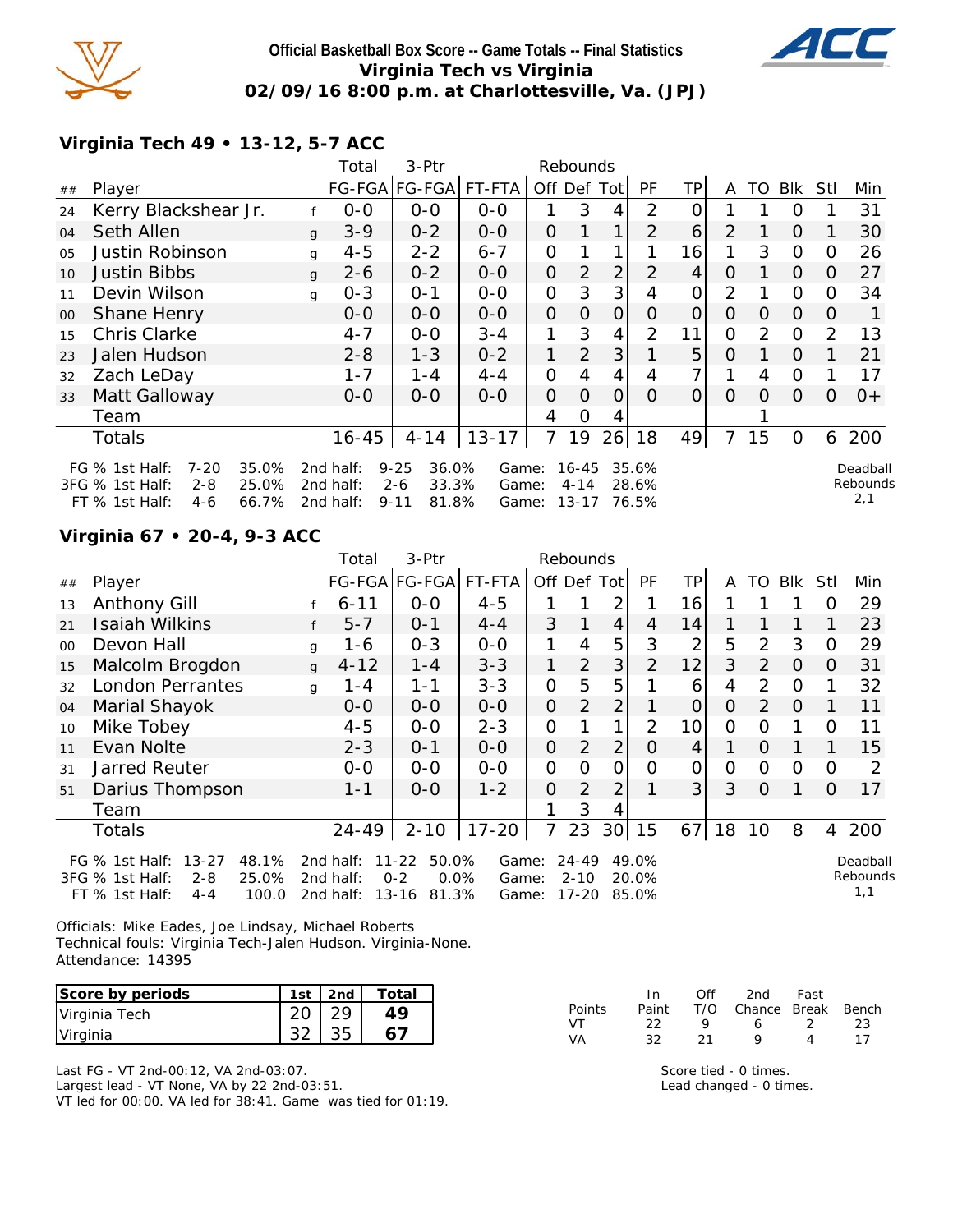**Official Basketball Box Score -- Game Totals -- Final Statistics Virginia vs Duke 2/13/16 4:35 pm at Cameron Indoor Stadium (Durham, N.C.)**

**Virginia 62 • 20-5 (9-4)**

|         |                                                                               |   | Total                  | 3-Ptr                                 |                |                | Rebounds              |                |                |                |                |               |          |                |                           |
|---------|-------------------------------------------------------------------------------|---|------------------------|---------------------------------------|----------------|----------------|-----------------------|----------------|----------------|----------------|----------------|---------------|----------|----------------|---------------------------|
| ##      | Player                                                                        |   |                        | FG-FGA FG-FGA                         | FT-FTA         | Off            | Def                   | Tot            | PF             | ТP             | A              | TO            | Blk      | Stl            | Min                       |
| 13      | <b>Anthony Gill</b>                                                           |   | $5 - 11$               | $0 - 0$                               | $2 - 2$        |                | 3                     | 4              | 3              | 12             |                |               | 0        |                | 24                        |
| 21      | <b>Isaiah Wilkins</b>                                                         |   | $4-6$                  | $0 - 0$                               | $0 - 0$        | 3              | 2                     | 5              | 4              | 8              | $\Omega$       | $\Omega$      | $\Omega$ | 0              | 12                        |
| $00 \,$ | Devon Hall                                                                    | g | $1 - 3$                | $0 - 2$                               | $0 - 0$        | 0              | 4                     | 4              | 3              | $\overline{2}$ | 1              | $\Omega$      | $\Omega$ |                | 25                        |
| 15      | Malcolm Brogdon                                                               | g | $7 - 16$               | $1 - 6$                               | $3 - 3$        | $\mathbf{O}$   | 5                     | 5              |                | 18             | 3              | 2             | $\Omega$ | 0              | 33                        |
| 32      | <b>London Perrantes</b>                                                       | g | $3 - 6$                | $O-O$                                 | $2 - 2$        | $\overline{0}$ | 3                     | 3 <sub>l</sub> |                | 8              | $\overline{2}$ | $\mathcal{P}$ | $\Omega$ |                | 39                        |
| 04      | Marial Shayok                                                                 |   | $1 - 1$                | $0 - 0$                               | $1 - 2$        | $\Omega$       | O                     | 0              | 3              | 3 <sup>1</sup> | 4              | $\Omega$      | 1        | 0              | 16                        |
| 10      | Mike Tobey                                                                    |   | $4 - 7$                | $0-0$                                 | $0 - 0$        | 1              | 2                     | 3              |                | 8              |                | 0             | 0        |                | 19                        |
| 11      | Evan Nolte                                                                    |   | $1 - 2$                | $1 - 2$                               | $0 - 0$        | $\overline{O}$ |                       |                |                | 3 <sup>1</sup> | $\Omega$       |               | $\Omega$ | 0              | 10                        |
| 51      | Darius Thompson                                                               |   | $0 - 2$                | $O - 1$                               | $0-0$          | O              |                       | 1              | $\mathcal{P}$  | 0              |                |               | $\Omega$ |                | 22                        |
|         | Team                                                                          |   |                        |                                       |                | O              | O                     | 0              |                |                |                |               |          |                |                           |
|         | Totals                                                                        |   | $26 - 54$              | $2 - 11$                              | $8 - 9$        | 5              | 21                    | 26             | 19             | 62             | 13             |               |          | 3 <sup>1</sup> | 200                       |
|         | $14 - 27$<br>51.9%<br>FG $%$ 1st Half:<br>3FG % 1st Half:<br>33.3%<br>$2 - 6$ |   | 2nd half:<br>2nd half: | $12 - 27$<br>44.4%<br>0.0%<br>$0 - 5$ | Game:<br>Game: |                | $26 - 54$<br>$2 - 11$ |                | 48.1%<br>18.2% |                |                |               |          |                | Deadball<br>Rebounds<br>0 |
|         | 100.0<br>FT % 1st Half:<br>$4 - 4$                                            |   | 2nd half:              | $4 - 5$<br>80.0%                      | Game:          |                | $8-9$                 |                | 88.9%          |                |                |               |          |                |                           |

**Duke 63 • 19-6 (8-4)**

|                |                                                                                                                |              | Total                               | $3-$ Ptr                                                    |                         |              | Rebounds                      |             |                         |          |          |               |     |                |                      |
|----------------|----------------------------------------------------------------------------------------------------------------|--------------|-------------------------------------|-------------------------------------------------------------|-------------------------|--------------|-------------------------------|-------------|-------------------------|----------|----------|---------------|-----|----------------|----------------------|
| ##             | Player                                                                                                         |              |                                     | FG-FGA FG-FGA FT-FTA                                        |                         |              |                               | Off Def Tot | <b>PF</b>               | TP.      | A        | TO I          | Blk | Stll           | Min                  |
| 14             | Brandon Ingram                                                                                                 |              | $10 - 22$                           | $4 - 9$                                                     | $1 - 3$                 | 3            | 4                             | 7           | 3                       | 25       |          | 4             | O   |                | 38                   |
| 40             | <b>Marshall Plumlee</b>                                                                                        | $\mathsf{C}$ | $2 - 3$                             | $O-O$                                                       | $1 - 2$                 | 4            | 6                             | 10          | 2                       | 5        | O        |               |     |                | 39                   |
| 03             | Grayson Allen                                                                                                  | g            | $4 - 11$                            | $0 - 4$                                                     | $7 - 11$                |              | 6                             | 7           | 2                       | 15       |          |               | O   | 2              | 40                   |
| 12             | Derryck Thornton                                                                                               | $\mathbf{q}$ | $2 - 8$                             | $0 - 3$                                                     | $0 - 0$                 | 1            | 3                             | 4           | 3                       | 4        | 4        | O             | 0   | $\overline{2}$ | 34                   |
| 13             | Matt Jones                                                                                                     | g            | $5 - 6$                             | $4 - 5$                                                     | $0 - 0$                 | $\mathbf{O}$ | 2                             | 2           | 3                       | 14       | 0        | $\mathcal{P}$ | 0   | 0              | 36                   |
| 02             | Chase Jeter                                                                                                    |              | $O-O$                               | $0 - 0$                                                     | $0 - 0$                 | 0            | $\Omega$                      | 0           | $\Omega$                | 0        | $\Omega$ | O             | 0   | O              |                      |
| 0 <sub>5</sub> | Luke Kennard                                                                                                   |              | $O - 1$                             | $O - 1$                                                     | $0 - 0$                 | 0            |                               |             | $\Omega$                | $\Omega$ | $\Omega$ |               | 0   | 0              | 12                   |
|                | Team                                                                                                           |              |                                     |                                                             |                         |              | $\mathcal{P}$                 | 3           |                         |          |          |               |     |                |                      |
|                | <b>Totals</b>                                                                                                  |              | $23 - 51$                           | $8 - 22$                                                    | $9 - 16$                | 10           | 24                            | 34          | 13                      | 63       | 12       | 10            |     | 5 <sup>1</sup> | 200                  |
|                | 50.0%<br>FG % 1st Half: 13-26<br>30.8%<br>3FG % 1st Half:<br>$4 - 13$<br>$1 - 2$<br>50.0%<br>$FT \%$ 1st Half: |              | 2nd half:<br>2nd half:<br>2nd half: | $10 - 25$<br>40.0%<br>$4 - 9$<br>44.4%<br>$8 - 14$<br>57.1% | Game:<br>Game:<br>Game: |              | 23-51<br>$8 - 22$<br>$9 - 16$ |             | 45.1%<br>36.4%<br>56.3% |          |          |               |     |                | Deadball<br>Rebounds |

Officials: Bryan Kersey, Terry Wymer, Tim Nestor Technical fouls: Virginia-None. Duke-None. Attendance: 9314

| Score by periods | 1st | 2nd | Total |
|------------------|-----|-----|-------|
| Virginia         |     |     |       |
| 'Duke            |     |     |       |

Last FG - VA 2nd-00:10, DU 2nd-00:01. Largest lead - VA by 11 1st-06:55, DU by 7 2nd-12:22. VA led for 14:32. DU led for 18:58. Game was tied for 06:24.

|               | In.   | ∩ff | 2nd                    | Fast          |    |
|---------------|-------|-----|------------------------|---------------|----|
| <b>Points</b> | Paint |     | T/O Chance Break Bench |               |    |
| VA            | 34    | я   | 8.                     | $\mathcal{L}$ | 14 |
| DU            | 20    |     |                        | Б.            | O  |

Score tied - 8 times. Lead changed - 8 times.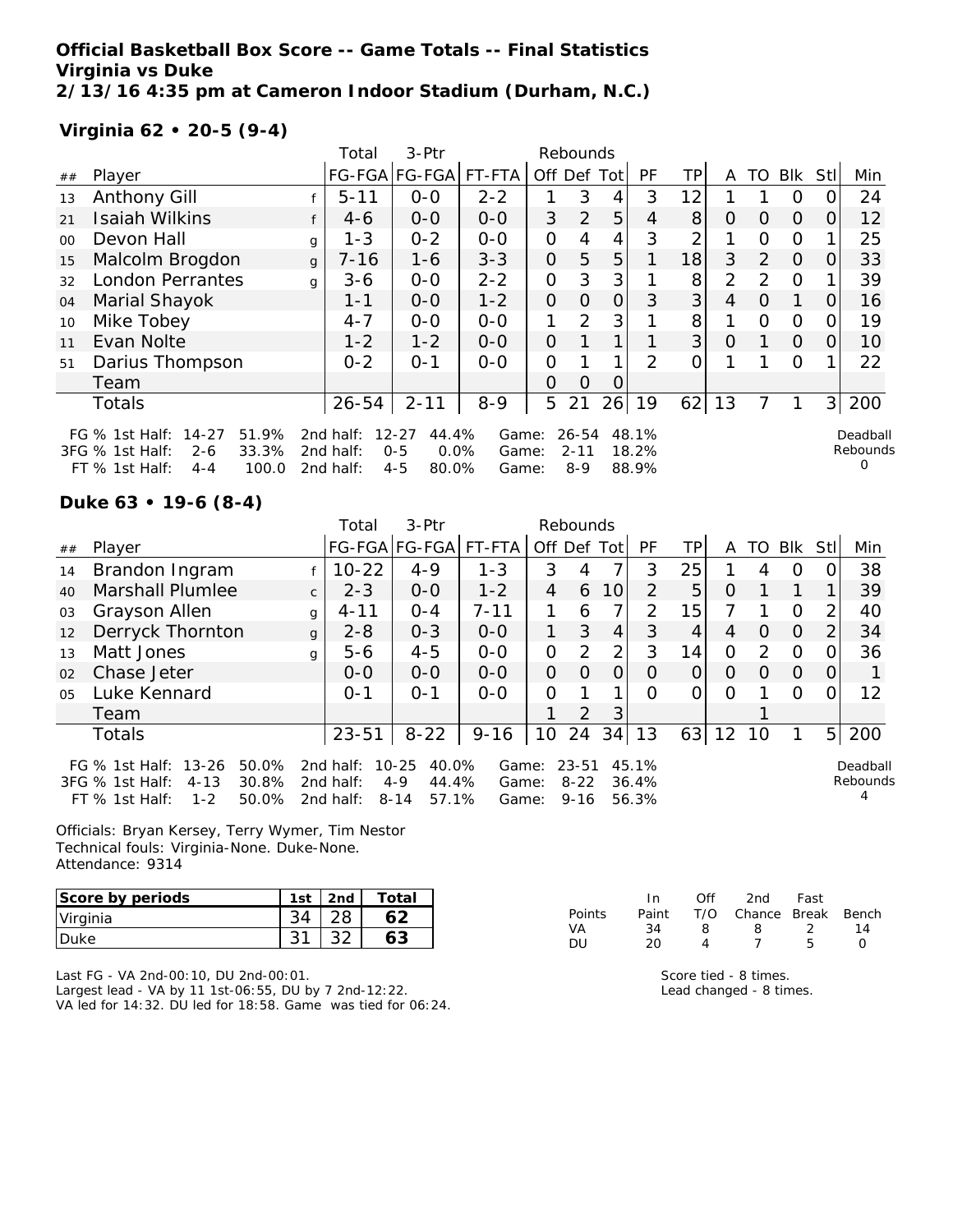

### **Official Basketball Box Score -- Game Totals -- Final Statistics NC State vs Virginia 02/15/16 7:00 p.m. at Charlottesville, Va. (JPJ)**



**NC State 53 • 13-13, 3-10 ACC**

|         |                                                                                                                   |              | Total                               | 3-Ptr                                                        |                         |             | Rebounds                           |                |                         |    |                |          |                |          |                              |
|---------|-------------------------------------------------------------------------------------------------------------------|--------------|-------------------------------------|--------------------------------------------------------------|-------------------------|-------------|------------------------------------|----------------|-------------------------|----|----------------|----------|----------------|----------|------------------------------|
| ##      | Player                                                                                                            |              |                                     | FG-FGA FG-FGA FT-FTA                                         |                         | Off Def Tot |                                    |                | PF                      | ΤP | A              |          | TO Blk Stl     |          | Min                          |
| $00 \,$ | Abdul-Malik Abu                                                                                                   |              | $0 - 0$                             | $0 - 0$                                                      | $1 - 2$                 | O           | 2                                  | 2              | 4                       |    |                | 3        | 0              |          | 22                           |
| 01      | Lennard Freeman                                                                                                   | f            | $4 - 5$                             | $0 - 0$                                                      | $1 - 2$                 | 1           | 1                                  | $\overline{2}$ |                         | 9  | 0              | $\Omega$ |                | $\Omega$ | 25                           |
| 12      | <b>Anthony Barber</b>                                                                                             | g            | $4 - 11$                            | $1 - 3$                                                      | $5-6$                   |             | 4                                  | 5              | $\mathcal{P}$           | 14 | $\overline{2}$ | 5        | 0              |          | 40                           |
| 15      | Cody Martin                                                                                                       | $\mathbf{q}$ | $6 - 10$                            | $0 - 1$                                                      | $O-O$                   | 4           | 2                                  | 6              |                         | 12 |                |          | $\overline{0}$ | 2        | 32                           |
| 24      | Maverick Rowan                                                                                                    | q            | $1 - 10$                            | $1 - 6$                                                      | $0 - 0$                 | 0           | 5                                  | 5              | $\mathcal{P}$           | 3  | $\Omega$       |          | $\Omega$       | $\Omega$ | 35                           |
| 14      | Caleb Martin                                                                                                      |              | $1 - 7$                             | 1-6                                                          | $3 - 6$                 | $\Omega$    | 4                                  | 4              | $\Omega$                | 6  |                | 2        | $\Omega$       | 2        | 19                           |
| 21      | BeeJay Anya                                                                                                       |              | $3 - 4$                             | $0 - 0$                                                      | $2 - 2$                 | 2           |                                    | 3 <sub>l</sub> |                         | 8  | 0              | 0        | 4              |          | 27                           |
|         | Team                                                                                                              |              |                                     |                                                              |                         | 0           | $\Omega$                           | $\Omega$       |                         |    |                |          |                |          |                              |
|         | Totals                                                                                                            |              | $19 - 47$                           | $3 - 16$                                                     | $12 - 18$               | 8           | 19                                 | 27             | 11                      | 53 | 5              | 12       | 5              | 6        | 200                          |
|         | $12 - 23$<br>52.2%<br>FG $%$ 1st Half:<br>42.9%<br>3FG % 1st Half:<br>$3 - 7$<br>100.0<br>$FT$ % 1st Half:<br>4-4 |              | 2nd half:<br>2nd half:<br>2nd half: | $7 - 24$<br>29.2%<br>$0.0\%$<br>$0 - 9$<br>57.1%<br>$8 - 14$ | Game:<br>Game:<br>Game: |             | $19 - 47$<br>$3 - 16$<br>$12 - 18$ |                | 40.4%<br>18.8%<br>66.7% |    |                |          |                |          | Deadball<br>Rebounds<br>4, 1 |

# **Virginia 73 • 21-5, 10-4 ACC**

|    |                                                                                                                     |   | Total                               | 3-Ptr                                                      |                         |                | Rebounds                      |                |                         |                 |                |          |                |     |                             |
|----|---------------------------------------------------------------------------------------------------------------------|---|-------------------------------------|------------------------------------------------------------|-------------------------|----------------|-------------------------------|----------------|-------------------------|-----------------|----------------|----------|----------------|-----|-----------------------------|
| ## | Player                                                                                                              |   |                                     | FG-FGA FG-FGA  FT-FTA                                      |                         |                | Off Def                       | Tot            | PF                      | TP              | A              | TO       | <b>Blk</b>     | Stl | Min                         |
| 13 | <b>Anthony Gill</b>                                                                                                 |   | $3 - 8$                             | $0-0$                                                      | $0-0$                   | $\overline{2}$ | 3                             | 5              |                         | 6               | O              |          | O              | ( ) | 23                          |
| 21 | Isaiah Wilkins                                                                                                      | f | $3 - 6$                             | $0-0$                                                      | $0-0$                   | 3              | 10                            | 13             |                         | $\vert 6 \vert$ | 3              |          | 1              | 0   | 33                          |
| 00 | Devon Hall                                                                                                          | g | $3 - 5$                             | $0-0$                                                      | $0 - 0$                 | 0              | 0                             | 0              | $\overline{2}$          | 6               | 3              |          | $\mathbf 0$    | 3   | 25                          |
| 15 | Malcolm Brogdon                                                                                                     | g | $9 - 13$                            | $4 - 7$                                                    | $0-0$                   | $\mathbf{O}$   |                               | 1              | $\overline{2}$          | 22              | 5              |          | $\Omega$       |     | 35                          |
| 32 | <b>London Perrantes</b>                                                                                             | g | $6 - 11$                            | $5 - 8$                                                    | $2 - 2$                 | 0              |                               | 1              | $\overline{2}$          | 19              | 5              | 4        | $\mathbf 0$    |     | 34                          |
| 04 | Marial Shayok                                                                                                       |   | $1 - 2$                             | $1 - 1$                                                    | $1 - 2$                 | $\mathbf{O}$   |                               | 1              |                         | 4               | $\overline{2}$ | $\Omega$ | $\Omega$       | O   | 18                          |
| 10 | Mike Tobey                                                                                                          |   | $3 - 4$                             | $0-0$                                                      | $1 - 1$                 | 0              | 3                             | 3              | $\overline{2}$          | 7               |                |          | $\overline{O}$ |     | 17                          |
| 11 | Evan Nolte                                                                                                          |   | $0 - 1$                             | $0 - 1$                                                    | $0 - 0$                 | $\mathbf{O}$   | $\Omega$                      | $\overline{O}$ | O                       | 0               | 1              | $\Omega$ | $\Omega$       | 0   | 4                           |
| 24 | Caid Kirven                                                                                                         |   | $0-0$                               | $0 - 0$                                                    | $0-0$                   | 0              | $\Omega$                      | 0              | $\overline{O}$          | 0               | $\Omega$       | 0        | $\Omega$       | Ω   |                             |
| 31 | <b>Jarred Reuter</b>                                                                                                |   | $1 - 2$                             | $0 - 0$                                                    | $1 - 1$                 | $\mathbf{O}$   | $\Omega$                      | $\overline{O}$ | 1                       | 3               | 0              | $\Omega$ | $\Omega$       | 0   | $\overline{2}$              |
| 33 | Jack Salt                                                                                                           |   | $0 - 1$                             | $O-O$                                                      | $0-0$                   | $\mathbf 0$    |                               | 1              | 1                       | 0               | $\Omega$       | $\Omega$ | $\Omega$       | Ω   | $\overline{2}$              |
| 51 | Darius Thompson                                                                                                     |   | $0 - 1$                             | $0 - 1$                                                    | $O-O$                   | $\overline{O}$ | O                             | $\overline{O}$ |                         | $\overline{O}$  |                |          | $\Omega$       | 1   | 6                           |
|    | Team                                                                                                                |   |                                     |                                                            |                         |                |                               | 2              |                         |                 |                |          |                |     |                             |
|    | Totals                                                                                                              |   | $29 - 54$                           | $10 - 18$                                                  | $5-6$                   | 6              | 21                            | 27             | 14                      | 73              | 21             | 10       | 1              |     | 6 200                       |
|    | $12 - 27$<br>44.4%<br>FG $%$ 1st Half:<br>44.4%<br>3FG % 1st Half:<br>$4 - 9$<br>FT % 1st Half:<br>75.0%<br>$3 - 4$ |   | 2nd half:<br>2nd half:<br>2nd half: | $17 - 27$<br>63.0%<br>$6 - 9$<br>66.7%<br>$2 - 2$<br>100.0 | Game:<br>Game:<br>Game: |                | 29-54<br>$10 - 18$<br>$5 - 6$ |                | 53.7%<br>55.6%<br>83.3% |                 |                |          |                |     | Deadball<br>Rebounds<br>0,1 |

Officials: Jamie Luckie, Bill Covington Jr., Les Jones Technical fouls: NC State-None. Virginia-None. Attendance: 14016

| Score by periods | 1st | 2nd | Total |
|------------------|-----|-----|-------|
| <b>INC State</b> |     |     | 53    |
| <u>IVirginia</u> |     |     |       |

Last FG - ST 2nd-00:12, VA 2nd-00:58. Largest lead - ST by 6 1st-15:27, VA by 24 2nd-02:49. ST led for 13:23. VA led for 22:31. Game was tied for 04:06.

|               | In.   | Off | 2nd                    | Fast |    |
|---------------|-------|-----|------------------------|------|----|
| <b>Points</b> | Paint |     | T/O Chance Break Bench |      |    |
| -ST           | 24    |     | $\mathbf{Q}$           | ્ર   | 14 |
| VА            | 28    | 20  | ь                      |      | 14 |

Score tied - 4 times. Lead changed - 3 times.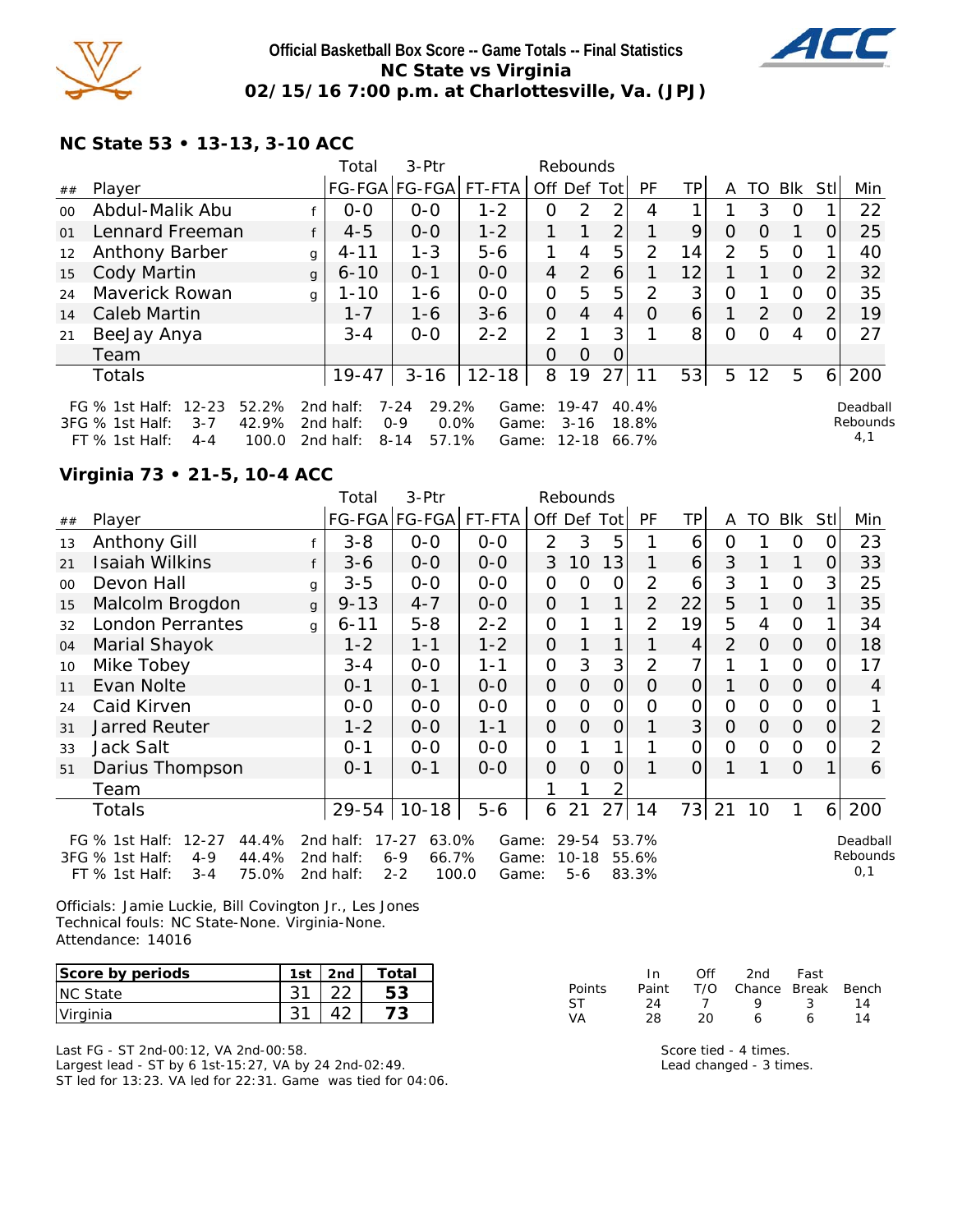**Official Basketball Box Score -- Game Totals -- Final Statistics Virginia vs Miami 02-22-16 7 p.m. at BankUnited Center | Coral Gables, Fla.**

**Virginia 61 • 21-6, 10-5**

|         |                                                                                                                      |   | Total                               | 3-Ptr                                                      |                         |                | Rebounds                         |                 |                         |                |                |               |              |          |                      |
|---------|----------------------------------------------------------------------------------------------------------------------|---|-------------------------------------|------------------------------------------------------------|-------------------------|----------------|----------------------------------|-----------------|-------------------------|----------------|----------------|---------------|--------------|----------|----------------------|
| ##      | Player                                                                                                               |   |                                     | FG-FGA FG-FGA                                              | FT-FTA                  | Off            | Def                              | Tot             | PF                      | TP             | A              | TO            | Blk          | Stl      | Min                  |
| 13      | <b>Anthony Gill</b>                                                                                                  |   | $3 - 9$                             | $0 - 0$                                                    | $0 - 0$                 | 6              | 4                                | 10 <sup>1</sup> | 3                       | 6              | Ω              | 0             | 4            |          | 28                   |
| 21      | <b>Isaiah Wilkins</b>                                                                                                |   | $1 - 4$                             | $0 - 0$                                                    | $1 - 1$                 | 1              | 5                                | 6               |                         | 3 <sup>1</sup> | $\Omega$       | $\mathcal{P}$ | $\mathbf{1}$ |          | 29                   |
| $00 \,$ | Devon Hall                                                                                                           | g | $0 - 3$                             | $O - 1$                                                    | $0-0$                   | $\Omega$       | 1                                | 1               | 0                       | 0              |                |               | 0            | O        | 14                   |
| 15      | Malcolm Brogdon                                                                                                      | q | $12 - 18$                           | $4 - 7$                                                    | $0-0$                   | 1              | 2                                | 3               | 4                       | 28             | $\Omega$       | 2             | $\Omega$     | 2        | 35                   |
| 32      | <b>London Perrantes</b>                                                                                              | g | $3 - 11$                            | $1 - 5$                                                    | $2 - 2$                 | 3              | $\Omega$                         | 3 <sup>1</sup>  | $\Omega$                | 9              | 7              | $\Omega$      | $\Omega$     | $\Omega$ | 35                   |
| 04      | Marial Shayok                                                                                                        |   | $1 - 3$                             | $O - 1$                                                    | $1 - 2$                 | O              | 5                                | 5               | $\overline{2}$          | 3 <sup>1</sup> | $\Omega$       |               | $\Omega$     |          | 20                   |
| 10      | Mike Tobey                                                                                                           |   | $2 - 5$                             | $0 - 0$                                                    | $0 - 2$                 | 2              |                                  | 3               | 5                       | 4              | 0              |               | 0            |          | 16                   |
| 31      | Jarred Reuter                                                                                                        |   | $1 - 1$                             | $0-0$                                                      | $2 - 2$                 | 1              | O                                |                 |                         | 4              | $\Omega$       | $\Omega$      | $\Omega$     | 0        | 5                    |
| 51      | Darius Thompson                                                                                                      |   | $2 - 4$                             | $0 - 2$                                                    | $0 - 0$                 | $\overline{O}$ | $\Omega$                         | Ω               | O                       | 4              | $\overline{2}$ | $\Omega$      | 0            |          | 18                   |
|         | Team                                                                                                                 |   |                                     |                                                            |                         |                | 2                                | 3               |                         |                |                |               |              |          |                      |
|         | Totals                                                                                                               |   | $25 - 58$                           | $5 - 16$                                                   | $6 - 9$                 | 15             | 20                               | 35              | 16                      | 61 l           | 10             |               | 5            | 5        | 200                  |
|         | $10 - 30$<br>33.3%<br>FG $%$ 1st Half:<br>3FG % 1st Half:<br>30.0%<br>$3 - 10$<br>100.0<br>FT % 1st Half:<br>$2 - 2$ |   | 2nd half:<br>2nd half:<br>2nd half: | $15 - 28$<br>53.6%<br>$2 - 6$<br>33.3%<br>57.1%<br>$4 - 7$ | Game:<br>Game:<br>Game: |                | $25 - 58$<br>$5 - 16$<br>$6 - 9$ |                 | 43.1%<br>31.3%<br>66.7% |                |                |               |              |          | Deadball<br>Rebounds |
|         |                                                                                                                      |   |                                     |                                                            |                         |                |                                  |                 |                         |                |                |               |              |          |                      |

**Miami 64 • 22-5, 11-4**

|         |                                                                                                                         |              | Total                               | 3-Ptr                                                       |                         | Rebounds       |                                     |                |                         |                |          |                |          |                |                           |
|---------|-------------------------------------------------------------------------------------------------------------------------|--------------|-------------------------------------|-------------------------------------------------------------|-------------------------|----------------|-------------------------------------|----------------|-------------------------|----------------|----------|----------------|----------|----------------|---------------------------|
| ##      | Player                                                                                                                  |              |                                     | FG-FGA FG-FGA                                               | FT-FTA                  | Off            | Def                                 | Tot            | <b>PF</b>               | TP             | A        | TO             | Blk      | <b>Stl</b>     | Min                       |
| 21      | Murphy, Kamari                                                                                                          |              | $2 - 4$                             | $0-0$                                                       | $0-0$                   | 3              | 8                                   |                | O                       | 4              |          | O              | 0        | O              | 33                        |
| 23      | Jekiri, Tonye                                                                                                           | $\mathsf{C}$ | $3 - 4$                             | $0 - 0$                                                     | $3-6$                   | 1              | 5                                   | 6              | 4                       | 9              | 5        | $\overline{2}$ | $\Omega$ | O              | 32                        |
| 05      | Reed, Davon                                                                                                             | g            | $6 - 8$                             | $5 - 6$                                                     | $4 - 4$                 | $\mathbf{O}$   | 3                                   | 3              | $\overline{2}$          | 21             | $\Omega$ | 2              | 0        | 0              | 31                        |
| 10      | McClellan, Sheldon                                                                                                      | g            | $3 - 10$                            | $3 - 6$                                                     | $2 - 4$                 | $\mathbf{O}$   | 2                                   | $\overline{2}$ | O                       | 11             | 2        | 0              | 0        |                | 37                        |
| 13      | Rodriguez, Angel                                                                                                        | g            | $3 - 10$                            | $1 - 4$                                                     | $0 - 0$                 | 0              |                                     | 1              | $\Omega$                | 7              |          | 3              | O        | $\overline{2}$ | 34                        |
| $00 \,$ | Newton, Ja'Quan                                                                                                         |              | $2 - 5$                             | $0 - 0$                                                     | $2 - 4$                 | $\Omega$       |                                     | 1              | $\Omega$                | $\overline{6}$ | 2        | $\Omega$       | 1        |                | 17                        |
| 03      | Lawrence, Anthony                                                                                                       |              | $0 - 2$                             | $O - 1$                                                     | $1 - 2$                 | 3              | $\Omega$                            | 3              |                         |                | 2        |                | $\Omega$ |                | 8                         |
| 12      | Palmer, James                                                                                                           |              | $0 - 0$                             | $0 - 0$                                                     | $0 - 0$                 | $\mathbf{O}$   | $\Omega$                            | $\mathbf{O}$   | 0                       | $\Omega$       | 0        | 0              | 0        | O              | 3                         |
| 33      | CruzUceda, Ivan                                                                                                         |              | $2 - 3$                             | $1 - 2$                                                     | $0-0$                   | 1              | $\Omega$                            | 1              | $\Omega$                | 5              | $\Omega$ | Ω              | $\Omega$ | 0              | 5                         |
|         | Team                                                                                                                    |              |                                     |                                                             |                         | $\overline{2}$ | 0                                   |                |                         |                |          |                |          |                |                           |
|         | <b>Totals</b>                                                                                                           |              | $21 - 46$                           |                                                             | 10-19   12-20           | 10             | 20                                  | 30             | 7                       | 64             | 13       | 9              | 1        | 5 <sup>1</sup> | 200                       |
|         | $9 - 24$<br>37.5%<br>FG $%$ 1st Half:<br>3FG % 1st Half:<br>45.5%<br>$5 - 11$<br>$7 - 10$<br>70.0%<br>$FT \%$ 1st Half: |              | 2nd half:<br>2nd half:<br>2nd half: | $12 - 22$<br>54.5%<br>$5 - 8$<br>62.5%<br>50.0%<br>$5 - 10$ | Game:<br>Game:<br>Game: |                | $21 - 46$<br>$10 - 19$<br>$12 - 20$ |                | 45.7%<br>52.6%<br>60.0% |                |          |                |          |                | Deadball<br>Rebounds<br>3 |

Officials: Mike Eades, Mike Stuart, Roger Ayers Technical fouls: Virginia-None. Miami-None. Attendance: 7016

| Score by periods | 1st | 2nd | Total |
|------------------|-----|-----|-------|
| Virginia         |     |     |       |
| Miami            |     |     |       |

Last FG - VA 2nd-00:04, UM 2nd-03:15. Largest lead - VA by 3 1st-09:42, UM by 10 2nd-17:22. VA led for 04:08. UM led for 33:36. Game was tied for 02:16.

|        | In.   | ∩ff | 2nd                    | Fast |     |
|--------|-------|-----|------------------------|------|-----|
| Points | Paint |     | T/O Chance Break Bench |      |     |
| VA     | 28.   | 12. | 15.                    | -2.  | 15. |
| UM     | 18    | 14  | 12                     | Б.   | 12  |

Score tied - 2 times. Lead changed - 8 times.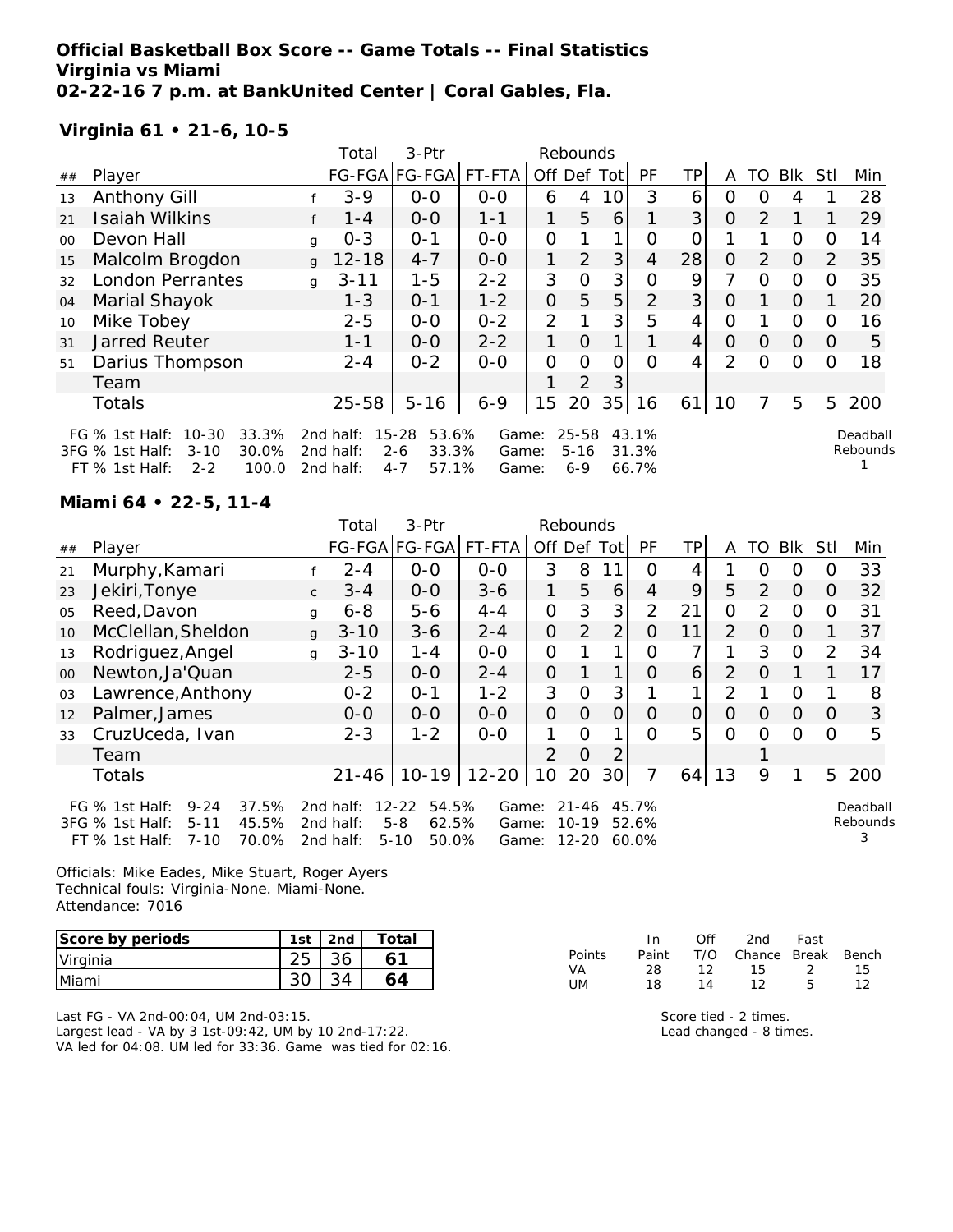

### **Official Basketball Box Score -- Game Totals -- Final Statistics North Carolina vs Virginia 02/27/16 6:30 p.m. at Charlottesville, Va. (JPJ)**



**North Carolina 74 • 23-6, 12-4 ACC**

|        |                                                                                |              | Total                  | 3-Ptr                                  |                |                | Rebounds          |                |                |                |                |             |             |                |                    |
|--------|--------------------------------------------------------------------------------|--------------|------------------------|----------------------------------------|----------------|----------------|-------------------|----------------|----------------|----------------|----------------|-------------|-------------|----------------|--------------------|
| ##     | Player                                                                         |              |                        | FG-FGA FG-FGA                          | FT-FTA         |                | Off Def Tot       |                | <b>PF</b>      | TP.            | A              | TO          | Blk         | Stll           | Min                |
| 03     | <b>Kennedy Meeks</b>                                                           |              | $3 - 6$                | $0-0$                                  | $0-0$          | 4              | $\mathbf 0$       | 4              | 0              | 6              |                |             | O           |                | 19                 |
| 11     | <b>Brice Johnson</b>                                                           |              | $5-9$                  | $0-0$                                  | $2 - 3$        | $\overline{2}$ | 5                 | $\overline{7}$ | $\overline{2}$ | 12             | $\overline{4}$ | 5           | 1           |                | 35                 |
| 44     | Justin Jackson                                                                 |              | $5-9$                  | $1 - 3$                                | $1 - 2$        | $\overline{2}$ | 2                 | 4              | 3              | 12             | $\overline{O}$ | $\mathbf 0$ | 0           | 0              | 27                 |
| 02     | Joel Berry II                                                                  | $\mathbf{q}$ | $8 - 15$               | $5 - 9$                                | $O-O$          | 1              | $\overline{4}$    | 5              | 3              | 21             | 3              | 3           | $\Omega$    | $\mathbf{3}$   | 35                 |
| 05     | Marcus Paige                                                                   | g            | $4 - 13$               | $3 - 7$                                | $2 - 2$        | 1              | 4                 | 5              | 3              | 13             | 4              | 1           | 0           |                | 35                 |
| $00\,$ | <b>Nate Britt</b>                                                              |              | $1 - 1$                | $0-0$                                  | $O-O$          | $\mathbf 0$    | $\overline{O}$    | $\Omega$       | 1              | $\overline{2}$ | $\Omega$       | $\Omega$    | $\Omega$    | $\Omega$       | 10                 |
| 01     | Theo Pinson                                                                    |              | $0 - 2$                | $O-O$                                  | $1 - 4$        | $\overline{2}$ | $\Omega$          | $\overline{2}$ | $\overline{4}$ | 1              | 2              | $\mathbf 0$ | $\mathbf 0$ | 1              | 14                 |
| 04     | <b>Isaiah Hicks</b>                                                            |              | $3 - 4$                | $O-O$                                  | $1 - 2$        | $\mathbf{O}$   | 5                 | 5              | $\overline{4}$ | 7              | $\overline{2}$ | 2           | 2           | $\overline{0}$ | 19                 |
| 24     | Kenny Williams                                                                 |              | $0-0$                  | $O-O$                                  | $O-O$          | $\mathbf{O}$   | $\mathbf 0$       | 0              | $\Omega$       | 0              | O              | 0           | 0           | 0              | $0+$               |
| 32     | Luke Maye                                                                      |              | $0 - 0$                | $O-O$                                  | $O-O$          | $\Omega$       | $\mathbf{1}$      | $\mathbf{1}$   | $\mathbf{1}$   | $\overline{O}$ | 1              | 1           | $\Omega$    | $\overline{O}$ | 5                  |
| 42     | Joel James                                                                     |              | $0-0$                  | $0-0$                                  | $0-0$          | $\Omega$       | $\Omega$          | 0              | $\Omega$       | $\Omega$       | $\Omega$       | 0           | $\Omega$    | 0              |                    |
|        | Team                                                                           |              |                        |                                        |                | 1              | 2                 | 3              |                |                |                |             |             |                |                    |
|        | <b>Totals</b>                                                                  |              | $29 - 59$              | $9 - 19$                               | $7 - 13$       | 13             | 23                | $36$   21      |                |                | 74 17          | 13          | 3           | $\overline{7}$ | 200                |
|        | 48.3%<br>$14 - 29$<br>FG $%$ 1st Half:<br>50.0%<br>3FG % 1st Half:<br>$5 - 10$ |              | 2nd half:<br>2nd half: | $15 - 30$<br>50.0%<br>$4 - 9$<br>44.4% | Game:<br>Game: |                | 29-59<br>$9 - 19$ |                | 49.2%<br>47.4% |                |                |             |             |                | Deadbal<br>Rebound |

2nd half: 5-9 55.6%

Game: 7-13 53.8%

d. Rebounds 3,1

# **Virginia 79 • 22-6, 11-5 ACC**

FT  $%$  1st Half: 2-4

|        |                                                                                                                       |              | Total                                  | 3-Ptr                                                    |                         |                | Rebounds                   |                |                         |          |                |                |             |                |                           |
|--------|-----------------------------------------------------------------------------------------------------------------------|--------------|----------------------------------------|----------------------------------------------------------|-------------------------|----------------|----------------------------|----------------|-------------------------|----------|----------------|----------------|-------------|----------------|---------------------------|
| ##     | Player                                                                                                                |              |                                        | FG-FGA FG-FGA                                            | FT-FTA                  |                | Off Def Tot                |                | <b>PF</b>               | TPI      | A              | TO             | <b>BIK</b>  | Stll           | Min                       |
| 13     | Anthony Gill                                                                                                          |              | $6 - 11$                               | $0-0$                                                    | $3 - 4$                 | 4              | 5                          | 9              | 3                       | 15       | 0              | $\overline{2}$ | 2           |                | 35                        |
| 21     | <b>Isaiah Wilkins</b>                                                                                                 | f            | $3 - 7$                                | $0 - 0$                                                  | $2 - 2$                 | 1              | $\overline{4}$             | 5              | 4                       | 8        |                | $\Omega$       | 1           | 2              | 30                        |
| $00\,$ | Devon Hall                                                                                                            | $\mathbf{q}$ | $3 - 11$                               | $2 - 4$                                                  | $3 - 5$                 | $\overline{2}$ |                            | 3              |                         | 11       |                |                | 0           |                | 27                        |
| 15     | Malcolm Brogdon                                                                                                       | $\mathbf{g}$ | $9 - 16$                               | $3 - 5$                                                  | $5-5$                   | $\mathbf{O}$   | 6                          | 6              |                         | 26       | 3              |                | 1           | 2              | 38                        |
| 32     | <b>London Perrantes</b>                                                                                               | g            | $3 - 10$                               | $2 - 5$                                                  | $4 - 4$                 | 0              |                            | 1              | 0                       | 12       | 6              | 3              | $\mathbf 0$ |                | 37                        |
| 04     | Marial Shayok                                                                                                         |              | $1 - 3$                                | $O - 1$                                                  | $1 - 1$                 | $\Omega$       | 1                          | 1              | 1                       | 3        | 3              | $\Omega$       | $\Omega$    | 0              | 14                        |
| 10     | Mike Tobey                                                                                                            |              | $2 - 2$                                | $0-0$                                                    | $O-O$                   | 1              |                            | 2              |                         | 4        | $\overline{O}$ | O              |             |                | 9                         |
| 11     | Evan Nolte                                                                                                            |              | $O-O$                                  | $0-0$                                                    | $0 - 0$                 | $\mathbf{O}$   | $\overline{O}$             | $\overline{O}$ | 0                       | $\Omega$ | $\Omega$       | $\Omega$       | $\Omega$    | 0              |                           |
| 31     | Jarred Reuter                                                                                                         |              | $0 - 0$                                | $0 - 0$                                                  | $0-0$                   | $\mathbf 0$    | $\Omega$                   | 0              |                         | 0        | $\Omega$       | 0              | 0           | Ω              | 5                         |
| 51     | Darius Thompson                                                                                                       |              | 0-1                                    | $0 - 1$                                                  | $0 - 0$                 | $\mathbf{O}$   | $\Omega$                   | $\Omega$       | $\mathcal{P}$           | 0        | O              |                | $\Omega$    | $\Omega$       | 4                         |
|        | Team                                                                                                                  |              |                                        |                                                          |                         | 5              |                            | 6              |                         |          |                |                |             |                |                           |
|        | <b>Totals</b>                                                                                                         |              | $27 - 61$                              | $7 - 16$                                                 | $18 - 21$               | 13             | 20                         |                | 33 14                   |          | 79 14          | 8              | 5           | 6 <sup>1</sup> | 200                       |
|        | 45.2%<br>FG $%$ 1st Half:<br>$14 - 31$<br>3FG % 1st Half:<br>$5 - 8$<br>62.5%<br>$5 - 5$<br>100.0<br>$FT$ % 1st Half: |              | 2nd half:<br>2 $nd$ half:<br>2nd half: | 43.3%<br>$13 - 30$<br>$2 - 8$<br>25.0%<br>13-16<br>81.3% | Game:<br>Game:<br>Game: |                | $27 - 61$<br>7-16<br>18-21 |                | 44.3%<br>43.8%<br>85.7% |          |                |                |             |                | Deadball<br>Rebounds<br>Ω |

Officials: Bryan Kersey, Joe Lindsay, Tim Clougherty Technical fouls: North Carolina-None. Virginia-None. Attendance: 14593

| Score by periods | 1st | 2nd | Total |
|------------------|-----|-----|-------|
| INorth Carolina  |     |     | 1 Д   |
| Virginia         |     |     |       |

Last FG - NC 2nd-00:17, VA 2nd-00:55. Largest lead - NC by 3 1st-19:21, VA by 11 2nd-08:34. NC led for 01:36. VA led for 34:45. Game was tied for 03:39.

|        | In.   | Off | 2nd                    | Fast          |    |
|--------|-------|-----|------------------------|---------------|----|
| Points | Paint |     | T/O Chance Break Bench |               |    |
| NC.    | 28.   | 12. | 1 N                    | $\mathcal{L}$ | 10 |
| VA.    | 32.   | 11  | 14                     | n             |    |

Score tied - 5 times. Lead changed - 3 times.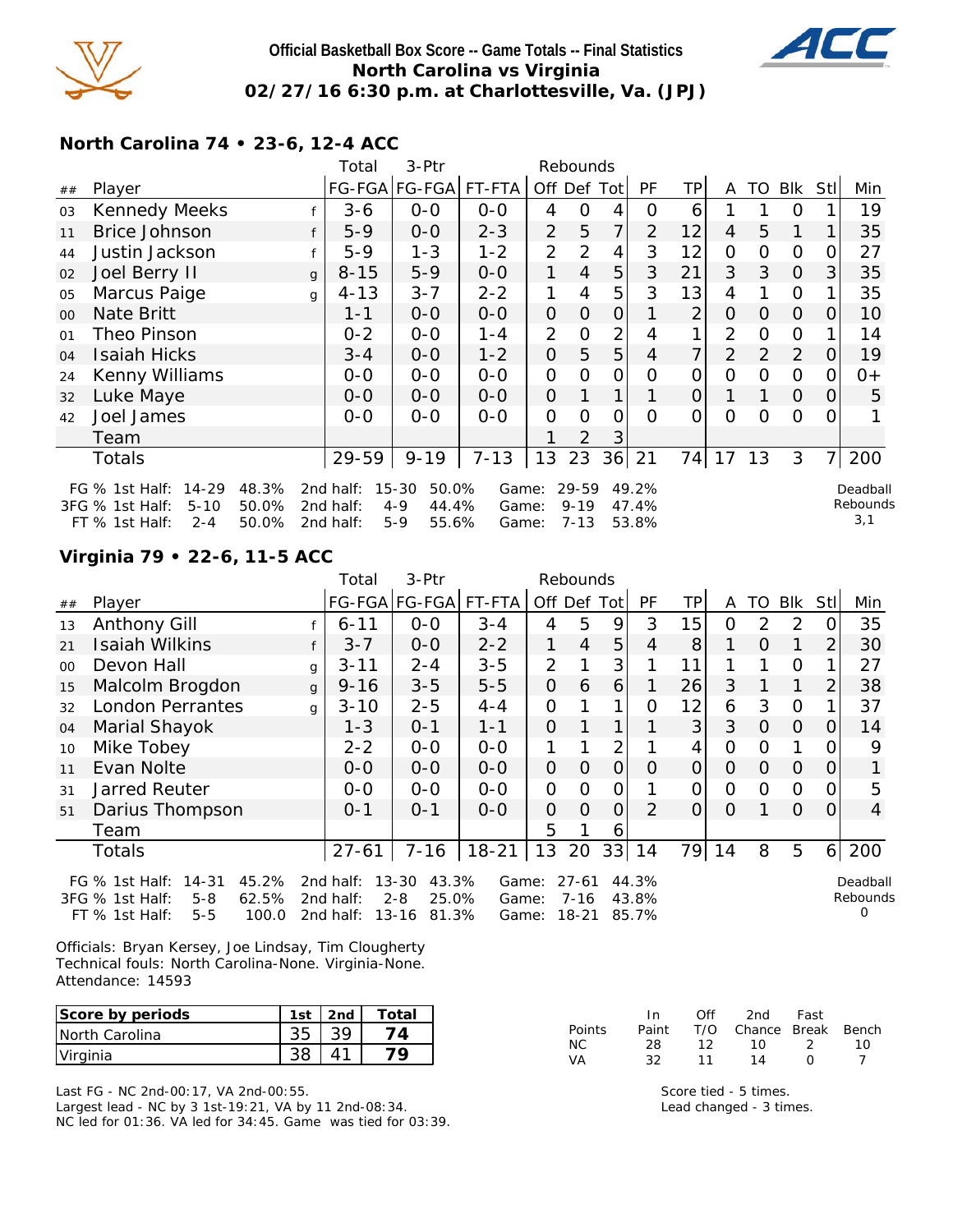#### **Official Box Score -- Game Totals -- Final Statistics Virginia vs. Clemson 3/1/2016 7:00 p.m. at Greenville, SC**

| Virginia 64 (23-6, 12-5 ACC)                                                                                                                                                                                            |         | Total     | 3-Ptr    |           |                | Rebounds        |                         |          |                |                           |                |              |                |     |
|-------------------------------------------------------------------------------------------------------------------------------------------------------------------------------------------------------------------------|---------|-----------|----------|-----------|----------------|-----------------|-------------------------|----------|----------------|---------------------------|----------------|--------------|----------------|-----|
| ## Player                                                                                                                                                                                                               |         | FG-FGA    | FG-FGA   | FT-FTA    | Off            | Def             | Tot                     | PF       | TP             | A                         | TO             | <b>Blk</b>   | Stl            | Min |
| $00-1$<br>Devon Hall                                                                                                                                                                                                    | $\star$ | $3 - 5$   | $1 - 2$  | $2 - 2$   | 1              | 6               | 7                       | 3        | 9              | 1                         | 0              | $\Omega$     | 0              | 32  |
| 13<br><b>Anthony Gill</b>                                                                                                                                                                                               | $\star$ | $4 - 11$  | $0 - 0$  | $3 - 3$   | 4              | 6               | 10                      | 3        | 11             |                           |                | $\mathbf 0$  | 3              | 32  |
| 15<br>Malcolm Brogdon                                                                                                                                                                                                   | $\star$ | $6 - 14$  | $4 - 7$  | $2 - 2$   | 0              | 4               | 4                       |          | 18             | 3                         |                | 1            |                | 39  |
| <b>Isaiah Wilkins</b><br>21                                                                                                                                                                                             | $\star$ | $1 - 3$   | $0 - 0$  | $2 - 4$   | 1              | $\mathbf{1}$    | 2                       | 2        | 4              | 0                         | 2              | $\mathbf 0$  | 0              | 15  |
| 32<br><b>London Perrantes</b>                                                                                                                                                                                           | $\star$ | $4 - 9$   | $3 - 8$  | $2 - 2$   | $\overline{2}$ | 2               | 4                       | 0        | 13             | 4                         | 1              | $\Omega$     | 2              | 35  |
| <b>Marial Shayok</b><br>04                                                                                                                                                                                              |         | $3-5$     | $1 - 1$  | $2 - 2$   | 1              | 4               | 5                       | 2        | 9              |                           | 0              | $\mathbf 0$  | 0              | 23  |
| Mike Tobey<br>10                                                                                                                                                                                                        |         | $0 - 2$   | $0 - 0$  | $0 - 0$   | 0              | $\mathbf 1$     | 1                       |          | 0              | 2                         | 3              | $\Omega$     |                | 10  |
| Evan Nolte<br>11                                                                                                                                                                                                        |         | $0 - 1$   | $0 - 1$  | $0 - 0$   | 0              | $\mathbf{0}$    | 0                       | 3        | 0              | 0                         | 0              | $\mathbf{0}$ | 0              | 3   |
| 31<br><b>Jarred Reuter</b>                                                                                                                                                                                              |         | $0 - 1$   | $0 - 0$  | $0 - 0$   | 0              | 0               | 0                       | 0        | 0              | 0                         | 0              | $\Omega$     | 0              | 2   |
| Darius Thompson<br>51                                                                                                                                                                                                   |         | $0 - 1$   | $0 - 0$  | $0 - 0$   | 0              | 0               | 0                       | $\Omega$ | $\mathbf 0$    | $\Omega$                  | 0              | $\mathbf{0}$ | $\Omega$       | 9   |
| TEAM                                                                                                                                                                                                                    |         |           |          |           | 1              | 0               |                         |          |                |                           |                |              |                |     |
| Totals                                                                                                                                                                                                                  |         | $21 - 52$ | $9 - 19$ | $13 - 15$ | 10             | 24              | 34                      | 15       | 64             | 12                        | 8              |              | 7              | 200 |
| 2nd Half: 9-24<br>Game: 21-52<br>37.5%<br>FG % 1st Half: 12-28 42.9%<br>3FG % 1st Half: 6-10<br>2nd Half: 3-9<br>33.3%<br>Game: 9-19<br>60.0%<br>2nd Half: 10-11<br>FT % 1st Half: 3-4<br>90.9%<br>Game: 13-15<br>75.0% |         |           |          |           |                |                 | 40.4%<br>47.4%<br>86.7% |          |                | Deadball<br>Rebounds<br>2 |                |              |                |     |
| Clemson 57 (16-13, 9-8 ACC)                                                                                                                                                                                             |         | Total     | 3-Ptr    |           |                | <b>Rebounds</b> |                         |          |                |                           |                |              |                |     |
| ## Player                                                                                                                                                                                                               |         | FG-FGA    | FG-FGA   | FT-FTA    | Off            | Def             | Tot                     | PF       | TP             | A                         | TO             | <b>Blk</b>   | Stl            | Min |
| 05<br>Jaron Blossomgame                                                                                                                                                                                                 | $\star$ | $10 - 16$ | $4-6$    | $7-9$     | 2              | 3               | 5                       | 0        | 31             |                           | 3              |              | $\overline{2}$ | 36  |
| 12 Avry Holmes                                                                                                                                                                                                          | $\star$ | $0 - 6$   | $0 - 3$  | $1 - 2$   | 1              | 3               | 4                       | 2        | 1              |                           | $\overline{2}$ | $\mathbf 0$  | 2              | 29  |
| 15 Donte Grantham                                                                                                                                                                                                       | $\star$ | $1 - 6$   | $1 - 5$  | $0 - 0$   | $\mathbf 0$    | $\overline{c}$  | $\overline{c}$          | 3        | 3              | 2                         | 0              | 0            | 0              | 33  |
| 20 Jordan Roper                                                                                                                                                                                                         | $\star$ | $1 - 5$   | $0 - 1$  | $0 - 2$   | $\Omega$       | 4               | 4                       |          | $\overline{2}$ |                           | $\overline{2}$ | $\Omega$     |                | 30  |

20 Jordan Roper \* 1-5 0-1 0-2 0 4 4 1 2 1 2 0 1 30<br>35 Landry Nnoko \* 4-6 0-0 0-0 1 5 6 3 8 1 1 2 1 28 35 Landry Nnoko \* 4-6 0-0 0-0 1 5 6 3 8 1 1 2 1 28<br>10 Gabe DeVOE 2-5 1-2 2-2 1 1 2 2 7 6 3 0 0 26 10 Gabe DeVOE 2-5 2-2 2-2 1 1 2 2 7 6 3 0 0 26<br>11 Tv Hudson 1 0-0 0-0 0-0 0 0 0 1 0 0 0 0 0 2 11 Ty Hudson 0-0 0-0 0-0 0 0 0 1 0 0 0 0 0 2 33 Josh Smith 0-0 0-0 0-0 0 0 0 0 0 0 0 0 0 4

Totals | 20-46 | 6-17 | 11-16 | 6 21 27 | 13 57 | 12 12 5 6 | 200

Game: 20-46 Game: 6-17 Game: 11-16

43.5% 35.3% 68.8%

45.5% 50.0% 55.6%

| Officials: Sean Hull, Tim Comer, Michael Stephens                  |
|--------------------------------------------------------------------|
| Technical Fouls: Virginia-None. Clemson-None.                      |
| <b>Bon Secours Wellness Arena, Greenville, SC Attendance: 9626</b> |

14.3% 85.7%

FG % 1st Half: 10-24 41.7%

3FG % 1st Half: 1-7 FT % 1st Half: 6-7

50 Sidy Djitte 2-2 0-0 1-1 0 1 1<br>TEAM 1 2 3 TEAM 1 2 3

> 2nd Half: 10-22 2nd Half: 5-10 2nd Half: 5-9

|                                                       |     |     |       |           |          | Off | 2nd    | Fast         |                        |
|-------------------------------------------------------|-----|-----|-------|-----------|----------|-----|--------|--------------|------------------------|
| <b>Score by Period</b>                                | 1st | 2nd | Total | Points    | Paint    | T/O | Chance | <b>Break</b> | Bench                  |
| <b>Virginia</b>                                       | 33  | 21  | 64    | UVA<br>CU | 20<br>20 | 10  |        |              | 12                     |
| <b>Clemson</b>                                        | 27  | 30  | 57    |           |          |     |        |              |                        |
| Last FG - UVA 2nd-00:22, CU 2nd-00:27.                |     |     |       |           |          |     |        |              | Score Tied - 1 times   |
| Largest lead - UVA by 13 1st-14:28, CU by 1 2nd-16:23 |     |     |       |           |          |     |        |              | Lead Changed - 7 times |

UVA led for 36:08. CU led for 03:40. Game was tied for 00:12.

Deadball Rebounds 1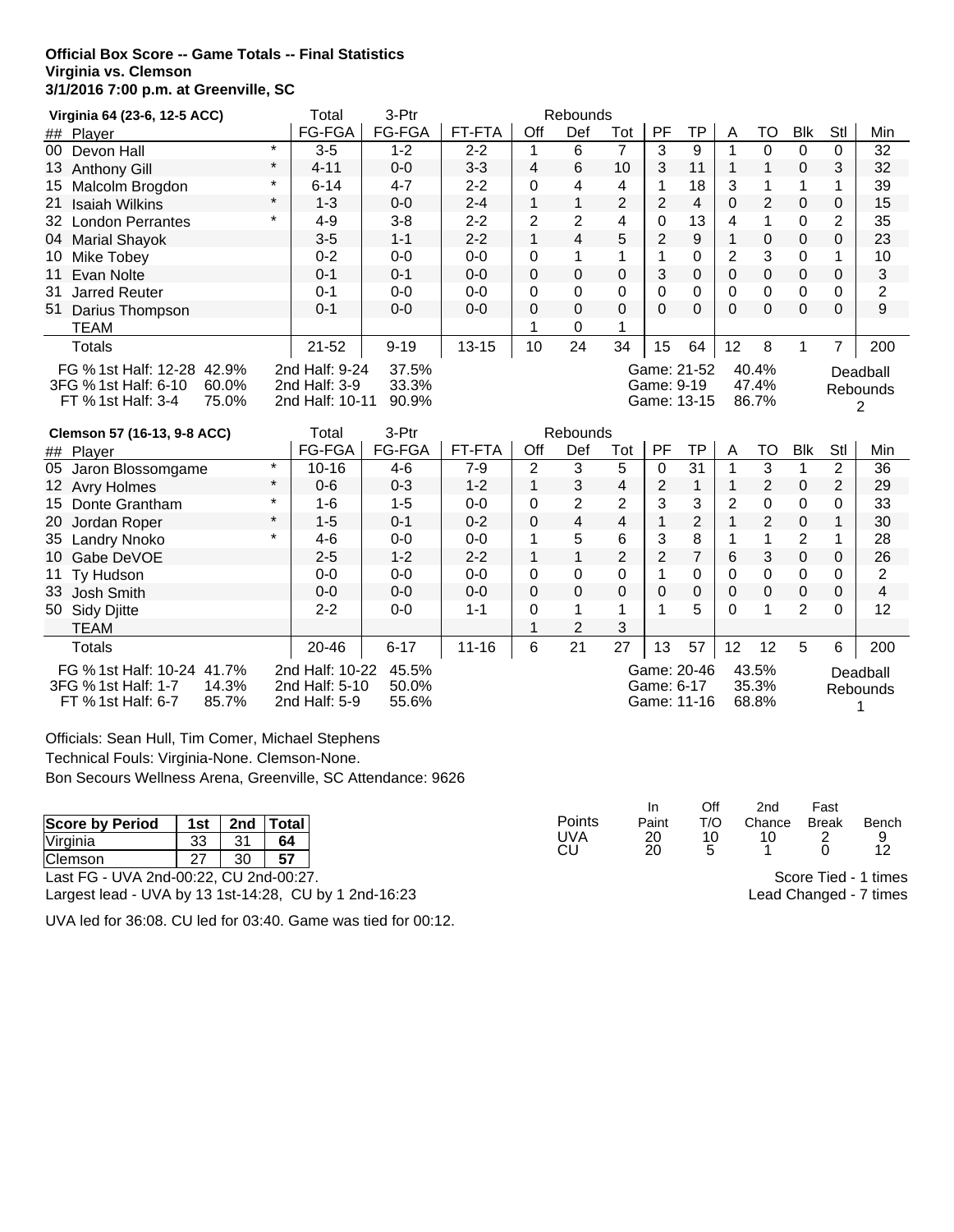

### **Official Basketball Box Score -- Game Totals -- Final Statistics Louisville vs Virginia 03/05/16 8:30 p.m. at Charlottesville, Va. (JPJ)**



**Louisville 46 • 23-8, 12-6 ACC**

|    |                            |       |   | Total     | 3-Ptr             |           |         | Rebounds |                |                |    |          |          |          |      |          |
|----|----------------------------|-------|---|-----------|-------------------|-----------|---------|----------|----------------|----------------|----|----------|----------|----------|------|----------|
| ## | Player                     |       |   |           | FG-FGA FG-FGA     | FT-FTA    | Off Def |          | Totl           | PF             | TP | A        | TO       | Blk      | Stll | Min      |
| 22 | Deng Adel                  |       |   | $1 - 5$   | $1 - 3$           | $0 - 0$   | 0       |          |                |                | 3  |          | 0        | 0        |      | 18       |
| 32 | Chinanu Onuaku             |       |   | $3 - 8$   | $0 - 0$           | $1 - 2$   | 0       | 4        | 4              | 5              | 7  | 2        |          |          | 0    | 20       |
| 00 | Damion Lee                 |       | g | $3 - 13$  | 1-8               | $2 - 2$   |         | 3        | 4              | 3              | 9  | 2        | 2        | 0        |      | 35       |
| 02 | <b>Quentin Snider</b>      |       | g | $0 - 3$   | $0 - 1$           | $0 - 0$   | 0       | 2        | 2              | 3              | 0  |          | 0        | $\Omega$ | Ő    | 15       |
| 03 | <b>Trey Lewis</b>          |       | g | $2 - 9$   | $1 - 4$           | $2 - 3$   | 0       | 2        | 2              | 2              | 7  | 2        | 2        | 0        | 2    | 29       |
| 04 | Dillon Avare               |       |   | $0 - 1$   | $0 - 1$           | $0 - 0$   | 0       | $\Omega$ | $\overline{O}$ | O              | 0  | $\Omega$ | $\Omega$ | $\Omega$ | O    | 1.       |
| 05 | Matz Stockman              |       |   | $1 - 3$   | $O-O$             | $1 - 3$   | 1       | 0        |                | 4              | 3  | O        | 0        | 0        | Ο    | 17       |
| 10 | Jaylen Johnson             |       |   | $1 - 3$   | $0 - 0$           | $0-0$     | 1       | $\Omega$ |                | 2              | 2  | 0        | $\Omega$ | $\Omega$ |      | 20       |
| 13 | Ray Spalding               |       |   | $2 - 3$   | $0 - 0$           | $0 - 0$   | 3       |          | 4              | 4              | 4  |          |          | 0        |      | 17       |
| 23 | David Levitch              |       |   | $O - O$   | $0 - 0$           | $0 - 0$   | 0       |          |                |                | 0  |          | $\Omega$ | $\Omega$ | 0    | 7        |
| 45 | Donovan Mitchell           |       |   | $3 - 10$  | $1 - 5$           | 4-4       | 6       | 0        | 6              | $\overline{2}$ | 11 |          |          | 0        | 3    | 21       |
|    | Team                       |       |   |           |                   |           |         |          | 2              |                |    |          |          |          |      |          |
|    | Totals                     |       |   | 16-58     | $4 - 22$          | $10 - 14$ | 13      | 15       | 28             | 27             | 46 | 11       |          |          | 8    | 200      |
|    | 7-28<br>FG $%$ 1st Half:   | 25.0% |   | 2nd half: | $9 - 30$<br>30.0% | Game:     |         | 16-58    |                | 27.6%          |    |          |          |          |      | Deadball |
|    | 3FG % 1st Half:<br>$2 - 8$ | 25.0% |   | 2nd half: | $2 - 14$<br>14.3% | Game:     |         | $4 - 22$ |                | 18.2%          |    |          |          |          |      | Rebounds |
|    | FT % 1st Half:<br>$1 - 2$  | 50.0% |   | 2nd half: | 75.0%<br>$9 - 12$ | Game:     |         | 10-14    |                | 71.4%          |    |          |          |          |      | 3        |

#### **Virginia 68 • 24-6, 13-5 ACC**

|    |                                       | Total           | 3-Ptr         |           |                | Rebounds       |                 |                |                |                |             |                |                |          |
|----|---------------------------------------|-----------------|---------------|-----------|----------------|----------------|-----------------|----------------|----------------|----------------|-------------|----------------|----------------|----------|
| ## | Player                                | FG-FGA          | <b>FG-FGA</b> | FT-FTA    |                | Off Def Tot    |                 | PF             | TP             | A              | TO          | Blk            | Stl            | Min      |
| 11 | Evan Nolte                            | $2 - 3$         | $2 - 3$       | $0 - 0$   | 0              | 0              | 0               | $\Omega$       | 6              | 2              |             |                | $\Omega$       | 16       |
| 13 | Anthony Gill                          | $4 - 6$         | $0 - 0$       | $7 - 8$   | $\overline{2}$ | 2              | $\overline{4}$  | 2              | 15             | 1              | $\mathbf 0$ | $\overline{0}$ |                | 24       |
| 10 | Mike Tobey<br>C                       | $5 - 8$         | $0 - 0$       | $5 - 8$   | 4              | 16             | 20              | 3              | 15             | O              | 0           | 0              | $\Omega$       | 25       |
| 15 | Malcolm Brogdon<br>g                  | $4 - 11$        | $0 - 4$       | $9 - 11$  | 0              | 2              | 2               | $\overline{2}$ | 17             | $\overline{2}$ | 3           | $\Omega$       | 0              | 37       |
| 32 | London Perrantes<br>g                 | 3-6             | $2 - 4$       | $0 - 1$   | $\mathbf 0$    | 4              | 4               |                | 8              | 4              | 5           | $\Omega$       | 3              | 36       |
| 00 | Devon Hall                            | $1 - 2$         | $0 - 0$       | $2 - 2$   | $\mathbf 0$    | $\Omega$       | $\Omega$        | 3              | 4              | $\overline{2}$ | $\mathbf 0$ | 1              | $\Omega$       | 20       |
| 02 | Justice Bartley                       | $0-0$           | $0 - 0$       | $0 - 0$   | 0              | $\Omega$       | 0               | $\Omega$       | 0              |                | $\Omega$    | 0              | $\Omega$       |          |
| 04 | Marial Shayok                         | $O - 1$         | $0 - 0$       | $0 - 0$   | 0              | $\Omega$       | $\mathbf{O}$    | $\Omega$       | $\mathbf{O}$   | $\Omega$       |             | $\Omega$       | 0              | 6        |
| 21 | <b>Isaiah Wilkins</b>                 | $O - 1$         | $0 - 0$       | $0-0$     | 1              |                | 2               | 2              | $\mathbf 0$    | $\overline{0}$ | 2           | 0              | $\Omega$       | 19       |
| 24 | Caid Kirven                           | $1 - 1$         | $1 - 1$       | $0 - 0$   | $\mathbf 0$    | $\mathbf 0$    | $\mathbf{O}$    | $\Omega$       | 3 <sub>l</sub> | $\Omega$       | $\Omega$    | $\Omega$       | $\Omega$       | 1        |
| 31 | Jarred Reuter                         | $0-0$           | $0 - 0$       | $0 - 0$   | 0              | 0              | 0               | $\Omega$       | 0              | $\Omega$       | 0           | 0              | 0              |          |
| 33 | Jack Salt                             | $0 - 0$         | $0 - 0$       | $0 - 0$   | $\mathbf{O}$   | $\mathbf 0$    | $\mathbf{O}$    | $\Omega$       | $\mathbf{O}$   | $\Omega$       | $\mathbf 0$ | $\Omega$       | $\Omega$       |          |
| 34 | Jeff Jones                            | $0-0$           | $0 - 0$       | $0 - 0$   | 0              | $\overline{O}$ | 0               | $\Omega$       | $\mathsf{O}$   | $\Omega$       | 0           | 0              | $\Omega$       |          |
| 51 | Darius Thompson                       | $0 - 0$         | $0 - 0$       | $0-0$     | $\mathbf 0$    | $\Omega$       | $\Omega$        |                | $\mathbf{O}$   |                |             | $\mathbf{O}$   | $\Omega$       | 12       |
|    | Team                                  |                 |               |           | 1              | 5              | 6               |                |                |                |             |                |                |          |
|    | Totals                                | $20 - 39$       | $5 - 12$      | $23 - 30$ | 8              | 30             | 38 <sup>1</sup> | 14             | 68             | 13             | 13          | $\overline{2}$ | $\overline{4}$ | 200      |
|    | 36.4%<br>$8 - 22$<br>FG $%$ 1st Half: | 2nd half: 12-17 | 70.6%         | Game:     |                | 20-39          |                 | 51.3%          |                |                |             |                |                | Deadball |

3FG % 1st Half: 3-10 30.0% 2nd half: 2-2 100.0 FT % 1st Half: 10-11 90.9% 2nd half: 13-19 68.4%

Game: 5-12 41.7% Game: 23-30 76.7%

Rebounds 3

Officials: Bryan Kersey, Mike Eades, Louie Andrakakos Technical fouls: Louisville-None. Virginia-None. Attendance: 14088 UL: Chinanu Onuaku fouled out at 7:58 (II)

| Score by periods  | 1st | $\vert$ 2nd | Total |
|-------------------|-----|-------------|-------|
| <i>Louisville</i> |     |             | 16    |
| Virginia          |     |             | 68    |

Last FG - UL 2nd-04:14, VA 2nd-00:34. Largest lead - UL None, VA by 22 2nd-00:34. UL led for 00:00. VA led for 37:56. Game was tied for 02:04. VA 24 6 8 4 7 Score tied - 0 times.

In Off 2nd Fast Points Paint T/O Chance Break Bench<br>UL 22 12 8 2 20 UL 22 12 8 2 20

Lead changed - 0 times.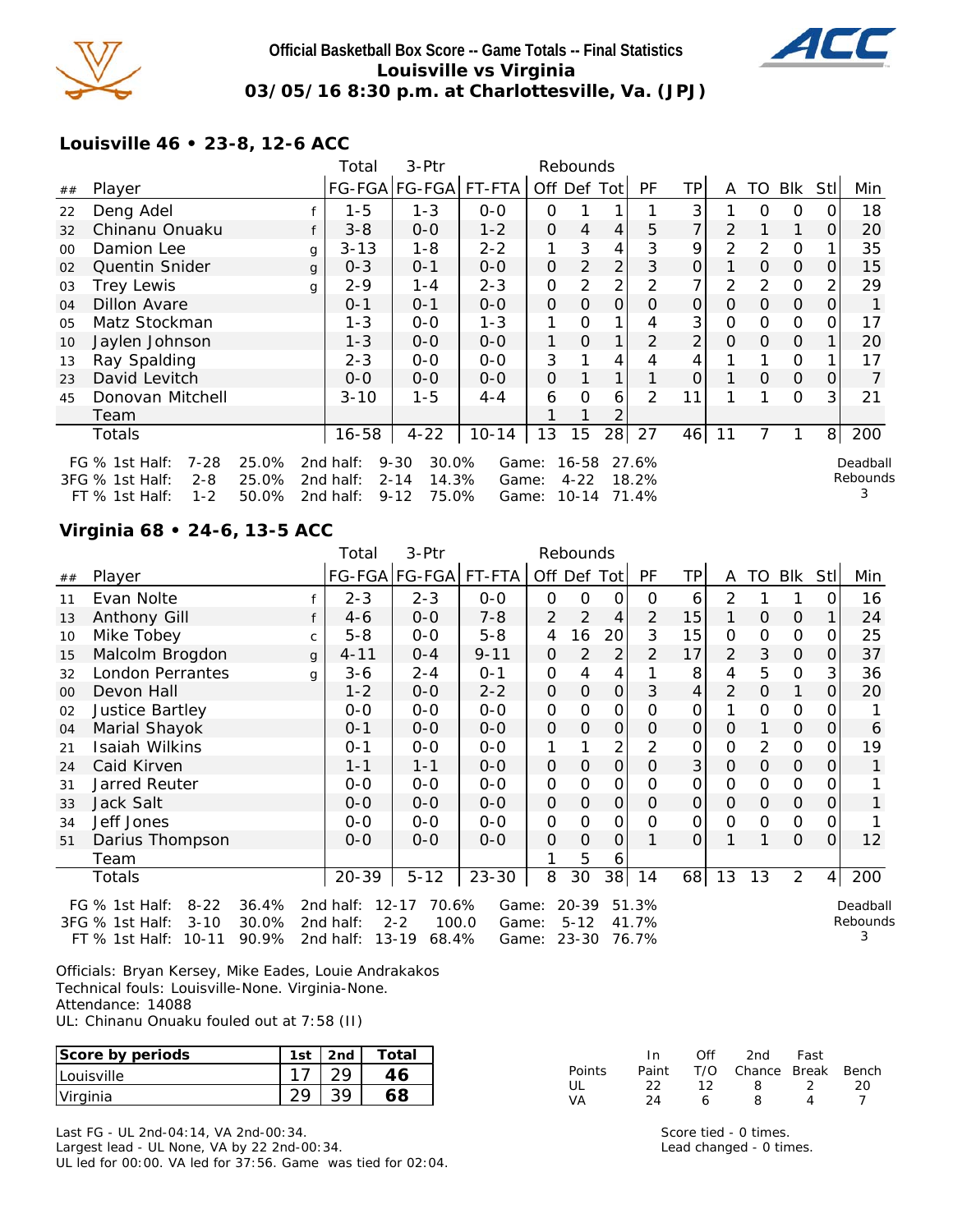| OFFICIAL BASKETBALL BOX SCORE                            | Final |
|----------------------------------------------------------|-------|
| Georgia Tech vs Virginia                                 |       |
| Thu, Mar 10, 2016 7:00 PM Verizon Center, Washington, DC |       |

# Georgia Tech 19-14

| $-0.01$ yiu it can $-1.0$                                                                        |        |          |                                                         |        |          |        |    |          |                |                |     |                                                             |    |                |          |            |
|--------------------------------------------------------------------------------------------------|--------|----------|---------------------------------------------------------|--------|----------|--------|----|----------|----------------|----------------|-----|-------------------------------------------------------------|----|----------------|----------|------------|
|                                                                                                  | Total  |          | 3-Pt                                                    |        |          |        |    | Rebounds |                |                |     |                                                             |    |                |          |            |
| No Name                                                                                          | FG FGA |          |                                                         | FG FGA |          | FT FTA | OF |          | DF TOT         | PF             | TPI | A                                                           | TO | <b>BLK</b>     | S        | <b>MIN</b> |
| 00 Mitchell, Charles                                                                             | 2      | 4        | 0                                                       | 0      | 0        | 0      |    | 5        | 6              |                | 4   | 0                                                           | 3  | 0              | 0        | 27         |
| 12 Stephens, Quinton                                                                             |        | 3        | 0                                                       |        | 0        | 0      |    | 4        | 5              |                | 2   | 0                                                           |    | 0              | 0        | 28         |
| 32 Jacobs, Nick                                                                                  | 2      |          | 0                                                       | 0      | 0        | 0      |    | 2        | 3              | 2              | 4   | 0                                                           | 2  | 0              | 0        | 27         |
| 02 Smith, Adam                                                                                   | 6      | 14       |                                                         | 8      | 0        | 0      |    |          | 3              | $\overline{2}$ | 16  |                                                             | 2  | 0              |          | 36         |
| 03 Georges-Hunt, Marcus                                                                          |        | 8        | 0                                                       | ົ      | 5        | 6      |    |          | $\overline{2}$ | 3              | 7   | 3                                                           |    | 0              | 0        | 31         |
| 44 Lammers, Ben                                                                                  | 3      | 4        | 0                                                       | 0      | 0        | 0      |    |          | 3              |                | 6   | 0                                                           |    | 2              | 0        | 12         |
| 33 White, James                                                                                  |        | 3        | 0                                                       | 0      | 0        | 0      |    | 4        | 6              |                | 2   | 0                                                           |    | 0              | 0        | 14         |
| 01 Jackson, Tadric                                                                               | 4      | 4        | 2                                                       |        |          |        | 0  | 0        | 0              | 0              | 11  | 2                                                           | 2  | 0              |          | 17         |
| 11 Heath, Josh                                                                                   | 0      |          | 0                                                       | 0      | 0        | 0      | 0  | 0        | 0              | 0              | 0   | 2                                                           | 0  | 0              | 0        | 6          |
| 05 Heyward, Corey                                                                                | 0      |          |                                                         | 0      | 0        | 0      | 0  | 0        | 0              | 0              |     | 0                                                           | 0  | 0              |          |            |
| 10 Jorgenson, Travis                                                                             | 0      | $\Omega$ |                                                         |        | $\Omega$ | 0      |    |          | 0              | 0              |     | $\Omega$                                                    | 0  | 0              | 0        |            |
| Team                                                                                             |        |          |                                                         |        |          |        |    |          |                |                |     |                                                             |    |                |          |            |
| <b>Totals</b>                                                                                    | 20     | 49       | 6                                                       | 13     | 6        | 7      | 9  | 20       | 29             | 14             | 52  | 8                                                           | 14 | $\overline{2}$ | 3        | 200        |
| Total FG% 1st Half: 12-25 (48.0)<br>3 PT FG% 1st Half: 2-7 (28.6)<br>FT%<br>1st Half: 2-3 (66.7) |        |          | 2nd: 8-24 (33.3)<br>2nd: 4-6 (66.7)<br>2nd: 4-4 (100.0) |        |          |        |    |          |                |                |     | Game: 20-49 (40.8)<br>Game: 6-13 (46.2)<br>Game: 6-7 (85.7) |    |                | Deadball | Rebounds   |

#### Virginia 25-6

|                                                                                                  |         | Total                                                    | $3-Pt$         |        |          |                |    | Rebounds       |        |          |    |                                                              |   |        |          |            |
|--------------------------------------------------------------------------------------------------|---------|----------------------------------------------------------|----------------|--------|----------|----------------|----|----------------|--------|----------|----|--------------------------------------------------------------|---|--------|----------|------------|
| No Name                                                                                          |         | FG FGA                                                   |                | FG FGA |          | FT FTA         | OF |                | DF TOT | PF       | TP | A                                                            |   | TO BLK | S        | <b>MIN</b> |
| 13 Gill, Anthony                                                                                 | 5       | 9                                                        | 0              | 0      | 2        | 2              | 2  | 6              | 8      |          | 12 |                                                              | 0 |        | 1        | 24         |
| 21 Wilkins, Isaiah                                                                               |         | 3                                                        | 0              |        |          | 2              | 2  | $\overline{2}$ | 4      |          | 3  | 3                                                            | 2 |        | 2        | 28         |
| 00 Hall, Devon                                                                                   | 2<br>g  | 6                                                        |                |        |          | 3              | 2  | 3              | 5      | 3        | 6  |                                                              |   |        | 0        | 27         |
| 15 Brogdon, Malcolm                                                                              | 10<br>g | 15                                                       | 3              | 6      | 3        | 3              |    | $\overline{2}$ | 3      |          | 26 | 2                                                            | 0 |        | 1        | 33         |
| 32 Perrantes, London                                                                             | 3<br>g  | 8                                                        | $\overline{2}$ | 5      | 0        | 0              |    | $\overline{2}$ | 2      | 0        | 8  | 8                                                            | 2 |        | 0        | 32         |
| 10 Tobey, Mike                                                                                   | 4       | 5                                                        | 0              |        |          | $\overline{2}$ |    |                |        |          | 9  |                                                              | 0 |        | 0        | 18         |
| 04 Shayok, Marial                                                                                |         |                                                          | 0              | 0      | 0        | 0              | 0  |                |        |          | 0  |                                                              |   | 0      | 0        | 8          |
| 51 Thompson, Darius                                                                              |         |                                                          | 0              |        |          | 0              | 0  | 0              | 0      |          | 2  |                                                              | 0 |        |          | 11         |
| 11 Nolte, Evan                                                                                   | 2       | 2                                                        |                |        |          | 3              | 0  | 0              | 0      |          | 6  | 0                                                            | 0 | 0      |          | 14         |
| 24 Kirven, Caid                                                                                  | 0       |                                                          | 0              |        | 0        | 0              | 0  | 0              | 0      | 0        | 0  | 0                                                            | 0 | 0      | 0        |            |
| 31 Reuter, Jarred                                                                                | 0       | 0                                                        | 0              |        | 0        | 0              | 0  | 0              | 0      | 0        | 0  | 0                                                            | 0 | 0      | 0        |            |
| 33 Salt, Jack                                                                                    | 0       |                                                          | 0              | 0      | 0        | 0              | 0  | 0              | 0      | 0        | 0  | 0                                                            | 0 | 0      | 0        |            |
| 02 Bartley, Justice                                                                              | 0       | 0                                                        | 0              | 0      | 0        | 0              | 0  |                |        | 0        | 0  | 0                                                            |   |        | 0        |            |
| 34 Jones, Jeff                                                                                   | 0       | 0                                                        | 0              |        | $\Omega$ | 0              |    | 0              | 0      | $\Omega$ | 0  | $\Omega$                                                     | 0 | 0      | 0        |            |
| Team                                                                                             |         |                                                          |                |        |          |                | 0  | 0              | 0      |          |    |                                                              | Ω |        |          |            |
| <b>Totals</b>                                                                                    | 28      | 52                                                       |                | 14     | 9        | 15             | 7  | 18             | 25     | 13       | 72 | 17                                                           |   | 3      | 6        | 200        |
| Total FG% 1st Half: 13-27 (48.1)<br>3 PT FG% 1st Half: 3-7 (42.9)<br>1st Half: 1-2 (50.0)<br>FT% |         | 2nd: 15-25 (60.0)<br>2nd: 4-7 (57.1)<br>2nd: 8-13 (61.5) |                |        |          |                |    |                |        |          |    | Game: 28-52 (53.8)<br>Game: 7-14 (50.0)<br>Game: 9-15 (60.0) |   |        | Deadball | Rebounds   |
| $\sim$ $\sim$ $\sim$ $\sim$ $\sim$<br>.                                                          |         |                                                          |                |        |          |                |    |                |        |          |    |                                                              |   |        |          |            |

Officials: Les Jones, Jerry Heater, Clarence Armstrong Technicals: Georgia Tech -None Virginia -None Attendance: 20,719 (Adjusted)

| Scoring By Periods |  | Total |
|--------------------|--|-------|
| Georgia Tech   28  |  |       |
| Virginia   30      |  |       |

Notes: 2016 New York Life ACC Tournament Game #9 - Quarterfinal

| Other Stats                                 | VA                     | GT                   |                        |                |
|---------------------------------------------|------------------------|----------------------|------------------------|----------------|
| Biggest Lead (first time - number of times) | 23 (P-2 2:56 - 2)      | $5 (P-1 12:21 - 1)$  | Number Of Ties         | $\overline{2}$ |
| Shots In The 'Paint'                        | $15/24 = 30$ Pts       | $11/19 = 22$ Pts     | Number Of Lead Changes | 2              |
| Points Off Turnovers                        | 22                     |                      |                        |                |
| Points Off Offensive Rebounds               | 10                     |                      |                        |                |
| <b>Fast Break Points</b>                    |                        |                      |                        |                |
| 1st Shot of Bonus FT                        | 3/3                    | 2/2                  |                        |                |
| Longest FG Drought (Period-Times)           | $3:14$ (P-1 5:07-1:53) | 5:02 (P-2 5:50-0:48) |                        |                |
| <b>Bench Points</b>                         |                        | 19                   |                        |                |
|                                             |                        |                      |                        |                |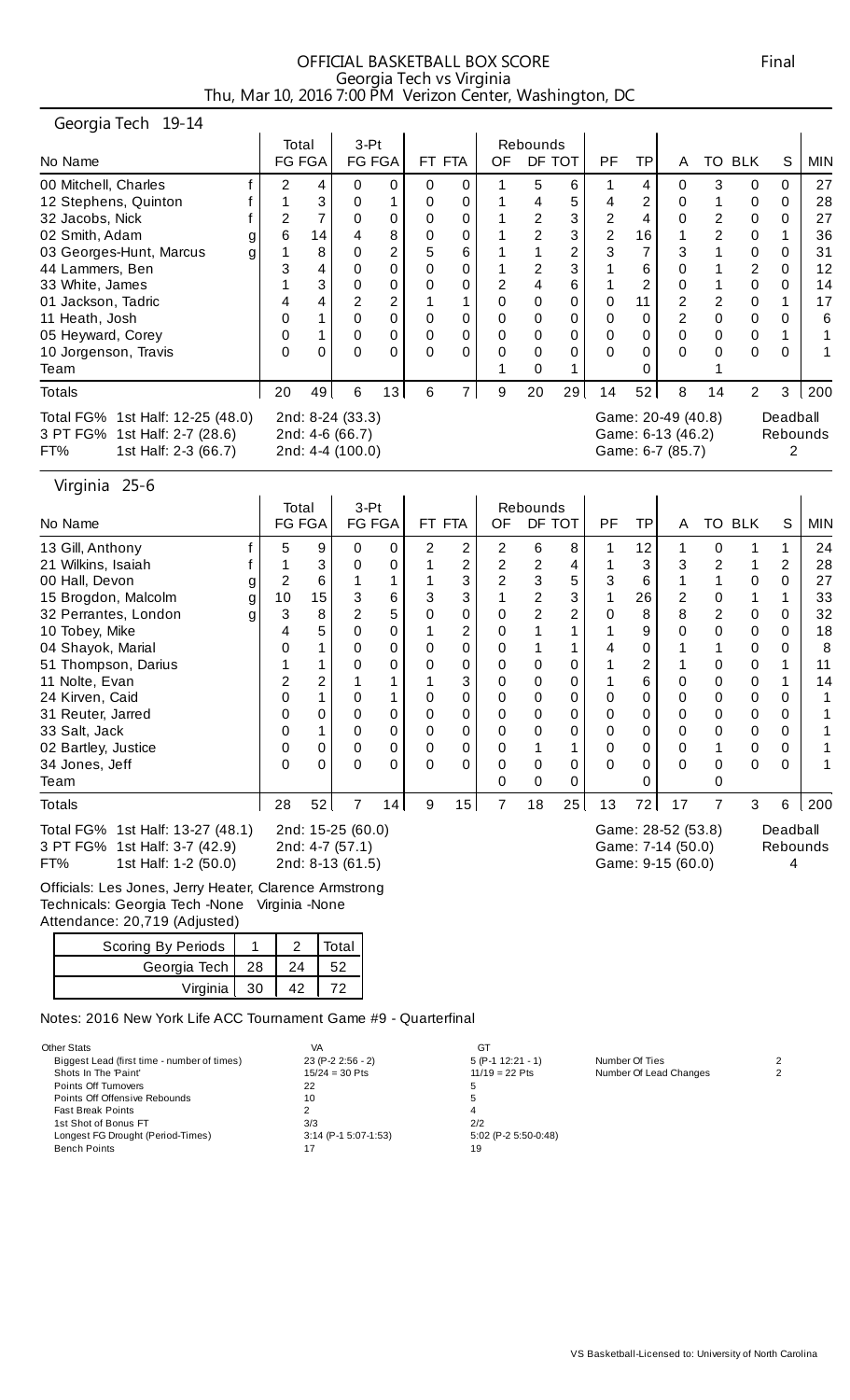### **Official Basketball Box Score -- Game Totals -- Final Statistics Miami vs Virginia Fri, Mar 11, 2016 at Verizon Center, Washington, DC**

#### **Miami 68 - 25-7**

|              |                                                          |              | Total                  | 3-Ptr          |           |                | Rebounds       |                   |                |                |                |                         |                |                |                        |
|--------------|----------------------------------------------------------|--------------|------------------------|----------------|-----------|----------------|----------------|-------------------|----------------|----------------|----------------|-------------------------|----------------|----------------|------------------------|
| ##           | Player                                                   |              | FG-FGA                 | FG-FGA         | FT-FTA    | Off            | Def            | Tot               | PF             | <b>TP</b>      | Α              | <b>TO</b>               | <b>Blk Stl</b> |                | Min                    |
| 05           | REED, DAVON                                              | g            | $1 - 3$                | $1 - 1$        | $0 - 0$   | $\Omega$       | 1              | 1                 | $\overline{4}$ | 3              | 1              | 0                       | $\Omega$       | $\overline{0}$ | 30                     |
| 10           | MCCLELLAN, SHELDON                                       | $\mathbf{g}$ | $5 - 11$               | $0 - 1$        | $5 - 5$   | $\mathbf{1}$   | $\mathbf{1}$   | $\overline{c}$    | 5              | 15             | 0              | 4                       | $\mathbf 0$    | $\overline{2}$ | 36                     |
| 13           | RODRIGUEZ, ANGEL                                         | g            | $3-5$                  | $1 - 2$        | $2 - 4$   | $\overline{0}$ | 2              | 2                 | $\overline{4}$ | 9              | 3              | $\overline{\mathbf{4}}$ | 0              | 2              | 28                     |
| 21           | MURPHY, KAMARI                                           | f            | $3-6$                  | $0 - 0$        | $1 - 2$   | $\Omega$       | 4              | 4                 | $\mathbf{1}$   | 7              | 0              | $\overline{c}$          | 1              | 0              | 22                     |
| 23           | <b>JEKIRI, TONYE</b>                                     | f            | $1 - 3$                | $0 - 0$        | $0 - 0$   | 1              | 6              | 7                 | 2              | $\overline{c}$ | $\mathbf{0}$   | 4                       | $\mathbf 0$    | 0              | 23                     |
| 00           | NEWTON, JA'QUAN                                          | g            | $5 - 7$                | $0 - 0$        | $9 - 11$  | $\Omega$       | $\mathbf{1}$   | 1                 | 3              | 19             | 3              | $\overline{c}$          | $\Omega$       | 1              | 32                     |
| 03           | LAWRENCE, ANTHONY                                        | g            | $2 - 3$                | $0 - 1$        | $1 - 2$   | 1              | 3              | 4                 | 2              | 5              | $\overline{0}$ | $\mathbf 0$             | $\mathbf 0$    | 0              | 16                     |
| 33           | CRUZ UCEDA, IVAN                                         | f            | $3 - 4$                | $2 - 3$        | $0 - 0$   | $\mathbf{1}$   | $\mathbf 0$    | $\mathbf{1}$      | $\mathbf{1}$   | 8              | $\Omega$       | 0                       | $\mathbf 0$    | $\mathbf 0$    | 13                     |
|              | <b>TEAM</b>                                              |              | $0 - 0$                | $0 - 0$        |           | 1              | 2              | 3                 | 0              | 0              |                | 0                       |                |                |                        |
|              | <b>TOTALS</b>                                            |              | 23-42                  | $4 - 8$        | 18-24     | 5              | 20             | 25                | 22             | 68             | $\overline{7}$ | 16                      | 1              | 5              | 200                    |
|              |                                                          |              |                        |                |           |                |                |                   |                |                |                |                         |                |                | Deadball Rebounds: 2,0 |
| FG %         | 1st Half:<br>$0 - 0$<br>0%                               |              | 2nd Half:              | $0-0$          | 0%        | Game:          |                | 23-42             |                |                | 54.8%          |                         |                |                |                        |
| 3FG %<br>FT% | 1st Half:<br>$0 - 0$<br>0%<br>1st Half:<br>$0 - 0$<br>0% |              | 2nd Half:<br>2nd Half: | $0-0$<br>$0-0$ | 0%<br>0%  | Game:<br>Game: |                | $4 - 8$<br>18-24  |                |                | 50.0%<br>75.0% |                         |                |                |                        |
|              | <b>Virginia 73 - 26-6</b>                                |              |                        |                |           |                |                |                   |                |                |                |                         |                |                |                        |
|              |                                                          |              |                        |                |           |                |                |                   |                |                |                |                         |                |                |                        |
|              |                                                          |              | Total                  | 3-Ptr          |           |                | Rebounds       |                   |                |                |                |                         |                |                |                        |
|              | ## Player                                                |              | FG-FGA                 | FG-FGA         | FT-FTA    | Off            | Def            | Tot               | <b>PF</b>      | <b>TP</b>      | A              |                         | TO Blk Stl     |                | Min                    |
| 00           | HALL, DEVON                                              | g            | $0 - 4$                | $0 - 1$        | $0-0$     | $\mathbf 0$    | 1              | 1                 | 1              | $\mathbf 0$    | $\overline{2}$ | 1                       | $\mathbf 0$    | 0              | 18                     |
| 13           | <b>GILL, ANTHONY</b>                                     | $\mathsf{f}$ | $2 - 3$                | $0 - 0$        | $2 - 2$   | $\Omega$       | 3              | 3                 | 4              | 6              | $\mathbf{1}$   | 3                       | $\overline{0}$ | $\Omega$       | 23                     |
| 15           | BROGDON, MALCOLM                                         | g            | $6 - 15$               | $2 - 3$        | $10 - 11$ | 1              | 2              | 3                 | 2              | 24             | 4              | 1                       | 0              | 0              | 37                     |
| 21           | <b>WILKINS, ISAIAH</b>                                   | $\mathsf{f}$ | $4 - 4$                | $0 - 0$        | $0 - 0$   | 3              | $\overline{4}$ | $\overline{7}$    | 3              | 8              | $\mathbf 0$    | 0                       | $\mathbf{1}$   | 2              | 22                     |
| 32           | PERRANTES, LONDON                                        | g            | $5-9$                  | $1 - 4$        | $0 - 2$   | 0              | 2              | $\overline{c}$    | 1              | 11             | 3              | $\mathbf 0$             | 0              | 2              | 34                     |
| 04           | SHAYOK, MARIAL                                           | g            | $4 - 5$                | $0 - 0$        | $2 - 4$   | $\mathbf 0$    | 3              | 3                 | 5              | 10             | $\mathbf 0$    | $\overline{c}$          | $\mathbf 0$    | $\mathbf 0$    | 23                     |
| 10           | <b>TOBEY, MIKE</b>                                       | C            | $3-5$                  | $0 - 2$        | $0 - 0$   | 3              | $\overline{c}$ | 5                 | 1              | 6              | $\mathbf 0$    | 1                       | 1              | $\Omega$       | 17                     |
| 11           | NOLTE, EVAN                                              | $\mathsf{f}$ | $1 - 1$                | $0 - 0$        | $0 - 0$   | 0              | 0              | $\mathbf 0$       | $\overline{c}$ | $\overline{c}$ | $\mathbf 0$    | $\mathbf 0$             | $\mathbf 0$    | $\mathbf 0$    | 9                      |
| 51           | THOMPSON, DARIUS                                         | g            | $1 - 4$                | $1 - 1$        | $3-6$     | 1              | 1              | 2                 | 0              | 6              | $\Omega$       | 1                       | 0              | $\overline{2}$ | 17                     |
|              | <b>TEAM</b>                                              |              | $0 - 0$                | $0 - 0$        |           | 0              | $\mathbf 0$    | $\mathbf 0$       | 0              | 0              |                | 1                       |                |                |                        |
|              | <b>TOTALS</b>                                            |              | 26-50                  | $4 - 11$       | $17 - 25$ | 8              | 18             | 26                | 19             | 73             | 10             | 10                      | 2              | 6              | 200                    |
|              |                                                          |              |                        |                |           |                |                |                   |                |                |                |                         |                |                | Deadball Rebounds: 4,0 |
| FG %         | 0%<br>1st Half:<br>$0 - 0$                               |              | 2nd Half:              | $0-0$          | 0%        | Game:          |                | 26-50             |                |                | 52.0%          |                         |                |                |                        |
| 3FG %<br>FT% | 1st Half:<br>$0 - 0$<br>0%<br>1st Half:<br>$0 - 0$<br>0% |              | 2nd Half:<br>2nd Half: | $0-0$<br>$0-0$ | 0%<br>0%  | Game:<br>Game: |                | $4 - 11$<br>17-25 |                |                | 36.4%<br>68.0% |                         |                |                |                        |

Technical Fouls: Miami- None. Virginia- None.

Attendance: 20719

2016 New York Life ACC Tournament Game #12 - Semifinal

| Score by periods | 1st | 2nd | Total |
|------------------|-----|-----|-------|
| Miami            |     |     |       |
| Virginia         | 36  |     | 73    |

|               |     |    | In Off 2nd Fast              |    |     |
|---------------|-----|----|------------------------------|----|-----|
| <b>Points</b> |     |    | Paint T/O Chance Break Bench |    |     |
| UM.           | 32. | 11 | - 8                          | 6. | 32. |
| VA            | 30. | 19 | 8                            | 2  | 24  |

Last FG - UM 2nd-00:03, VA 2nd-03:53.

Largest lead - Miami by 0 ; Virginia by 13 2nd-03:10 UM led for NaN:0. VA led for NaN:0. Game was tied for NaN:0.

Score tied - 0 times Lead changed - 1 times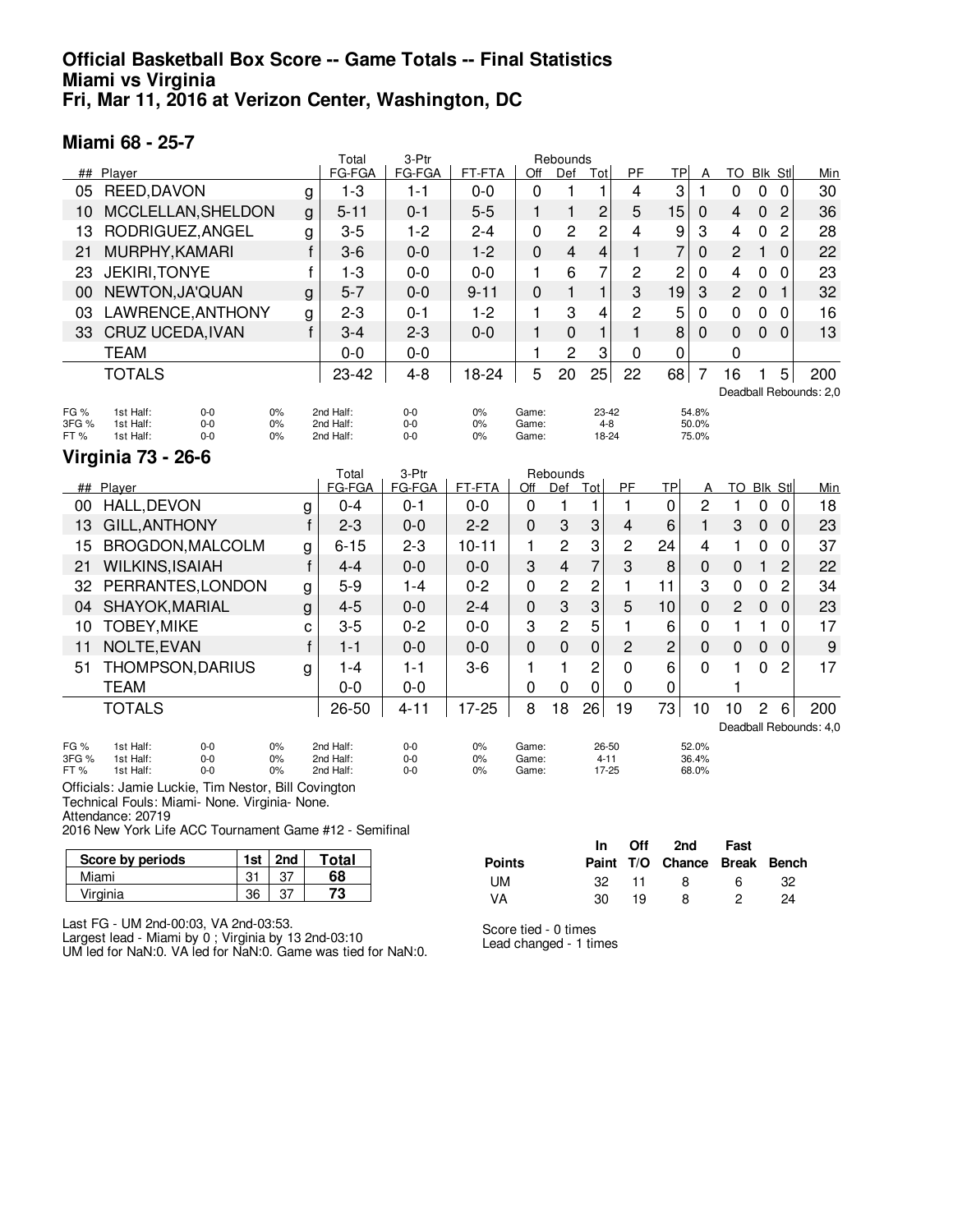# OFFICIAL BASKETBALL BOX SCORE Final Virginia vs North Carolina Sat, Mar 12, 2016 9:00 PM Verizon Center, Washington, DC

#### Virginia 26-7

| No Name                                                                                            |   | Total | FG FGA | $3-Pt$                                                    | FG FGA | FT FTA |   | OF | Rebounds       | DF TOT         | PF             | TPI             | A                                                            |                | TO BLK | S        | <b>MIN</b> |
|----------------------------------------------------------------------------------------------------|---|-------|--------|-----------------------------------------------------------|--------|--------|---|----|----------------|----------------|----------------|-----------------|--------------------------------------------------------------|----------------|--------|----------|------------|
| 13 Gill, Anthony                                                                                   |   | 5     | 8      |                                                           |        | 2      | 2 | 2  | 4              | 6              | $\Omega$       | 13 <sup>1</sup> | 0                                                            | 0              |        | 1        | 30         |
| 21 Wilkins, Isaiah                                                                                 |   |       | 3      | 0                                                         |        | 0      | 0 | 3  |                | 4              | $\overline{2}$ | 2               |                                                              | 0              |        | 0        | 22         |
| 00 Hall, Devon                                                                                     | g | 3     | 4      |                                                           |        | 0      | 0 |    | $\overline{2}$ | $\overline{2}$ | 0              | 7               | 2                                                            | $\overline{2}$ |        |          | 22         |
| 15 Brogdon, Malcolm                                                                                | g | 6     | 22     | 2                                                         | 9      |        |   |    | $\overline{2}$ | 2              | 2              | 15              | 4                                                            |                | 0      | 2        | 36         |
| 32 Perrantes, London                                                                               | g | 3     | 14     | $\overline{2}$                                            | 8      | 0      | 0 |    |                | $\overline{2}$ |                | 8               | 2                                                            |                | 0      | 0        | 34         |
| 10 Tobey, Mike                                                                                     |   |       | 4      | 0                                                         | 0      | 0      | 0 | 6  | 3              | 9              | $\overline{2}$ | 2               | 0                                                            | 2              | 0      | 0        | 14         |
| 11 Nolte, Evan                                                                                     |   | 2     | 3      | 2                                                         |        | 0      | 0 |    |                | 2              | 0              | 6               | 0                                                            |                | 0      | 0        | 13         |
| 04 Shayok, Marial                                                                                  |   | 2     | 5      | 0                                                         |        | 0      | 0 |    | 4              | 5              | $\overline{2}$ | 4               |                                                              | 2              | 0      | 0        | 20         |
| 51 Thompson, Darius                                                                                |   | 0     | 0      | 0                                                         |        | 0      | 0 | 0  | 0              | 0              |                | 0               | $\Omega$                                                     | 0              | 0      | 0        | 9          |
| Team                                                                                               |   |       |        |                                                           |        |        |   | 2  | 2              | 4              |                | 0               |                                                              |                |        |          |            |
| <b>Totals</b>                                                                                      |   | 23    | 63     | 8                                                         | 24     | 3      | 3 | 16 | 20             | 36             | 10             | 57              | 10                                                           | 10             | 3      | 4        | 200        |
| Total FG% 1st Half: 12-30 (40.0)<br>3 PT FG% 1st Half: 3-11 (27.3)<br>FT%<br>1st Half: 1-1 (100.0) |   |       |        | 2nd: 11-33 (33.3)<br>2nd: 5-13 (38.5)<br>2nd: 2-2 (100.0) |        |        |   |    |                |                |                |                 | Game: 23-63 (36.5)<br>Game: 8-24 (33.3)<br>Game: 3-3 (100.0) |                |        | Deadball | Rebounds   |

North Carolina 28-6

| No Name                                                                                              |   | Total | FG FGA | $3-Pt$                                                   | <b>FG FGA</b> |          | FT FTA   | OF | Rebounds<br>DF TOT |                 | PF.      | TP. | A                                                             | TO | <b>BLK</b> | S        | <b>MIN</b> |
|------------------------------------------------------------------------------------------------------|---|-------|--------|----------------------------------------------------------|---------------|----------|----------|----|--------------------|-----------------|----------|-----|---------------------------------------------------------------|----|------------|----------|------------|
| 44 Jackson, Justin                                                                                   |   | 3     |        | 0                                                        |               | 0        | 0        | 2  | 2                  | 4               | 0        | 6   | 0                                                             | 2  | 0          |          | 28         |
| 11 Johnson, Brice                                                                                    |   | 6     | 8      | 0                                                        |               | 0        | 0        |    | 8                  | 9               |          | 12  | 5                                                             | 2  |            | 2        | 33         |
| 03 Meeks, Kennedy                                                                                    |   | 2     | 4      | 0                                                        |               |          | 0        |    | 5                  | 6               | 2        | 4   | 2                                                             | 2  |            |          | 20         |
| 05 Paige, Marcus                                                                                     | g | 5     | 13     | 0                                                        |               | 3        | 5        | 0  | 2                  | 2               | $\Omega$ | 13  | 2                                                             |    |            | 2        | 34         |
| 02 Berry II, Joel                                                                                    | g | 5     | 8      | 3                                                        | 3             | 6        | 6        | 0  | 2                  | $\overline{2}$  |          | 19  |                                                               | 0  | 0          |          | 35         |
| 00 Britt, Nate                                                                                       |   | 0     | 4      | 0                                                        |               |          | 0        | 0  |                    |                 | 0        | 0   | 0                                                             | 0  | 0          | 0        | 11         |
| 01 Pinson, Theo                                                                                      |   | 0     | 0      | 0                                                        |               |          | 0        | 0  | 2                  | 2               | $\Omega$ | 0   |                                                               |    |            | 0        | 12         |
| 04 Hicks, Isaiah                                                                                     |   | 3     | 3      | 0                                                        |               |          | 2        |    |                    |                 |          |     | 0                                                             | 2  | 0          |          | 16         |
| 42 James, Joel                                                                                       |   | 0     | 0      | 0                                                        |               | 0        | 0        | 0  |                    |                 |          |     | 0                                                             | 0  |            | 0        | 5          |
| 24 Williams, Kenny                                                                                   |   | 0     | 0      | 0                                                        |               | $\Omega$ | $\Omega$ | 0  | 0                  | 0               |          | 0   | 0                                                             | 0  | 0          | 0        | 6          |
| Team                                                                                                 |   |       |        |                                                          |               |          |          | 0  | 0                  | 0               |          |     |                                                               |    |            |          |            |
| <b>Totals</b>                                                                                        |   | 24    | 47     | 3                                                        | 12            | 10       | 13       | 5  | 23                 | 28 <sub>1</sub> | 10       | 61  | 11                                                            | 10 | 2          | 8        | 200        |
| Total FG% 1st Half: 12-22 (54.5)<br>3 PT FG%<br>1st Half: 2-7 (28.6)<br>FT%<br>1st Half: 2-2 (100.0) |   |       |        | 2nd: 12-25 (48.0)<br>2nd: 1-5 (20.0)<br>2nd: 8-11 (72.7) |               |          |          |    |                    |                 |          |     | Game: 24-47 (51.1)<br>Game: 3-12 (25.0)<br>Game: 10-13 (76.9) |    |            | Deadball | Rebounds   |

Officials: Bryan Kersey, Mike Eades, Roger Ayers Technicals: Virginia -None North Carolina -None Attendance: 20,719

| Scoring By Periods |     |    | Total |
|--------------------|-----|----|-------|
| Virginia           | 28  | 29 |       |
| North Carolina     | -28 | 33 |       |

Notes: 2016 New York Life ACC Tournament Game #13 - Championship

| Other Stats                                 | N <sub>C</sub>       | VA                   |                                                         |    |
|---------------------------------------------|----------------------|----------------------|---------------------------------------------------------|----|
| Biggest Lead (first time - number of times) | $9 (P-2 1:45 - 1)$   | $6 (P-1 5:19 - 1)$   | Number Of Ties                                          |    |
| Shots In The 'Paint'                        | $17/27 = 34$ Pts     | $14/29 = 28$ Pts     | Number Of Lead Changes                                  | 10 |
| Points Off Turnovers                        |                      |                      |                                                         |    |
| Points Off Offensive Rebounds               |                      |                      |                                                         |    |
| <b>Fast Break Points</b>                    |                      |                      |                                                         |    |
| 1st Shot of Bonus FT                        | 1/2                  | 0/0                  |                                                         |    |
| Longest FG Drought (Period-Times)           | 3:38 (P-1 8:45-5:07) | 8:12 (P-2 9:51-1:39) |                                                         |    |
| <b>Bench Points</b>                         |                      | 12                   | VS Basketball-Licensed to: University of North Carolina |    |
|                                             |                      |                      |                                                         |    |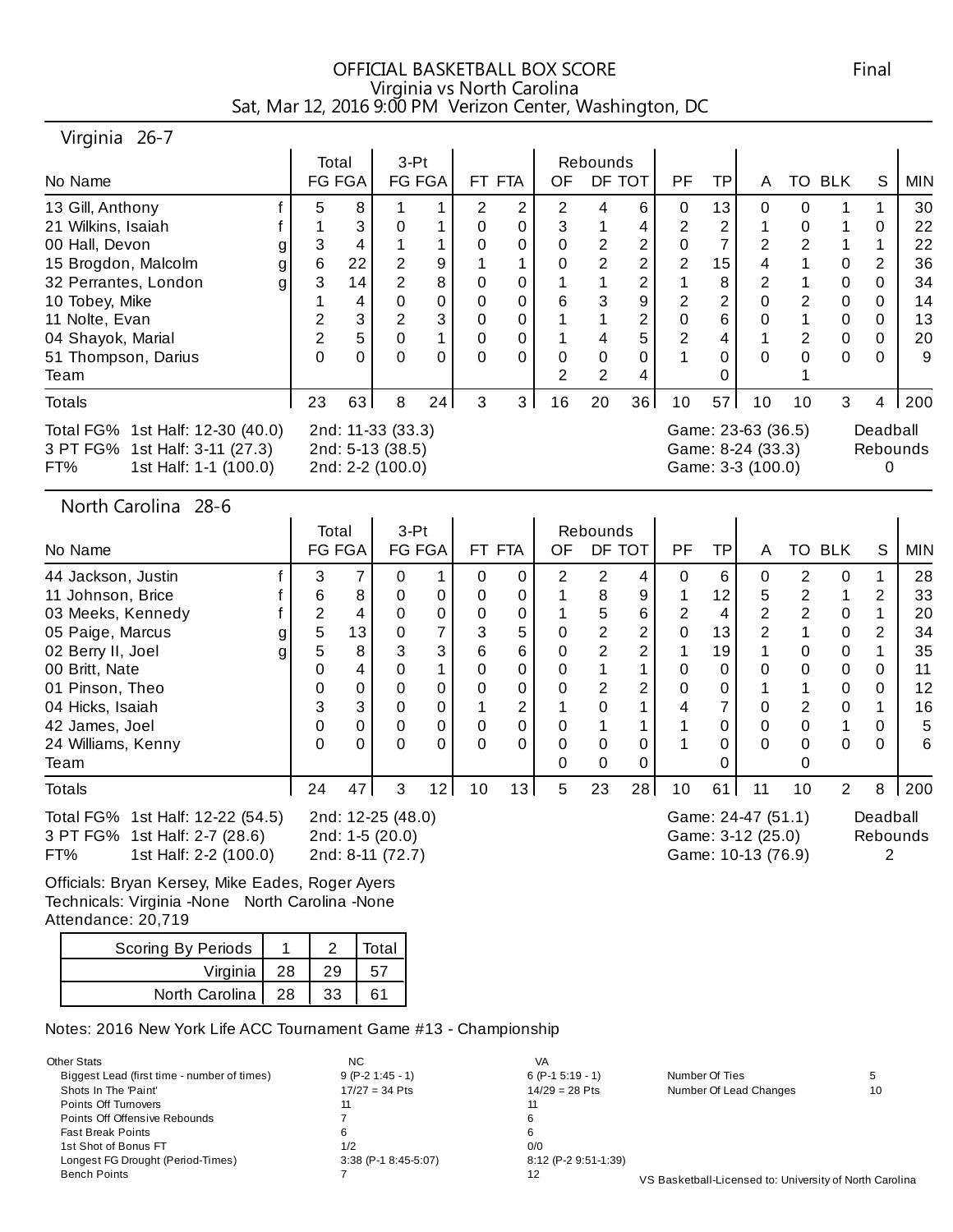# **Official Basketball Box Score -- Game Totals -- Final Statistics Hampton vs Virginia 3/17/16 3:10pm at Raleigh, NC**

### **Hampton 45 • 21-11**

|    |                                       |         | Total     | 3-Ptr                |          |                | Rebounds       |                |           |          |                |          |             |            |          |
|----|---------------------------------------|---------|-----------|----------------------|----------|----------------|----------------|----------------|-----------|----------|----------------|----------|-------------|------------|----------|
| ## | Player                                |         |           | FG-FGA FG-FGA FT-FTA |          | Off Def Tot    |                |                | <b>PF</b> | TP       | A              | TO       | Blk         | <b>Stl</b> | Min      |
| 03 | Chievous, Quinton                     | $\star$ | $7 - 13$  | $2 - 4$              | $1 - 2$  | 1              | 2              | 3              |           | 17       | $\Omega$       | 0        | 0           |            | 31       |
| 04 | Cooks, Lawrence                       | $\star$ | $0 - 3$   | $0 - 1$              | $2 - 2$  | $\overline{2}$ | 5              | 7              | 3         | 2        | $\overline{2}$ | 0        | $\mathbf 0$ | 0          | 33       |
| 14 | Darden, Brian                         | $\star$ | $3 - 11$  | 1-6                  | $0-0$    | 0              | $\overline{2}$ | 2              | O         | 7        | $\Omega$       | $\Omega$ | 0           | 0          | 36       |
| 32 | Adams, Dionte                         | $\star$ | $0 - 2$   | $0 - 0$              | $O-O$    | 1              | 0              |                |           | O        | $\Omega$       |          | $\Omega$    | O          | 20       |
| 34 | Johnson, Jr, Reginald                 | $\star$ | $4 - 13$  | $0 - 6$              | $2 - 2$  |                | O              |                |           | 10       | 2              | 3        | 0           | 0          | 37       |
| 12 | Miller, Imani                         |         | $0 - 0$   | $0 - 0$              | $O-O$    | 0              | 0              | 0              |           | 0        | $\Omega$       | $\Omega$ | $\Omega$    | 0          | 3        |
| 15 | Aughburns, Branden                    |         | $0 - 1$   | $O-O$                | $0 - 0$  | 0              | 0              | 0              | Ο         | 0        | 0              | 0        | 0           |            |          |
| 22 | Barnes, Trevond                       |         | $0 - 1$   | $0 - 0$              | $O-O$    | 1              | $\Omega$       |                | 0         | $\Omega$ | $\Omega$       | $\Omega$ | $\mathbf 0$ | $\Omega$   | 3        |
| 25 | Mitchell, Akim                        |         | $0 - 0$   | $O-O$                | $O-O$    | 0              | 2              | $\overline{2}$ |           | 0        | $\Omega$       | $\Omega$ | 0           | 0          | 6        |
| 30 | Pressley, Jervon                      |         | $2 - 6$   | $O-O$                | $1 - 2$  |                | 7              | 8              | 3         | 5        | $\Omega$       | 3        | $\mathbf 0$ | $\Omega$   | 18       |
| 31 | Wilson-Fisher, Charle                 |         | $1 - 3$   | $0 - 1$              | $2 - 2$  | 0              |                |                | 0         | 4        | $\Omega$       | $\Omega$ | 0           | 0          |          |
| 50 | Fisher, Kalin                         |         | $0 - 3$   | $0 - 1$              | $O-O$    | $\mathbf{O}$   | 0              | $\Omega$       | $\Omega$  | $\Omega$ | $\Omega$       | $\Omega$ | $\mathbf 0$ | $\Omega$   | 5        |
|    | Team                                  |         |           |                      |          | 2              | 3              | 5              |           |          |                |          |             |            |          |
|    | Totals                                |         | 17-56     | $3 - 19$             | $8 - 10$ | 9              | 22             | 31             | 11        | 45       | 4              |          | 0           |            | 200      |
|    | $8 - 27$<br>29.6%<br>FG $%$ 1st Half: |         | 2nd half: | $9 - 29$<br>31.0%    | Game:    |                | $17 - 56$      |                | 30.4%     |          |                |          |             |            | Deadball |
|    | 3FG % 1st Half:<br>18.2%<br>$2 - 11$  |         | 2nd half: | $1 - 8$<br>12.5%     | Game:    |                | $3 - 19$       |                | 15.8%     |          |                |          |             |            | Rebounds |
|    | 75.0%<br>$FT$ % 1st Half:<br>$3 - 4$  |         | 2nd half: | $5 - 6$<br>83.3%     | Game:    |                | $8 - 10$       |                | 80.0%     |          |                |          |             |            |          |

### **Virginia 81 • 27-7**

|    |                                        |         | 3-Ptr<br>Total<br>Rebounds |                      |         |                |           |                |                |           |              |          |             |     |                   |
|----|----------------------------------------|---------|----------------------------|----------------------|---------|----------------|-----------|----------------|----------------|-----------|--------------|----------|-------------|-----|-------------------|
| ## | Player                                 |         |                            | FG-FGA FG-FGA FT-FTA |         | Off            |           | Def Tot        | PF             | <b>TP</b> | A            | TO       | Blk         | Stl | Min               |
| 00 | Hall, Devon                            | $\star$ | $0 - 2$                    | $0 - 2$              | $O-O$   | $\Omega$       | 3         | 3              | 2              | 0         | 2            |          | O           |     | 26                |
| 13 | Gill, Anthony                          | $\star$ | $8 - 13$                   | $0-0$                | $3 - 3$ | 2              | 5         | 7              | $\overline{2}$ | 19        | 4            |          | $\Omega$    | 2   | 27                |
| 15 | Brogdon, Malcolm                       | $\star$ | $4 - 9$                    | $2 - 5$              | $1 - 1$ | 1              |           | 2              |                | 11        | 4            | 0        | 0           |     | 28                |
| 21 | Wilkins, Isaiah                        | $\star$ | $3 - 4$                    | $O-O$                | $0 - 2$ | $\overline{2}$ | 2         | $\overline{4}$ | $\Omega$       | 6         | 2            |          | 2           | O   | 17                |
| 32 | Perrantes, London                      | $\star$ | $4 - 9$                    | 4-8                  | $0-0$   | 0              | 4         | 4              | 2              | 12        | 4            | 0        | 0           | Ω   | 30                |
| 04 | Shayok, Marial                         |         | $4-6$                      | $2 - 3$              | $0 - 0$ | 0              |           | 1              | $\overline{2}$ | 10        | 2            | 2        | $\mathbf 0$ | O   | $12 \overline{ }$ |
| 10 | Tobey, Mike                            |         | $4 - 6$                    | $0-0$                | $0 - 0$ | 0              | 6         | 6              | 4              | 8         | $\Omega$     | 0        | 3           |     | 15                |
| 11 | Nolte, Evan                            |         | $2 - 5$                    | $2 - 4$              | $0 - 0$ | 0              | 3         | 3              |                | 6         | 0            | 0        | 1           |     | 16                |
| 24 | Kirven, Caid                           |         | $0 - 0$                    | $0-0$                | $O-O$   | 0              |           | 1              | O              | 0         | 0            | 0        | 0           |     |                   |
| 31 | Reuter, Jarred                         |         | $0 - 0$                    | $O-O$                | $0 - 0$ | 0              | 0         | $\mathbf{O}$   | $\Omega$       | $\Omega$  |              | 0        | $\mathbf 0$ | Ο   | 3                 |
| 33 | Salt, Jack                             |         | 1-1                        | $O-O$                | $1 - 2$ | 0              | 0         | 0              | O              | 3         | 0            | 0        | 0           |     | 3                 |
| 34 | Jones,Jeff                             |         | $0 - 1$                    | $0 - 1$              | $O-O$   | $\mathbf{O}$   | 0         | $\mathbf{O}$   | $\Omega$       | $\Omega$  | $\mathbf{O}$ | $\Omega$ | $\mathbf 0$ | 0   | $\overline{2}$    |
| 51 | Thompson, Darius                       |         | $2 - 2$                    | $2 - 2$              | $O-O$   | 0              | $\Omega$  | O              | 0              | 6         | 1            | $\Omega$ | 1           | Ω   | 19                |
|    | Team                                   |         |                            |                      |         |                | 5         | 6              |                |           |              |          |             |     |                   |
|    | Totals                                 |         | $32 - 58$                  | $12 - 25$            | $5 - 8$ | 6              | 31        | 37             | 14             | 81        | 20           | 5        | 7           | 4   | 200               |
|    | $16 - 28$<br>57.1%<br>FG $%$ 1st Half: |         | 2nd half:                  | 53.3%<br>16-30       | Game:   |                | $32 - 58$ |                | 55.2%          |           |              |          |             |     | Deadball          |
|    | $7 - 13$<br>53.8%<br>3FG % 1st Half:   |         | 2nd half:                  | $5 - 12$<br>41.7%    | Game:   |                | $12 - 25$ |                | 48.0%          |           |              |          |             |     | Rebounds          |
|    | FT % 1st Half:<br>100.0<br>$1 - 1$     |         | 2nd half:                  | $4 - 7$<br>57.1%     | Game:   |                | $5 - 8$   |                | 62.5%          |           |              |          |             |     |                   |

Officials: Eric Curry, Earl Walton, Bill McCarthy Technical fouls: Hampton-None. Virginia-None. Attendance:

| Score by periods | 1st | 2nd | Total |
|------------------|-----|-----|-------|
| Hampton          |     |     |       |
| Virginia         |     |     |       |

Last FG - HAMM 2nd-02:13, VA 2nd-01:10. Largest lead - HAMM by 4 1st-17:32, VA by 36 2nd-01:10. HAMM led for 05:23. VA led for 34:04. Game was tied for 00:33.

|        | In    | ∩ff | 2nd                    | Fast |    |
|--------|-------|-----|------------------------|------|----|
| Points | Paint |     | T/O Chance Break Bench |      |    |
| HAMM   | 20    | Δ   | 8                      | ь    | Q  |
| VA     | 26    | o   | 13                     | Δ    | 33 |

Score tied - 0 times. Lead changed - 2 times.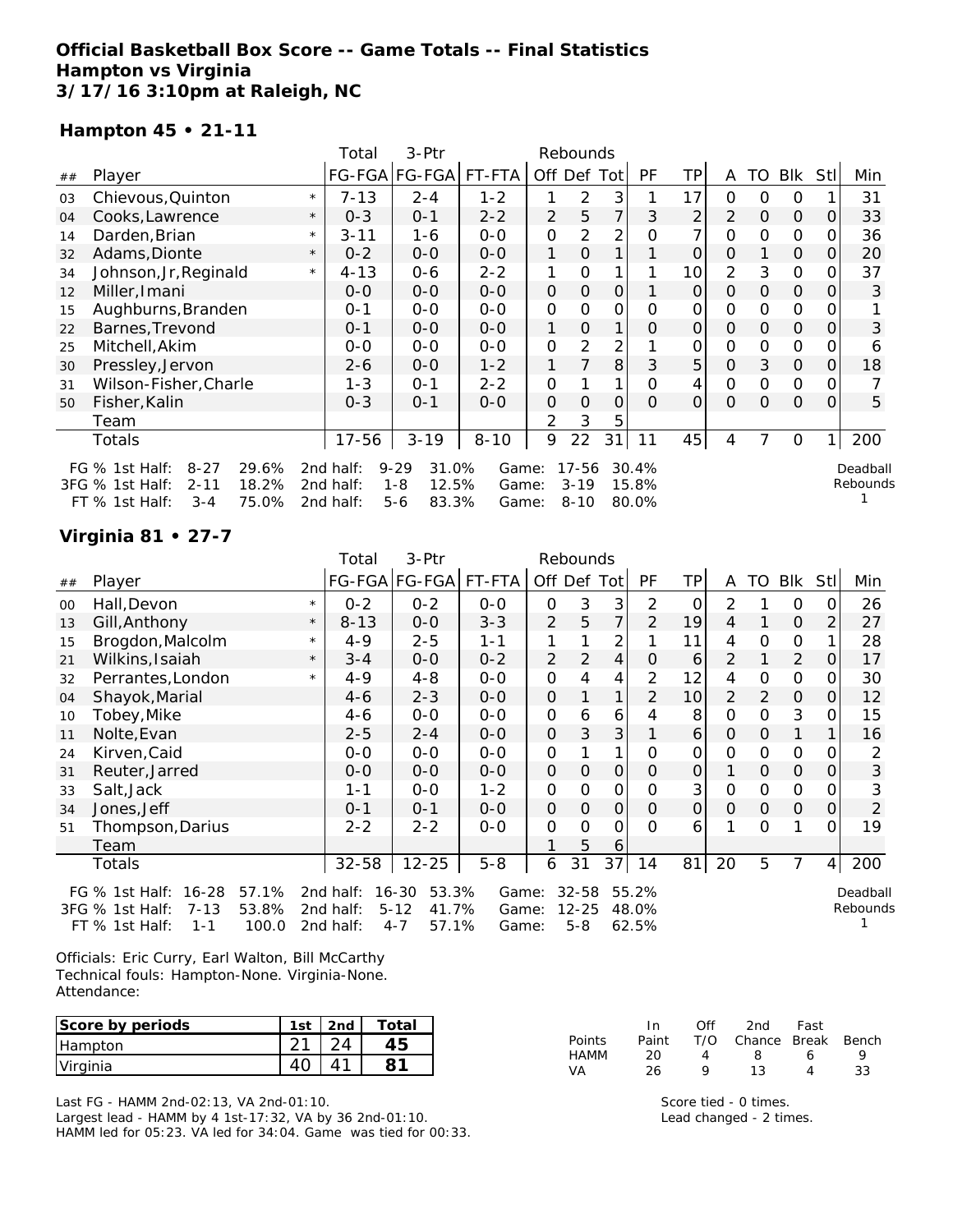**Official Basketball Box Score -- Game Totals -- Final Statistics Butler vs Virginia 3/19/16 7:10pm at Raleigh, NC**

**Butler 69 • 22-11**

|        |                                                                                                                   |         | Total                               | 3-Ptr                                                        |                         |              | Rebounds                           |                |                         |                 |                |               |                |          |                             |
|--------|-------------------------------------------------------------------------------------------------------------------|---------|-------------------------------------|--------------------------------------------------------------|-------------------------|--------------|------------------------------------|----------------|-------------------------|-----------------|----------------|---------------|----------------|----------|-----------------------------|
| ##     | Player                                                                                                            |         |                                     | FG-FGA FG-FGA                                                | FT-FTA                  | Off Def Tot  |                                    |                | PF                      | TP <sub>I</sub> | A              | TO            | Blk            | Stll     | Min                         |
| 04     | Wideman, Tyler                                                                                                    | $\star$ | $2 - 4$                             | $0 - 0$                                                      | $1 - 2$                 |              | 2                                  | 3              | $\mathcal{P}$           | 5               |                | $\mathcal{P}$ |                |          | 16                          |
| 21     | Jones, Roosevelt                                                                                                  | $\star$ | $6 - 16$                            | $0 - 0$                                                      | $6 - 8$                 | 3            | 2                                  | 5              | 4                       | 18              | $\mathcal{P}$  | $\Omega$      | $\Omega$       |          | 33                          |
| 24     | Dunham, Kellen                                                                                                    | $\star$ | $3 - 8$                             | $2 - 7$                                                      | $0 - 0$                 | 0            | 0                                  | 0              | 0                       | 8               | $\overline{2}$ |               | $\Omega$       |          | 38                          |
| 30     | Martin, Kelan                                                                                                     | $\star$ | $2 - 8$                             | $0 - 2$                                                      | $2 - 2$                 | 0            | 5                                  | 5              | $\mathcal{P}$           | 6               | 0              | $\Omega$      | $\Omega$       |          | 31                          |
| 45     | Chrabascz, Andrew                                                                                                 | $\star$ | $9 - 13$                            | $4 - 4$                                                      | $3 - 5$                 | 0            | 2                                  | $\overline{2}$ | $\overline{2}$          | 25              | $\Omega$       |               | $\Omega$       |          | 35                          |
| $00\,$ | Etherington, Austin                                                                                               |         | $2 - 3$                             | $1 - 1$                                                      | $0 - 0$                 | $\mathbf{O}$ | 3                                  | 3              | 5                       | 5 <sup>1</sup>  | $\mathcal{P}$  | $\Omega$      | $\overline{O}$ | 2        | 27                          |
| 01     | Lewis, Tyler                                                                                                      |         | 1-1                                 | $0 - 0$                                                      | $0 - 0$                 | 0            | $\mathcal{P}$                      | 2              |                         | 2 <sub>1</sub>  | $\Omega$       | $\Omega$      | $\overline{0}$ | O        | 9                           |
| 05     | Gathers, Jordan                                                                                                   |         | $0 - 1$                             | $0 - 1$                                                      | $0 - 0$                 | $\Omega$     |                                    |                |                         | $\Omega$        | $\overline{2}$ | $\Omega$      | $\overline{0}$ | $\Omega$ | 11                          |
|        | Team                                                                                                              |         |                                     |                                                              |                         | O            |                                    |                |                         |                 |                |               |                |          |                             |
|        | <b>Totals</b>                                                                                                     |         | $25 - 54$                           | $7 - 15$                                                     | $12 - 17$               | 4            | 18                                 | 22             | 17                      | 69              | 9              | 4             |                |          | 200                         |
|        | 45.5%<br>FG $%$ 1st Half:<br>$10 - 22$<br>40.0%<br>3FG % 1st Half:<br>$2 - 5$<br>50.0%<br>$FT$ % 1st Half:<br>3-6 |         | 2nd half:<br>2nd half:<br>2nd half: | $15 - 32$<br>46.9%<br>$5 - 10$<br>50.0%<br>81.8%<br>$9 - 11$ | Game:<br>Game:<br>Game: |              | $25 - 54$<br>$7 - 15$<br>$12 - 17$ |                | 46.3%<br>46.7%<br>70.6% |                 |                |               |                |          | Deadball<br>Rebounds<br>3,1 |

**Virginia 77 • 28-7**

|    |                                                                                                                     |         | $3-$ Ptr<br>Total<br>Rebounds       |                                                            |                         |                |                                |          |                         |                 |             |                |             |                |                             |
|----|---------------------------------------------------------------------------------------------------------------------|---------|-------------------------------------|------------------------------------------------------------|-------------------------|----------------|--------------------------------|----------|-------------------------|-----------------|-------------|----------------|-------------|----------------|-----------------------------|
| ## | Player                                                                                                              |         |                                     | FG-FGA FG-FGA                                              | FT-FTA                  | Off Def Tot    |                                |          | PF                      | TPI             | A           | TO             | Blk         | Stll           | Min                         |
| 00 | Hall, Devon                                                                                                         | $\star$ | $2 - 6$                             | $0 - 2$                                                    | $0-0$                   | 0              | 5                              | 5        | 2                       | 4               | 0           | 3              | 0           | 0              | 30                          |
| 13 | Gill, Anthony                                                                                                       | $\star$ | $7 - 9$                             | $0-0$                                                      | $5 - 6$                 |                | 7                              | 8        | $\overline{2}$          | 19              | 1           | $\Omega$       | $\Omega$    | $\Omega$       | 34                          |
| 15 | Brogdon, Malcolm                                                                                                    | $\star$ | $8 - 14$                            | $0 - 3$                                                    | $6 - 6$                 | 1              | 4                              | 5        | 2                       | 22              | 5           | 2              |             | $\overline{2}$ | 39                          |
| 21 | Wilkins, Isaiah                                                                                                     | $\star$ | $1 - 2$                             | $O-O$                                                      | $0-0$                   | 1              | 2                              | 3        |                         | $\overline{2}$  |             | $\Omega$       | 1           | $\Omega$       | 16                          |
| 32 | Perrantes, London                                                                                                   | $\star$ | $2 - 7$                             | $1 - 3$                                                    | $3 - 4$                 | 0              | 4                              | 4        | $\overline{2}$          | 8               | 3           | 3              | $\Omega$    |                | 38                          |
| 04 | Shayok, Marial                                                                                                      |         | $4 - 9$                             | $1 - 2$                                                    | $3 - 5$                 | 0              | 3                              | 3        |                         | 12              | $\mathbf 1$ | $\overline{O}$ | $\Omega$    | 0              | 25                          |
| 10 | Tobey, Mike                                                                                                         |         | $5 - 5$                             | $0 - 0$                                                    | $0 - 0$                 | $\overline{2}$ | $\Omega$                       | 2        | 2                       | 10 <sup>1</sup> | 0           | $\Omega$       | $\mathbf 0$ | $\Omega$       | 9                           |
| 11 | Nolte, Evan                                                                                                         |         | $0-0$                               | $0-0$                                                      | $0-0$                   | 0              | $\Omega$                       | $\Omega$ | 0                       | $\Omega$        | $\Omega$    | $\Omega$       | $\Omega$    | $\Omega$       | 6                           |
| 51 | Thompson, Darius                                                                                                    |         | $0-0$                               | $0-0$                                                      | $0-0$                   | 0              | 0                              | 0        |                         | 0               | 0           |                | 0           | 0              | 3                           |
|    | Team                                                                                                                |         |                                     |                                                            |                         |                |                                | 2        |                         |                 |             |                |             |                |                             |
|    | <b>Totals</b>                                                                                                       |         | $29 - 52$                           | $2 - 10$                                                   | $17 - 21$               | 6              | 26                             | 32       | 13                      | 77              | 11          | 9              | 2           | 3              | 200                         |
|    | $10 - 26$<br>38.5%<br>FG $%$ 1st Half:<br>3FG % 1st Half:<br>20.0%<br>$1 - 5$<br>FT % 1st Half:<br>$2 - 2$<br>100.0 |         | 2nd half:<br>2nd half:<br>2nd half: | $19 - 26$<br>73.1%<br>$1 - 5$<br>20.0%<br>$15-19$<br>78.9% | Game:<br>Game:<br>Game: |                | 29-52<br>$2 - 10$<br>$17 - 21$ |          | 55.8%<br>20.0%<br>81.0% |                 |             |                |             |                | Deadball<br>Rebounds<br>2,1 |

Officials: Joseph DeRosa, Jeff Clark, Gene Steratore Technical fouls: Butler-None. Virginia-None. Attendance: Fouled Out: Butler: #0 Etherington, A. @ 0:12.8 in 2nd half

| Score by periods | 1st | 2nd | Total |
|------------------|-----|-----|-------|
| <b>Butler</b>    |     |     |       |
| Virginia         |     |     |       |

|               | In    | ∩ff | 2nd                    | Fast |    |
|---------------|-------|-----|------------------------|------|----|
| <b>Points</b> | Paint |     | T/O Chance Break Bench |      |    |
| RUTLER        | -32.  | 14  | Q                      | ь    |    |
| VА            | イつ    |     | 1つ                     |      | フフ |

Last FG - BUTLER 2nd-01:12, VA 2nd-01:28. Largest lead - BUTLER by 5 2nd-15:58, VA by 9 2nd-05:56. BUTLER led for 13:52. VA led for 17:48. Game was tied for 08:20.

| Score tied - 11 times.   |
|--------------------------|
| Lead changed - 11 times. |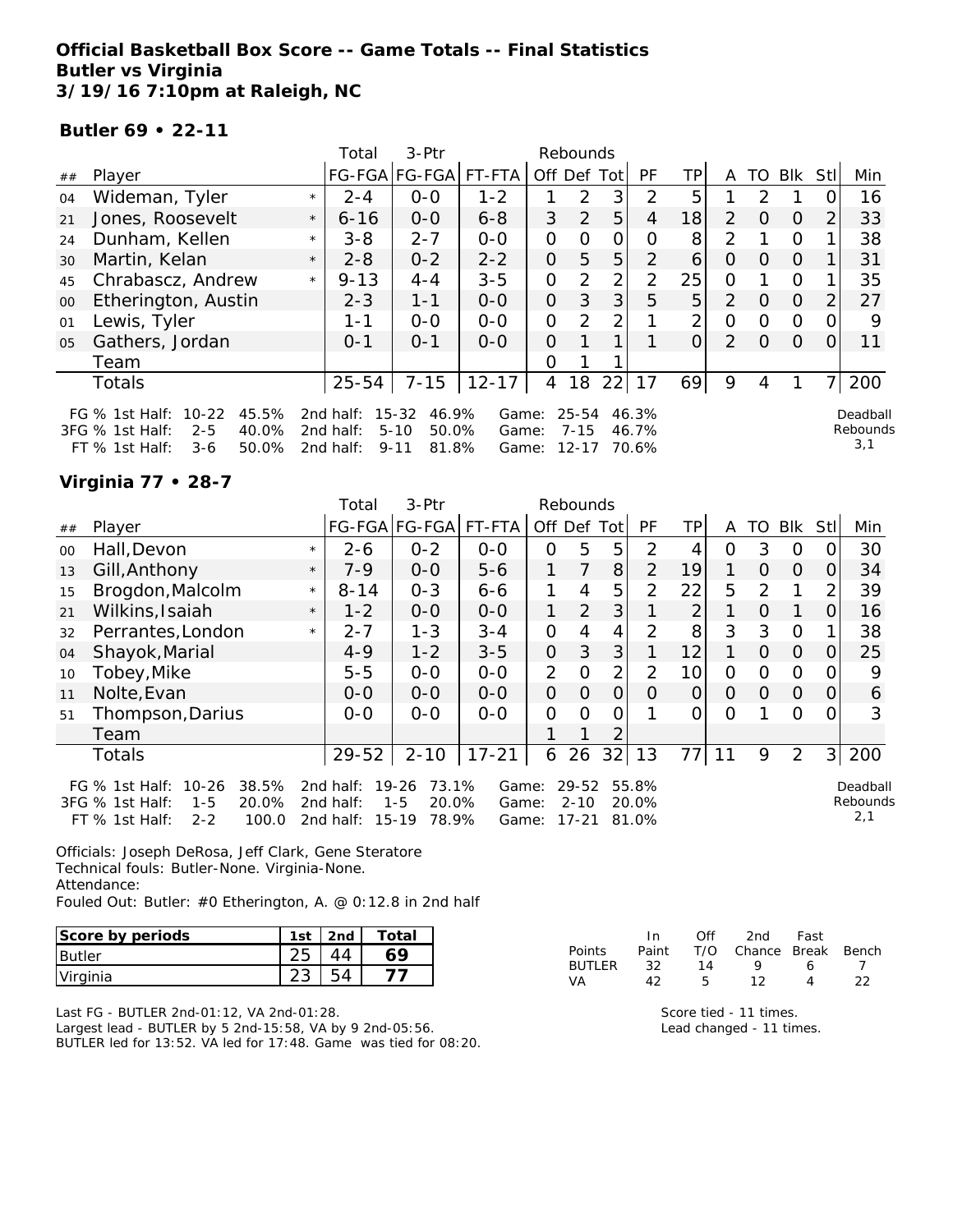

#### **Official Basketball Box Score -- Game Totals -- Final Statistics** IOWA STATE vs VIRGINIA 3/25/16 6:10 PM at United Center Chicago, IL



### IOWA STATE 71 • 23-12

|                |                                                                                                                             |   | Total                                           | 3-Ptr                                          |         |                                     | Rebounds       |                |                |                |                           |          |                |                |                      |
|----------------|-----------------------------------------------------------------------------------------------------------------------------|---|-------------------------------------------------|------------------------------------------------|---------|-------------------------------------|----------------|----------------|----------------|----------------|---------------------------|----------|----------------|----------------|----------------------|
| ##             | Player                                                                                                                      |   |                                                 | FG-FGA   FG-FGA   FT-FTA                       |         | Off Def Tot                         |                |                | <b>PF</b>      | TP.            |                           | A TO     | Blk Stl        |                | Min                  |
| 1              | McKay, Jameel                                                                                                               |   | $2 - 2$                                         | $0 - 0$                                        | $0 - 0$ |                                     | 3              | 4              | 2              | 4              |                           |          | $\Omega$       |                | 26                   |
| $\overline{2}$ | Nader, Abdel                                                                                                                |   | $1 - 5$                                         | $1 - 2$                                        | $1 - 2$ | $\mathbf{0}$                        | 5              | 5 <sub>1</sub> | 4              | $\overline{4}$ | $\Omega$                  | $\Omega$ | 1              |                | 32                   |
| 11             | Morris, Monte                                                                                                               | q | $5 - 12$                                        | $0 - 3$                                        | $0 - 2$ | 0                                   |                |                | $\mathcal{P}$  | 10             | 8                         |          | $\Omega$       | 0              | 40                   |
| 21             | Thomas, Matt                                                                                                                | q | $4 - 8$                                         | $2 - 5$                                        | $2 - 2$ | $\mathbf{0}$                        | $\overline{2}$ | 2 <sup>1</sup> | $\mathcal{P}$  | 12             | $\mathsf{2}^{\mathsf{1}}$ | $\Omega$ | $\mathbf{0}$   | $\Omega$       | 37                   |
| 31             | Niang, Georges                                                                                                              | a | $11 - 20$                                       | $3 - 7$                                        | $5 - 7$ | 0                                   | 8              | 8              | 4              | 30             | 4                         | 5.       | $\Omega$       |                | 34                   |
| 00             | Carter, Simeon                                                                                                              |   | $0 - 0$                                         | $0 - 0$                                        | $0 - 0$ | $\mathbf{0}$                        | 0              | $\overline{0}$ | 0              | $\overline{0}$ | $\Omega$                  | $\Omega$ | $\mathbf{0}$   | $\Omega$       | $0+$                 |
| 3              | Cooke, Hallice                                                                                                              |   | $0 - 0$                                         | $0 - 0$                                        | $0 - 0$ | 0                                   | 3              | 3              |                | $\mathbf 0$    |                           |          | $\Omega$       | 0              | 11                   |
| 30             | Burton, Deonte                                                                                                              |   | $4 - 5$                                         | $1 - 1$                                        | $2 - 2$ | 0                                   | $\Omega$       | 0              | 4              | 11             | $\Omega$                  | 3        | 1              | $\overline{3}$ | 20                   |
|                | Team                                                                                                                        |   |                                                 |                                                |         |                                     | 0              |                |                |                |                           |          |                |                |                      |
|                | <b>Totals</b>                                                                                                               |   | $27 - 52$                                       | $7 - 18$                                       | $10-15$ | $\overline{2}$                      | 22             | 24             | 19             | 71             | 16                        | 12       | $\overline{2}$ | $6 \mid$       | 200                  |
|                | FG % 1st Half: 10-23<br>43.5%<br>54.5%<br>$6 - 11$<br>3FG % 1st Half:<br><b>83 30Y</b><br>5-6<br>$FT 0/2 1$ ct Half $\cdot$ |   | 2nd half: 17-29<br>2nd half:<br><b>Ond half</b> | 58.6%<br>$1 - 7$<br>14.3%<br>$5 - Q$<br>55 60% | Game:   | Game: 27-52<br>$C2ma$ , 10.15 66 7% | 7-18           |                | 51.9%<br>38.9% |                |                           |          |                |                | Deadball<br>Rebounds |

FT % 1st Half: 5-6 83.3% 2nd half: 5-9 55.6% Game: 10-15 66.7%

#### VIRGINIA 84 • 29-7

|                |                                                                                                        |              | Total                                     | 3-Ptr                                            |                |              | Rebounds              |                |                         |                |                |                |                |                |                           |
|----------------|--------------------------------------------------------------------------------------------------------|--------------|-------------------------------------------|--------------------------------------------------|----------------|--------------|-----------------------|----------------|-------------------------|----------------|----------------|----------------|----------------|----------------|---------------------------|
| ##             | Player                                                                                                 |              |                                           | FG-FGA   FG-FGA   FT-FTA                         |                | Off Def      |                       | Totl           | <b>PF</b>               | <b>TP</b>      | A              | TO             | Blk            | Stl            | Min                       |
| 13             | Anthony Gill                                                                                           |              | $8 - 10$                                  | $0 - 0$                                          | $7 - 10$       |              |                       | 8              | 2                       | 23             |                | 2              |                | 2              | 28                        |
| 21             | Isaiah Wilkins                                                                                         | f            | $6 - 9$                                   | $0 - 0$                                          | $0 - 3$        | $\mathbf{1}$ | 3                     | 4              | $\overline{2}$          | 12             | 3              | $\overline{2}$ | $\overline{2}$ | $\overline{0}$ | 22                        |
| $\mathbf 0$    | Devon Hall                                                                                             | q            | $1 - 3$                                   | $1 - 2$                                          | $2 - 2$        | 0            | 2                     | 2              | 2                       | 5              | 7              | 0              | 1              | 0              | 27                        |
| 15             | Malcolm Brogdon                                                                                        | $\mathsf{q}$ | $4 - 13$                                  | $0 - 2$                                          | $4 - 4$        | 0            | 2                     | 2              | 2                       | 12             | 5              | 0              | 1              |                | 37                        |
| 32             | <b>London Perrantes</b>                                                                                | q            | $2 - 5$                                   | $2 - 4$                                          | $0 - 0$        | 0            |                       | 2              | 3                       | 6              | 9              | 0              | $\mathbf 0$    | 2              | 39                        |
| 10             | Mike Tobey                                                                                             |              | $8 - 12$                                  | $0 - 1$                                          | $2 - 3$        | 4            | 3                     | $\overline{7}$ | $\overline{2}$          | 18             | $\overline{0}$ | $\overline{0}$ | $\overline{0}$ | 0              | 20                        |
| 11             | Evan Nolte                                                                                             |              | $0 - 0$                                   | $0 - 0$                                          | $0 - 0$        | 0            | 0                     | 0              | 0                       | $\overline{0}$ | 0              |                | $\mathbf 0$    |                |                           |
| 24             | Caid Kirven                                                                                            |              | $0 - 0$                                   | $0 - 0$                                          | $0 - 0$        | 0            | 0                     | 0              | 0                       | 0              | 0              | 0              | $\mathbf 0$    | 0              | $0+$                      |
| 31             | Jarred Reuter                                                                                          |              | $0-0$                                     | $0 - 0$                                          | $0 - 0$        | 0            | 0                     | 0              | 0                       | 0              | 0              | 0              | 0              | 0              | $0+$                      |
| 33             | Jack Salt                                                                                              |              | $0 - 0$                                   | $0 - 0$                                          | $0 - 0$        | 0            | 0                     | 0              | 0                       | 0              | 0              | 0              | $\mathbf 0$    | 0              | $0+$                      |
| 34             | Jeff Jones                                                                                             |              | 0-0                                       | $0 - 0$                                          | $0 - 0$        | 0            | 0                     | 0              | 0                       | 0              | $\overline{0}$ |                | $\overline{0}$ | 0              | $0+$                      |
| $\overline{4}$ | Marial Shayok                                                                                          |              | $2 - 4$                                   | $0 - 1$                                          | $1 - 2$        | 0            | 5                     | 5              | 0                       | 5              | 0              | $\overline{2}$ | $\mathbf 0$    | 0              | 22                        |
| 51             | Darius Thompson                                                                                        |              | 1-1                                       | $1 - 1$                                          | $0 - 0$        | 0            | 0                     | 0              | 0                       | 3 <sub>l</sub> |                | 0              | $\overline{0}$ |                | 4                         |
|                | Team                                                                                                   |              |                                           |                                                  |                |              |                       | 3              |                         |                |                |                |                |                |                           |
|                | <b>Totals</b>                                                                                          |              | $32 - 57$                                 | $4 - 11$                                         | $16 - 24$      | 7            | 26                    | 33 13          |                         | 84             | 26             | 8              | 5              | 8              | 200                       |
|                | FG % 1st Half: 17-28<br>60.7%<br>3FG % 1st Half:<br>$4 - 9$<br>44.4%<br>87.5%<br>FT % 1st Half:<br>7-8 |              | 2nd half: 15-29<br>2nd half:<br>2nd half: | 51.7%<br>$0 - 2$<br>$0.0\%$<br>$9 - 16$<br>56.3% | Game:<br>Game: | Game: 16-24  | $32 - 57$<br>$4 - 11$ |                | 56.1%<br>36.4%<br>66.7% |                |                |                |                |                | Deadball<br>Rebounds<br>4 |

Officials: Randy McCall, Brian Dorsey, Tim Clougherty Technical fouls: IOWA STATE-None. VIRGINIA-None. Attendance:

| Score by periods | 1st                      | 2nd               | Total |           | ın       | Off | 2nd    | Fast  |           |
|------------------|--------------------------|-------------------|-------|-----------|----------|-----|--------|-------|-----------|
| IIOWA STATE      | <b>- 1</b><br><u>J L</u> | $\sqrt{2}$<br>-4u |       | Points    | Paint    | T/O | Chance | Break | Bench     |
| <b>VIRGINIA</b>  | -                        | 30                |       | ISU<br>VA | 36<br>52 | 15  | --     |       | . .<br>26 |

Last FG - ISU 2nd-00:14, VA 2nd-01:12. Largest lead - ISU None, VA by 17 1st-11:35. ISU led for 00:00. VA led for 39:35. Game was tied for 00:25.

Score tied - 0 times. Lead changed - 0 times.